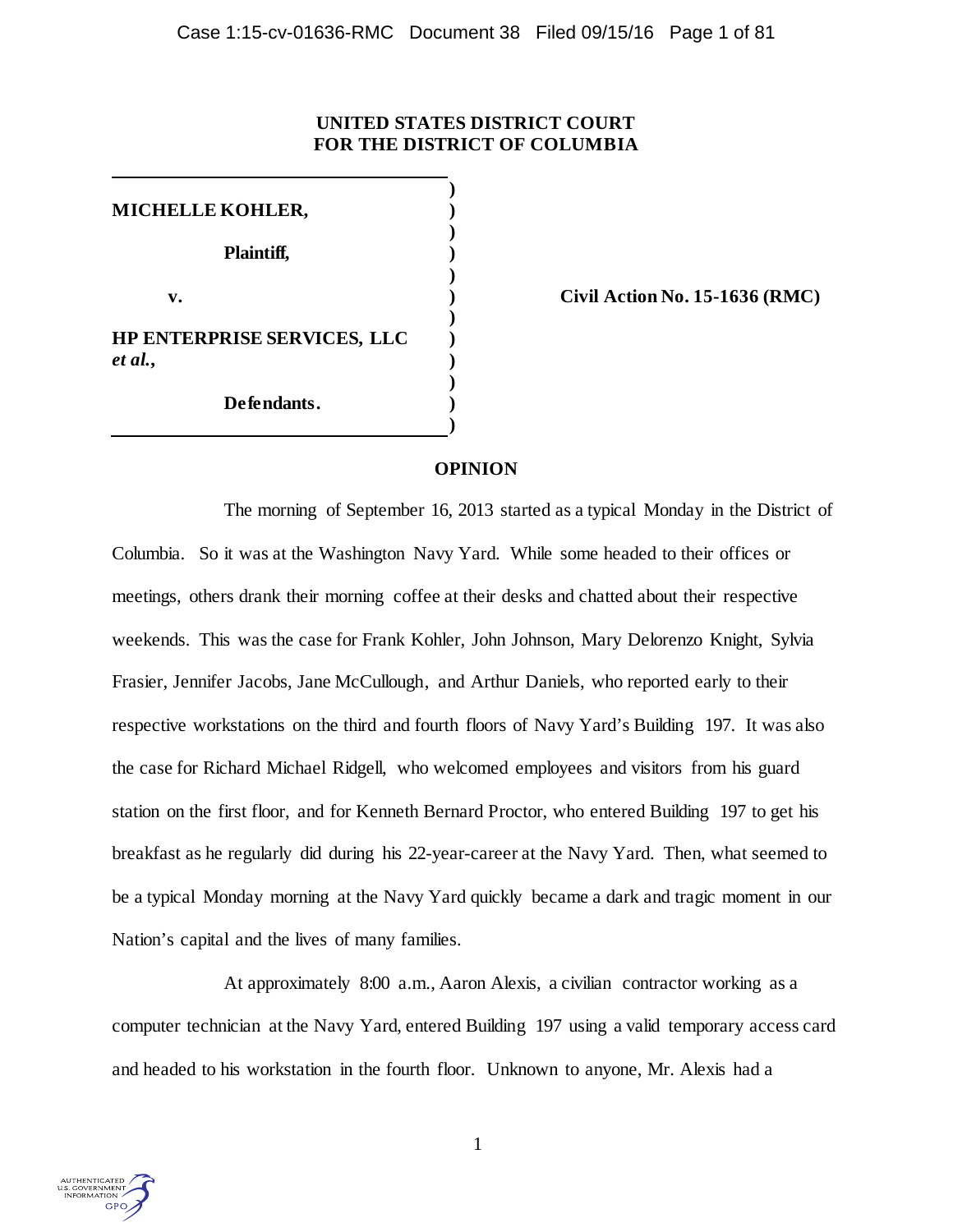### Case 1:15-cv-01636-RMC Document 38 Filed 09/15/16 Page 2 of 81

concealed sawed-off shotgun and ammunition in his backpack. He entered a restroom on the fourth floor, pulled out the gun, and assembled it. As he came out, he opened fire indiscriminately. Mr. Alexis continued his carnage through various floors of the building until law enforcement officers fatally shot him on the first floor at 9:25 a.m. The shooting resulted in twelve deaths and four non-fatal injuries.

Before the Court are nine related lawsuits arising out of the Navy Yard shooting. Plaintiffs are the personal representatives of the estates (or surviving family members or heirs) of seven decedents, a survivor seriously injured by Mr. Alexis, and a survivor who was a witness to the shooting. Plaintiffs assert a combination of negligence and intentional tort claims against HP Enterprise Services, LLC (HPES), which provided information technology services to the U.S. Navy as a government contractor, and The Experts, Inc. (The Experts), which was an HPES subcontractor and Mr. Alexis's employer. In addition, three of the nine cases also include claims against HBC Management Services, Inc. and The Hana Group, Inc. (collectively HBC), which provided security services at Building 197 of the Navy Yard.

The question raised by these related lawsuits is whether these companies can be held liable for money damages to the families of the decedents and to the two survivors for the criminal acts of Aaron Alexis. For the reasons that follow, the Court will grant in part and deny in part the motions to dismiss filed by HPES and The Experts. The Court will grant HBC's motion to dismiss. Only Plaintiffs' claims of negligent retention and supervision against HPES and The Experts will remain and proceed to discovery.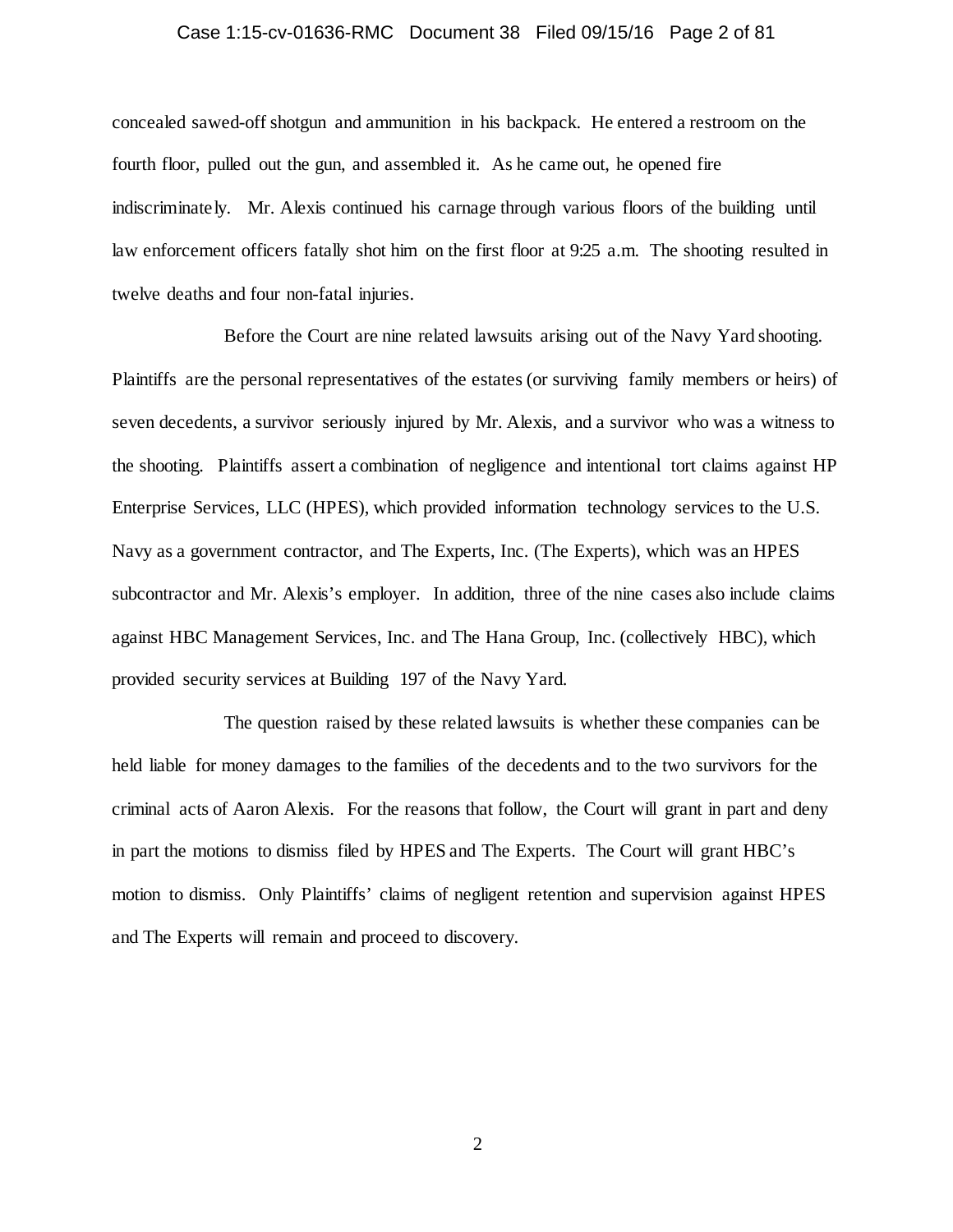# **I. FACTS[1](#page-2-0)**

In seven of the nine cases, the complaints seek damages for the deaths of those murdered by Mr. Alexis:

- *Delorenzo v. HP Enterprise Servs., LLC*, Case No. 1:15-cv-0216-RMC
- *Frasier v. HP Enterprise Servs., LLC*, Case No. 1:15-cv-1492-RMC
- *Proctor v. HP Enterprise Servs., LLC*, Case No. 1:15-cv-1494-RMC
- *Halmon-Daniels v. The Experts, Inc.*, Case No. 1:15-cv-1501-RMC
- *Kohler v. HP Enterprise Servs., LLC*, Case No. 1:15-cv-1636-RMC
- *Ridgell v. HP Enterprise Servs., LLC*, Case No. 1:15-cv-1637-RMC
- *Zagami v. HP Enterprise Servs., LLC*, Case No. 1:15-cv-1638-RMC

The remaining two complaints seek damages for injuries (mental, emotional, and physical) suffered during the shooting:

- *McCullough v. HP Enterprise Servs., LLC*, Case No. 1:15-cv-1639-RMC
- *Jacobs v. The Experts, Inc.*, Case No. 1:15-cv-2242-RMC

Plaintiffs assert common law negligence claims against both HPES and The Experts for failing to anticipate and prevent the mass shooting by Mr. Alexis, as well as claims of negligent hiring, retention, supervision, undertaking, and credentialing. Plaintiffs also rely on various statutes, regulations, and policy manuals to assert negligence *per se* and statutory duty

<span id="page-2-0"></span><sup>&</sup>lt;sup>1</sup> These facts are taken directly from the Complaints in the nine related cases. The Court has also considered documents incorporated by reference in the Complaints. *See EEOC v. St. Francis Xavier Parochial School*, 117 F.3d 621, 624 (D.C. Cir. 1997) (stating that courts may consider documents incorporated by reference in a complaint, as well as any matters of which the Court may take judicial notice, without converting a motion to dismiss into a motion for summary judgment); *see also Ward v. D.C. Dep't of Youth Rehab. Servs.*, 768 F. Supp. 2d 117, 119-20 (D.D.C. 2011) (explaining that courts may consider such documents even if they are not produced "by the plaintiff in the complaint but by the defendant in a motion to dismiss") (citations and internal quotation marks omitted).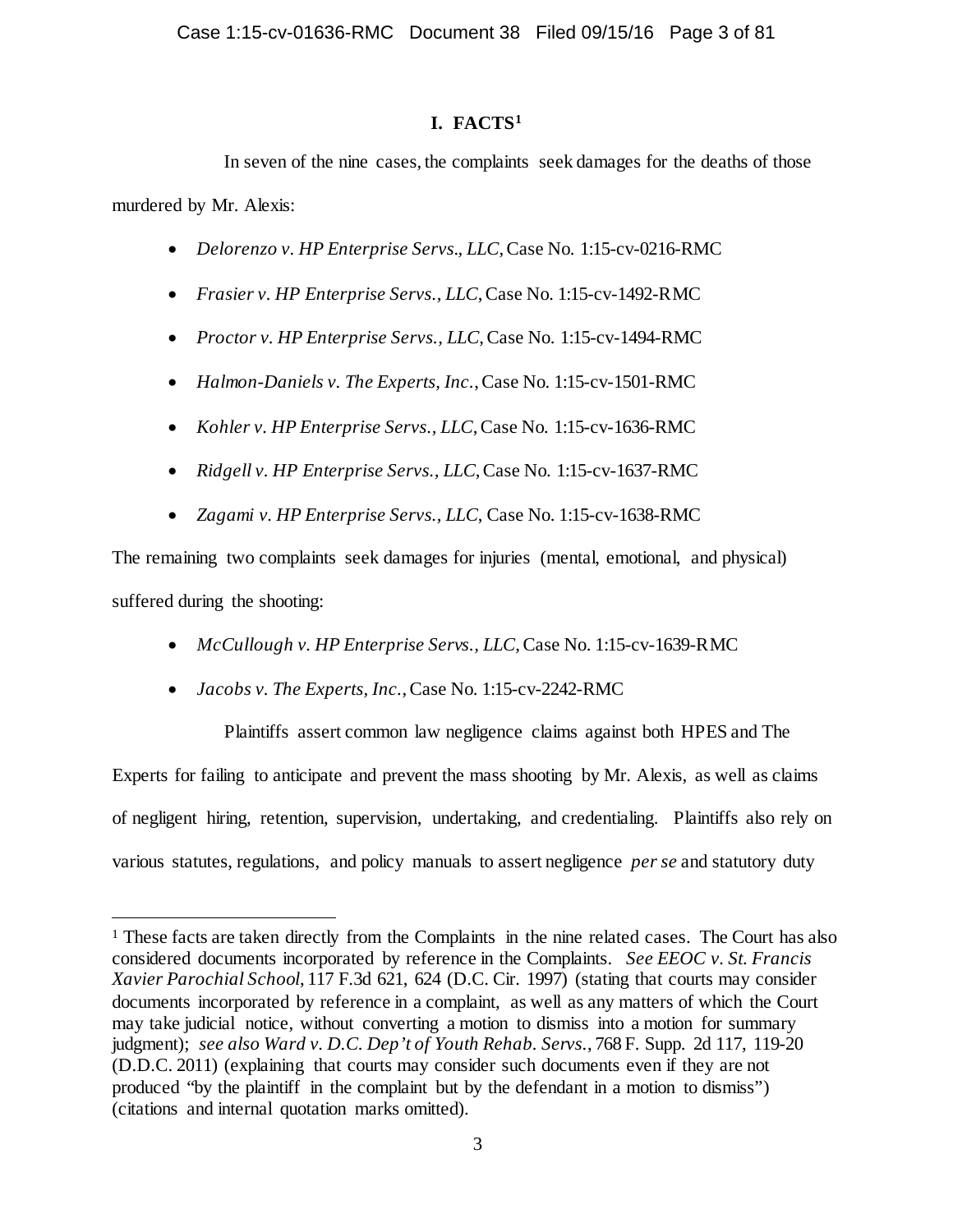#### Case 1:15-cv-01636-RMC Document 38 Filed 09/15/16 Page 4 of 81

claims against HPES and The Experts. In addition, Mr. Proctor and Ms. McCullough allege that HPES and The Experts are vicariously liable for Mr. Alexis's intentional torts of assault and battery. Finally, Ms. Kohler, Ms. Zagami, and Ms. Jacobs also aver negligence claims against the security company, HBC. Richard Ridgell worked for HBC and his estate does not sue his former employer. None of the other Plaintiffs worked for any of the Defendants.

The nine Complaints include lengthy factual allegations regarding Mr. Alexis's history and the sequence of events prior to the mass shooting of September 16, 2013. Plaintiffs rely extensively on government investigations, particularly by the Navy, and adopt government determinations, in many instances *verbatim*, as part of their own allegations.

### **A. History of Mr. Alexis Prior to his Employment with The Experts [2](#page-3-0)**

Plaintiffs allege that Mr. Alexis had an arrest record long before he was hired by The Experts and assigned to work at the Washington Navy Yard. On June 3, 2004, the Seattle Police Department arrested Mr. Alexis for allegedly shooting out the rear tires of a construction worker's vehicle. Mr. Alexis told the police that the construction worker had disrespected him and that he had a blackout fueled by anger. Mr. Alexis was charged, but never prosecuted or convicted, with malicious mischief. Plaintiffs also allege that, in 2006, Mr. Alexis was investigated because the tires of five vehicles in Mr. Alexis's apartment complex were slashed. Mr. Alexis was not arrested or charged on this occasion. In 2007, the Office of Personnel Management ran a records check on Mr. Alexis, who was serving in the Navy. The records check revealed the 2004 arrest in Seattle. Mr. Alexis provided a written account of the 2004

<span id="page-3-0"></span><sup>&</sup>lt;sup>2</sup> For purposes of ruling on the motions to dismiss, the Court accepts these factual allegations as true, noting that Plaintiffs failed to properly allege that HPES or The Experts knew or should have known about these facts about Mr. Alexis prior to his employment with The Experts.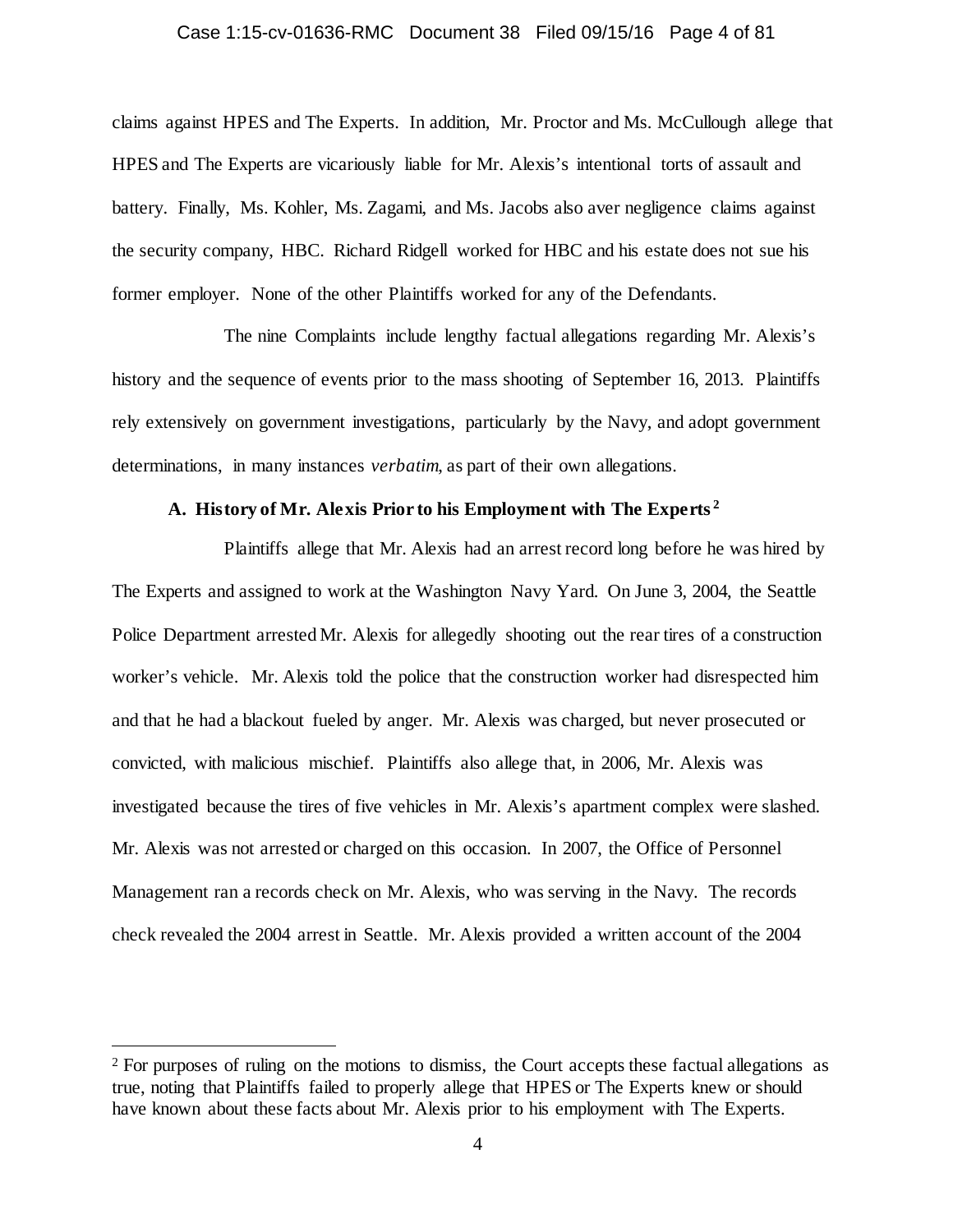### Case 1:15-cv-01636-RMC Document 38 Filed 09/15/16 Page 5 of 81

incident to the Naval Recruiting District, which also conducted an inquiry into relevant court documents.

On August 10, 2008, Mr. Alexis was removed from a nightclub in DeKalb County, Georgia. Mr. Alexis was screaming profanities and acting in a hostile manner. He was arrested for disorderly conduct, but never prosecuted or convicted. On July 12, 2009, in Fort Worth, Texas, Mr. Alexis received a non-judicial punishment by the Navy and was reduced one pay grade after he jumped from a staircase while reportedly intoxicated and fractured his right ankle. "There was no police involvement in this incident." Frasier Compl., Case No. 15-1492 [Dkt. 1] ¶ 21. On September 5, 2010, he was again arrested in Fort Worth for discharging a firearm in his residence. The bullet went through the ceiling of Mr. Alexis's apartment into a neighbor's apartment. Mr. Alexis told the police that it was an accident and that he was cleaning his firearm. Mr. Alexis was never charged or convicted for discharging the firearm. His Navy Commanding Officer initiated administrative proceedings against Mr. Alexis to separate him from the Navy, but the proceedings did not continue once it became clear that Mr. Alexis was not going to be charged with a crime.

On December 2, 2010, Mr. Alexis requested separation from the Navy under the Enlisted Early Transition Program. On December 9, 2010, the Bureau of Naval Personnel approved Mr. Alexis's request. Mr. Alexis was honorably discharged from the Navy and received a re-entry code of RE-1, which made Mr. Alexis eligible to reenlist in the Navy or another armed service. In addition, Mr. Alexis received a Navy Reserve Identification and Privilege Card.

### **B. Employment History of Mr. Alexis with The Experts**

In September 2012, Mr. Alexis applied for employment as a computer technician with The Experts, a subcontractor of HPES, which performed work for the Navy under the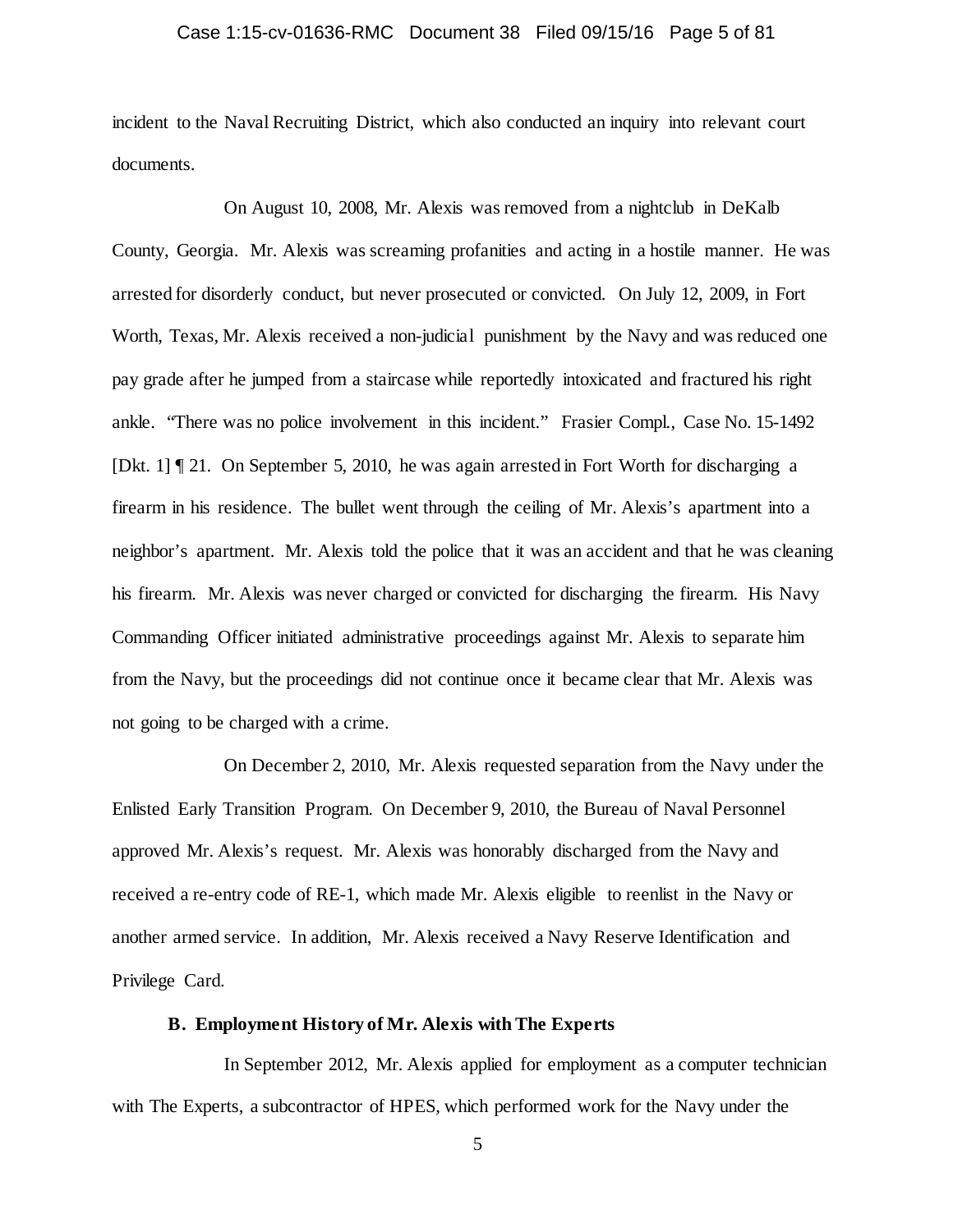### Case 1:15-cv-01636-RMC Document 38 Filed 09/15/16 Page 6 of 81

Navy-Marine Corps Intranet Continuity of Service Contract (Contract). [3](#page-5-0) The Contract invoked the National Industrial Security Program Operating Manual (NISPOM), which defined the security requirements for cleared defense contractors, and required HPES and The Experts "to develop and maintain a program that ensures all pertinent derogatory information regarding cleared personnel is forwarded for consideration in the personnel security clearance determination process." Proctor Compl., Case No. 15-1494 [Dkt. 1] ¶ 18. Specifically, NISPOM required cleared contractors to convey any derogatory information about Contract personnel to the Department of Defense's (DoD) Central Adjudication Facility via "incident reports" through the Joint Personnel Adjudication System, "which is the DoD system of record for personnel security clearance adjudication and management." *Id.* ¶ 19.

Under NISPOM's terms, Mr. Alexis already had a valid security clearance when he was hired because he had not been separated from the Navy for more than 24 months. In addition to NISPOM's security requirements, HPES required The Experts to conduct a preemployment eligibility background check, "which involved a drug test, a motor vehicle driving record check, and criminal convictions checks." *Id.* ¶ 24. Mr. Alexis was found to be suitable and given his honorable discharge, re-entry code of RE-1, and security clearance, The Experts hired Mr. Alexis as a computer technician assigned to work on the Contract. Plaintiffs allege that Mr. Alexis should not have been found eligible for the position because the pre-employment background check should have revealed Mr. Alexis's arrests.

Mr. Alexis worked for The Experts from September to December 2012 on various projects in Texas, California, and Japan. On December 27, 2012, Mr. Alexis resigned. Plaintiffs

<span id="page-5-0"></span><sup>&</sup>lt;sup>3</sup> For purposes of the motions to dismiss, HPES and the Court treat Mr. Alexis as an employee or contractor of both HPES and The Experts.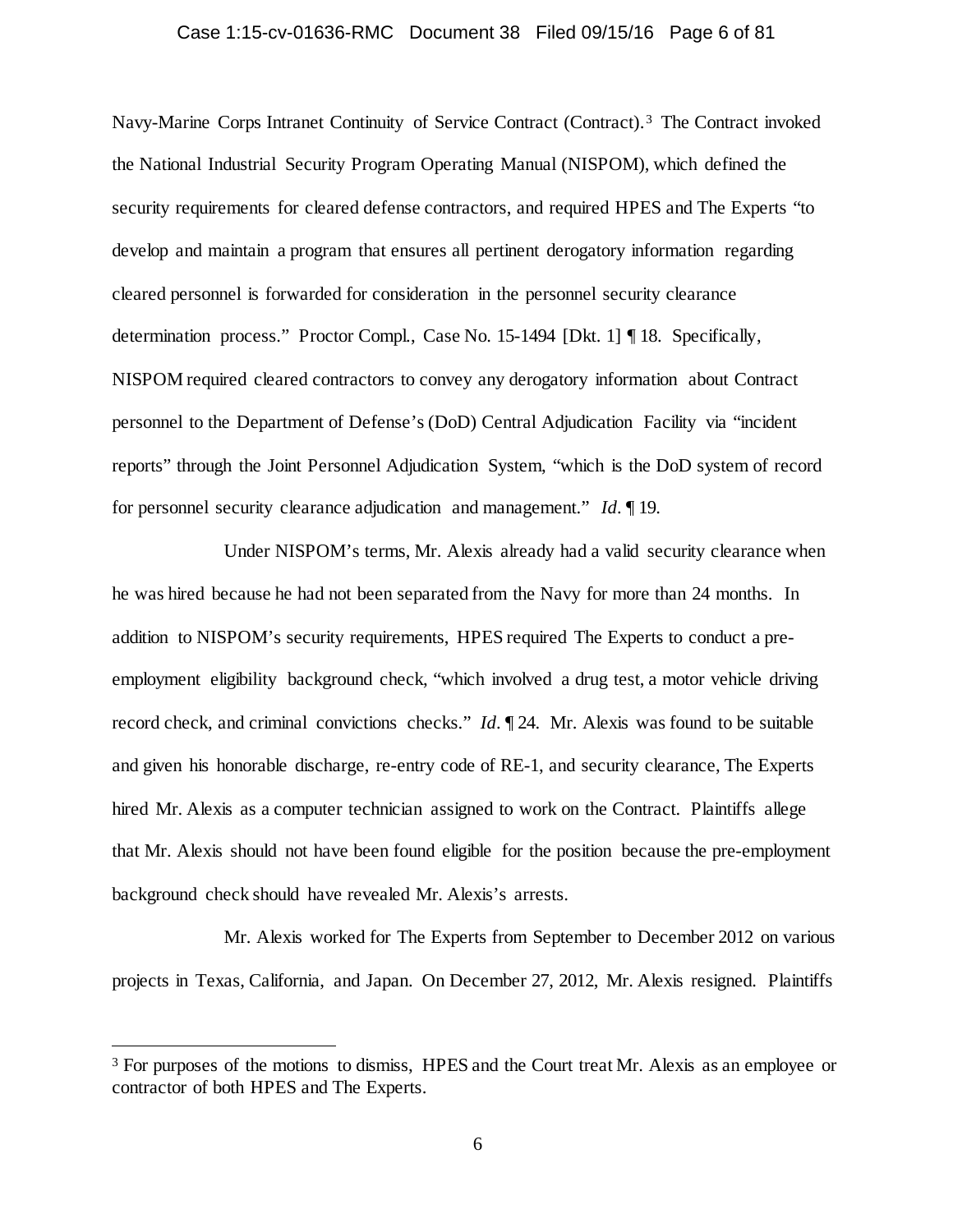### Case 1:15-cv-01636-RMC Document 38 Filed 09/15/16 Page 7 of 81

make no allegations concerning Mr. Alexis's conduct or behavior during this short stint. On June 27, 2013, Mr. Alexis re-applied for the same position. Since Mr. Alexis still had a valid security clearance. The Experts merely conducted the tests required by its contract with HPES –– namely a drug test, a motor vehicle driving record check, and a criminal convictions check. Once again, Mr. Alexis was found to be suitable for the job and was rehired on July 2013 and assigned to work in Norfolk, Virginia. Once again, Plaintiffs allege that "The Experts['] background check failed to uncover Alexis's prior arrest record and w[as] insufficient." *Id.* ¶ 27.

### **1. Events of August 2013**

In August 2013, Mr. Alexis was reassigned to a project at the Naval Undersea Warfare Center in Newport, Rhode Island. On August 4, Mr. Alexis was at the Norfolk airport awaiting his flight to Providence, Rhode Island, when he called his project coordinator at The Experts to report that he was angry at a male who was seated across the aisle and was making fun of him. The project coordinator was able to calm Mr. Alexis down and persuaded him to get away from the individual and seek help from airport security. On August 5, 2013, the project coordinator reported the call to the company's Contract team. Later that day, Mr. Alexis contacted the company's travel coordinator to complain about noise in his hotel, the Residence Inn in Middletown, Rhode Island. Mr. Alexis wanted to move to the Navy Gateway Inns & Suites in Newport, which was approved.

Two days later, on August 6, 2013, at 6:00 p.m., Mr. Alexis called the travel coordinator for The Experts to complain that three individuals, two men and one female, had followed him from the Residence Inn to the Navy Gateway Inns & Suites. Mr. Alexis claimed that they "were talking about him through the walls of an adjacent room" and were using an "ultrasonic device that was physically pinning him to the bed" and keeping him awake. Kohler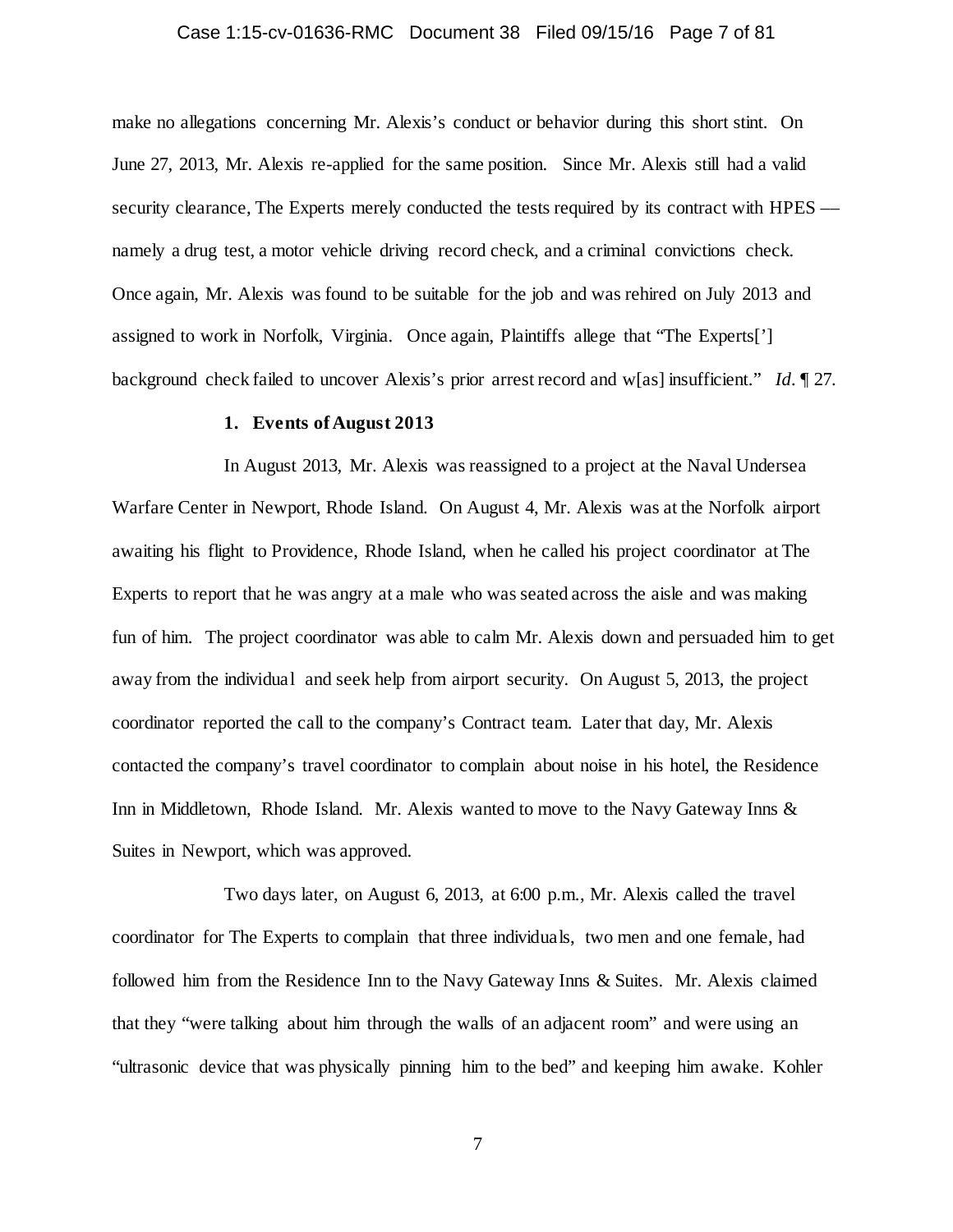### Case 1:15-cv-01636-RMC Document 38 Filed 09/15/16 Page 8 of 81

Compl., Case No. 15-1636 [Dkt. 1-1] ¶ 37; Ridgell Compl., Case No. 15-1637 [Dkt. 1-1] ¶ 35; Zagami Compl., Case No. 15-1638 [Dkt. 1-1] ¶ 37; Jacobs Compl., Case No. 15-2242 [Dkt. 1-1] ¶ 47. Mr. Alexis made a similar report to the Contract's program manager for The Experts. At 8:45 p.m., the travel coordinator conveyed the information to the desk clerk at the Navy Gateway Inns & Suites and expressed her concern that Mr. Alexis could harm someone. Shortly thereafter, the travel coordinator contacted the Contract's program manager to report the information concerning Mr. Alexis.

In response, the desk clerk at the hotel contacted the Naval Station Newport Police to relay the information and ask that a police officer be assigned close to the hotel in case Mr. Alexis attempted to hurt someone.<sup>[4](#page-7-0)</sup> When the police officers responded to the call and arrived at the hotel, they discovered that Mr. Alexis had dismantled his bed because he believed that someone was hiding under it. In addition, Mr. Alexis had taped a microphone to the room's ceiling to record the voices of the individuals that followed him to the hotel and were talking about him. Mr. Alexis was not arrested or placed in protective custody. At 9:18 p.m., Mr. Alexis told other police officers that someone had implanted a chip in his head and was using microwave signals to restrict his movements and keep him awake.

Later that evening, the Contract's program manager, her immediate manager, and the Facility Security Officer  $(FSO)^5$  $(FSO)^5$  for The Experts, held a conference call to discuss the situation with Mr. Alexis. The Experts management team decided that Mr. Alexis should leave Newport and return to Fort Worth so he could rest. The program manager contacted Mr. Alexis

<span id="page-7-0"></span> <sup>4</sup> The Police Department received a total of four calls from and about Mr. Alexis –– specifically, on August 6 at 2:00 a.m., 9:18 p.m., and 10:16 p.m., and August 7 at 2:54 a.m.

<span id="page-7-1"></span><sup>5</sup> The FSO is a company officer who reported directly to the Chief Operating Officer and was responsible for managing the security program under the Contract for The Experts.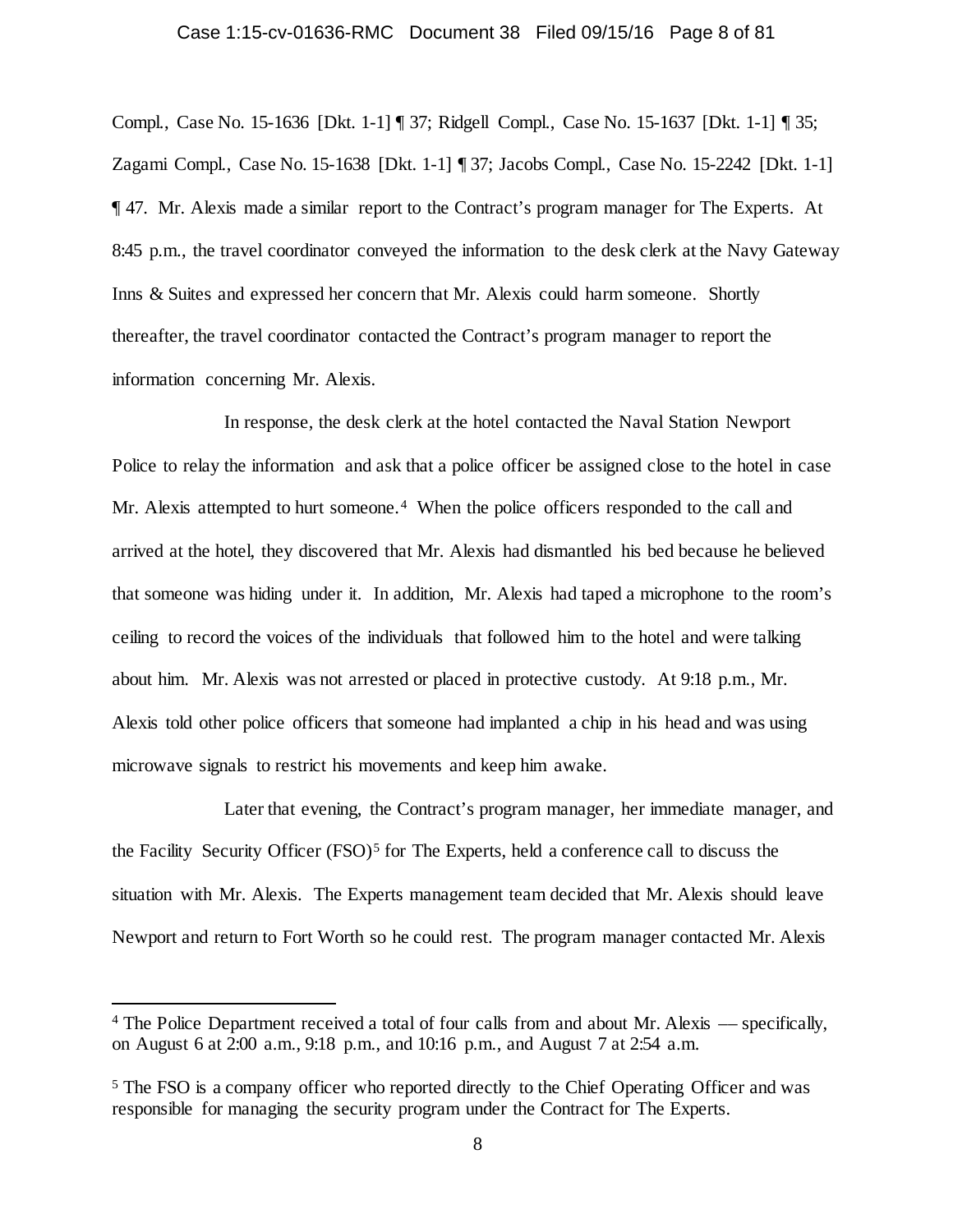### Case 1:15-cv-01636-RMC Document 38 Filed 09/15/16 Page 9 of 81

to inform him of the decision, although Mr. Alexis wanted to stay. At 11:35 p.m., the FSO accessed the Joint Personnel Adjudication System to cancel "the visit notification for [Mr.] Alexis that the FSO previously established for access to [Newport's Naval Undersea Warfare Center]." Proctor Compl. ¶ 43.

On August 7, 2013, at 1:12 a.m., the program manager emailed HPES representatives and the rest of the Contract's management team for The Experts to report that Mr. Alexis would not complete his Newport assignment because he was not feeling well and that she had booked return airfare for Mr. Alexis. Around 3:00 a.m., Mr. Alexis called the HPES second shift supervisor stating that he was being followed and needed to move out of his room. Mr. Alexis asked the HPES supervisor if he could stay in her room at the Marriott hotel in Newport. The supervisor, who knew Mr. Alexis from previously working together on the project in Japan, agreed to let him stay in her room. When Mr. Alexis arrived at the Marriott hotel, he told the supervisor that three individuals who traveled on the same plane from Norfolk followed him to the Residence Inn and then to the Navy Gateway Inns & Suites and were threatening him and keeping him awake.

Mr. Alexis also told the HPES supervisor that the same people had followed him to the Marriott hotel and checked into the room below. Mr. Alexis asked the supervisor if she could hear their voices, to which she replied that she could not. The supervisor dismissed Mr. Alexis's story and went to sleep. Mr. Alexis called the City of Newport Police to report that people were following him. The police responded to his call at 6:20 a.m. and Mr. Alexis explained that he had had a verbal altercation with an unknown individual at the Norfolk airport and that this individual sent three people to follow him and keep him awake by making noises, talking to him, and sending vibrations through his body with a microwave device. The City of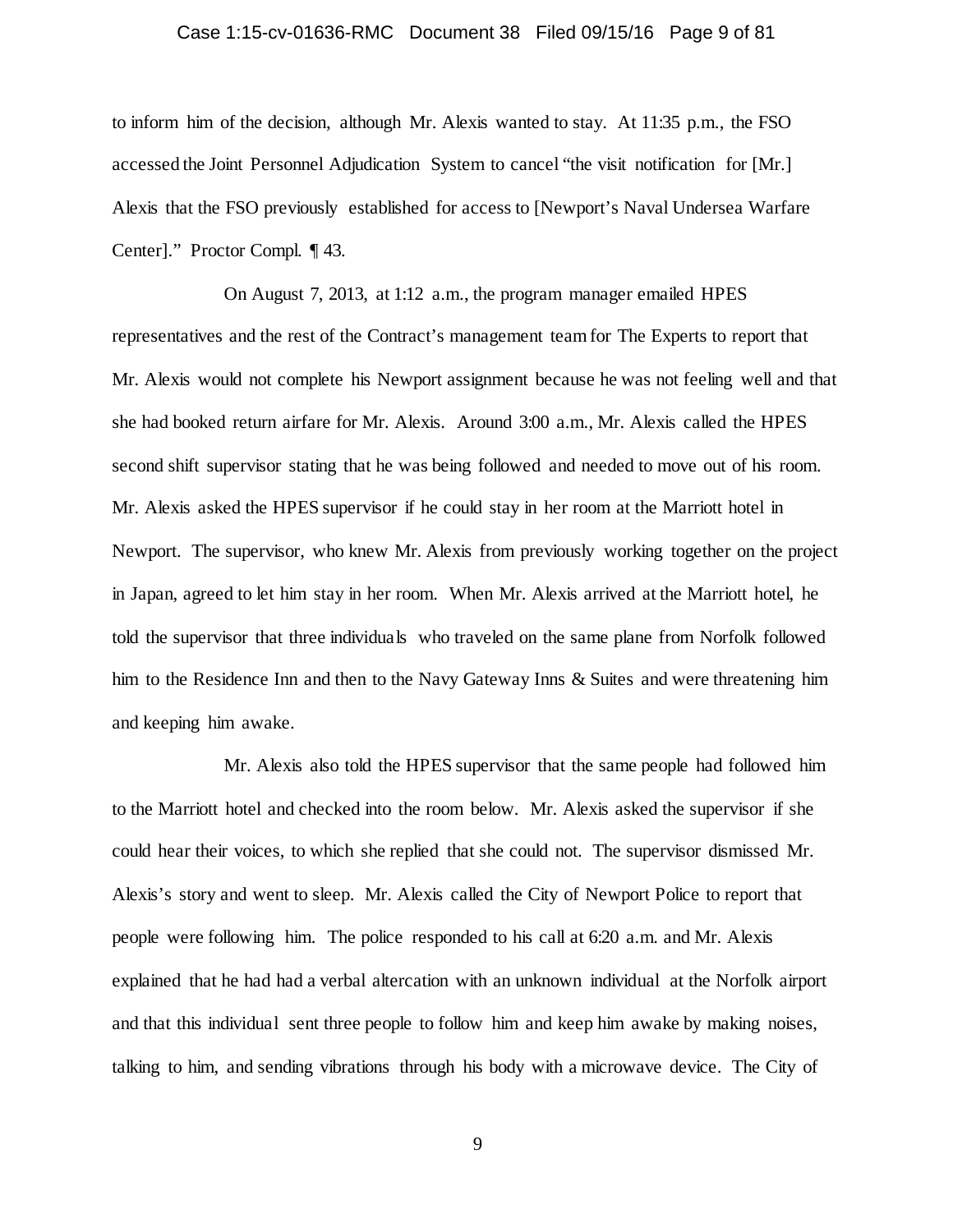### Case 1:15-cv-01636-RMC Document 38 Filed 09/15/16 Page 10 of 81

Newport Police made a report of Mr. Alexis's allegations. At 9:30 a.m., the Newport Police Officer-in-Charge contacted the Naval Station Police Sergeant to relay the information concerning Mr. Alexis and faxed him a copy of the report with a note saying, "FYI on this. Just thought to pass it on to you in the event this person escalates." Proctor Compl. ¶ 52.

Between 10:00 and 10:30 a.m., the HPES supervisor contacted her lead supervisor at HPES to report Mr. Alexis's behavior and claims, to which the lead supervisor responded that The Experts had decided that Mr. Alexis would be withdrawn from his Newport assignment. When the HPES second shift supervisor returned to her room, Mr. Alexis told her that the three individuals were now in the room above them. Mr. Alexis wanted to acquire a radar gun to hear what they were saying. The HPES second shift supervisor called the lead supervisor again after lunch to report her conversation with Mr. Alexis. She also later told a co-worker at HPES about Mr. Alexis's behavior and the surrounding events.

Later that day, on August 7, the Human Resources (HR) Director and the Legal Counsel for The Experts initiated an investigation into Mr. Alexis's claims. The HR Director contacted the HPES second shift supervisor, as well as the Middletown Police Department. The HR Director believed that "the Middletown Police Department provided police coverage for all of the hotel in which Alexis resided while in Newport, Rhode Island." Proctor Compl. ¶ 60. However, no reports were obtained from Middletown because it was the wrong police department.[6](#page-9-0) At 11:39 p.m., the FSO for The Experts accessed the Joint Personnel Adjudication System and entered a "Debrief" action, thereby formally indicating that Mr. Alexis no longer required access to classified information or to the Naval Undersea Warfare Center. Because Mr.

<span id="page-9-0"></span> <sup>6</sup> The police departments that investigated Mr. Alexis's claims were the Naval Station Newport Police and the City of Newport Police Departments.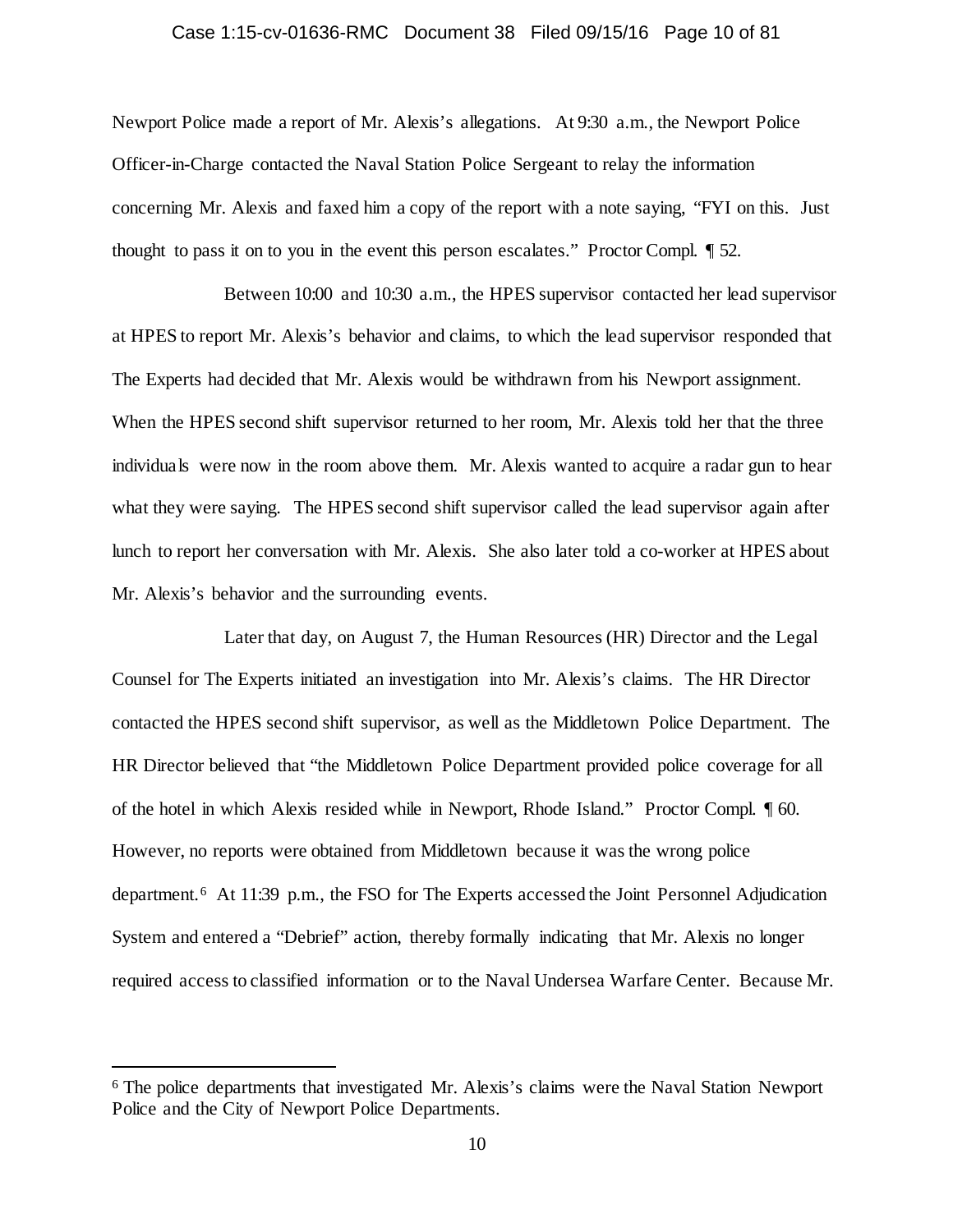### Case 1:15-cv-01636-RMC Document 38 Filed 09/15/16 Page 11 of 81

Alexis was removed from his Newport assignment, he left Newport and checked in that night at the Best Western hotel at the Providence airport. On August 8, 2013, Mr. Alexis traveled to Fort Worth, Texas.

On August 9, 2013, the HR Director for The Experts contacted Mr. Alexis's mother, who indicated that Mr. Alexis "had been suffering from paranoia for a long time, that this was not the first episode he had experienced, and that he required mental health treatment." Kohler Compl. ¶ 52; Ridgell Compl. ¶ 50; Zagami Compl. ¶ 52; Jacobs Compl. ¶ 63. Later that day, the HR Director met with the FSO and the rest of The Experts' management team on the Contract; that group concluded that Mr. Alexis should rest before his next assignment. The Experts, particularly the FSO, decided not to file an adverse information report with DoD's Central Adjudication Facility because "the information collected about [Mr.] Alexis was based on rumor and innuendo, and therefore a report to the government should not be made, since doing so may infringe on [Mr.] Alexis's privacy rights." Proctor Compl. ¶ 65.

At 2:55 p.m., on August 9, 2013, the FSO entered an "indoctrination" action, indicating that Mr. Alexis "was an individual [with] authorized access to classified information under the cognizance of The Experts." *Id.*  $\parallel$  66. Thereafter, Mr. Alexis was assigned to four projects at different locations –– specifically, (1) Williamsburg, Virginia from August 12-16, 2013; (2) Newport, Rhode Island from August 19-23, 2013; (3) Carderock, Maryland from August 26-30, 2013; and (4) Crystal City, Virginia from September 3-6, 2013. Plaintiffs allege that Mr. Alexis was allowed to return to work without any proof of counseling or mental health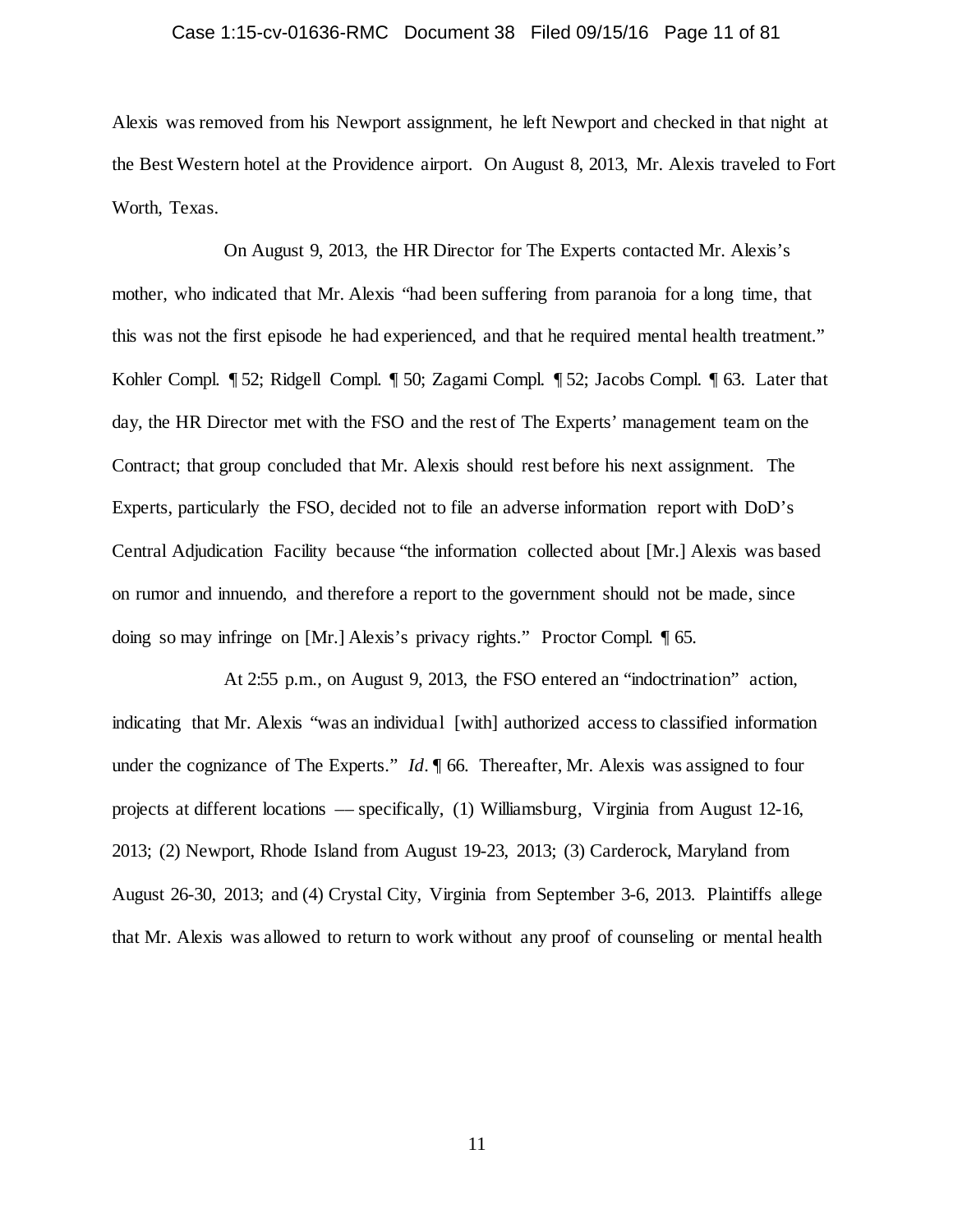### Case 1:15-cv-01636-RMC Document 38 Filed 09/15/16 Page 12 of 81

treatment. There are no allegations of unusual behavior during Mr. Alexis's deployments to Williamsburg, Newport, Carderock, and Crystal City.[7](#page-11-0) 

#### **2. Events of September 2013**

On September 9, 2013, The Experts assigned Mr. Alexis to the Washington Navy Yard. This was his fifth assignment since the events of August 4-7, 2013. Plaintiffs allege that "HPES and The Experts provided Mr. Alexis access to the Navy Yard facility and Building 197 on the basis of his 'SECRET' security clearance" and without conducting "any additional background checks or fitness for duty checks or examinations" or requesting proof of mental health treatment. Kohler Compl. ¶ 58; Ridgell Compl. ¶ 56; Zagami Compl. ¶ 58; Jacobs Compl. ¶ 69. "During the week of September 9, 2013, other than leaving a disk in a classified computer, no performance issues were noted." Proctor Compl. ¶ 69.

On September 14, 2013, Mr. Alexis purchased a Remington 870 12-gauge shotgun and ammunition in Lorton, Virginia. He then purchased a hacksaw and other items at a home improvement store. Mr. Alexis sawed off the shotgun so that he would be able to carry it in his bag and conceal it. He also carved the words "my ELF [extremely-low frequency] weapon," "better of [*sic*] this way," "not what y'all say," and "end to the torment" into the

<span id="page-11-0"></span> <sup>7</sup> The only instance alleged was an e-mail exchange on September 1, 2013 between Mr. Alexis and the president of Freedom from Covert Harassment and Surveillance (FFCHS), in which Mr. Alexis claimed that he was subject to "constant bombardment from some type of [extremely lowfrequency or] ELF weapon, that had almost cost him his job." Proctor Compl. ¶ 68 (internal quotation marks omitted). The allegation is irrelevant to Plaintiffs' claims because FFCHS has no connection with Defendants and there are no factual allegations to show that Defendants knew or should have known about this e-mail exchange. FFCHS self-identifies as a non-profit organization that helps "victims" or "targets" of "Remote Brain experimentation, Remote Neural Monitoring of an entire Humans Body [*sic*]; manipulated by such evil technologies as Patented Voice-to-(Human)-Skull (the forceful 24/7 of projected noise to a citizen's head) even to Remote Burns by high powered lasers, or burns by Directed Energy and more." FFCHS, What We Do, https://www.freedomfchs.net/what-we-do/ (last visited Aug. 2, 2016).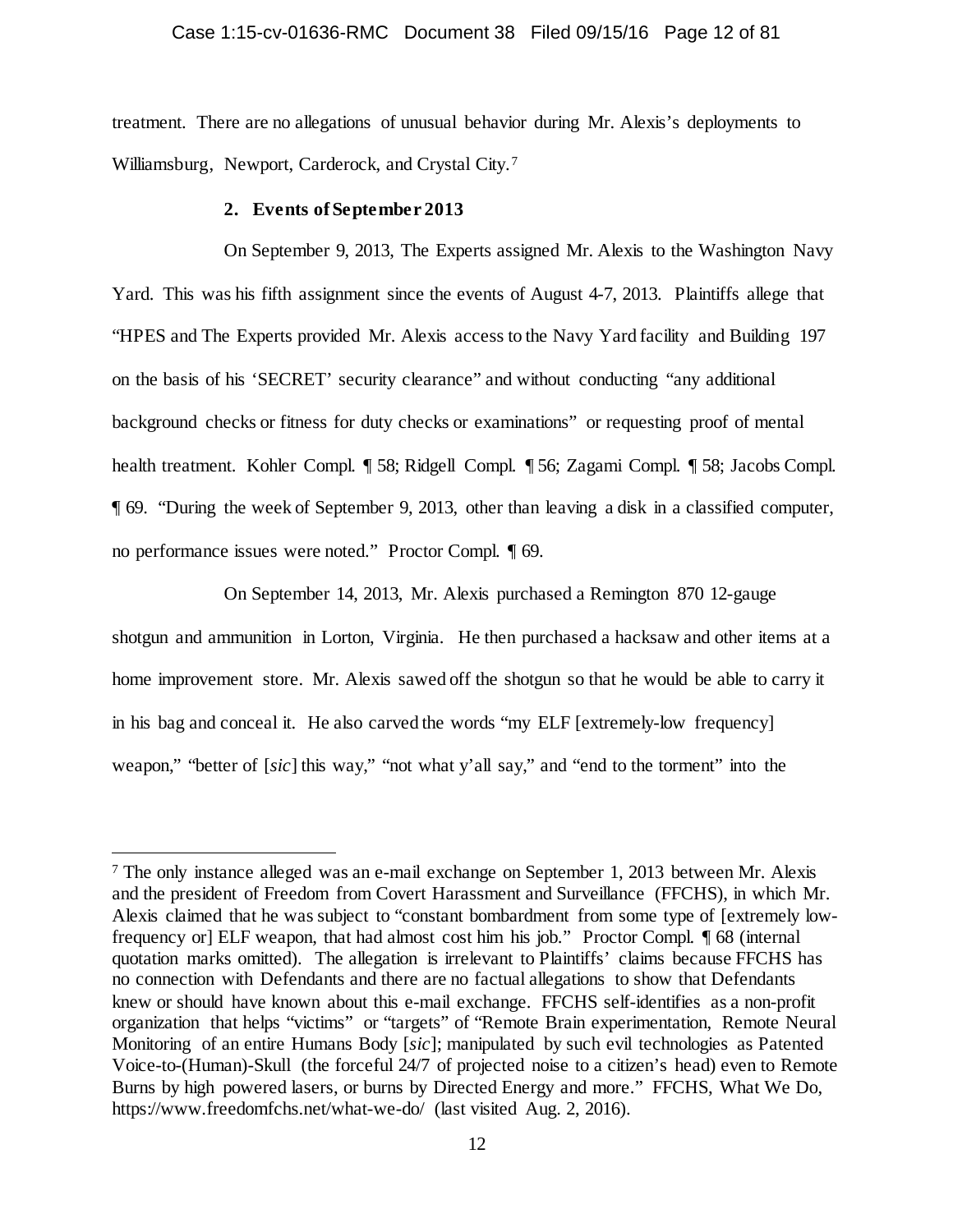### Case 1:15-cv-01636-RMC Document 38 Filed 09/15/16 Page 13 of 81

shotgun. Frasier Compl. ¶ 47. No Plaintiff, victim, or Defendant knew these facts until the later government investigation. On September 16, 2013, at 7:44 a.m., Mr. Alexis arrived in a rental car at the 6th Street gate of the Navy Yard and used his valid common access card to enter. After parking his car, at approximately 8:00 a.m., he used his valid temporary building pass to enter the lobby of Building 197, passing by the HBC guard station. Mr. Alexis did not pass through any metal detectors and the HBC guards did not search his belongings. He was carrying a backpack to conceal the gun and ammunition.

Mr. Alexis headed to the restroom on the fourth floor. At 8:15 a.m., Mr. Alexis exited the restroom and began shooting people indiscriminately. Using the shotgun and a Beretta handgun that he took from Officer Ridgell, one of the decedents and an employee of HBC, Mr. Alexis killed twelve individuals and injured four others. After over an hour of carnage, Mr. Alexis was shot and killed by a police officer at 9:25 a.m. A note was found in Mr. Alexis's computer stating, "ultra low frequency attack is what I've been subject to for the last three months, and to be perfectly honest that is what has driven me to this." Frasier Compl. 147.

### **C. Procedural History**

Following the events of September 16, 2013, the Navy and DoD conducted separate extensive investigations and issued lengthy reports on Mr. Alexis and the shooting. Plaintiffs rely on these reports in their pleadings and cite, in many instances *verbatim*, the reports' determinations. The nine related cases came before the Court in diverse ways. One of the complaints (Delorenzo) was originally filed in a Florida state court. It was then removed to the U.S. District Court for the Middle District of Florida, and eventually transferred to this Court. Three of the complaints (Frasier, Proctor, and Halmon-Daniels) were directly filed in this Court, and the remaining five (Kohler, Ridgell, Zagami, McCullough, and Jacobs) were originally filed in Superior Court for the District of Columbia and then removed here.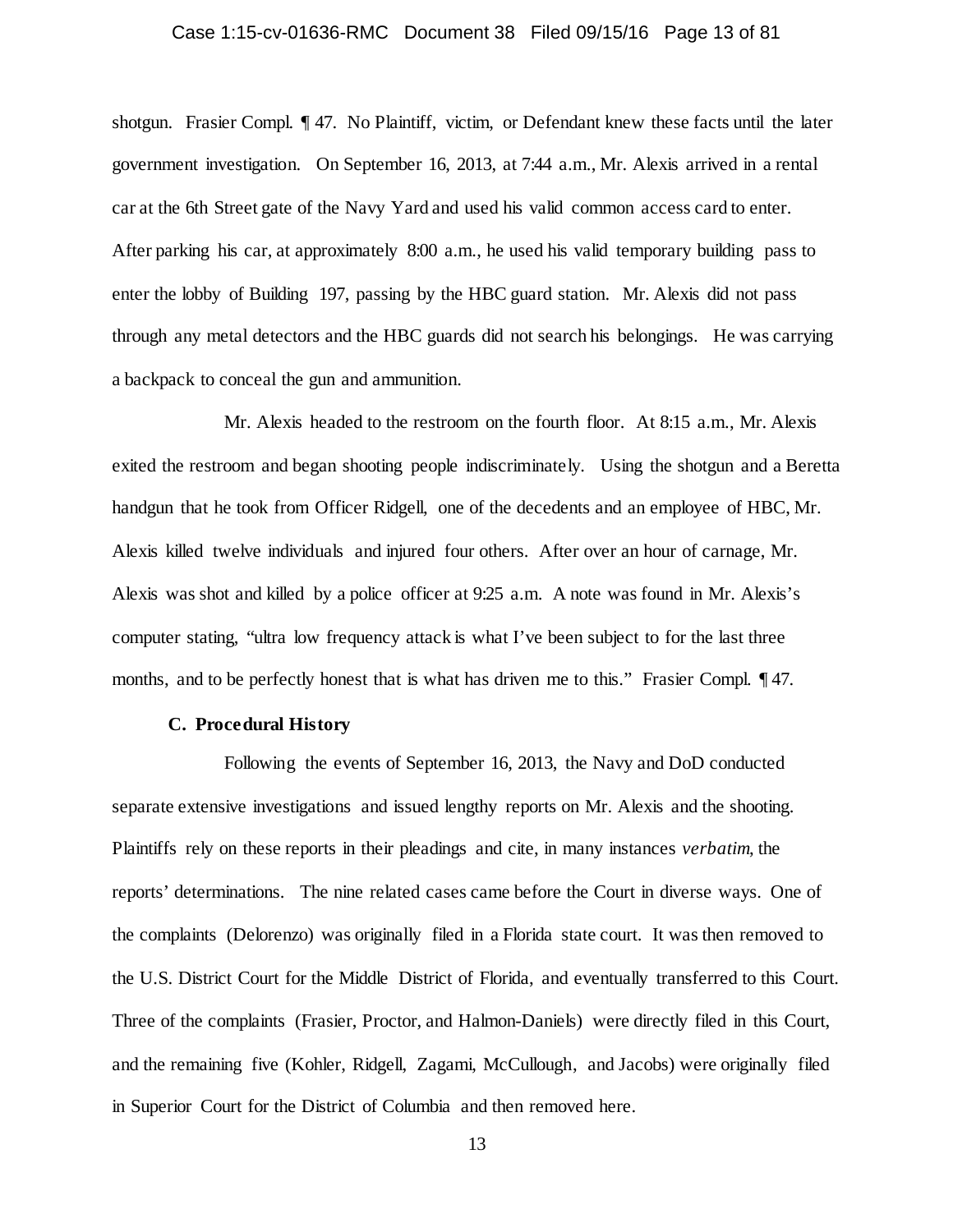# Case 1:15-cv-01636-RMC Document 38 Filed 09/15/16 Page 14 of 81

This Court has jurisdiction over the nine complaints pursuant to 28 U.S.C. § 1332 because the parties in each case are citizens of different states and the amount in controversy exceeds the sum of \$75,000 exclusive of interest and costs. Moreover, the parties agree that the venue properly lies in this Court. D.C. tort law controls this diversity action. The Experts moves to dismiss the nine complaints for lack of subject matter jurisdiction under Federal Rule of Civil Procedure 12(b)(1) and, in the alternative, for failure to state a claim upon which relief may be granted under Federal Rule of Civil Procedure 12(b)(6). HPES and HBC move to dismiss the complaints against them under Federal Rule of Civil Procedure 12(b)(6). Plaintiffs filed their respective oppositions, to which Defendants replied. In addition, at the Court's request, HBC and Plaintiffs Kohler, Zagami, and Jacobs filed supplemental briefs concerning the relevance of HBC's security contract with Naval Facilities Engineering Command to the negligence claims against HBC. Finally, on August 16, 2016, the Court held oral argument in open court and gave the parties ample time to expand on their arguments and discuss the various grounds for dismissal.[8](#page-13-0) Defendants' motions to dismiss are fully briefed and ripe for resolution.

### **II. LEGAL STANDARDS**

### **A. Motion to Dismiss Under Rule 12(b)(1)**

Pursuant to Federal Rule of Civil Procedure 12(b)(1), a defendant may move to

dismiss a complaint, or any portion thereof, for lack of subject matter jurisdiction. Fed. R. Civ.

<span id="page-13-0"></span> <sup>8</sup> Counsel for each defendant had the opportunity to argue its own motion to dismiss. On the Plaintiffs' side, counsel for Mr. Proctor argued the issues of heightened foreseeability and the claims of negligent hiring, retention, and supervision on behalf of all Plaintiffs. Counsel for Plaintiffs Kohler, Ridgell, Zagami, and Jacobs addressed the political question doctrine on behalf of all Plaintiffs. Counsel for these Plaintiffs also argued their unique claims on their own behalf, specifically those based on the D.C. Industrial Safety Act, D.C. Code. §§ 32-801 to -812, against HPES and The Experts, as well as the negligence claim against HBC. Finally, counsel for Plaintiff Delorenzo argued on her behalf a negligence claim against HPES and The Experts based on the criminal prohibition against firearms in federal facilities, 18 U.S.C. § 930. *See generally* 8/16/2016 Hr'g Tr.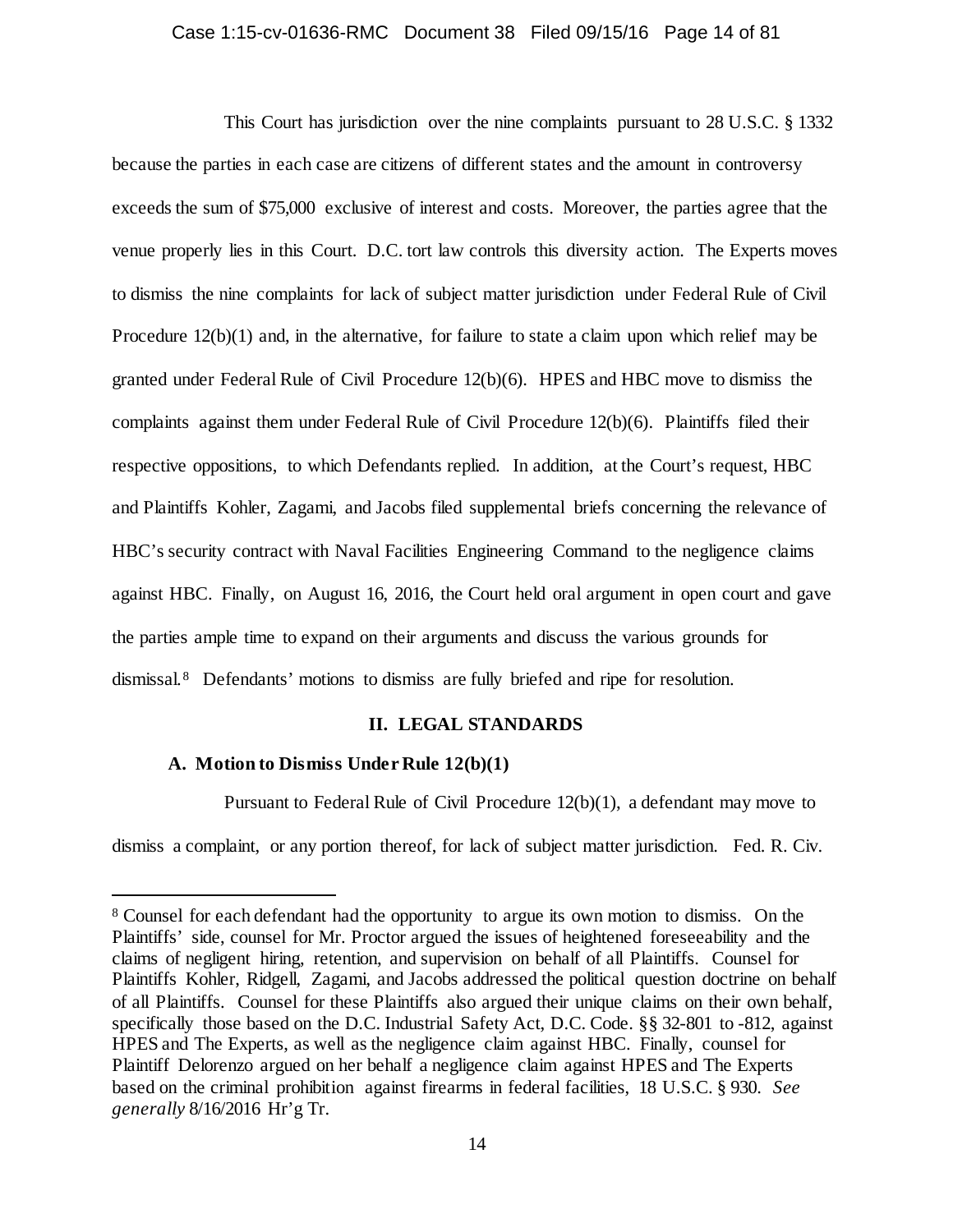### Case 1:15-cv-01636-RMC Document 38 Filed 09/15/16 Page 15 of 81

P. 12(b)(1). No action of the parties can confer subject matter jurisdiction on a federal court because subject matter jurisdiction is both a statutory and an Article III requirement. *Akinseye v. District of Columbia*, 339 F.3d 970, 971 (D.C. Cir. 2003). The party claiming subject matter jurisdiction bears the burden of demonstrating that such jurisdiction exists. *Khadr v. United States*, 529 F.3d 1112, 1115 (D.C. Cir. 2008); *see Kokkonen v. Guardian Life Ins. Co. of Am.*, 511 U.S. 375, 377 (1994) (noting that federal courts are courts of limited jurisdiction and "[i]t is to be presumed that a cause lies outside this limited jurisdiction, and the burden of establishing the contrary rests upon the party asserting jurisdiction") (internal citations omitted).

Dismissal on the basis that Plaintiffs' claims present non-justiciable political questions constitutes a dismissal for lack of subject matter jurisdiction under Rule 12(b)(1) and "not an adjudication on the merits." *Gonzalez-Vera v. Kissinger,* 449 F.3d 1260, 1262 (D.C. Cir. 2006). When reviewing a motion to dismiss for lack of jurisdiction under Rule 12(b)(1), a court should "assume the truth of all material factual allegations in the complaint and 'construe the complaint liberally, granting the plaintiff the benefit of all inferences that can be derived from the facts alleged.'" *Am. Nat'l Ins. Co. v. FDIC*, 642 F.3d 1137, 1139 (D.C. Cir. 2011) (quoting *Thomas v. Principi*, 394 F.3d 970, 972 (D.C. Cir. 2005)). Nevertheless, "the court need not accept factual inferences drawn by plaintiffs if those inferences are not supported by facts alleged in the complaint, nor must the Court accept plaintiff's legal conclusions." *Speelman v. United States*, 461 F. Supp. 2d 71, 73 (D.D.C. 2006). A court may consider materials outside the pleadings to determine its jurisdiction. *Settles v. U.S. Parole Comm'n*, 429 F.3d 1098, 1107 (D.C. Cir. 2005); *Coal. for Underground Expansion v. Mineta*, 333 F.3d 193, 198 (D.C. Cir. 2003). A court has "broad discretion to consider relevant and competent evidence" to resolve factual issues raised by a Rule 12(b)(1) motion. *Finca Santa Elena, Inc. v. U.S. Army Corps of*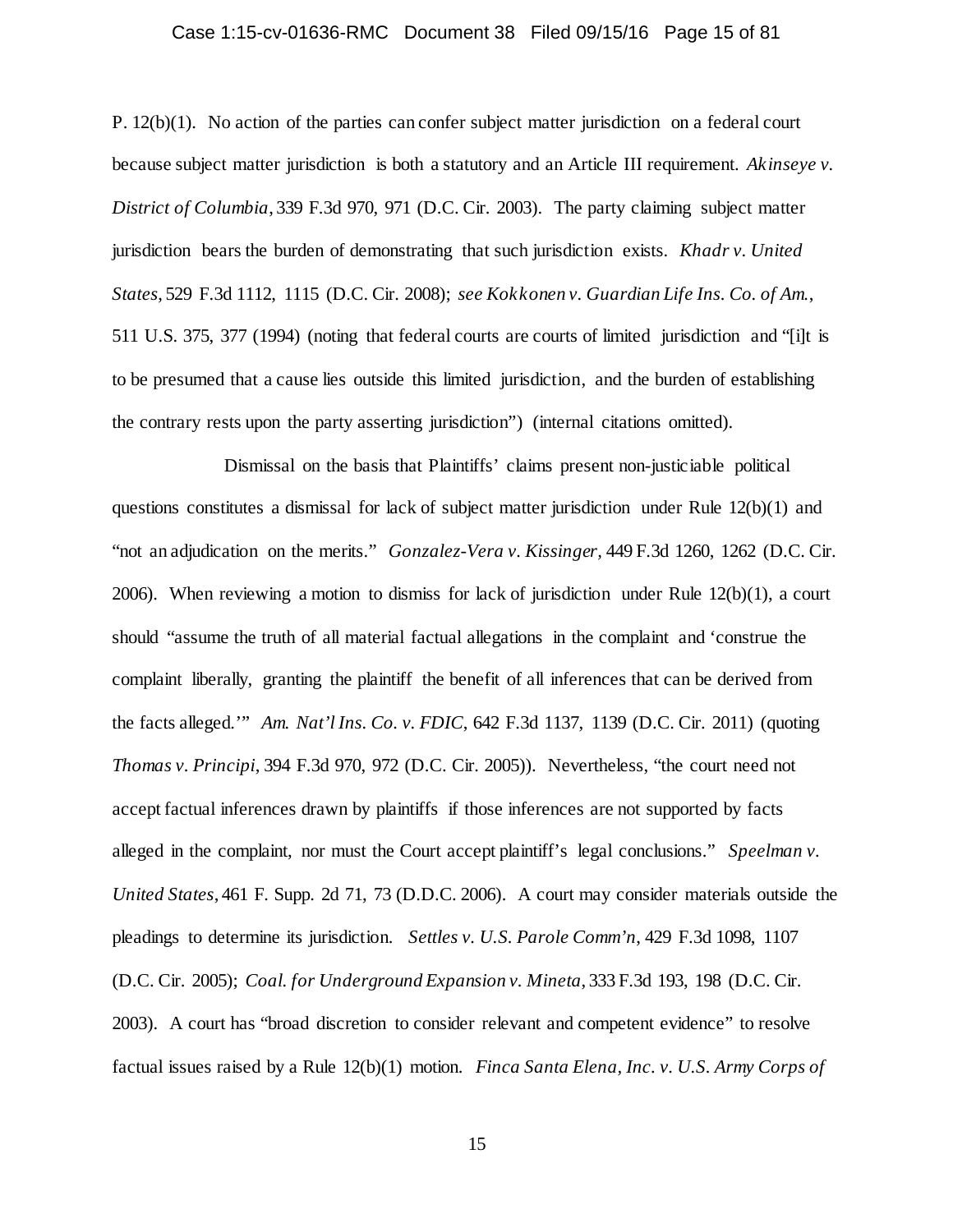### Case 1:15-cv-01636-RMC Document 38 Filed 09/15/16 Page 16 of 81

*Engineers*, 873 F. Supp. 2d 363, 368 (D.D.C. 2012) (citing 5B Charles Wright & Arthur Miller, Fed. Prac. & Pro., Civil § 1350 (3d ed. 2004)); *see also Macharia v. United States*, 238 F. Supp. 2d 13, 20 (D.D.C. 2002), *aff'd*, 334 F.3d 61 (2003) (in reviewing a factual challenge to the truthfulness of the allegations in a complaint, a court may examine testimony and affidavits). In these circumstances, consideration of documents outside the pleadings does not convert the motion to dismiss into one for summary judgment. *Al-Owhali v. Ashcroft*, 279 F. Supp. 2d 13, 21 (D.D.C. 2003).

#### **B. Motion to Dismiss Under Rule 12(b)(6)**

A motion to dismiss for failure to state a claim pursuant to Federal Rule of Civil Procedure 12(b)(6) challenges the adequacy of a complaint on its face. Fed. R. Civ. P. 12(b)(6). A complaint must be sufficient "to give a defendant fair notice of what the . . . claim is and the grounds upon which it rests." *Bell Atl. Corp. v. Twombly*, 550 U.S. 544, 555 (2007) (internal citations omitted). Although a complaint does not need detailed factual allegations, a plaintiff's obligation to provide the grounds of his entitlement to relief "requires more than labels and conclusions, and a formulaic recitation of the elements of a cause of action will not do." *Id*. A court must treat the complaint's factual allegations as true, "even if doubtful in fact," *id.*, but a court need not accept as true legal conclusions set forth in a complaint, *see Ashcroft v. Iqbal*, 556 U.S. 662, 678 (2009). To survive a motion to dismiss, a complaint must contain sufficient factual matter, accepted as true, to state a claim for relief that is "plausible on its face." *Twombly*, 550 U.S. at 570. A complaint must allege sufficient facts that would allow the court "to draw the reasonable inference that the defendant is liable for the misconduct alleged." *Iqbal*, 556 U.S. at 678-79. In deciding a motion under Rule 12(b)(6), a court may consider the facts alleged in the complaint, documents attached to the complaint as exhibits or incorporated by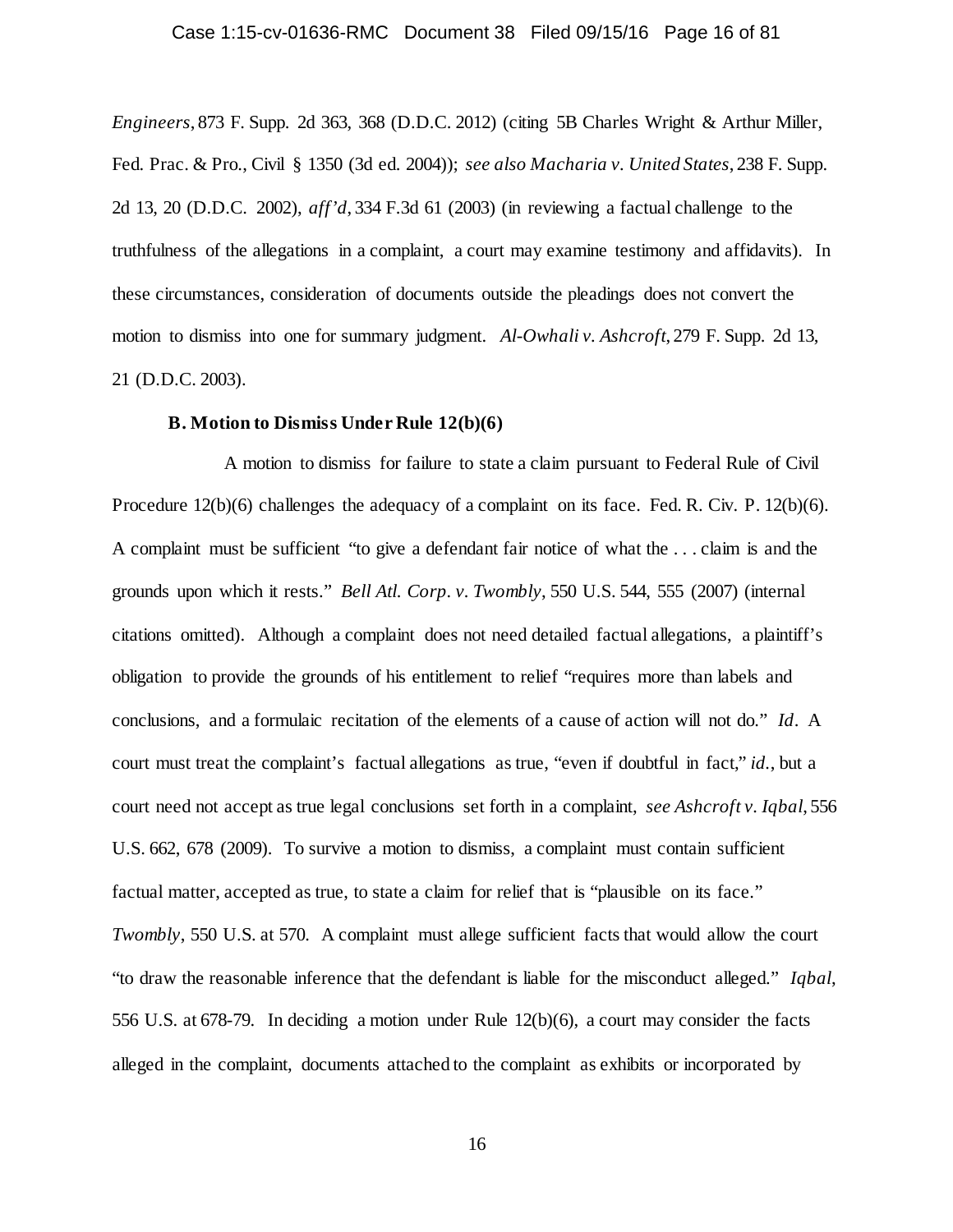reference, and matters about which the court may take judicial notice. *Abhe & Svoboda, Inc. v. Chao*, 508 F.3d 1052, 1059 (D.C. Cir. 2007).

#### **III. ANALYSIS**

### **A. Subject Matter Jurisdiction – Political Question Doctrine**

The Experts argues that the claims against it should be dismissed for lack of subject matter jurisdiction under Rule  $12(b)(1)$  because they raise non-justiciable political questions. "The political question doctrine excludes from judicial review those controversies which revolve around policy choices and value determinations constitutionally committed for resolution to the halls of Congress or the confines of the Executive Branch." *Japan Whaling Ass'n v. Am. Cetacean Soc'y,* 478 U.S. 221, 230 (1986). The underlying rationale is that "courts are fundamentally underequipped to formulate national policies or develop standards for matters not legal in nature." *United States ex rel. Joseph v. Cannon,* 642 F.2d 1373, 1379 (D.C. Cir. 1981).

"The political question doctrine is 'primarily a function of the separation of powers.'" *Schneider v. Kissinger*, 310 F. Supp. 2d 251, 258 (D.D.C. 2004), *aff'd*, 412 F.3d 190 (D.C. Cir. 2005) (quoting *Baker v. Carr,* 369 U.S. 186, 210 (1962)). In *Baker*, the Supreme Court enumerated six factors that could render a case non-justiciable:

> Prominent on the surface of any case held to involve a political question is found (1) a textually demonstrable constitutiona l commitment of the issue to a coordinate political department; or (2) a lack of judicially discoverable and manageable standards for resolving it; or (3) the impossibility of deciding without an initial policy determination of a kind clearly for nonjudicial discretion; or (4) the impossibility of a court's undertaking independent resolution without expressing lack of respect due coordinate branches of government; or (5) an unusual need for unquestioning adherence to a political decision already made; or (6) the potentiality of embarrassment of multifarious pronouncements by various departments on one question.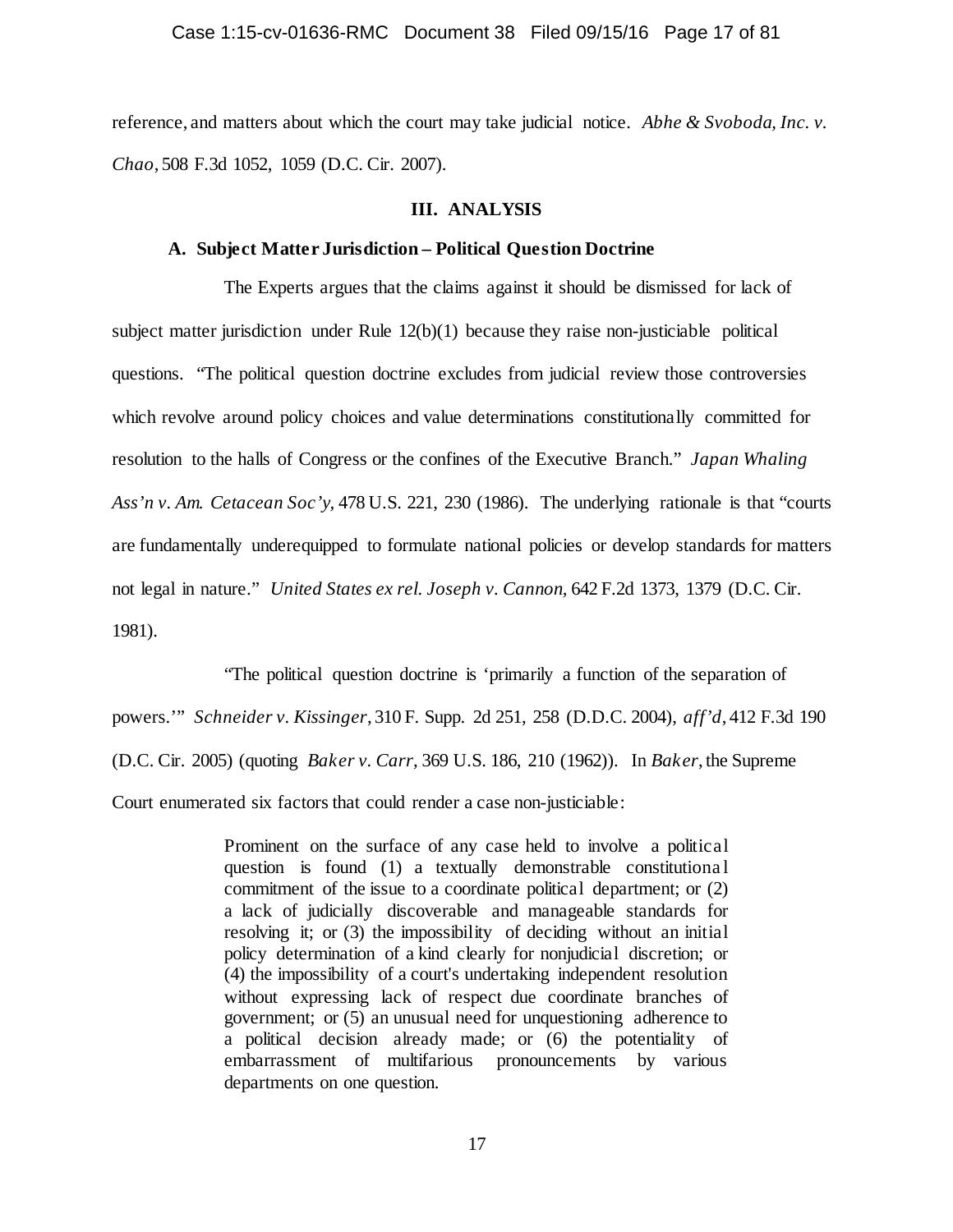# Case 1:15-cv-01636-RMC Document 38 Filed 09/15/16 Page 18 of 81

*Baker*, 369 U.S. at 217 (numbers not in original); *see also Ralls Corp. v. Comm. on Foreign Inv.*, 758 F.3d 296, 313 (D.C. Cir. 2014). "Unless one of these formulations is inextricable from the case at bar, there should be no dismissal for non-justiciability on the ground of a political question's presence." *Baker*, 369 U.S. at 217. The Experts contends that the first, second, and fourth of the six *Baker* factors are implicated in the Complaints –– namely, textual constitutional commitment to a political branch, lack of manageable standards, and the potential lack of respect to a coordinate branch of government. It calls the Navy "the elephant in the room (but not in the caption)" and argues that given its "substantial and inescapable role" in these cases, the claims raise a political question. Experts MTD, Case No. 15-216 [Dkt. 121] at 1.[9](#page-17-0) The Court disagrees.

With respect to the first factor, The Experts argue that Plaintiffs' claims invoke issues that are constitutionally committed to the Navy and the Executive Branch. The Experts point out Navy's investigation of Mr. Alexis's background, the decision to grant him a Secretlevel security clearance, the decision to honorably discharge him, and the decision not to report Mr. Alexis's arrests. None of this is relevant, let alone "*inextricable* from the case at bar." *Baker*, 369 U.S. at 217 (emphasis added). Plaintiffs do not challenge these actions. Navy's choices and actions are not at issue because The Experts was not required to hire or retain Mr. Alexis, or to assign him to work at the Navy Yard following the events of August 2013. In the event that civil liability is imposed, it would be based on what The Experts knew or should have known about Mr. Alexis prior to the shooting, regardless of what the Navy knew or should have reported.

<span id="page-17-0"></span> <sup>9</sup> The Experts filed an omnibus motion to dismiss and an omnibus reply brief in all nine cases. For purposes of clarity, the Court will only use the docket numbers of the Delorenzo case when citing its briefs. Nonetheless, both documents may be found in each of the other cases.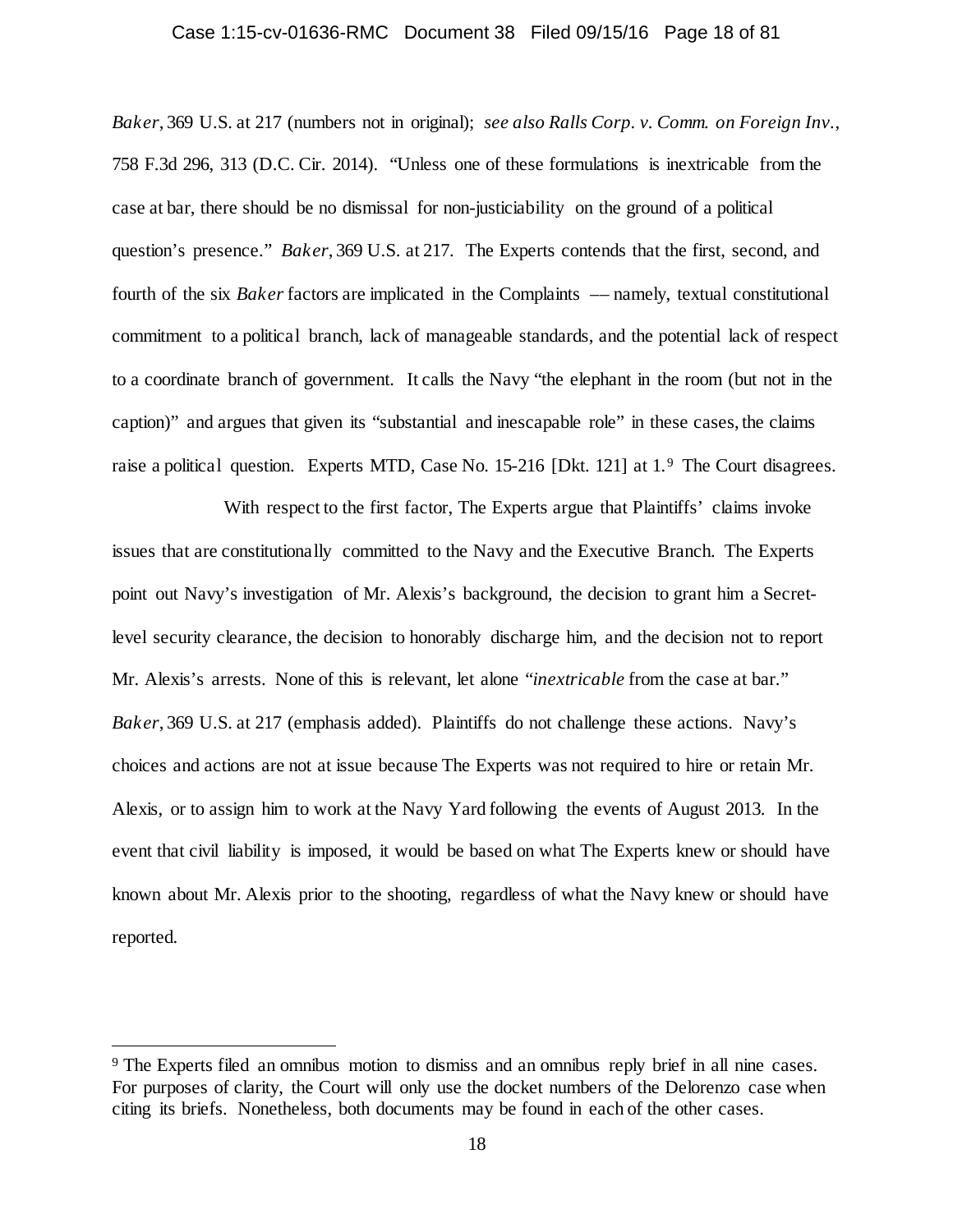### Case 1:15-cv-01636-RMC Document 38 Filed 09/15/16 Page 19 of 81

Certainly, some of the Plaintiffs' theories of liability would implicate matters that are within the sole purview of the Executive, such as the issuance and revocation of a security clearance. *See* Delorenzo Compl., Case No. 15-216 [Dkt. 1] ¶¶ 280-82 (alleging that had The Experts made an adverse incident report under NISPOM, Mr. Alexis's security clearance may have been revoked, and his access to the Navy Yard denied). These theories are unnecessary to advance a negligence claim.

With respect to the second and fourth factors, Plaintiffs' claims do not require the Court to pass judgment on any of the Navy's actions. There is no need to speculate as to what the Navy should or could have done with respect to Mr. Alexis's security clearance or arrest record. Instead, the Court must analyze the allegations against The Experts under the analytical framework applicable to negligence claims. This is what courts applying D.C. law do on a daily basis and, thus, it cannot be said that the legal standards governing these tort claims are not judicially manageable. Finally, while the actions and judgments of the Navy are inevitably lurking background facts, they are not implicated in any of the claims against Defendants. There is no potential risk that the Court's analysis of the merits in these cases will disrespect the Navy or the Executive. Even if the Navy were to hold part of the blame for the damages sustained in these cases, it does not render the claims against The Experts non-justiciable on the basis of a political question. *See Hill v. McDonald*, 442 A.2d 133, 137 (D.C. 1982) (stating that "one cannot escape liability for one's own negligence merely because another person . . . may have contributed to the injury by his wrongful or negligent act").

Accordingly, the Court holds that Plaintiffs' claims present a justiciable question and that it has jurisdiction to address the merits of these Complaints.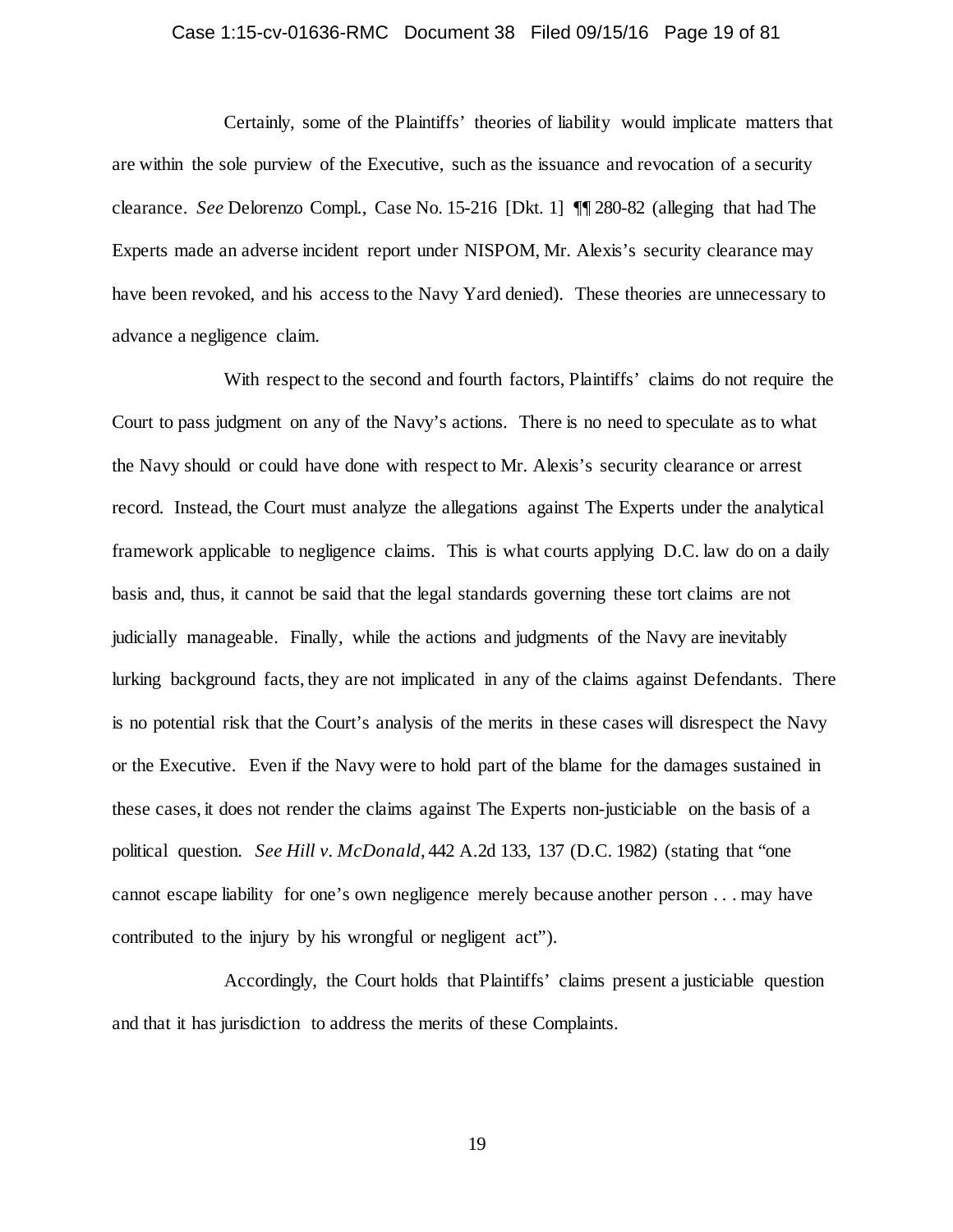### **B. Motions to Dismiss by HPES and The Experts**

Plaintiffs allege tort claims against HPES and The Experts. The common thread across the nine complaints are the common law negligence claims (*i.e.*, negligent hiring, retention, supervision, undertaking, and credentialing) against both defendants for failure to anticipate and prevent the criminal acts of Mr. Alexis on September 16, 2013. The nine complaints are premised on the basic allegation that Mr. Alexis's behavior prior to September 16, 2013 raised serious concerns about possible violent tendencies that should have alerted HPES and The Experts. There are also various counts alleging claims of statutory duty in tort and/or negligence *per se* against both defendants, as well as three counts of assault and battery based on a theory of vicarious liability. HPES and The Experts argue that Plaintiffs' theories of liability are legally deficient and that the Complaints against them must be dismissed as a matter of law. The main point of contention revolves around the applicable legal standard for those claims rooted in D.C. negligence law.

### **1. Theories of Negligence under D.C. Common Law**

To state a claim on which relief can be granted, Plaintiffs must allege sufficient facts to make a plausible showing that: (1) HPES and The Experts owed a duty of care to the Plaintiffs; (2) HPES and The Experts breached this duty of care; and (3) the breach of that duty proximately caused each Plaintiff's injuries. *See District of Columbia v. Harris*, 770 A.2d 82, 87 (D.C. 2001). These three elements must be met to render HPES and The Experts liable on any negligence theory for damages arising from the Navy Yard shooting.

In the District of Columbia, there is a "general rule of nonliability at common law for harm resulting from the criminal acts of third parties." *Romero v. Nat'l Rifle Ass'n of Am., Inc.*, 749 F.2d 77, 81 (D.C. Cir. 1984) (Scalia, J.) (citing *Kline v. 1500 Massachusetts Ave. Apartment Corp.*, 439 F.2d 477, 481 (D.C. Cir. 1970); *Hall v. Ford Enterprises Ltd.*, 445 A.2d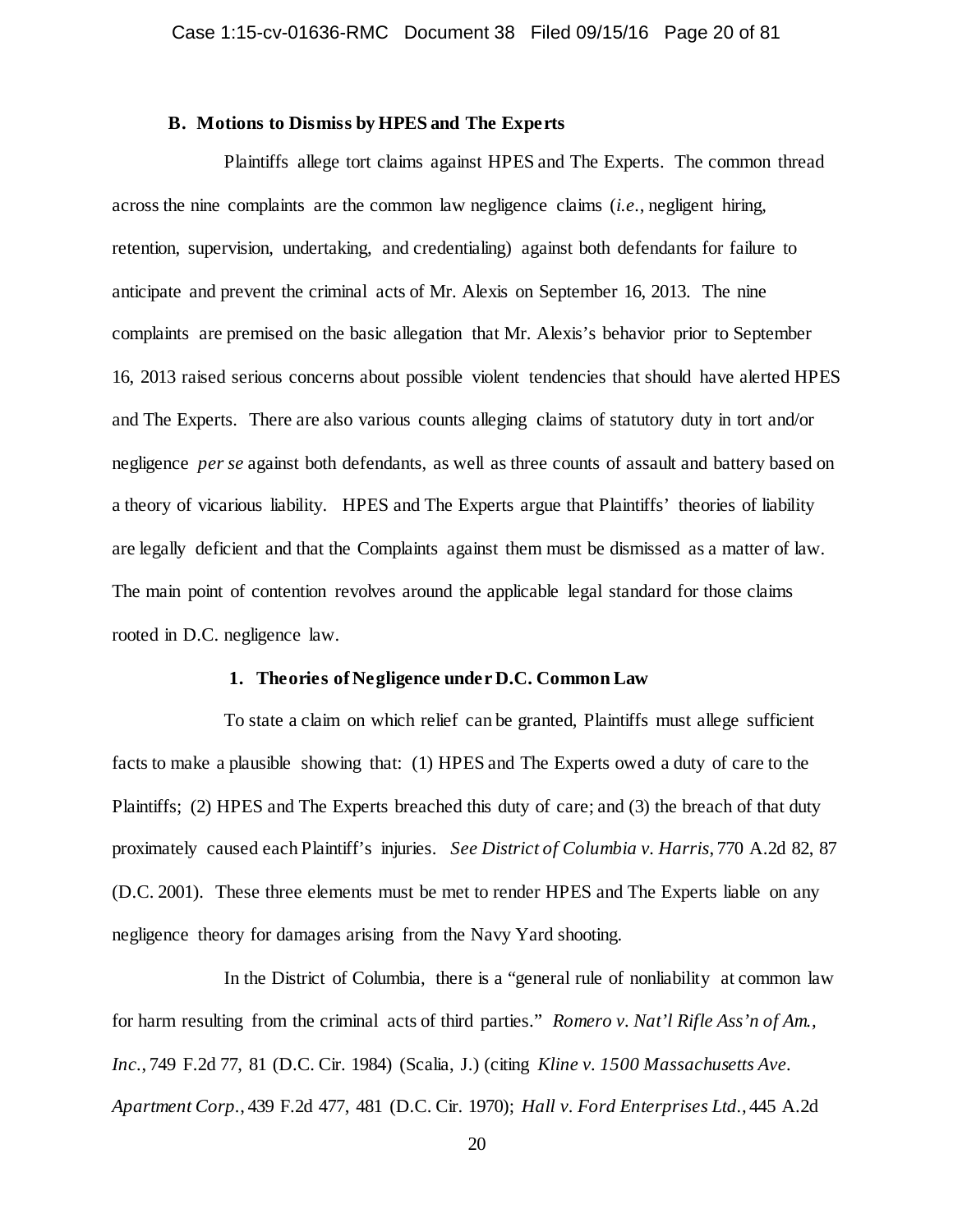### Case 1:15-cv-01636-RMC Document 38 Filed 09/15/16 Page 21 of 81

610, 611 (D.C. 1982)). One "limited exception to [this] 'general rule of nonliability'" is the heightened foreseeability principle, by which a defendant may be liable for harm resulting from another's criminal act only if it were particularly foreseeable to the defendant that a third party would commit the crime. *Workman v. United Methodist Comm. on Relief*, 320 F.3d 259, 263 (D.C. Cir. 2003) (quoting *Romero*, 749 F.2d at 81). This heightened showing of foreseeability has been described as "'exacting,' 'demanding,' 'precise,' and 'restrictive.'" *Sigmund v. Starwood Urban Inv.*, 475 F. Supp. 2d 36, 42 (D.D.C. 2007) (*Sigmund I)*, *aff'd sub nom. Sigmund v. Starwood Urban Retail VI, LLC*, 617 F.3d 512 (D.C. Cir. 2010) (*Sigmund II*) (citing *Novak v. Capital Mgm't. & Dev. Corp.*, 452 F.3d 902, 912 (D.C. Cir. 2006); *Bell v. Colonial Parking, Inc.*, 807 F. Supp. 796, 797 (D.D.C. 1992); *Potts v. District of Columbia*, 697 A.2d 1249, 1252 (D.C. 1997); *Lacy v. District of Columbia*, 424 A.2d 317, 323 (D.C. 1980)).

The D.C. Court of Appeals has considered "the requisite duty of care required for negligence" to be "a function of foreseeability, arising only when foreseeability is alleged commensurate with 'the extraordinary nature of [intervening] criminal conduct.'" *District of Columbia v. Beretta, U.S.A., Corp.*, 872 A.2d 633, 641 (D.C. 2005) (quoting *Potts*, 697 A.2d at 1252); *see also Workman*, 320 F.3d at 265 (noting that "D.C. Courts have repeatedly spoken of the heightened foreseeability requirement in terms of duty") (citations omitted).[10](#page-20-0) In such

<span id="page-20-0"></span><sup>&</sup>lt;sup>10</sup> The D.C. Circuit has noted that D.C. negligence law "might offend a doctrinaire" because foreseeability is considered usually in terms of the constituent elements of breach and causation, as opposed to whether a duty is owed. *Workman*, 320 F.3d at 265 ("Ordinarily, the relationship between the parties is the key to determining whether the defendant had a legally enforceable duty to the plaintiff (or her decedent), whereas foreseeability is important to issues of proximate causation and conformity to the standard of care, issues that arise only after a duty has been found.") (citations omitted). The D.C. Court of Appeals has acknowledged this criticism of D.C. negligence law, yet has continued to apply the analytical framework as is. *See Beretta*, 872 A.2d at 641 n.4. Accordingly, the Court "appl[ies] the law of the District of Columbia as its own courts would apply it" and does not "second-guess the analytical framework those courts have erected." *Workman*, 320 F.3d at 265.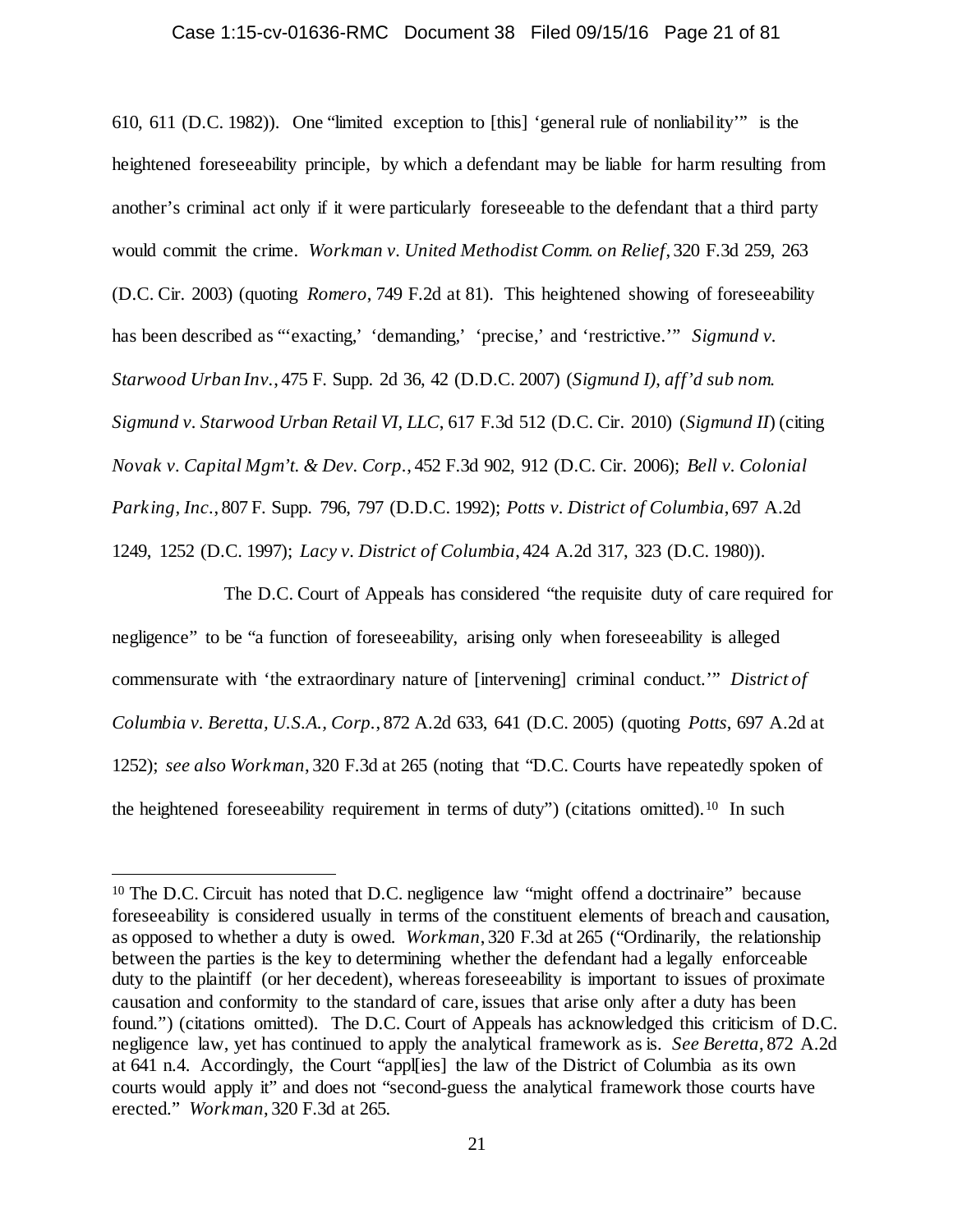### Case 1:15-cv-01636-RMC Document 38 Filed 09/15/16 Page 22 of 81

circumstances, "the plaintiff bears the burden of establishing that the criminal act was so foreseeable that a duty arises to guard against it." *Potts*, 697 A.2d at 1252.

In cases involving third-party criminal conduct, D.C. courts have "tended to leapfrog directly to the foreseeability issue" to resolve questions of liability. *Workman*, 320 F.3d at 265. This is precisely what the parties have done by focusing on the foreseeability of Mr. Alexis's criminal acts and arguing whether any of the Complaints alleges sufficient facts to show that HPES and The Experts owed a duty of care to Plaintiffs. HPES and The Experts argue that a heightened showing of foreseeability is required to render them liable because, absent such a showing, the Court cannot find there was a duty to guard against Mr. Alexis's criminal acts. Plaintiffs oppose.

### **i. Duty and Foreseeability in Claims of Negligent Hiring, Retention, and Supervision**

As HPES and The Experts contend, the heightened foreseeability requirement stems from the extraordinary nature of criminal conduct. *See McKethean v. WMATA*, 588 A.2d 708, 717 (D.C. 1991) ("Because of 'the extraordinary nature of criminal conduct, the law requires that the foreseeability of the risk be more precisely shown.'") (quoting *Lacy*, 424 A.2d at 323); *see also Romero*, 749 F.2d at 83 ("[C]ivil liability for the intervening, independent criminal acts of third parties is extraordinary, and District of Columbia courts, in their development of common-law tort rules, have imposed especially stringent requirements to support it.") (citation omitted). Criminal conduct is said to be "extraordinary" because "under ordinary circumstances it may reasonably be assumed that no one will violate the criminal law." *Morgan v. District of Columbia*, 468 A.2d 1306, 1318 (D.C. 1983) (quoting Restatement (Second) of Torts § 302B cmt. d (1965)). However, contrary to what HPES and The Experts contend, the third-party criminal conduct does not end the inquiry.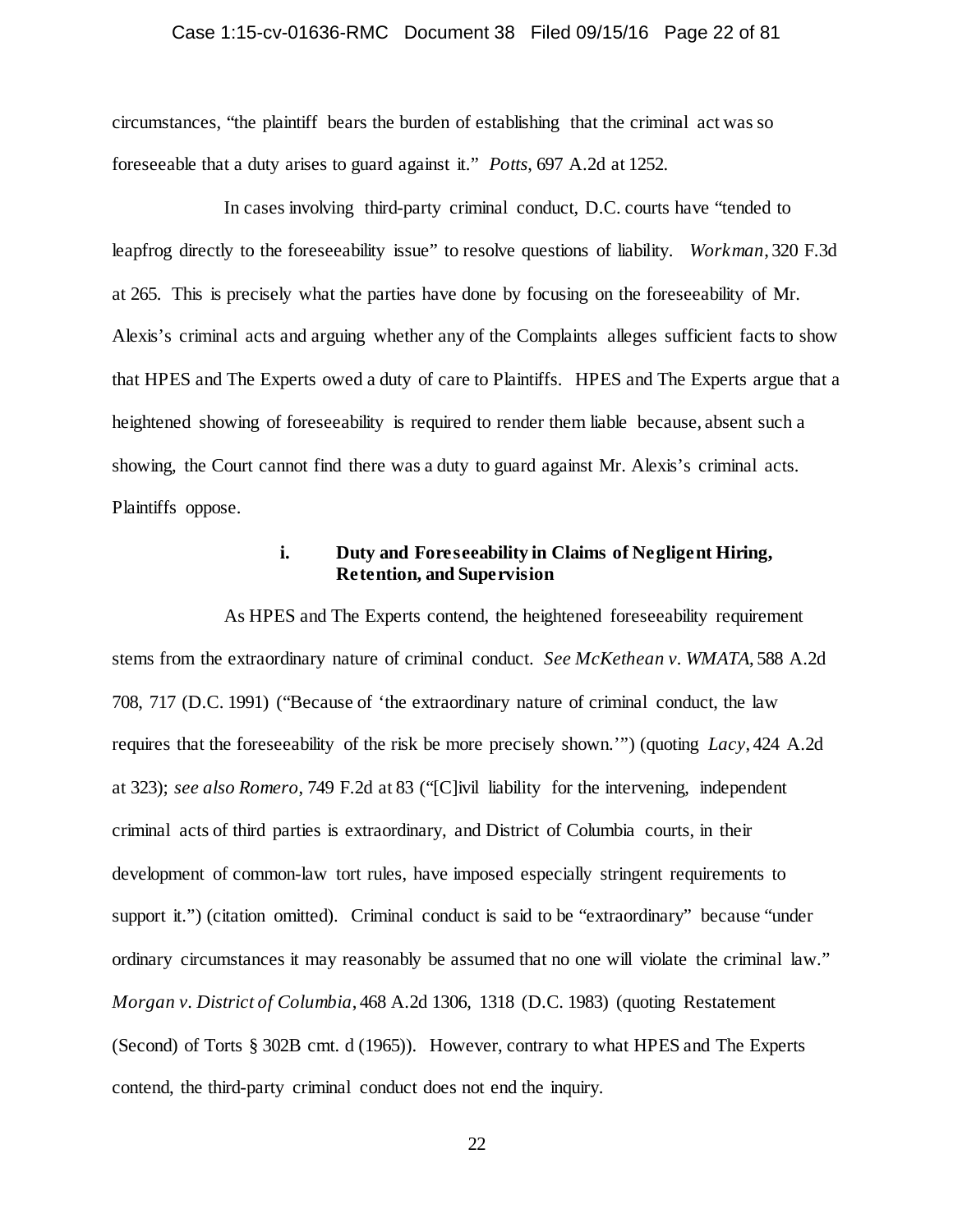# Case 1:15-cv-01636-RMC Document 38 Filed 09/15/16 Page 23 of 81

In discussing intervening criminal acts and the applicable foreseeability standard, D.C. courts consider the negligence theory being advanced and the circumstances of each case. "The question is not simply whether a criminal event is foreseeable, but whether a *duty* exists to take measures to guard against it . . . [, which] is ultimately a question of fairness." *Romero*, 749 F.2d at 79 (internal quotation marks and citations omitted) (emphasis in original).

There are two lines of cases in which a lesser degree of specificity is required with respect to evidence of foreseeability: those involving either (1) "a special relationship between the parties to the suit" or (2) "a relationship of control between the defendant and the intervening criminal actor . . . ." *Romero*, 749 F.2d at 81 (internal citations omitted) (recognizing these two categories as "[t]he only District cases departing from that [general] rule" of nonliability at common law for intervening criminal acts); *see also Workman*, 320 F.3d at 263 ("From our review of the D.C. cases, we see that the requirement that the defendant have been able to foresee that a third party would likely commit a criminal act ordinarily has, and perhaps must have, a relational component."). In the absence of such relationships or when the circumstances of a particular case do not suggest a duty of protection or a duty to control, then "the evidentiary hurdle is higher" and the risk of the criminal act must be precisely shown. *Workman*, 320 F.3d at 264.<sup>[11](#page-22-0)</sup>

<span id="page-22-0"></span><sup>&</sup>lt;sup>11</sup> *Workman* opined that "the cases suggest a sliding scale: If the relationship between the parties strongly suggests a duty of protection, then specific evidence of foreseeability is less important, whereas if the relationship is not the type that entails a duty of protection, then the evidentiary hurdle is higher." *Workman,* 320 F.3d at 264 (holding that an international relief organization owed no duty to protect aid contractor from murder by third-party Somalis). The Circuit referenced only the relationship between the parties because that was the issue implicated in the case. Nonetheless, this Court finds that the sliding scale reasoning goes beyond the facts of *Workman* and extends to cases involving a relationship of control between the defendant and the intervening actor. *See Smith v. Hope Village, Inc.*, 481 F. Supp. 2d 172, 195 (D.D.C. 2007); *see also* Restatement (Second) of Torts § 315 ("There is no duty . . . to control the conduct of a third person as to prevent him from causing physical harm to another unless . . . a special relationship exists between the actor and the third person which imposes a duty upon the actor to control the third person's conduct.").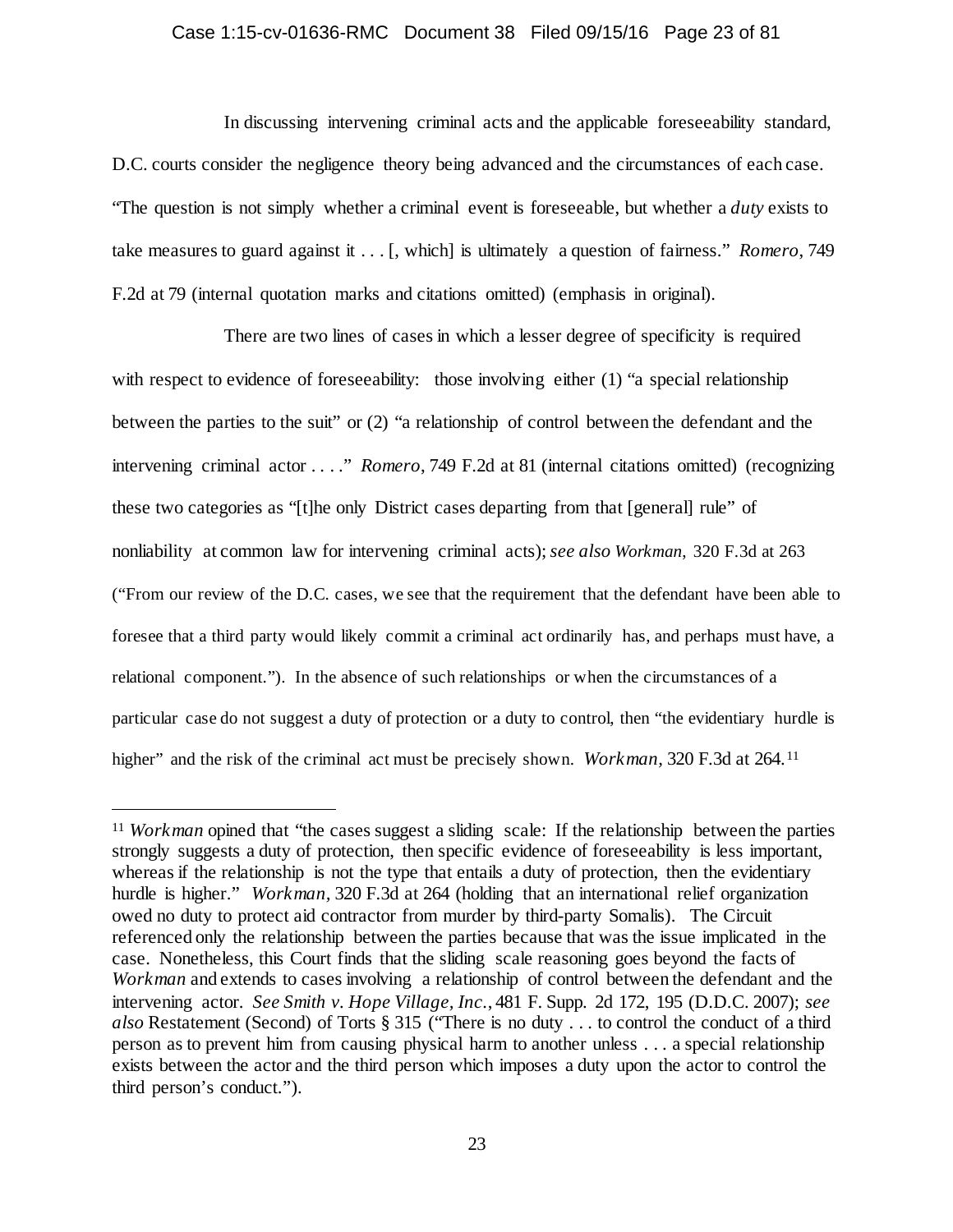# Case 1:15-cv-01636-RMC Document 38 Filed 09/15/16 Page 24 of 81

The rationale for lessening the requirement of heightened foreseeability in cases involving a special relationship between the parties is that "the ability of one of the parties to provide for his own protection has been limited in some way by his submission to the control of the other," and, therefore, "a duty should be imposed upon the one possessing control (and thus the power to act) to take reasonable precautions to protect the other one from assaults by third parties which, at least, could reasonably have been anticipated." *Kline*, 439 F.2d at 483.[12](#page-23-0) This category is inapplicable here since Plaintiffs did not submit in any way to the control of HPES or The Experts and there is no special relationship (contractual, at common law, or otherwise) between them.

The focus of Plaintiffs' briefs revolves around the second category of cases: those involving a special relationship of control between defendants (HPES and The Experts) and the intervening criminal actor (Mr. Alexis). The heightened requirement of foreseeability is lessened in this category of cases because the defendant knows the actor, has the ability to control or supervise him, and can prevent his misconduct so long as the necessity and opportunity to do so arises. *See, e.g.*, Restatement (Second) of Torts § 316 (recognizing duty of parent to control conduct of child); *id.* § 317 (recognizing duty of master to control conduct of servant); *id.* § 318 (recognizing duty of possessor of land or chattels to control conduct of

<span id="page-23-0"></span><sup>&</sup>lt;sup>12</sup> The D.C. Court of Appeals has recognized "the relationships of landowner to invitee, businessman to patron, employer to employee, school district to pupil, hospital to patient, []common carrier to passenger [, and landlord to tenant]" as examples of special relationships that "give rise to a *duty of one party to protect the other party* from foreseeable criminal acts of third persons . . . ." *Hall*, 445 A.2d at 611 n.4 (citations omitted) (emphasis added); *see also Workman,* 320 F.3d at 264. In such cases, "the heightened foreseeability is lessened somewhat, and 'can be met instead by a combination of factors which give defendants an increased awareness of the danger of a particular criminal act.'" *Sigmund I*, 475 F. Supp. 2d at 42 (citing *Novak,* 452 F.3d at 912; *Doe v. Dominion Bank,* 963 F.2d 1552, 1561 (D.C. Cir. 1992); *District of Columbia v. Doe*, 524 A.2d 30, 33 (D.C. 1987)).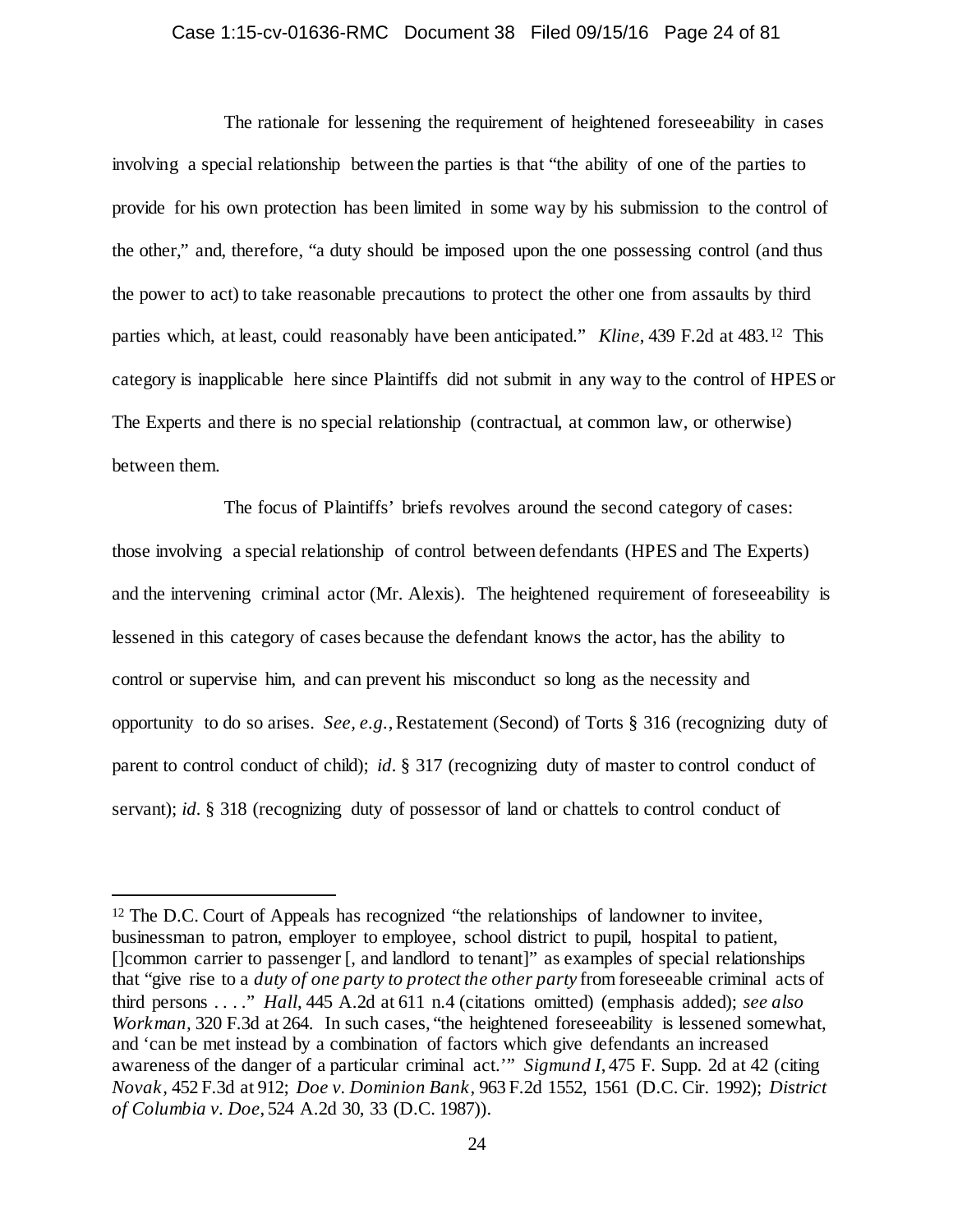### Case 1:15-cv-01636-RMC Document 38 Filed 09/15/16 Page 25 of 81

licensee); *id.* § 319 (recognizing duty of those in charge of person having dangerous propensities).

Under those circumstances, a duty to exercise reasonable care "should be imposed upon the one possessing control (and thus the power to act) to take reasonable precautions" to prevent the person under its control from intentionally harming others or from conducting himself as to create an unreasonable risk of bodily harm to others. *Kline*, 439 F.2d at 483 (noting "there is no liability normally imposed upon the one having the power to act if the violence is sudden and unexpected *provided that the source of the violence is not an employee of the one in control*") (emphasis added); *see also Phelan v. City of Mount Rainier*, 805 A.2d 930, 941 (D.C. 2002) ("Generally, one has no duty to prevent the criminal acts of a third party *who is not under the defendant's supervision or control* unless the criminal conduct was the foreseeable result of the person's negligence.") (internal quotation marks and citation omitted) (emphasis added).

Naturally, the one possessing control is not an insurer of public safety. A duty of care is owed only to those persons foreseeably exposed to the risk of harm resulting from the actor's misconduct –– specifically, those brought into contact with a third person subject to the defendant's control or supervision whom the defendant "knows or should know to be peculiarly likely to commit intentional or reckless misconduct." Restatement (First) of Torts § 302, cmt. n (1930); *see also Fleming v. Bronfin*, 80 A.2d 915, 917 (D.C. 1951). Under these circumstances, a defendant "is required to anticipate and provide against all of these misconducts" regardless of whether the "third person's misconduct is or is not criminal at common law or under a statute." Restatement (First) of Torts § 302, cmt. n. Moreover, a defendant "is subject to liability only for such harm as is within the risk . . . caused by the quality of the employee which the employer had reason to suppose would be likely to cause harm." Restatement (Second) of Agency § 213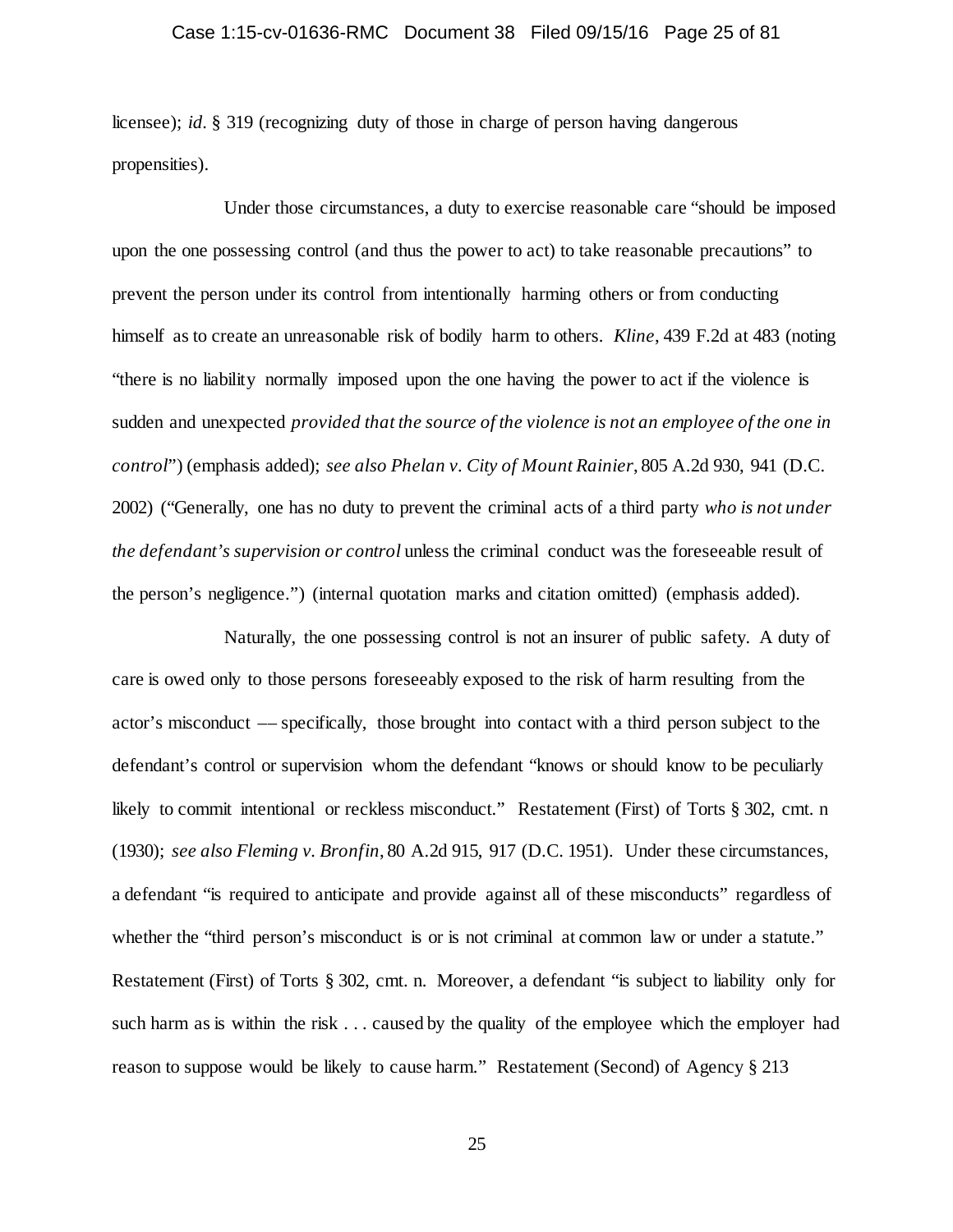### Case 1:15-cv-01636-RMC Document 38 Filed 09/15/16 Page 26 of 81

(1958); *see also Argonne House Co. v. Garrison*, 42 F.2d 605 (D.C. Cir. 1930) (holding that employer's knowledge of employee's criminal conviction for intoxication did not put employer on notice that employee might be a thief).

To prevail on a theory of negligent hiring, retention, or supervision, "it is incumbent upon a party to show that an employer knew or should have known its employee behaved in a dangerous or otherwise incompetent manner, and that the employer, armed with that actual or constructive knowledge, failed to adequately supervise the employee." *Giles v. Shell Oil Corp.*, 487 A.2d 610, 613 (D.C. 1985) (citing *Murphy v. Army Distaff Found., Inc.*, 458 A.2d 61, 64 (D.C. 1983)). This standard may apply to intentional conduct outside the scope of employment, even when the conduct is criminal in nature. *See Int'l Distrib. Corp. v. Am. Dist. Tel. Co.*, 569 F.2d 136, 139 (D.C. Cir. 1977) (stating that "an employer has a duty to supervise those of its employees who are privileged because of their employment to enter another's property" and noting that "[t]his duty even extends to activities which, like theft, are outside the scope of employment") (citing Restatement (Second) of Torts § 317 and accompanying comments). With respect to how the interplay between duty and foreseeability works in practice in the context of negligent hiring, retention, or supervision claims, the Court is left to reason by analogy from applicable D.C. cases.

In *Murphy v. Army Distaff Foundation, Inc.*, the D.C. Court of Appeals reversed the entry of summary judgment in favor of a retirement home for wives of deceased army officers after the home's gardener shot a trespasser six times. 458 A.2d at 62. The trespasser sued the retirement home for his injuries under a theory of negligent supervision. *See id.* at 62 n.1, 63. The D.C. Court of Appeals noted that, to prevail under this theory of liability, the plaintiff needed to establish that the retirement home "knew or should have known that its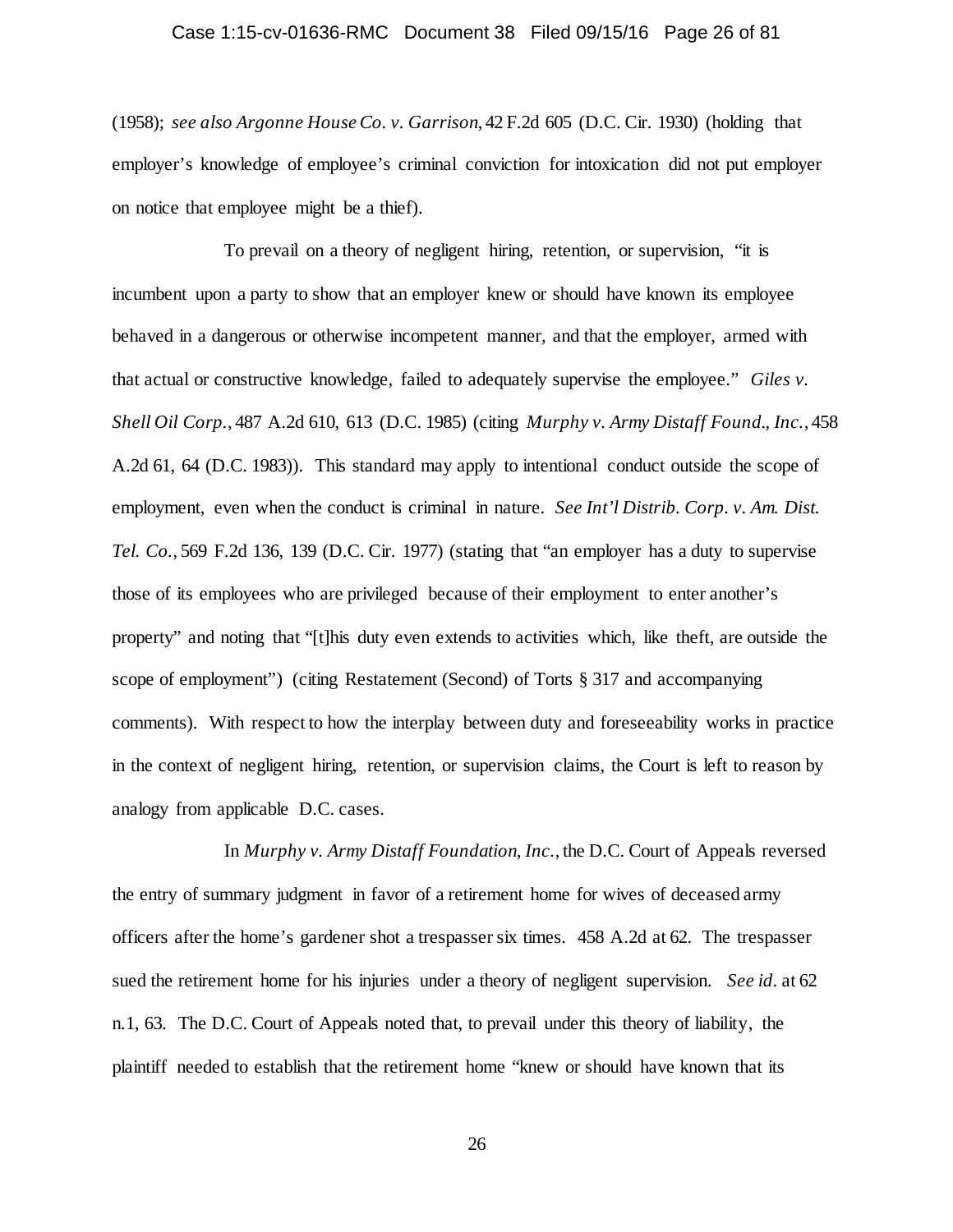### Case 1:15-cv-01636-RMC Document 38 Filed 09/15/16 Page 27 of 81

employee regularly ejected trespassers while armed, and that the employer failed to take reasonable precautionary measures in supervising him." *Id.* at 63. Other than evidence of prior altercations between the gardener and trespassing youth, there was no evidence that the employer knew or should have known that the gardener "'carried a gun or had a propensity to use one.'" *Id.* at 64. Nonetheless, the D.C. Court of Appeals reversed the trial court's entry of summary judgment and remanded the case for trial on the basis that "'[o]ne who engages in an enterprise is under a duty to anticipate and to guard against the human traits of his employees which unless regulated are likely to harm others.'" *Id.* (quoting Restatement (Second) of Agency § 213, cmt. g)

*Murphy* is not a paradigm of clarity or precision.[13](#page-26-0) What is clear is that *Murphy* ultimately did not require specific evidence of foreseeability when it reversed the trial court's entry of summary judgment. *Murphy* demonstrates that awareness of an employee's dangerous behavior or attributes could be sufficient to establish foreseeability under a theory of negligent supervision if that attribute proximately caused the injury sustained by the plaintiff  $-$  an outcome clearly inconsistent with the requirement of specific foreseeability evidence. *Compare*  Restatement (Second) of Agency § 213 and Restatement (Third) of Agency § 7.05(1) (2006) *with Sigmund I*, 475 F. Supp. 2d at 42 (noting that a heightened showing of foreseeability "requires proof that the specific type of crime, not just crime in general, be particularly foreseeable at the relevant location") (citing *Romero,* 749 F.2d at 79-80; *Lacy,* 424 A.2d at 323) and *McKethean*, 588 A.2d at 717 (explaining "that a specific crime, 'rather than merely harm in general,' [must be] foreseeable") (citing *Romero*, 749 F.2d at 79-80).

<span id="page-26-0"></span><sup>&</sup>lt;sup>13</sup> It is not clear why the D.C. Court of Appeals first stated that specific proof that the gardener regularly ejected trespassers while armed was necessary, but then found that evidence of prior altercations could be sufficient by itself to find the employer liable.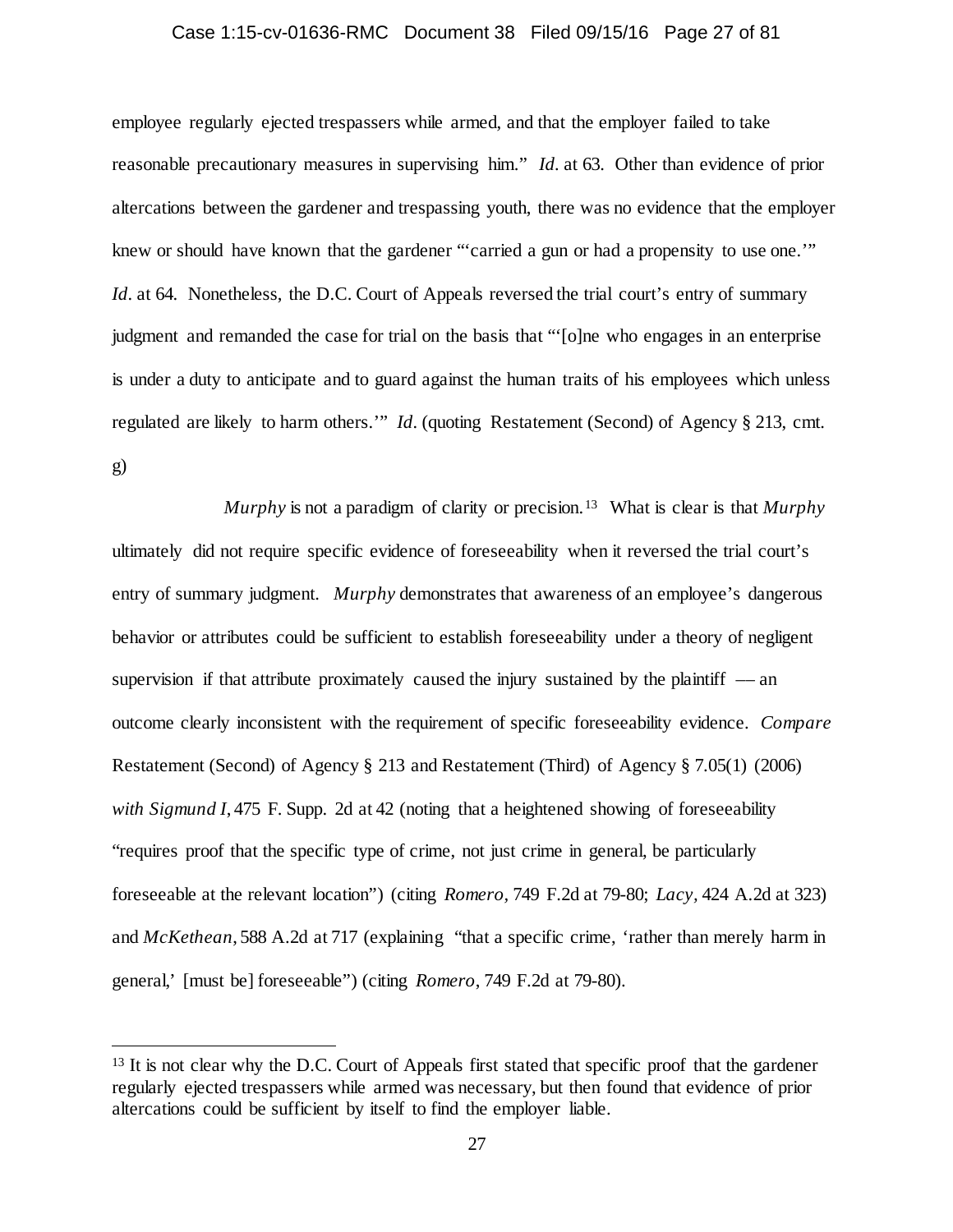### Case 1:15-cv-01636-RMC Document 38 Filed 09/15/16 Page 28 of 81

The D.C. Court of Appeals has confirmed this reading of *Murphy* in subsequent cases involving criminal misconduct and allegations of negligent hiring, supervision, and retention. Specifically, in *Giles v. Shell Oil Corp.*, a case involving a suit against Shell for damages arising from an incident in which a service station attendant fatally shot a boy, the D.C. Court of Appeals relied on *Murphy* to articulate the foreseeability standard applicable to claims of negligent hiring, retention, and supervision –– namely, whether "an employer knew or should have known its employee behaved in a dangerous or otherwise incompetent manner . . . ." *Giles*, 487 A.2d at 613 (citing *Murphy*, 458 A.2d at 64).[14](#page-27-0) 

In *Brown v. Argenbright Security, Inc.*, the D.C. Court of Appeals held that a store owner (Safeway Stores, Inc.) was not liable for negligent supervision of a security guard employed by a contractor (Argenbright Security, Inc.) who stopped a minor "on suspicion of shoplifting ... and, in the course of searching her, touched her in a sexually improper manner." 782 A.2d 752, 755 (D.C. 2001).[15](#page-27-1) Applying the standard articulated in *Giles* and citing *Murphy*, the court concluded that "no facts would warrant an inference of negligent supervision against

<span id="page-27-0"></span><sup>&</sup>lt;sup>14</sup> The D.C. Court of Appeals affirmed the entry of summary judgment in favor of Shell because "[t]he attendant who fired the fatal shot was not an employee of Shell" and, thus, there was no "master-servant relationship." *Giles*, 487 A.2d at 613.

<span id="page-27-1"></span><sup>15</sup> *Brown* clarified that "[a]lthough *Giles* and other cases discuss negligent supervision in the context of an employer-employee relationship and frequently use the term 'employee,' it is clear from the Restatement [(Second) of Agency] and other authorities that a claim of negligent supervision does not require proof that the supervised person was also an employee or agent." *Brown*, 782 A.2d at 760 n.11. The Restatement provides in relevant part that the supervised person need not be an employee or agent to establish liability under a theory of negligent supervision if the defendant was "negligent or reckless . . . in permitting, or failing to prevent, negligent or other tortious conduct by persons, . . . upon premises or with instrumentalities under [the defendant's] control." Restatement (Second) of Agency § 213(d).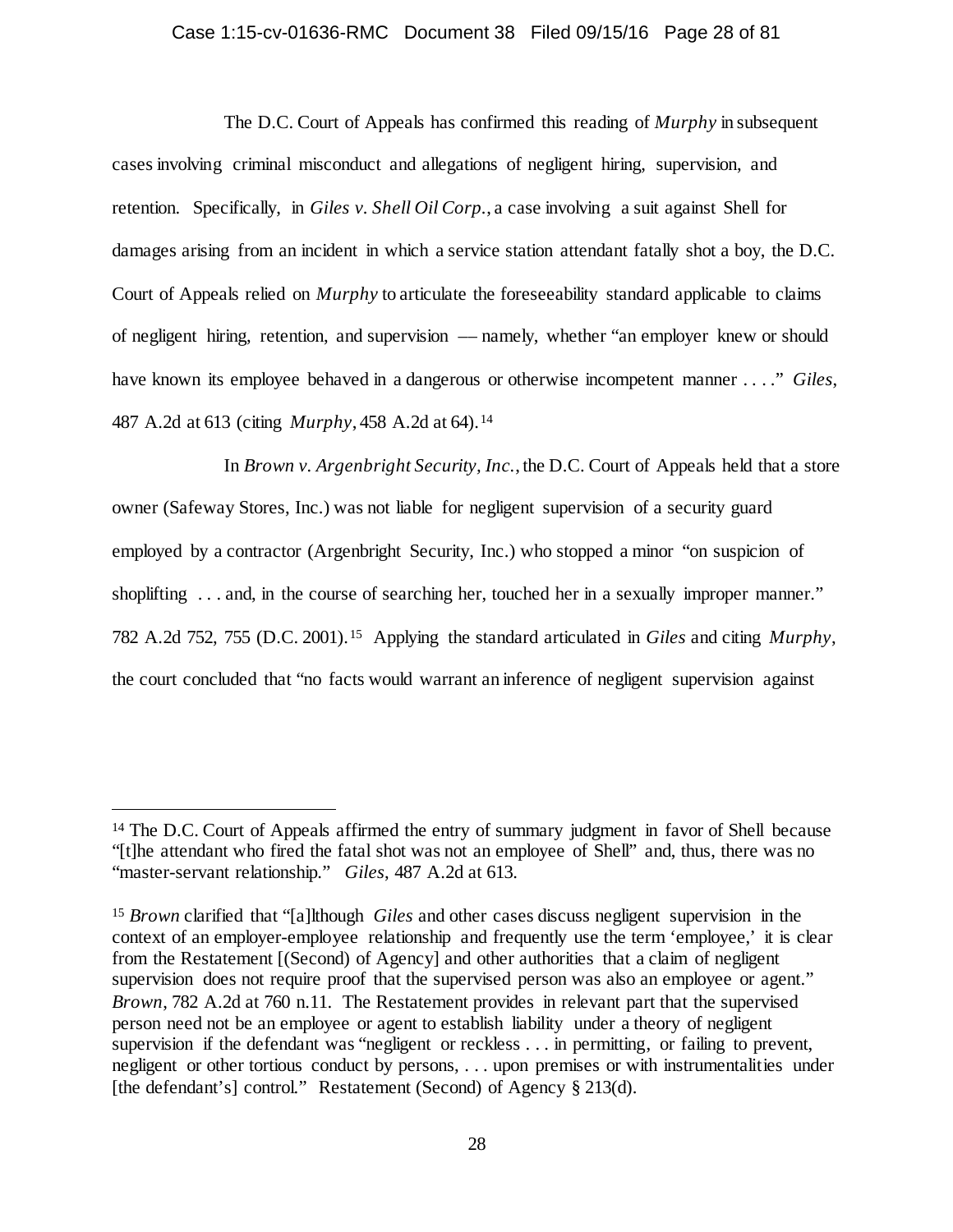### Case 1:15-cv-01636-RMC Document 38 Filed 09/15/16 Page 29 of 81

Safeway." *Id.* at 760 (internal quotation marks omitted).<sup>[16](#page-28-0)</sup> The only evidence linking the security guard to Safeway was "that a Safeway employee may have been present at the time of the alleged assault," which the court described as insufficient since the employee did not have supervisory authority over the security guard and did not have "the power to control [the guard's] conduct or the opportunity to alert someone who did have that power in time to prevent the harm." *Id.* The court affirmed the entry of summary judgment in favor of Safeway.

Moreover, in *Phelan v. City of Mount Rainier*, a widow sued the City of Mount Rainier, in Maryland, and its chief of police for negligent hiring, supervision, training, and retention, after her husband was shot and killed by an off-duty Maryland police officer in Washington, D.C. 805 A.2d 930, 932-33 (D.C. 2002). The plaintiff alleged that the police officer shot her husband "eleven times without provocation." *Id.* at 934 n.4. At summary judgment, after the plaintiff withdrew her claims of negligent hiring and training, the trial court granted summary judgment for the city and police chief on the remaining claims. On appeal, the D.C. Court of Appeals applied the standard of *Giles* to the claims of negligent retention and supervision and cited *Murphy* and *Fleming v. Bronfin*[17](#page-28-1) for the proposition that an employer may be found liable for the acts of its employees or agents even if the harm resulted from a willful act

<span id="page-28-0"></span><sup>&</sup>lt;sup>16</sup> Interestingly, the D.C. Court of Appeals cited *Boykin*, a case applying heightened foreseeability, when addressing plaintiff's *respondeat superior* claims, yet did not cite *Boykin* or require specific foreseeability evidence when addressing plaintiff's negligent supervision claim. *Compare Brown*, 782 A.2d at 757-58 & n.7 (citing *Boykin*, 484 A.2d at 562) *with id.* at 759-60 (citing *Giles*, 487 A.2d at 613; *Murphy*, 458 A.2d at 63).

<span id="page-28-1"></span><sup>&</sup>lt;sup>17</sup> In *Fleming*, the plaintiff sued a grocery store operator for negligent hiring and supervision of a store deliveryman who sexually assaulted her after delivering groceries and receiving payment. 80 A.2d at 916. The D.C. Court of Appeals held that an employer has a duty to exercise reasonable care in hiring employees and not retain an unfit employee tasked with entering the homes of customers. *Id.* at 916-17 ("When an employer neglects this duty and as a result injury is occasioned to a third person, the employer may be liable even though the injury was brought about by the willful act of the employee beyond the scope of his employment.").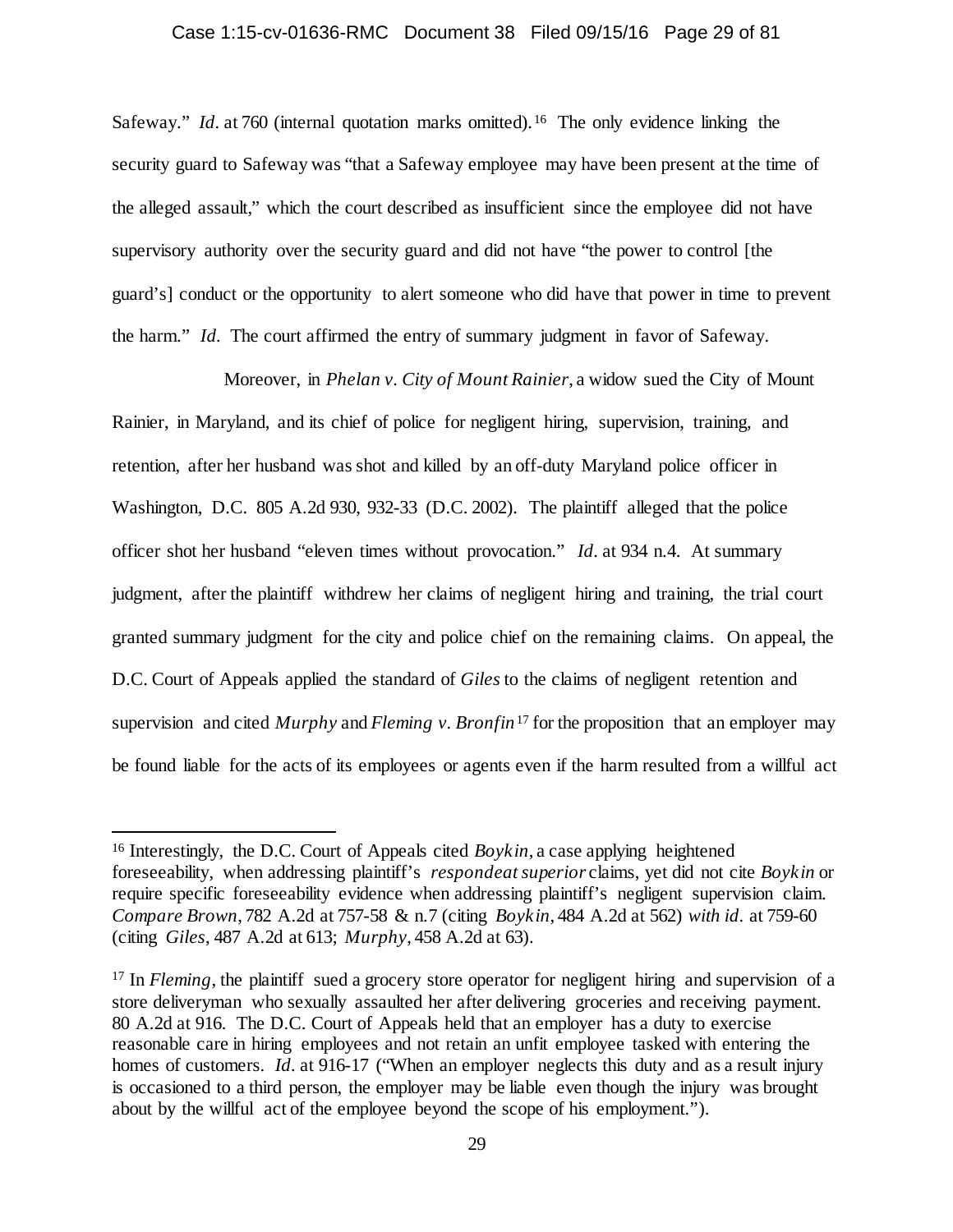# Case 1:15-cv-01636-RMC Document 38 Filed 09/15/16 Page 30 of 81

outside the scope of employment. *See id.* at 937 (citing *Giles*, 487 A.2d at 613; *Murphy*, 458 A.2d at 63; *Fleming v. Bronfin*, 80 A.2d 915, 917 (D.C. 1951)) (other citation omitted).

However, the *Phelan* court affirmed summary judgment because there were no facts or circumstances to show that defendants knew or should have known that the officer behaved in a dangerous or incompetent manner that rendered the shooting foreseeable. The court noted that, unlike *Murphy* and *Fleming*, the intervening criminal act in *Phelan* did not occur at the place of employment and was not associated in any way with his job. *See id.* at 938- 40. Simply put, despite arguable awareness of some dangerous attributes and "substantial evidence that [he] had many disciplinary problems as a police officer prior to the shooting," *id.* at 942, the victim was not within the group of foreseeable persons exposed to a risk of harm because defendants did not bring the officer into contact with the victim. The evidence was "insufficient to establish a duty on the part of the City running to [plaintiff's] decedent or a causal nexus between the failure to discipline and [the police officer's] non-duty related confrontation and shooting of the decedent in a jurisdiction where he was an ordinary citizen." *Id.* at 940 (citing *District of Columbia v. Coleman*, 667 A.2d 811, 816-17 (D.C. 1995)). [18](#page-29-0)

<span id="page-29-0"></span> <sup>18</sup> A similar result was reached in *Rawlings v. District of Columbia*, where the parents of a fourteen-year-old boy sued the District of Columbia alleging, in part, that the Metropolitan Police Department (MPD) was negligent in training and supervising a police officer who shot and killed their allegedly unarmed child in an off-duty confrontation. 820 F. Supp. 2d 92, 98- 102 (D.D.C. 2011). Applying the standard articulated in *Giles*, the court found that defendants did not bring the police officer into contact with the victim, and also, the fact that the police officer was involved in two previous off-duty shootings was not probative of dangerous or incompetent behavior because the prior shootings were justified and in compliance with MPD policy. *See id.* at 115. It concluded that plaintiff had "failed to show that any duty of care was breached by the District of Columbia . . . , much less a causal relationship between any supposed breach and [the boy's] death." *Id.* at 116 (citing *Phelan*, 805 A.2d at 940).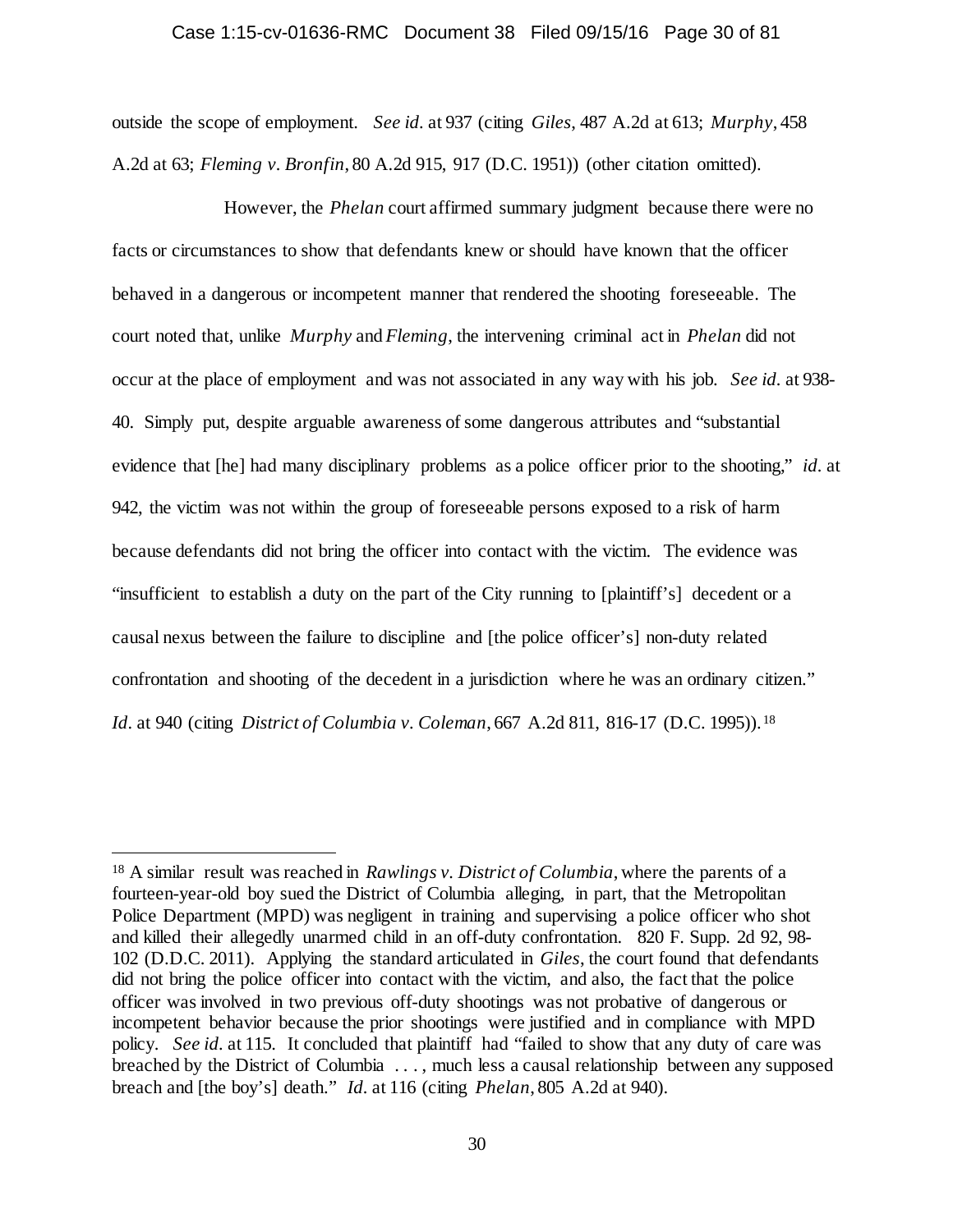### Case 1:15-cv-01636-RMC Document 38 Filed 09/15/16 Page 31 of 81

Finally, in *Schechter v. Merchants Home Delivery, Inc.*, a customer of an appliance store sued the store and a delivery company for negligent hiring, training, and supervision after a deliveryman committed theft in the customer's home. 892 A.2d 415 (D.C. 2006). The D.C. Court of Appeals found that evidence that the deliveryman at one time had entered a guilty plea to fourth degree of burglary with the intention to commit theft from a dwelling, constituted sufficient evidence to find that the companies owed a duty of care to the plaintiff by bringing him into contact with an employee whom the defendants knew or should have known was likely to commit intentional or reckless misconduct. *See id.* at 431-32 (citing *Murphy*, 458 A.2d at 64; *Fleming*, 80 A.2d at 917; Restatement (Second) of Agency § 213 & cmt. g). The court remanded the case for trial.

HPES and The Experts fail to properly address the standard articulated in *Giles* or acknowledge the line of post-*Murphy* cases applying this standard. They rely entirely on cases requiring specific evidence of foreseeability, none of which analyzed claims of negligent hiring, retention, or supervision. "[I]n stark contrast to nearly all of the cases cited . . . and relied upon by the defendant[s]," the allegations in this case support the plausible existence of "'a special relationship of control between the defendant[s] and the intervening criminal actor,' *Romero*, 749 F.2d at 81, giving rise to a duty of care and a commensurately less burdensome requirement that the plaintiff demonstrate 'specific evidence of foreseeability,' *Novak*, 452 F.3d at 912 (internal quotation marks and citation omitted)." *Smith*, 481 F. Supp. 2d at 195 (alteration omitted). HPES and The Experts cite only three cases, all of which are inapposite and easily distinguishable.

*Lacy v. District of Columbia* is one of the talismanic cases in D.C. tort law concerning the requirement of heightened foreseeability. 408 A.2d 985 (D.C. 1979) (*Lacy I*), *on*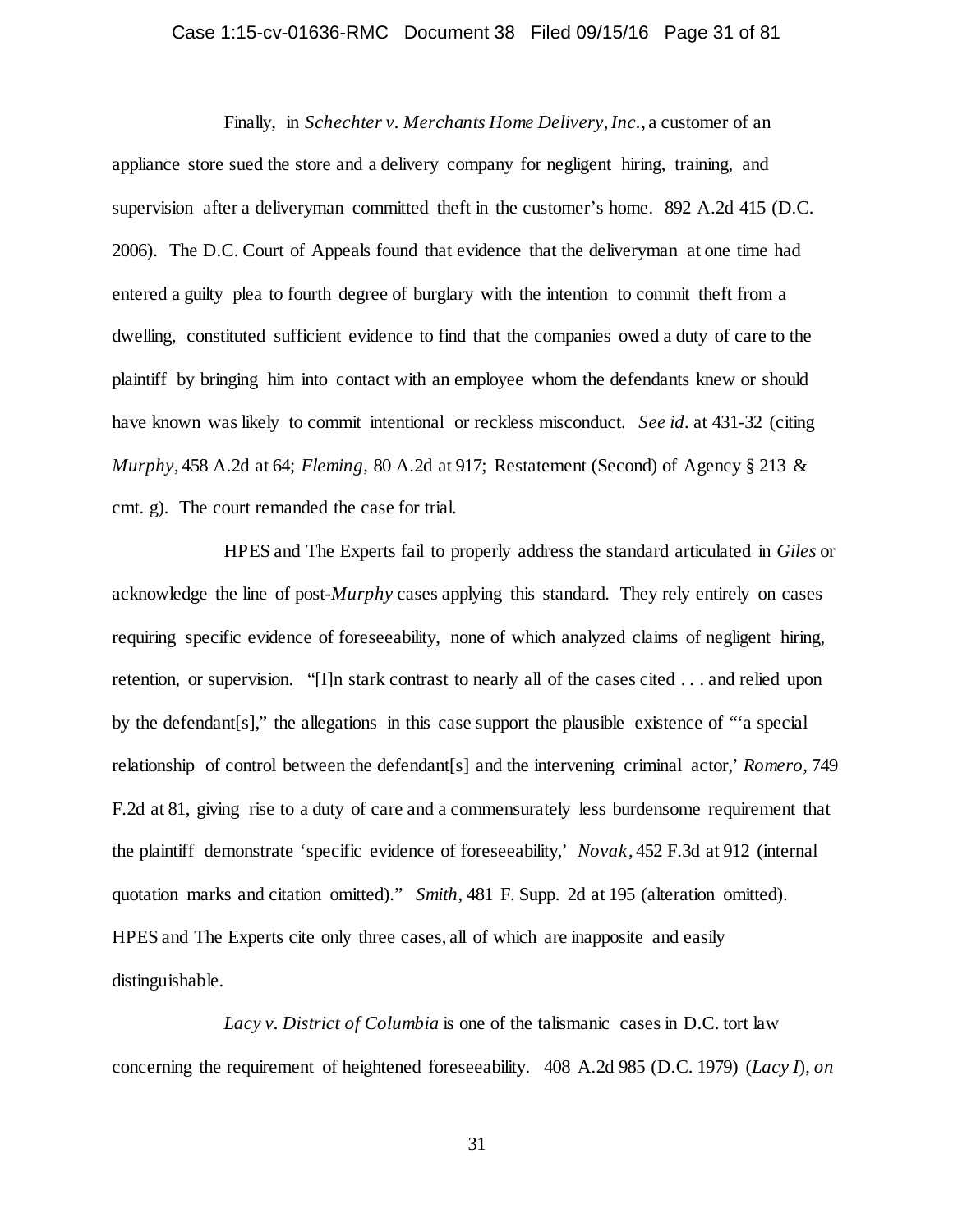### Case 1:15-cv-01636-RMC Document 38 Filed 09/15/16 Page 32 of 81

*reh'g*, 424 A.2d 317 (D.C. 1980) (*Lacy II*). In *Lacy*, a mother and daughter sued a school janitor, principal, teacher, guidance counselor, and the District of Columbia to recover for injuries sustained after the school janitor sexually assaulted the daughter. The case went to trial and, at the conclusion of the plaintiff's case, the trial judge ordered a directed verdict in favor of the District of Columbia on the theory of negligent hiring, training, and supervision of the janitor. *See Lacy I*, 408 A.2d at 990. The jury returned a verdict against the janitor on a theory of assault and battery and against the school principal, teacher, counselor, and the District of Columbia on a theory that they were negligent in their care of the child (*i.e.*, ordinary negligence). The trial judge set aside the jury verdict because it was "excessive" and "unreasonable" and ordered a new trial. *Id.* at 987.

On retrial, a new trial judge did not allow the mother and daughter to "present *again* to the jury the *very same evidence* they had presented at the first trial to prove the District negligent in its hiring, training, and supervising of the janitor" because this theory was directed out of the case. *Id.* at 990 (emphasis in original). The trial judge entered judgment against the janitor and in favor of the other defendants on the remaining negligence claim. The mother and daughter appealed, among other things, the order granting the new trial and the ruling that evidence on the claims of negligent hiring, training, and supervision could not be presented to the jury on retrial. They did not "assert [that the first trial judge's] ruling on the sufficiency of the evidence they presented was error." *Id.* at 990 n.4. The D.C. Court of Appeals affirmed both rulings, but reversed the second trial judge on a separate issue involving a jury instruction on foreseeability and proximate cause. On a petition for rehearing, the D.C. Court of Appeals readopted its "previous opinion in all respects except for the finding of prejudicial error" concerning the jury instruction and affirmed the entry of judgment in favor of the District of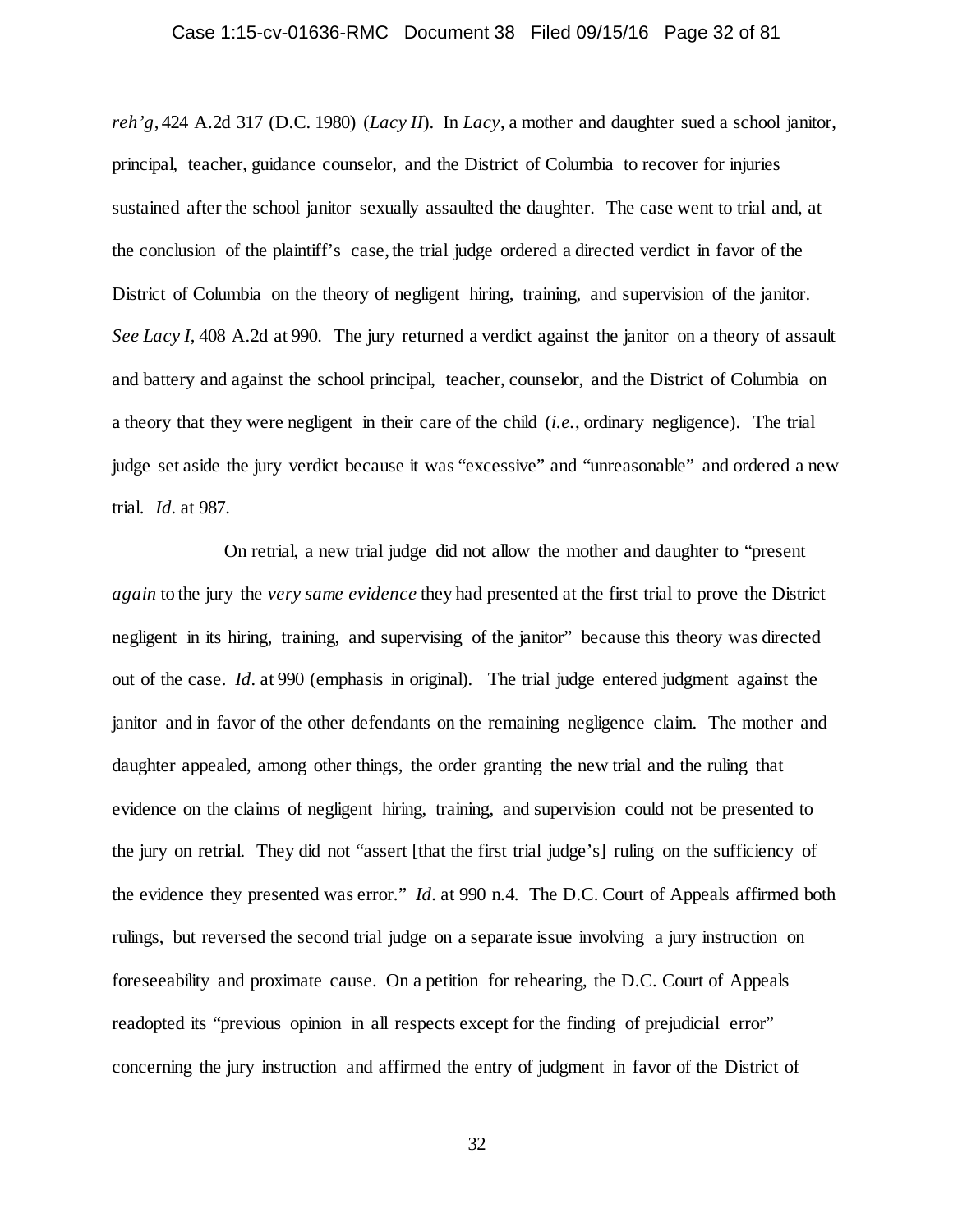# Case 1:15-cv-01636-RMC Document 38 Filed 09/15/16 Page 33 of 81

Columbia and the school officials (other than the janitor). *Lacy II*, 424 A.2d at 318. HPES and The Experts rely on *Lacy II* for the proposition that a requirement of heightened foreseeability applies to Plaintiffs' claims of negligent hiring, retention, and supervision. However, it is clear that *Lacy II* did not involve such claims.

The second case relied upon by HPES and The Experts is *Boykin v. District of Columbia*, 484 A.2d 560 (D.C. 1984). In that case, a blind, deaf, and mute student sued the coordinator of a program for blind and deaf students and the District of Columbia to recover for injuries sustained after the coordinator sexually assaulted her. *See id.* at 561. The student alleged that the District was negligent in hiring and supervising the coordinator. *See id.* However, she presented no evidence to support her claims and so the trial judge granted the District's motion for summary judgment. On appeal, the D.C. Court of Appeals noted that "the trial court was entitled to assume that [the student] admitted there was no evidence the District knew or should have known that [the coordinator] posed a danger to students greater than that posed by any other teacher." *Id.* (citing Super. C. Civ. R. 12-1(k)).<sup>19</sup> The student did not assert "that she had shown in the trial court that there was reason to think that [the coordinator] might have been dangerous." *Id.* at 564-65. In essence, the court held that there was no evidence of an awareness that the coordinator behaved in a dangerous manner that created a risk of harm to the student, which comports with the applicable standard in negligent hiring and supervision cases. The student's only theory against the District was that "it was negligent . . . to have permitted

<span id="page-32-0"></span> <sup>19</sup> In 1984, Superior Court Rule of Civil Procedure 12-1(k) required a non-moving party to file a statement of genuine issues of material fact in support of its opposition to a motion for summary judgment. *See* Anthony R. Pileggi, *An Attorney's Guide to Courthouse Practice and Procedure: Civil Division District of Columbia Superior Court 1983*, 32 Cath. U. L. Rev. 1063, 1113 (1983). By citing Rule 12-1(k), the court made clear that the District was entitled to judgment as a matter of law because plaintiff failed to support her claims of negligent hiring, training, or supervision, or show there was a genuine issue of material fact warranting trial.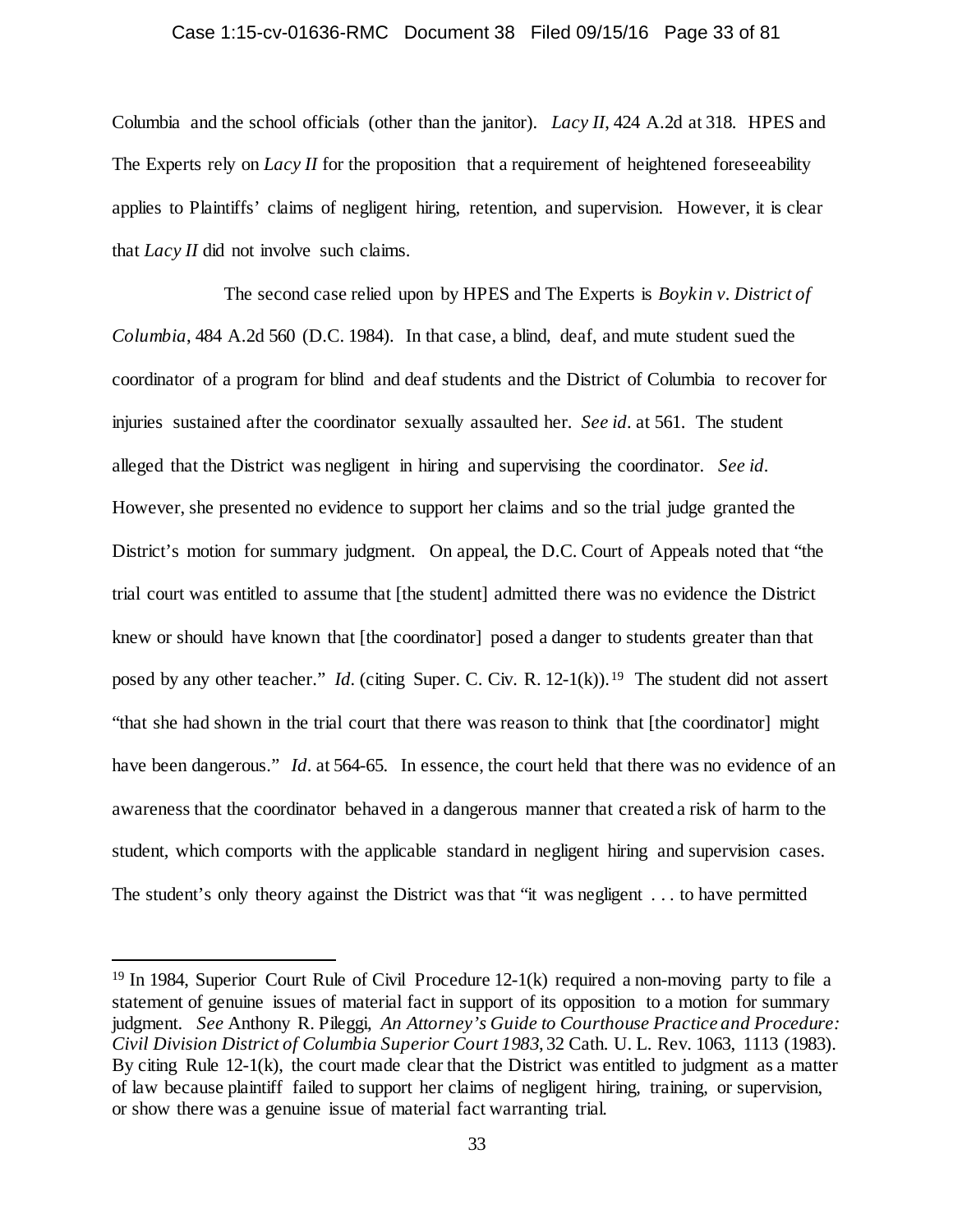### Case 1:15-cv-01636-RMC Document 38 Filed 09/15/16 Page 34 of 81

such one-on-one contacts" between teachers and students. *Id.* at 565. Her allegation was not specific to the hiring and supervision of the offending coordinator, but resembled the general negligence claim in *Lacy*. *Boykin* supports the proposition that claims of negligent hiring, retention, and supervision are treated differently.

The last case relied upon by HPES and The Experts is this Court's decision in *Jones v. R.I. Associates, LLC*, No. 02-1820 (RMC), 2005 WL 1475367 (D.D.C. June 22, 2005). In *Jones*, an officer of the D.C. Metropolitan Police Department pulled over a woman for speeding and then drove her to the hotel where he worked off-duty as a security guard and raped her in an unused conference room. The victim sued the hotel owner. *See id.* at \*1. This Court entered summary judgment in favor of the hotel owner because the plaintiff could not prove heightened foreseeability. *See id. Jones* did not involve claims of negligent hiring, retention, or supervision. Instead, the victim sued the hotel owner on a theory of "premises liability, which is a '[a] landowner's or landholder's tort liability for conditions or activities on the premises.'" *Id.* at \*3 (citing Black's Law Dictionary (8th ed. 2004)); *see also id.* at \*4 (noting plaintiff "argue[d] that the owner of the Hotel is liable to her because of its alleged negligence due to its failure to prevent its premises from being used for the commission of a crime committed against [her] . . . .").

Thus, *Lacy*, *Boykin*, and *Jones* are inapplicable to Plaintiffs' allegations because none of those cases involved claims of negligent hiring, retention, and supervision. At the risk of repetition and in the interest of clarity, D.C. case law indicates that an employer owes a duty of care to those brought into contact with a third person subject to the defendant's control or supervision when the defendant knew or should have known that the third person was likely to commit intentional or reckless misconduct. *See Giles*, 487 A.2d at 613 ("[I]t is incumbent upon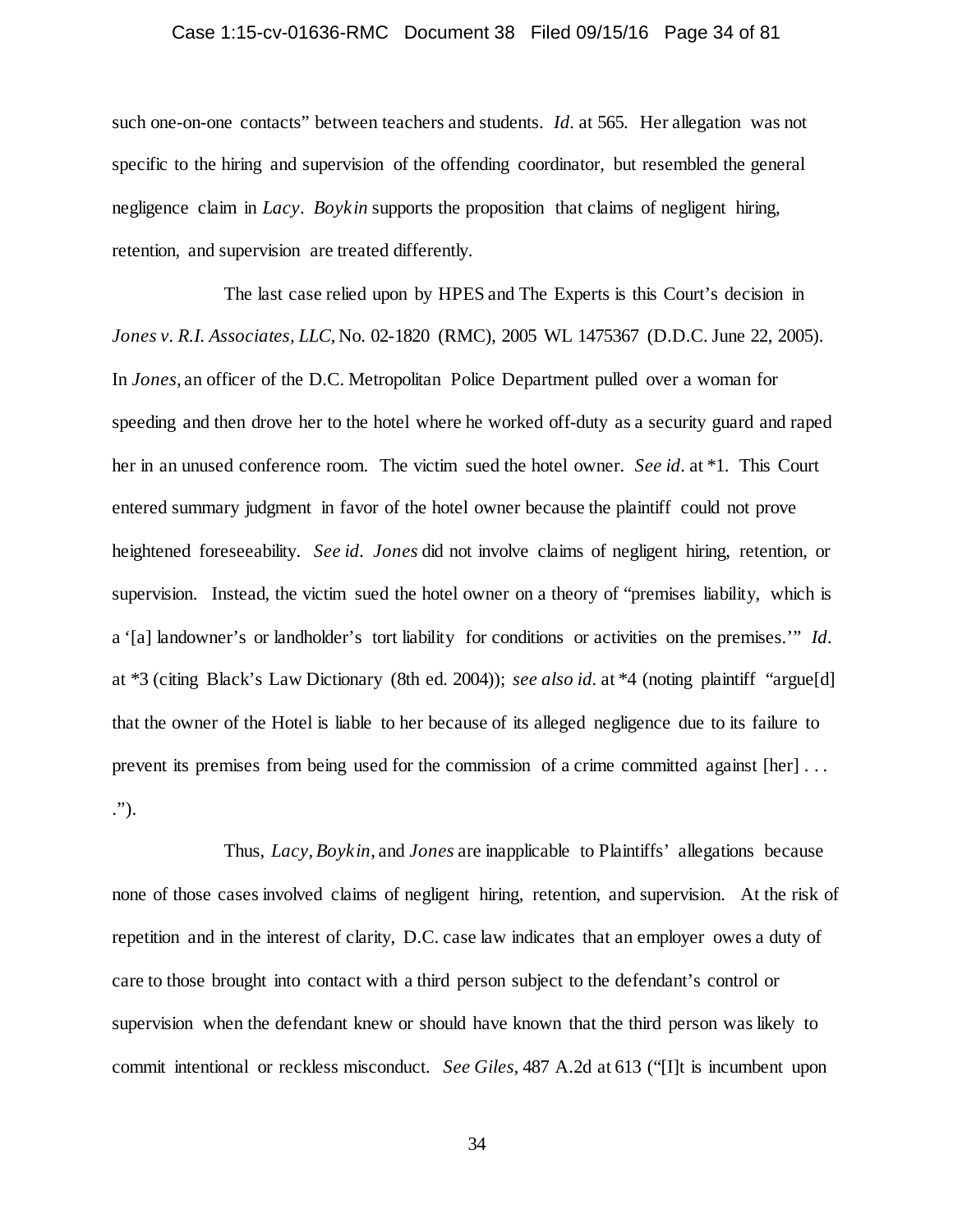### Case 1:15-cv-01636-RMC Document 38 Filed 09/15/16 Page 35 of 81

a party to show that an employer knew or should have known its employee behaved in a dangerous or otherwise incompetent manner, and that the employer, armed with that actual or constructive knowledge failed to adequately supervise the employee."). In addition, the ensuing harm must be foreseeable in light of the quality or conduct of the employee "which the employer had reason to suppose would be likely to cause harm." Restatement (Second) of Agency § 213; *see also Argonne House*, 42 F.2d 605.

Having resolved this major point of contention regarding the applicable standard to Plaintiffs' claims of negligent hiring, retention, and supervision, the Court will examine Plaintiffs' allegations.

### **ii. Plaintiffs' Claims of Negligent Hiring**

#### *Claim #1: HPES and The Experts negligently hired Mr. Alexis*

All Plaintiffs allege that HPES and The Experts were negligent in hiring Mr. Alexis as a computer technician assigned to work under the Navy-Marine Corps Intranet Continuity of Service Contract. It is well established that "[a]n employer cannot be liable for negligent hiring if the employer conducts a reasonable investigation into the person's background or if such an investigation would not have revealed any reason not to hire that person." *Search v. Uber Techs., Inc.*, 128 F. Supp. 3d 222, 230 (D.D.C. 2015) (quoting *Doe v. Exxon Mobil Corp.*, 573 F. Supp. 2d 16, 28-29 (D.D.C. 2008)). Consequently, "to state a claim for negligent hiring, a plaintiff must allege specific facts from which an inference can be drawn that the employer did not conduct a reasonable background investigation, and that such an investigation would have uncovered a reason not to hire the alleged tortfeasor." *Id.* Plaintiffs do neither.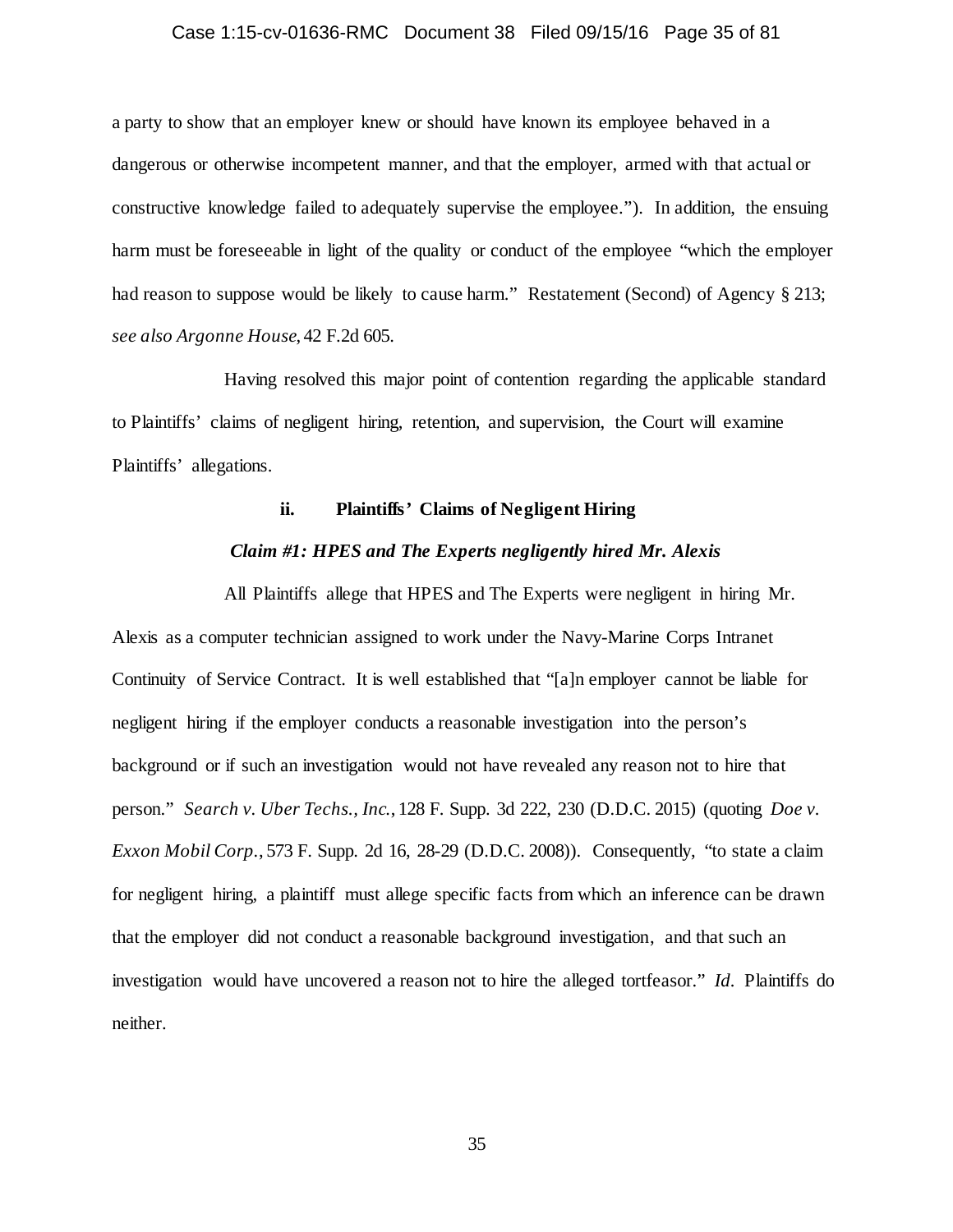### Case 1:15-cv-01636-RMC Document 38 Filed 09/15/16 Page 36 of 81

Plaintiffs allege that HPES and The Experts knew or should have known of a proclivity towards violence and a history of dangerous behavior by Mr. Alexis prior to September 2012 (*i.e.*, when he was first hired by The Experts). However, the Complaints do not allege facts to support such a claim. The only relevant allegations are conclusory and insufficient to satisfy *Twombly*. Plaintiffs allege that Mr. Alexis had a history of arrests (without convictions) while he was in the Navy –– specifically between June 2004 and September 2010 –– where he allegedly exhibited a proclivity towards violence.

The Complaints directly contradict the conclusory statement that HPES and The Experts *knew* about Mr. Alexis's violent history. Plaintiffs allege throughout their pleadings that the criminal convictions checks, motor vehicle driving record check, and the drug screening test, required by HPES and conducted by The Experts on two separate occasions, in September 2012 and July 2013, failed to reveal Mr. Alexis's arrest record or related violent conduct. *See, e.g.*, Delorenzo Compl. ¶ 13; Proctor Compl. ¶¶ 24, 26; Kohler Compl. ¶ 32; Ridgell Compl. ¶ 30; Zagami Compl. ¶ 32; Jacobs Compl. ¶ 42. Similarly, the Navy Report relied upon by Plaintiffs and cited, in many instances *verbatim*, in their Complaints, reinforces the allegations that Mr. Alexis was subject to "pre-employment suitability checks . . . which involved a drug test, a motor vehicle driving record check, and criminal convictions checks." HPES MTD, Case No. 15-216, Ex. A. [Dkt. 1[20](#page-35-0)-2] (JAGMAN Report) at 31-32.<sup>20</sup> As Plaintiffs allege, Mr. Alexis had no convictions and was never prosecuted. The two "pre-employment suitability checks" required by HPES would never have revealed arrests or Mr. Alexis's supposed violent background. The

<span id="page-35-0"></span> <sup>20</sup> As did The Experts, HPES filed an omnibus motion to dismiss and an omnibus reply brief in all nine cases. For purposes of clarity, the Court will only use the docket numbers of the Delorenzo case when citing its briefs. Nonetheless, both documents may be found in each of the other cases.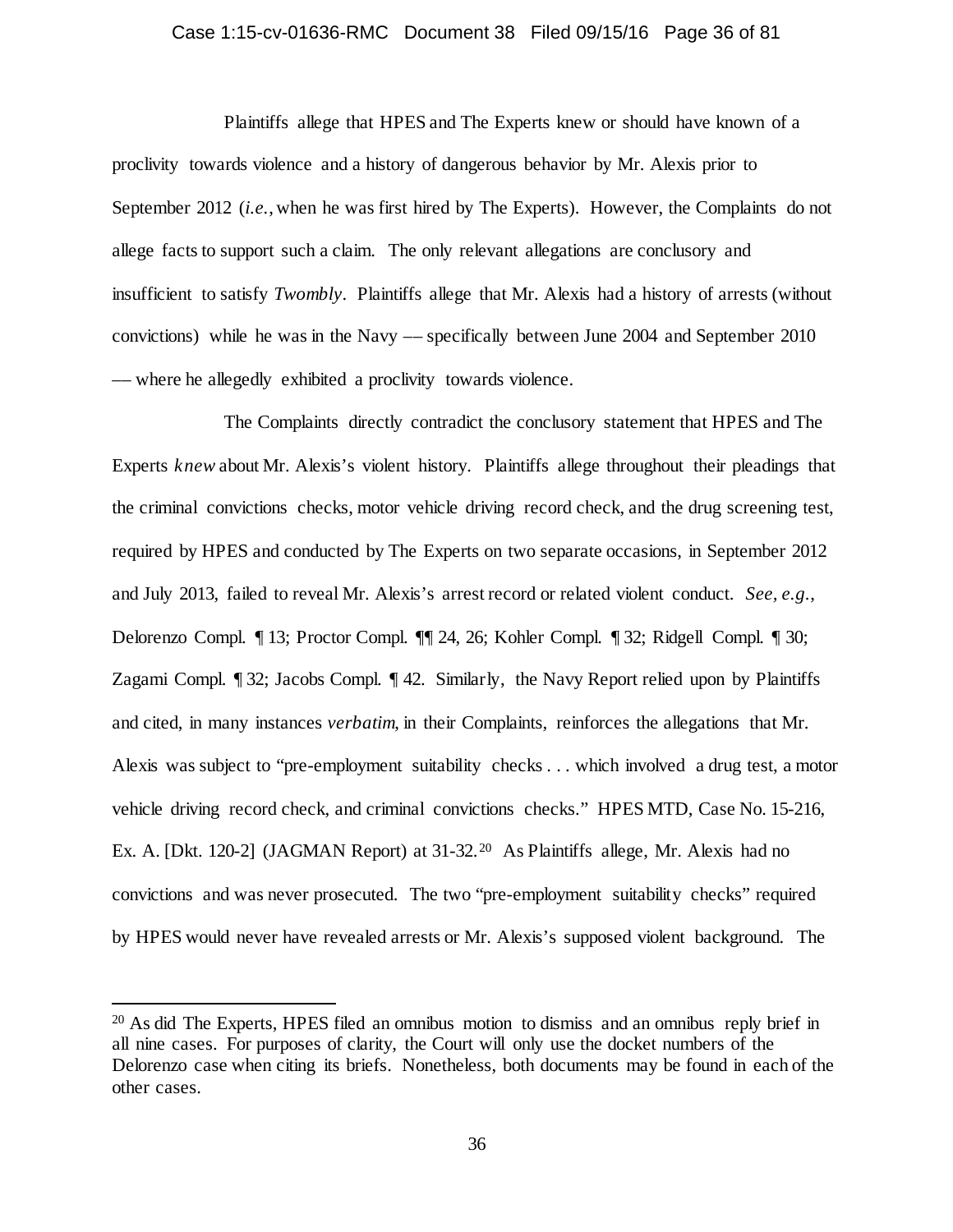## Case 1:15-cv-01636-RMC Document 38 Filed 09/15/16 Page 37 of 81

Complaints internally contradict any allegations that might have supported an inference of actual knowledge. The Court cannot "accept inferences that are unsupported by the facts set out in the complaint." *Arpaio v. Obama*, 797 F.3d 11, 19 (D.C. Cir. 2015) (internal citation and quotation marks omitted).

Plaintiffs' assertion that HPES and The Experts *should have known* about Mr. Alexis's prior arrests and supposed proclivity towards violence is even more conclusory and without factual support. Plaintiffs baldly allege that the pre-employment checks were "insufficient" because they "failed to uncover [Mr. Alexis's] prior arrest record . . . ." Proctor Compl. ¶ 27; *see also* Kohler Compl. ¶ 32; Ridgell Compl. ¶ 30; Zagami Compl. ¶ 32; Jacobs Compl. ¶ 42 (alleging that HPES and The Experts should have known because "arrests in [Mr. Alexis's] background . . . were a matter of public record"). However, Plaintiffs do not, and cannot, allege that HPES and The Experts were legally required (by federal or local statute, contract, or otherwise) to conduct criminal *arrest* checks for the position of computer technician. In fact, such a requirement would likely suffer from significant constitutional infirmities and violate D.C. law. *See infra* at 38 & n.21.

"[C]harges resulting in acquittal clearly have no legitimate significance" and "a collection of dismissed, abandoned, or withdrawn arrest records are no more than gutter rumors when measured against any standards of constitutional fairness to an individual . . . ." *Utz v*. *Cullinane*, 520 F.2d 467, 479 (D.C. Cir. 1975) (quoting *United States v. Dooley*, 364 F. Supp. 75, 77 (E.D. Pa. 1973)). The "dissemination of arrest records in a situation in which it is known they will be utilized for employment and licensing purposes" would impose "considerable barriers," *id.* at 479-80, and likely undermine an individual's due process rights, the sacrosanct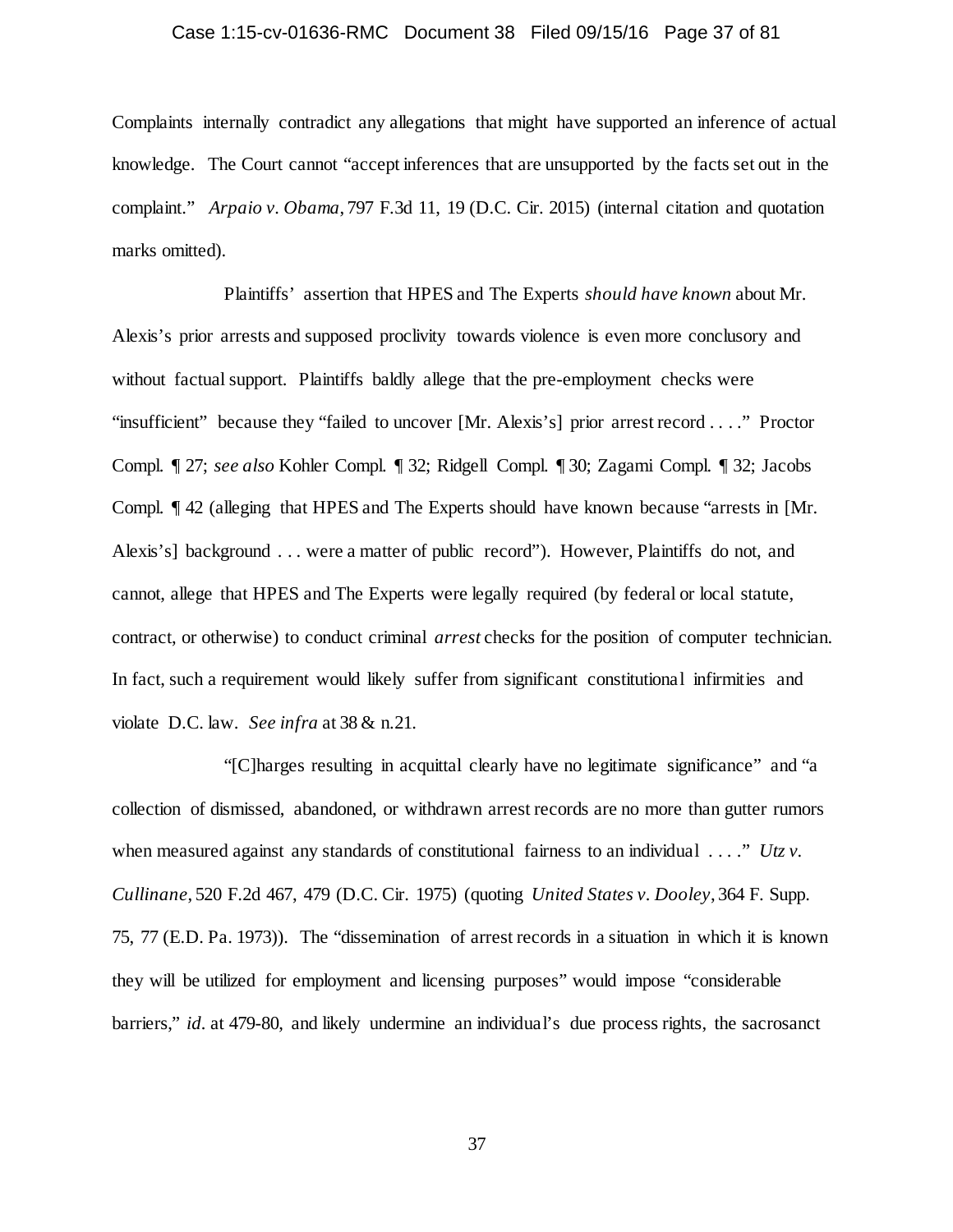presumption of innocence, as well as impair the constitutional right of privacy, *see id.* at 482 n. 41.

Moreover, "information concerning a prospective employee's record of arrests without convictions, *is irrelevant to his suitability or qualification for employment*." *Id.* at 482 (quoting *Gregory v. Litton Systems, Inc.*, 316 F. Supp. 401, 403 (C.D. Cal. 1970), *modified on other grounds and aff'd as modified*, 472 F.2d 631 (9th Cir. 1972)) (emphasis added). In addition, at the time of Mr. Alexis's hiring, the Duncan Ordinance regulated the dissemination of arrest records in the District of Columbia and prohibited access to any pre-conviction or postexoneration arrest information for employment purposes. The Ordinance provided in relevant part "that it shall be an offense punishable by a fine not to exceed \$50.00, for any person to require as a condition of employment the production of any arrest record or copy, extract or statement thereof at the expense of any employee or applicant for employment to whom such record may relate." *Id.* at 485-86 (noting that "[a]lthough Duncan Ordinance [was] not officially reported, it [was] reproduced as an Appendix to" *Morrow v. District of Columbia*, 417 F.2d 728, 745-46 n.9 (D.C. Cir. 1969)).<sup>[21](#page-37-0)</sup>

In conclusion, any inference that HPES and The Experts knew or should have known of Mr. Alexis's arrest record and dangerous behavior prior to 2012 is unsupported and

<span id="page-37-0"></span><sup>&</sup>lt;sup>21</sup> The Duncan Ordinance was adopted by the D.C. Board of Commissioners on October 31, 1967. The Ordinance was subsequently amended by the Re-Entry Facilitation Amendment Act of 2012, effective June 15, 2013 (D.C. Law 19-319; 60 D.C. Reg. 2333 (March 1, 2013)) and the Post-Arrest Process Clarification Amendment Act of 2014, effective April 24, 2015 (D.C. Law 20-243; 61 D.C. Reg. 8320 (August 15, 2014)). In addition, in 2014, the D.C. Legislature enacted the Fair Criminal Record Screening Act of 2014, effective December 17, 2014 (D.C. Law 20-152; 61 D.C. Reg. 8904 (August 21, 2014)) reiterating that "an employer may not make an inquiry about or require an application to disclose or reveal an arrest or a criminal accusation made against the applicant, which is not pending against the applicant or did not result in a conviction." D.C. Code § 32-1342 (a) (alterations omitted).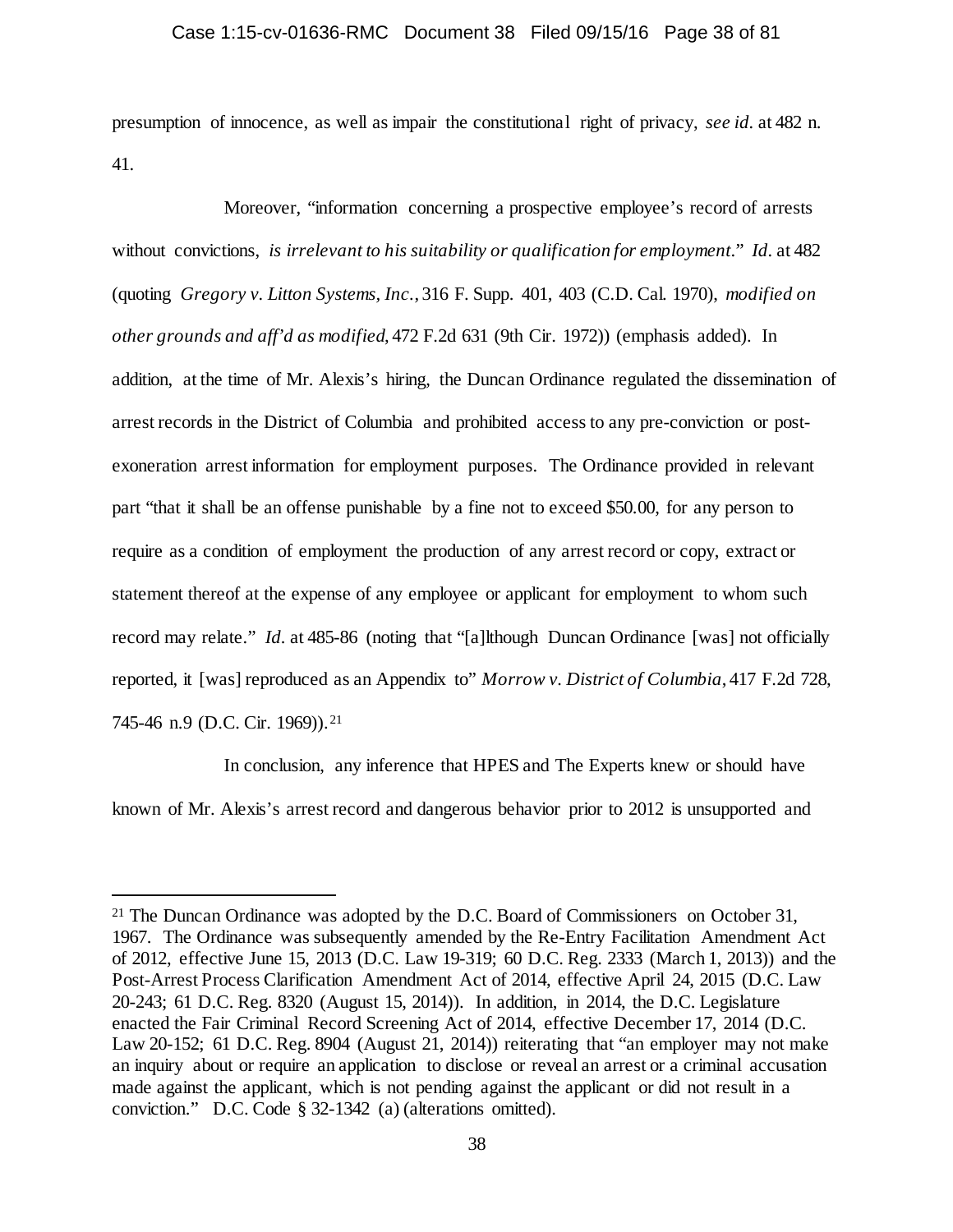#### Case 1:15-cv-01636-RMC Document 38 Filed 09/15/16 Page 39 of 81

contradicted by Plaintiffs' own allegations. *See Arpaio*, 797 F.3d at 19. According to the Complaints and the Navy Report, The Experts hired Mr. Alexis knowing that he: (1) had no criminal convictions and that he passed the drug test and the motor vehicle driving record check required by HPES; (2) was honorably discharged from the Navy in January 2011; and (3) had an active Secret-level security clearance with a favorable re-enlistment code. No jury could find from these facts that HPES or The Experts failed to exercise reasonable care in hiring Mr. Alexis. *See Boykin*, 484 A.2d at 564; *cf. Schechter*, 892 A.2d at 431-32; *Fleming*, 80 A.2d at 916-17.

The assertion that HPES and The Experts "had actual and/or constructive knowledge of [Mr.] Alexis's propensity for gun violence" has no factual support. Halmon-Daniels Compl., Case No. 15-1501 [Dkt. 1] ¶ 95. Plaintiffs contend that they should be allowed discovery to learn precisely what HPES and The Experts knew about Mr. Alexis at the time of his hiring. They seem to argue it is "unreasonable to expect the Complaint to offer a more detailed factual foundation for Plaintiff[s'] negligent-hiring claim." *Search*, 128 F. Supp. 3d at 230. To the contrary, the Court adopts the analysis of another member of this Court in similar circumstances:

> This apparent Catch-22 is the reason that "detailed factual allegations are not necessary to withstand a Rule 12(b)(6) motion," but it does not excuse a Plaintiff's failure to "put forth factual content that allows the court to draw the reasonable inference that the defendant is liable for the misconduct alleged." *Kenley v. District of Columbia,* 83 F. Supp. 3d 20 (D.D.C. 2015) (internal quotation marks and citations omitted). Were that not the case, a plaintiff might merely invoke the magic words  $-e.g.,$  "negligent" hiring," "constructive knowledge," and the like — and thereby subject a defendant to costly and potentially meritless litigation.

*Id.* at 230-31. Plaintiffs' allegations that HPES and The Experts knew, or should have known, are conclusory and insufficient to satisfy *Twombly*'s pleading threshold. *See Willett v. United*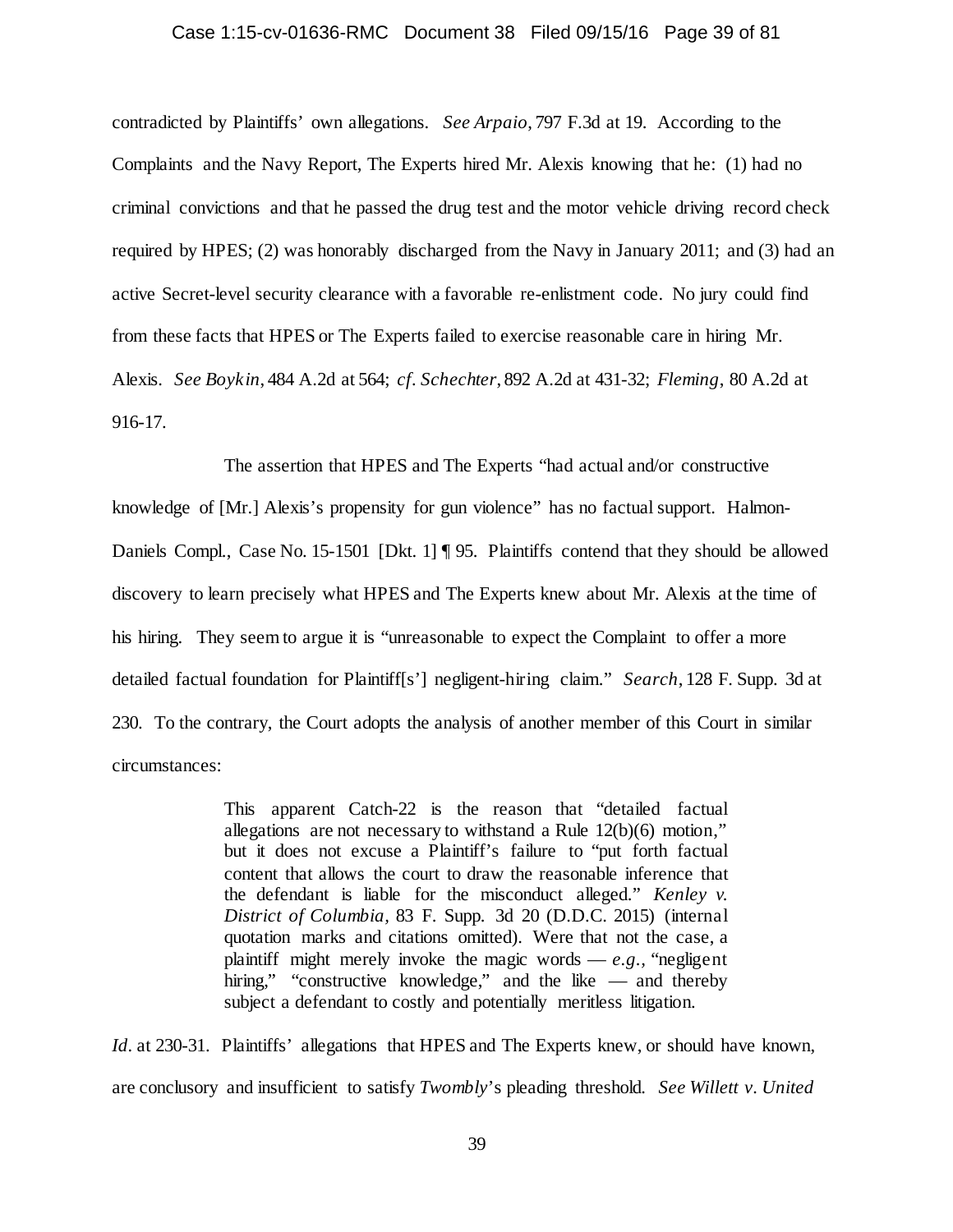*States*, 24 F. Supp. 3d 1167, 1180 (M.D. Ala. 2014); *see also Stevens v. Sodexo, Inc.*, 846 F. Supp. 2d 119, 128 (D.D.C. 2012) (dismissing claims of "negligent hiring, supervision, and retention" because "bare, conclusory assertions, in the form of unenlightening legal-speak, that Sodexo 'knew or should have known' are insufficient to survive Sodexo's Motion to Dismiss"). Accordingly, Plaintiffs' claims that HPES and The Experts were negligent in hiring Mr. Alexis will be dismissed.

## *Claim #2: HPES negligently hired The Experts*

Plaintiffs Kohler, Ridgell, Zagami, and Jacobs assert in their Complaints that HPES negligently hired The Experts and proximately caused their injuries. *See* Kohler Compl. ¶¶ 89-91; Ridgell Compl. ¶¶ 87-89; Zagami Compl. ¶¶ 89-91; Jacobs Compl. ¶¶ 99-101. At oral argument, counsel for HPES conceded that it did not address this claim in its motion to dismiss. *See* 8/16/2016 Hr'g Tr. at 13:24-14:8 ("Well, Your Honor, I didn't read the complaints as making an argument that HP was responsible for anything that The Experts did or didn't do and sort of a vicarious liability theory.")<sup>22</sup> Although Plaintiffs Kohler, Ridgell, Zagami, and Jacobs clearly assert this claim in their Complaints and HPES did not move to dismiss it, the claims are devoid of factual allegations that could support an inference that HPES negligently hired The Experts.

Plaintiffs needed to "allege specific facts from which an inference can be drawn that [HPES] did not conduct a reasonable background investigation [of The Experts], and that such an investigation would have uncovered a reason not to hire [The Experts]." *Search*, 128 F. Supp. 3d at 230. However, there are no allegations concerning the investigation and hiring of

<span id="page-39-0"></span> <sup>22</sup> HPES may have misunderstood the nature of this claim. Plaintiffs Kohler, Ridgell, Zagami, and Jacobs assert a direct-liability theory of negligent hiring of a subcontractor, as opposed to a claim of negligence based on the vicarious liability doctrine of *respondeat superior*.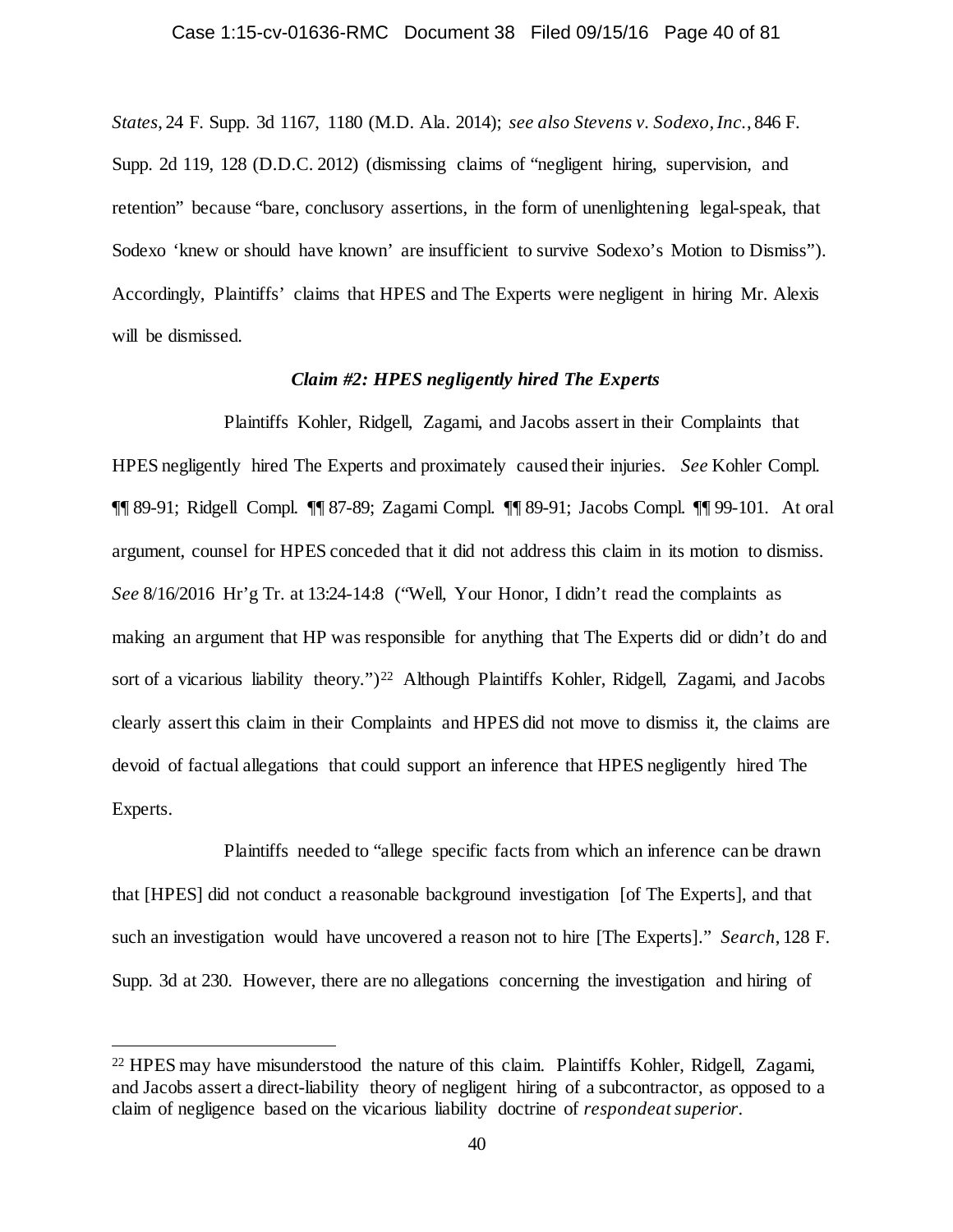## Case 1:15-cv-01636-RMC Document 38 Filed 09/15/16 Page 41 of 81

The Experts or any history of incompetent behavior by The Experts, let alone any indication that The Experts was selected notwithstanding an actual or constructive awareness of its lack of skill, experience, or equipment. *See* Restatement (Second) of Torts § 411 & cmt. a and b. To the contrary, the Complaints focus on Mr. Alexis's relationship with The Experts, which is irrelevant to the assertion that HPES acted negligently when it entered into a contract with The Experts to provide services under the Navy-Marine Corps Intranet Continuity of Service Contract. Accordingly, these allegations will also be dismissed. *See Baker v. Dir., U.S. Parole Comm'n*, 916 F.2d 725, 727 (D.C. Cir. 1990) ("Because it is patently obvious that [plaintiff] could not have prevailed on the facts alleged in his complaint, we find that *sua sponte* dismissal was appropriate.")

# **iii. Plaintiffs' Claims of Negligent Retention and Supervision** *Claim #1: HPES and The Experts negligently retained and supervised Mr. Alexis*

To state a claim for negligent retention and supervision, Plaintiffs must allege sufficient facts to advance a plausible inference that HPES and The Experts "knew or should have known" that Mr. Alexis "behaved in a dangerous or otherwise incompetent manner" prior to the Navy Yard shooting, and that HPES and The Experts, "armed with that actual or constructive knowledge failed to adequately supervise" Mr. Alexis. *Giles*, 487 A.2d at 613 (citing *Murphy*, 458 A.2d at 64). According to this theory of negligence and the allegations in the Complaints, HPES and The Experts had a duty to exercise reasonable care to control Mr. Alexis "while acting outside the scope of his employment as to prevent him from intentionally harming others or from so conducting himself as to create an unreasonable risk of bodily harm to them" because: (1) Mr. Alexis was brought into contact with the victims of the shooting through his employment (in other words, he was "privileged to enter" the premises due to his status as a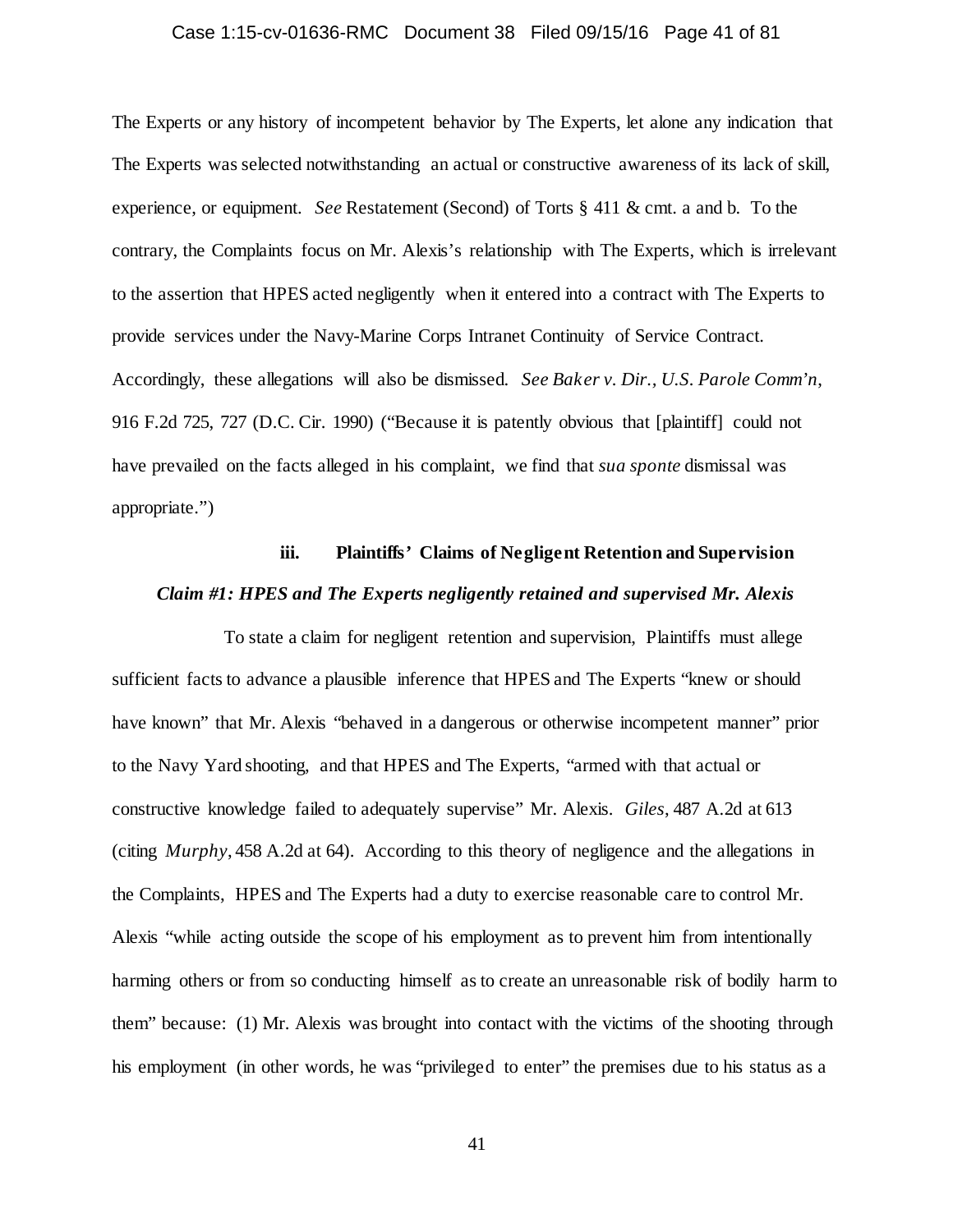## Case 1:15-cv-01636-RMC Document 38 Filed 09/15/16 Page 42 of 81

computer technician assigned to work at the Navy Yard); and (2) HPES and The Experts had the "ability to control" Mr. Alexis which, given Mr. Alexis's prior behavior, they knew or should have known "of the necessity and opportunity for exercising such control." Restatement (Second) of Torts § 317 and Restatement (First) of Agency § 302, cmt. n; *see also, e.g.*,*Int'l Distrib. Corp.*, 569 F.2d at 139; *Schechter*, 892 A.2d 415; *Phelan*, 805 A.2d at 938-40; *Fleming*, 80 A.2d at 917.

HPES and The Experts do not contest the sufficiency of Plaintiffs' allegations with respect to Mr. Alexis's authorization to enter the Navy Yard due to his employment or their ability to control and supervise Mr. Alexis. They also do not contest Plaintiffs' allegations concerning the inadequacy of their actions in failing to prevent the shooting. Rather, HPES and The Experts focus on the sufficiency of the allegations concerning what HPES and The Experts knew or should have known about Mr. Alexis prior to the shooting. The relevant question at a motion to dismiss is whether the actual or constructive knowledge of HPES and The Experts is sufficiently supported to make plausible a duty to exercise reasonable care in retaining and supervising Mr. Alexis.

Plaintiffs' allegations on this issue could be divided into two categories: (1) Mr. Alexis's arrest record and supposed violent behavior while he was in the Navy (June 2004- September 2010); and (2) Mr. Alexis's alleged violent behavior while he was a subcontractor (September 2012-September 2013). With respect to the first category, the Court has already found that the Complaints did not provide any actual basis to infer that HPES and The Experts knew or should have known of Mr. Alexis's prior arrest record and supposed proclivity towards violence at the time of his hiring. *See supra* at 36-40. Similarly, the Complaints do not provide any factual basis to infer actual or constructive knowledge of Mr. Alexis's arrest record or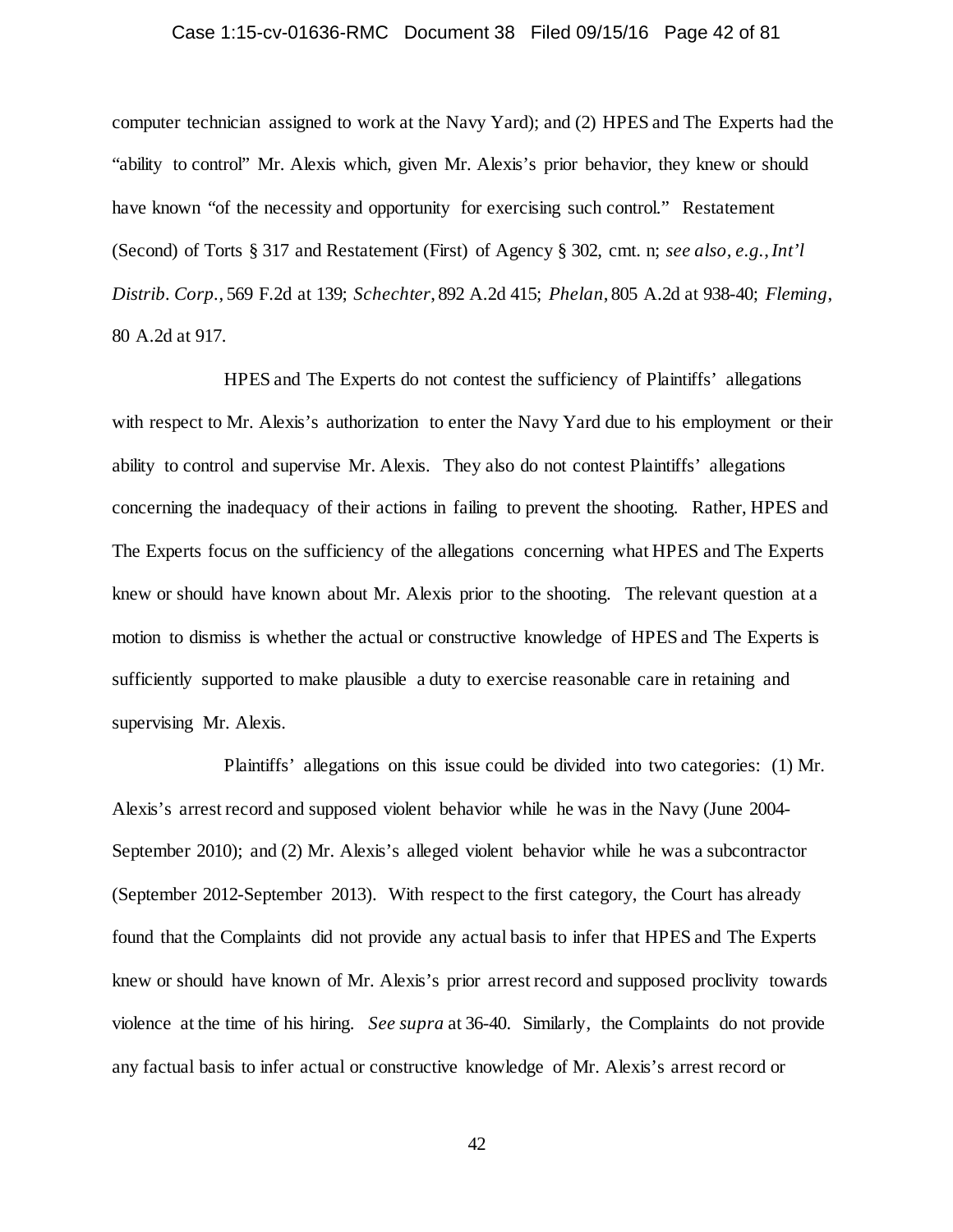## Case 1:15-cv-01636-RMC Document 38 Filed 09/15/16 Page 43 of 81

alleged pre-employment history of violence acquired by HPES or The Experts after his hiring in September 2012.<sup>[23](#page-42-0)</sup>

At oral argument, counsel for Mr. Proctor suggested that because "[t]here was an [alleged] August 9th, 2013 discussion with Mr. Alexis's mother," in which she said that Mr. Alexis "had prior incidents of being paranoid," HPES and The Experts knew or should have known of Mr. Alexis's arrest record and proclivity towards violence. 8/16/2016 Hr'g Tr. at 50:12-17; *see also* Proctor Compl. ¶ 62 ("On August 9, 2013, The Experts HR director called [Mr.] Alexis's mother who said that [Mr.] Alexis had been paranoid and this was not the first episode he had experienced."); Kohler Compl. ¶ 52; Ridgell Compl. ¶ 50; Zagami Compl. ¶ 52; Jacobs Compl. ¶ 63.[24](#page-42-1) The allegation falls short. It supports the limited inference that The Experts became aware in August 2013 that Mr. Alexis suffered from a mental illness. The vague allegation that Mr. Alexis "had been paranoid" in the past fails to support an inference of actual or constructive awareness of Mr. Alexis's arrest record and supposed violent attributes. Simply put, any attempt to equate mental illness with violence must fail. *See White v. Mansfield-Richland*, No. 12-CA-115 and 12-CA-116, 2013 WL 3936036, at \*1, 8 (Ohio Ct. App. July 18,

<span id="page-42-0"></span><sup>&</sup>lt;sup>23</sup> The Court notes that some Plaintiffs use the term "criminal history" to refer to Mr. Alexis's arrest record and pre-2012 actions although he was not prosecuted for any offense, let alone convicted of a crime. "There is no rational basis to presume guilt and active criminality from the mere fact of an arrest" and "[f]ew things are as fundamental to our legal system as the presumption of innocence until overcome by proof of guilt beyond a reasonable doubt at a fair trial." *Davis v. Paul*, 505 F.2d 1180, 1184 (6th Cir. 1974), *rev'd on other grounds,* 424 U.S. 693 (1976); *see also Menard v. Mitchell*, 328 F. Supp. 718, 724 (D.D.C. 1971) ("Under our system of criminal justice, only a conviction carries legal significance as to a person's involvement in criminal behavior.").

<span id="page-42-1"></span><sup>&</sup>lt;sup>24</sup> There are no allegations that HPES was or should have been aware of this conversation between Mr. Alexis's mother and the HR Director for The Experts.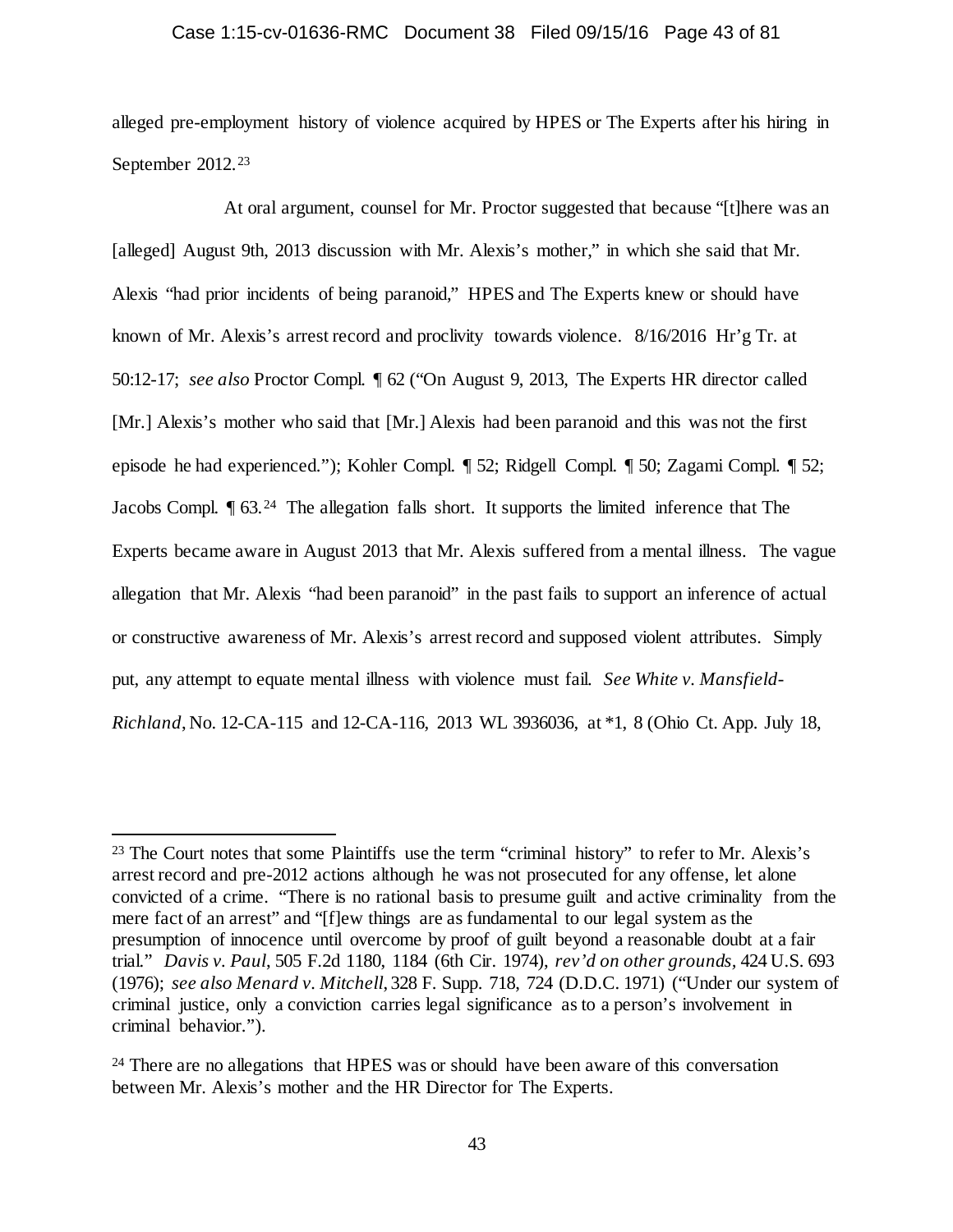# Case 1:15-cv-01636-RMC Document 38 Filed 09/15/16 Page 44 of 81

2013) (stating that while defendant "may have been aware of his son's mental illness, . . . suffering from a mental illness does not automatically equate violent behavior."). <sup>25</sup>

Perhaps aware of the frailty of their pre-2012 allegations, Plaintiffs shifted their focus at oral argument to the events of August 2013. *See* 8/16/2016 Hr'g Tr. at 49:17-19 (counsel for Plaintiff Proctor agreeing with Court that pre-2012 allegations "are not necessary to a well pled complaint"); *see also id.* at 68:14-17 (counsel for Plaintiffs Kohler, Ridgell, Zagami, and Jacobs agreeing with Court that pre-2012 allegations "are of tangential relevance" and that "[w]hat's really key here is August of 2013 and the events of that month leading up to the day of the shooting"). With respect to the second category of allegations, the Complaints describe in detail the bizarre behavior of Mr. Alexis during his assignment to the Naval Undersea Warfare Center in Newport, Rhode Island on August 4-7, 2013. One may conclude from these allegations (*e.g.*, complaining of hearing voices, being followed, and being tormented by electronic low-frequency waves) that Mr. Alexis suffered from a mental illness at that time. However, the allegations do not lead to an inference of future violent behavior. To conclude otherwise would contribute to the perpetuation of the false notion that mentally-ill individuals are predisposed or likely to be violent, a stereotype that would create undesirable incentives in the employment context.[26](#page-43-1)

<span id="page-43-0"></span> <sup>25</sup> Counsel for Plaintiff Proctor indicated at oral argument that this allegation "is a perfect example for why discovery should be allowed to proceed in this case." 8/16/2016 Hr'g Tr. at 50:19-20. However, discovery would be nothing more than a speculative fishing expedition.

<span id="page-43-1"></span><sup>&</sup>lt;sup>26</sup> If it were true that exhibiting symptoms of psychosis is sufficient to put an employer on actual or constructive notice of an employee's future violent behavior, many employers may be reluctant to hire individuals with some kind of mental illness or disorder in violation of the American with Disabilities Act, 42 U.S.C. § 12101, *et seq.*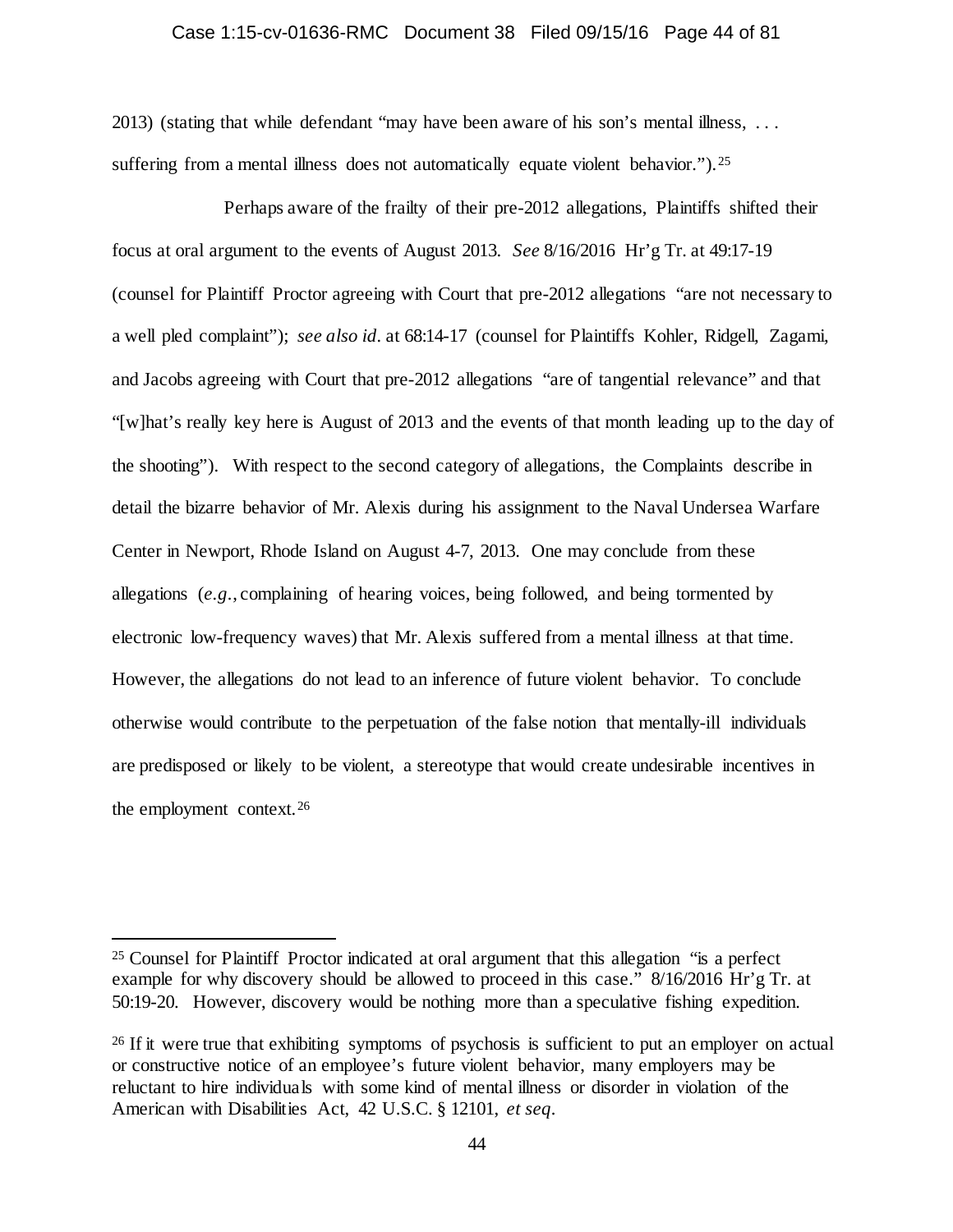## Case 1:15-cv-01636-RMC Document 38 Filed 09/15/16 Page 45 of 81

Indeed, the D.C. Circuit stated in *Hicks v. United States* that "[g]eneralizations must be avoided as much as possible in the area of psychiatry" and, thus, a "claim of negligence must be considered in light of the elusive qualities of mental disorders and the difficulty of analyzing and evaluating them." 511 F.2d 407, 415 (D.C. Cir. 1975). Such generalizations were not always "avoided" in Plaintiffs' briefs and pleadings. *See* McCullough Opp'n, Case No. 15- 1639 [Dkt. 21] at 16 (stating that "there is a consistent profile for the active shooter: these people are *crazy* — not merely angry, disgruntled or neurotic — *crazy*[; i]t is the *sine qua non*  for the active shooter — *crazy*") (emphasis added). The Court concludes that awareness of Mr. Alexis's episode of mental illness did not automatically impose a duty of care on HPES and The Experts.

Nonetheless, there are allegations that, combined with the symptoms of mental illness exhibited by Mr. Alexis during August 4-7, 2013, barely push Plaintiffs' claims of negligent retention and supervision over the plausibility threshold of *Twombly*. For example, Plaintiffs allege that: (1) on August 4, 2013, the project coordinator for The Experts had to calm down an angry Mr. Alexis over the phone and persuade him to get away from a male seated across the aisle from him at the Norfolk Airport; (2) on August 6, 2013, the travel coordinator for The Experts contacted the desk clerk at the Navy Gateway Inns & Suites and expressed her concern that Mr. Alexis could harm someone; (3) the hotel's desk clerk contacted the Naval Station Newport Police to request that a police officer be assigned close to the hotel in case Mr. Alexis attempted to hurt someone; and (4) on August 7, 2013, the Newport Police Officer-in-Charge contacted the Naval Station Police Sergeant to relay the information concerning Mr.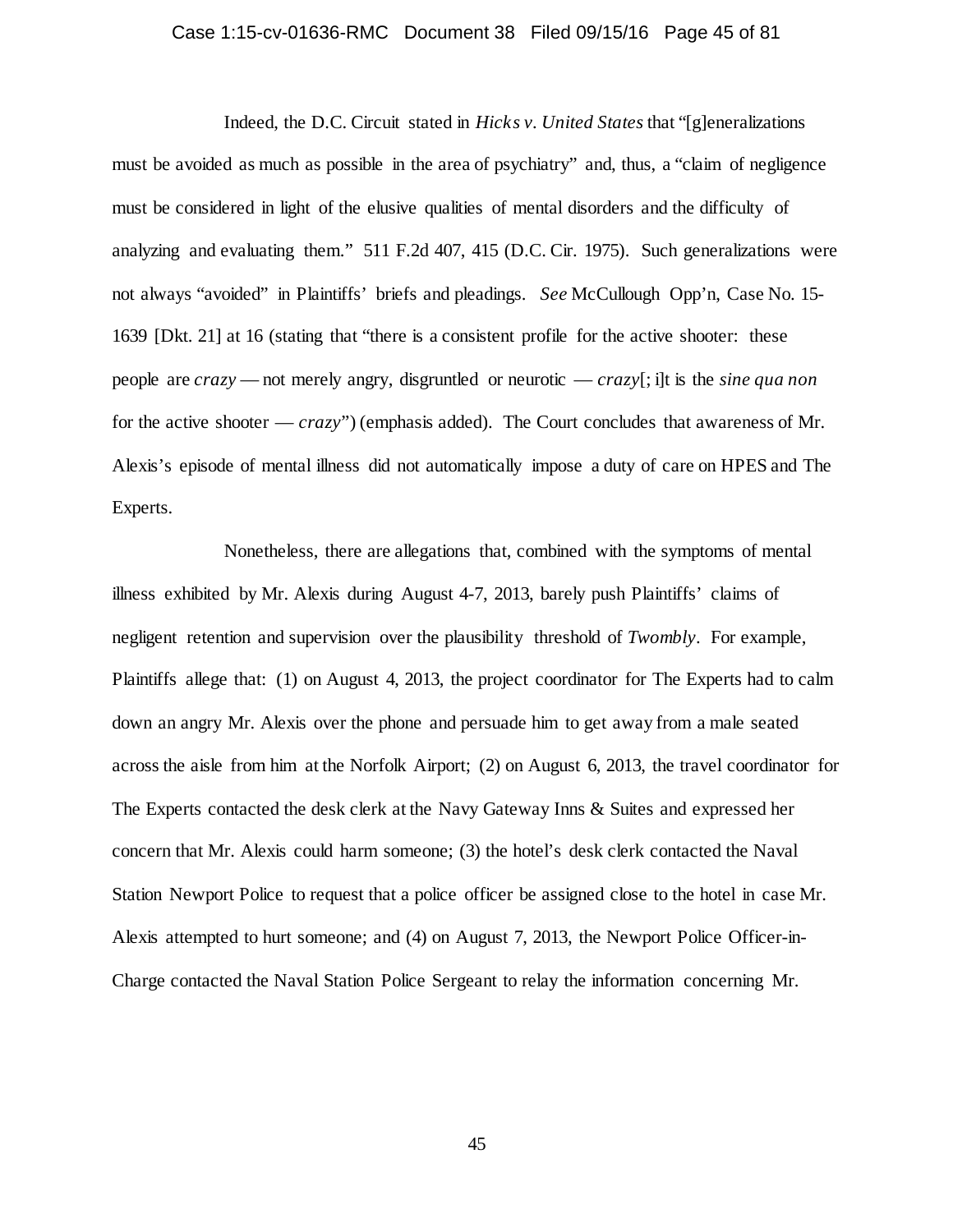## Case 1:15-cv-01636-RMC Document 38 Filed 09/15/16 Page 46 of 81

Alexis and fax him a copy of a police report with a note saying, "FYI on this. Just thought to pass it on to you in the event this person escalates."<sup>[27](#page-45-0)</sup>

These allegations, in combination with Mr. Alexis's behavior at the Norfolk Airport and in Rhode Island, could support an inference that HPES and The Experts were on actual or constructive notice that Mr. Alexis behaved in a "dangerous or otherwise incompetent manner" and that he might harm others or create an unreasonable risk of bodily harm to others. *Giles*, 487 A.2d at 613; *see also Fleming*, 80 A.2d at 917 (citing Restatement (First) of Torts § 302, cmt. n); Restatement (Second) of Torts § 317 and § 319. Based on the allegations in the Complaints, the Court cannot say that a jury might not find that HPES and The Experts had a duty to properly supervise or control Mr. Alexis, which they might have breached by failing to provide adequate supervision when authorizing Mr. Alexis to enter the Navy Yard.[28](#page-45-1) *See Int'l Distrib. Corp.*, 569 F.2d at 139 (stating that "an employer has a duty to supervise those of its employees who are privileged because of their employment to enter another's property"); *cf. Phelan*, 805 A.2d at 938-40.

Accordingly, Plaintiffs' claims of negligent retention and supervision shall proceed to discovery so that the parties will have a more detailed factual foundation for their claims and their allegations of foreseeability. Upon further detail about the nature of the risk of harm to others, everyone will be in a better position to "balanc[e] the magnitude of the risk against the utility of [Defendants'] conduct" by taking into account the necessary factors, such as

<span id="page-45-0"></span><sup>&</sup>lt;sup>27</sup> Neither HPES nor The Experts contest the sufficiency of the allegations with respect to what they knew or should have known about the series of events in August 2013.

<span id="page-45-1"></span><sup>&</sup>lt;sup>28</sup> HPES and The Experts generally focused on the interplay between duty and foreseeability and did not challenge the sufficiency of Plaintiffs' allegations with respect to the adequacy of supervision (*i.e.*, breach of the duty of care).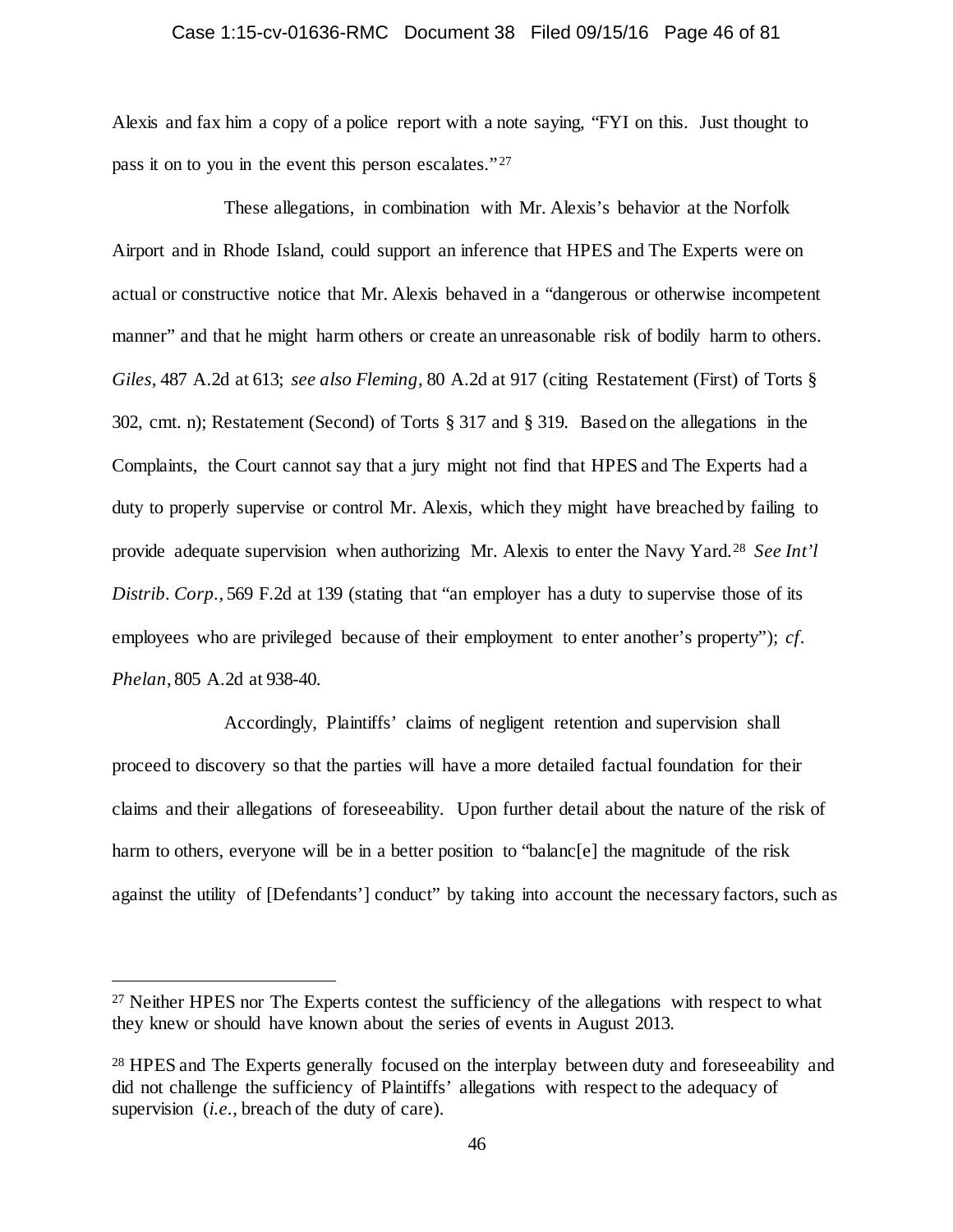#### Case 1:15-cv-01636-RMC Document 38 Filed 09/15/16 Page 47 of 81

"the known character, past conduct, and tendencies of the person whose intentional conduct causes the harm, . . . the gravity of the harm that may result, . . . [and] the burden of the precautions which the [Defendants] would be required to take." *Smith*, 481 F. Supp. 2d at 190 (quoting *Doe*, 524 A.2d at 34 n.3; Restatement (Second) of Torts § 302B, cmt. f). The motions to dismiss these claims will be denied.

## *Claim #2: HPES negligently retained and supervised The Experts*

Plaintiffs Kohler, Ridgell, Zagami, and Jacobs assert in their Complaints that HPES negligently retained and supervised The Experts. *See* Kohler Compl. ¶¶ 89-91; Ridgell Compl. ¶¶ 87-89; Zagami Compl. ¶¶ 89-91; Jacobs Compl. ¶¶ 99-101. At oral argument, counsel for HPES conceded that it did not address this claim in its motion to dismiss. *See*  8/16/2016 Hr'g Tr. at 13:24-14:8. Since HPES did not move to dismiss this claim and Plaintiffs have alleged sufficient facts to state a claim that The Experts acted negligently with respect to Mr. Alexis, the Court will allow this additional claim against HPES to proceed to discovery.

## **iv. Plaintiffs' Remaining Claims of Common Law Negligence**

In addition to the theories of negligent hiring, retention, or supervision, Plaintiffs have asserted other claims of negligence against HPES and The Experts, using different labels to describe their claims, such as "negligent undertaking," "negligence," "negligent credentialing," "gross negligence," "reckless disregard," and "failure to warn."<sup>29</sup> Some Plaintiffs have also used

<span id="page-46-0"></span> <sup>29</sup> *See* Delorenzo Compl. Counts I and II (including "failure to warn" claim against HPES and The Experts); Frasier Compl. Counts I and II (including "negligence" and "failure to warn" claims against HPES and The Experts); Proctor Compl. Counts V and VI (alleging claims of "negligence" under NISPOM and "other applicable law" against HPES and The Experts); Halmon-Daniels Compl. Counts II and IV (alleging "failure to warn" claims against HPES and Experts); Kohler/Ridgell/Zagami/Jacobs Compls. Counts II, III, V, and VI (alleging claims of "negligent undertaking" and "negligence" against HPES and The Experts); and McCullough Compl. Counts I and III (alleging claims of "negligence," "gross negligence," "failure to warn,"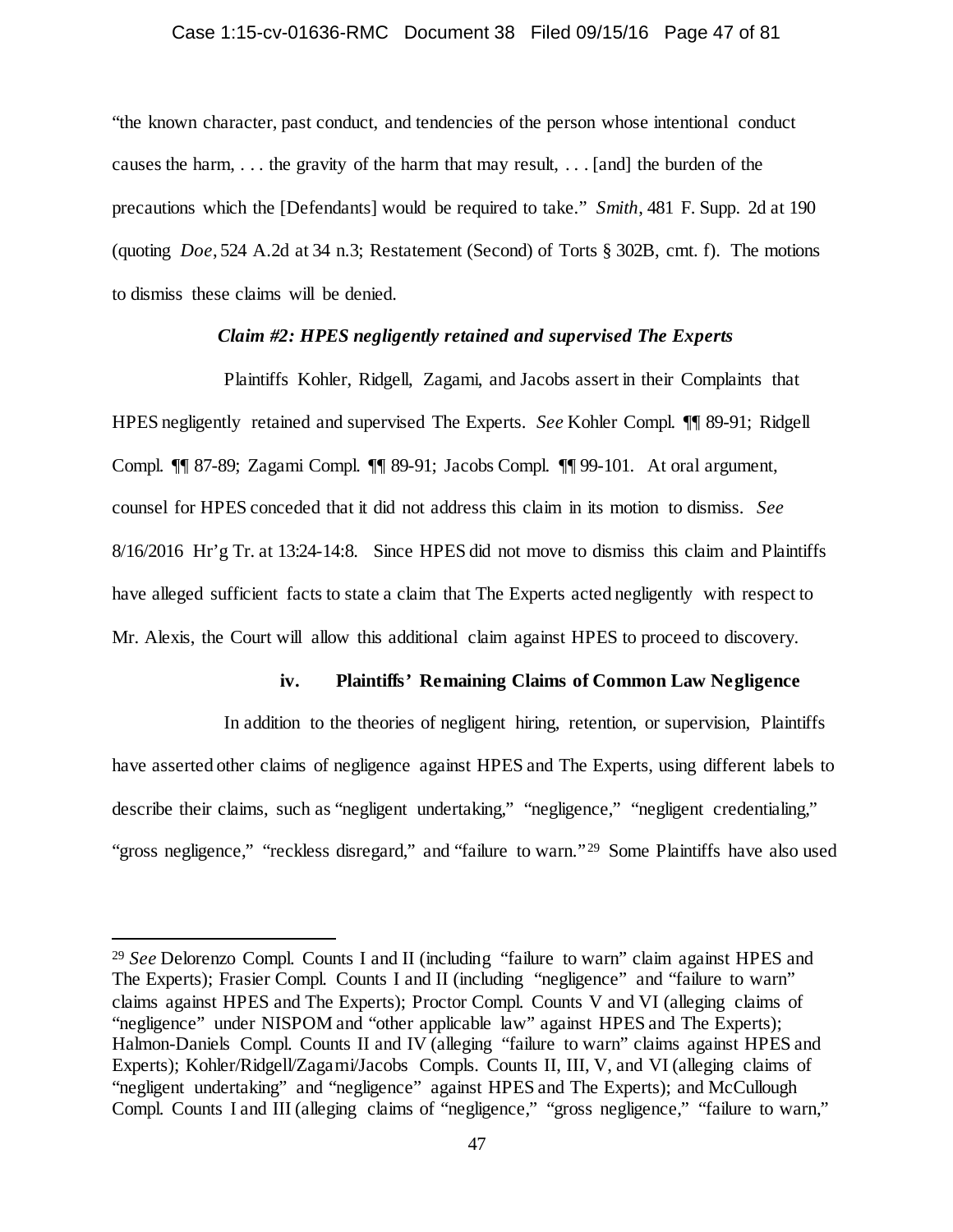#### Case 1:15-cv-01636-RMC Document 38 Filed 09/15/16 Page 48 of 81

the terms "survival action" and "wrongful death action" as separate claims against HPES and The Experts.[30](#page-47-0) These claims will be dismissed as discussed below.

Many of these claims rely on different labels to reiterate the theories of negligent hiring, retention, and supervision. It is well established that "[a]s a matter of judicial economy," courts "may dismiss duplicative claims in [their] discretion." *DTCC Data Repository (U.S.) LLC v. U.S. Commodity Futures Trading Comm'n*, 25 F. Supp. 3d 9, 18-19 (D.D.C. 2014) (citing *Wultz v. Islamic Republic of Iran,* 755 F. Supp. 2d 1, 81 (D.D.C. 2010)). "Claims are duplicative when they 'stem from identical allegations, that are decided under identical legal standards, and for which identical relief is available.'" *Id.* (quoting *Wultz*, 755 F. Supp. 2d at 81). Such is the case here. Plaintiffs remaining negligence claims stem from the same fact allegations and rely on the same theory of liability –– specifically, that despite an actual or constructive awareness that Mr. Alexis could harm others, HPES and The Experts hired and retained Mr. Alexis and authorized him to enter the Navy Yard while failing to take adequate measures to prevent the ensuing harm on September 16, 2013.

## *Negligent Undertaking, Negligence, and Negligent Credentialing*

Plaintiffs Kohler, Ridgell, Zagami, and Jacobs assert a "negligent undertaking"

claim against The Experts on the basis that "[b]y hiring Mr. Alexis . . . The Experts undertook to

 $\overline{a}$ 

<sup>&</sup>quot;reckless disregard," "negligent credentialing," and "negligent performance of duties" against HPES and The Experts).

<span id="page-47-0"></span><sup>30</sup> *See* Halmon-Daniels Compl. Counts V and VI; Kohler/Zagami Compls. Counts IX and X; and Ridgell Compl. Counts VIII and IX. To clarify, a claim of wrongful death and/or survival does not constitute an independent theory of liability against Defendants. Instead, they refer to the statutory right of action under D.C. law and the nature of recoverable damages for each theory of liability. While a "wrongful death action is to recover damages to beneficiaries resulting from decedent's death," a survival action is "to recover damages the decedent could have recovered but for his death." *Azzopardi v. Ocean Drilling & Exploration Co.,* 742 F.2d 890, 893 (5th Cir. 1984).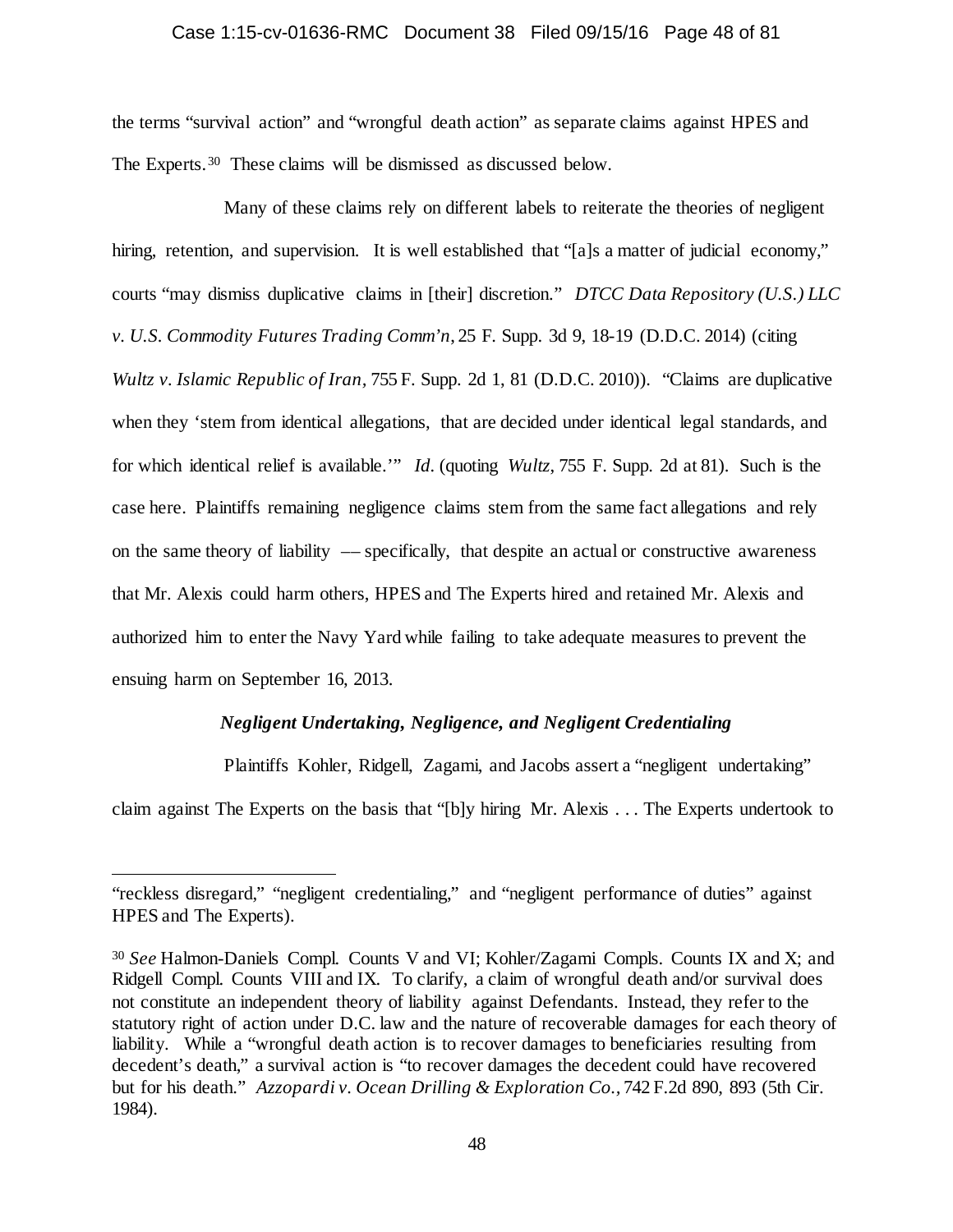# Case 1:15-cv-01636-RMC Document 38 Filed 09/15/16 Page 49 of 81

control Mr. Alexis, whom The Experts knew was likely to cause harm to others in and around his

workplace" and that The Experts breached this duty by failing to conduct an adequate

investigation of Mr. Alexis prior to his hiring and, after the events of August 2013, failing to take

adequate supervisory measures and failing to prevent Mr. Alexis from having access to the Navy

Yard. Kohler Compl. ¶¶ 73-77; Ridgell Compl. ¶¶ 71-75; Zagami Compl. ¶¶ 73-77; Jacobs

Compl. ¶¶ 83-87. These Plaintiffs also assert the same claim with identical allegations against

HPES vis-à-vis its alleged control over The Experts and Mr. Alexis. *See* Count V in Complaints

of Kohler, Ridgell, Zagami, and Jacobs.

Similarly, Plaintiffs Kohler, Ridgell, Zagami, and Jacobs assert claims of

"negligence" against The Experts on the basis that:

The Experts, as the employer of Mr. Alexis and because it knew that he was likely to cause harm to others in and around his workplace . . . owed persons working at the Washington Navy Yard . . . [a] duty to exercise reasonable care in supervising and controlling Mr. Alexis, including but not limited to controlling his access to the Washington Navy Yard and his return to employment, so as to prevent him from intentionally harming others and to prevent him from conducting himself so as to create an unreasonable risk of bodily harm to others.

Kohler Compl. ¶ 79; Ridgell Compl. ¶ 77; Zagami Compl. ¶ 79; Jacobs Compl. ¶ 89. These Plaintiffs allege that The Experts breached its duty to control and supervise Mr. Alexis by failing to "create, develop, or implement an adequate risk assessment or mitigation plan with respect to employees who posed a risk of workplace violence, failing to [require or] adequately conduct a psychological fitness examination, . . . failing to revoke Mr. Alexis's security clearance, [and] failing to bar Mr. Alexis from access to the Washington Navy Yard," among other things.<sup>31</sup>

<span id="page-48-0"></span> <sup>31</sup> Under this "negligence claim," Plaintiffs Kohler, Ridgell, Zagami, and Jacobs include a "failure to warn" or "report" claim against both HPES and The Experts, which is discussed separately below.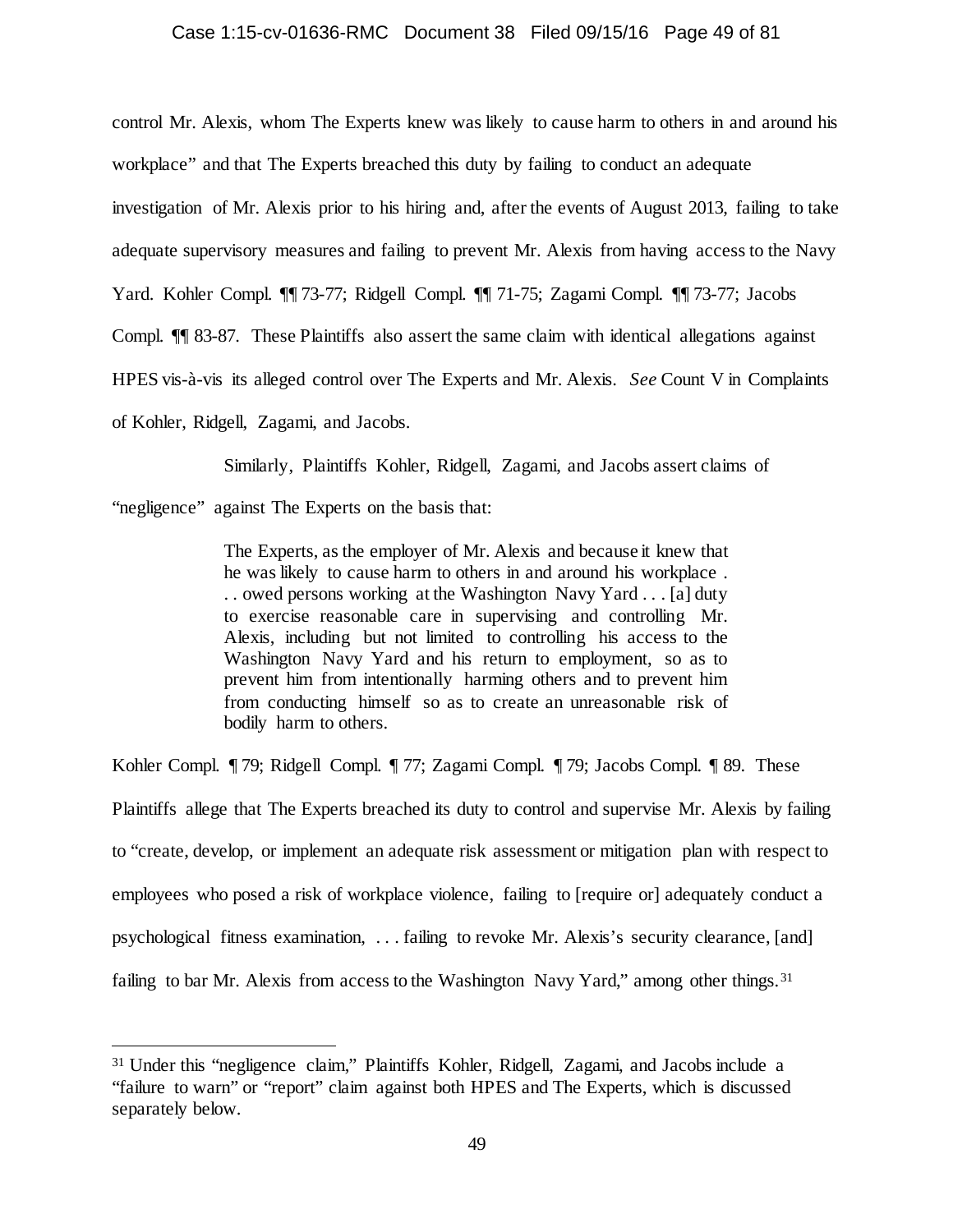# Case 1:15-cv-01636-RMC Document 38 Filed 09/15/16 Page 50 of 81

Kohler Compl. ¶ 83; Ridgell Compl. ¶ 81; Zagami Compl. ¶ 83; Jacobs Compl. ¶ 93. In other words, their Complaints allege that HPES and The Experts failed to take adequate supervisory measures to prevent the shooting. The same claim of "negligence" with identical allegations is made against HPES in light of its alleged duty to control and supervise The Experts and Mr. Alexis. *See* Kohler/Ridgell/Zagami/Jacobs Compls. Count VI. Plaintiff McCullough asserts a similar, if not identical, claim of "negligence" against HPES and The Experts. *See* McCullough Compl. Count I.

Plaintiff McCullough also asserts a claim of "negligent credentialing" against HPES and The Experts, which is not recognized in the District of Columbia and is not applicable to the facts of this case. *Cf.* Benjamin J. Vernia, *Tort Claim for Negligent Credentialing of Physician*, 98 A.L.R. 5th 533 (2002) (discussing the tort of "negligent credentialing" as one recognized in other jurisdictions in the medical malpractice context of extending privileges to physicians).[32](#page-49-0)

Ultimately, these claims of "negligent undertaking," "negligence," and "negligent credentialing," stem from identical allegations and rely on the same underlying theory of liability as the Plaintiffs' claims of negligent hiring, retention, and supervision. Common to all of these theories is the proposition that HPES and The Experts had a duty to exercise reasonable care in hiring and retaining a competent employee, as well as controlling and supervising an employee's actions, and, by failing to take adequate supervisory, precautionary measures, they breached that duty and proximately caused Plaintiffs' injuries. Clearly, the claims are duplicative.

<span id="page-49-0"></span><sup>&</sup>lt;sup>32</sup> In addition, Plaintiff McCullough abandoned the claim by failing to oppose the argument by The Experts that there is no "negligent credentialing" claim in the District of Columbia. *See Hopkins v. Women's Div., Gen. Bd. of Global Ministries*, 284 F. Supp. 2d 15, 25 (D.D.C. 2003), *aff'd,* 98 Fed. App'x. 8 (D.C. Cir. 2004).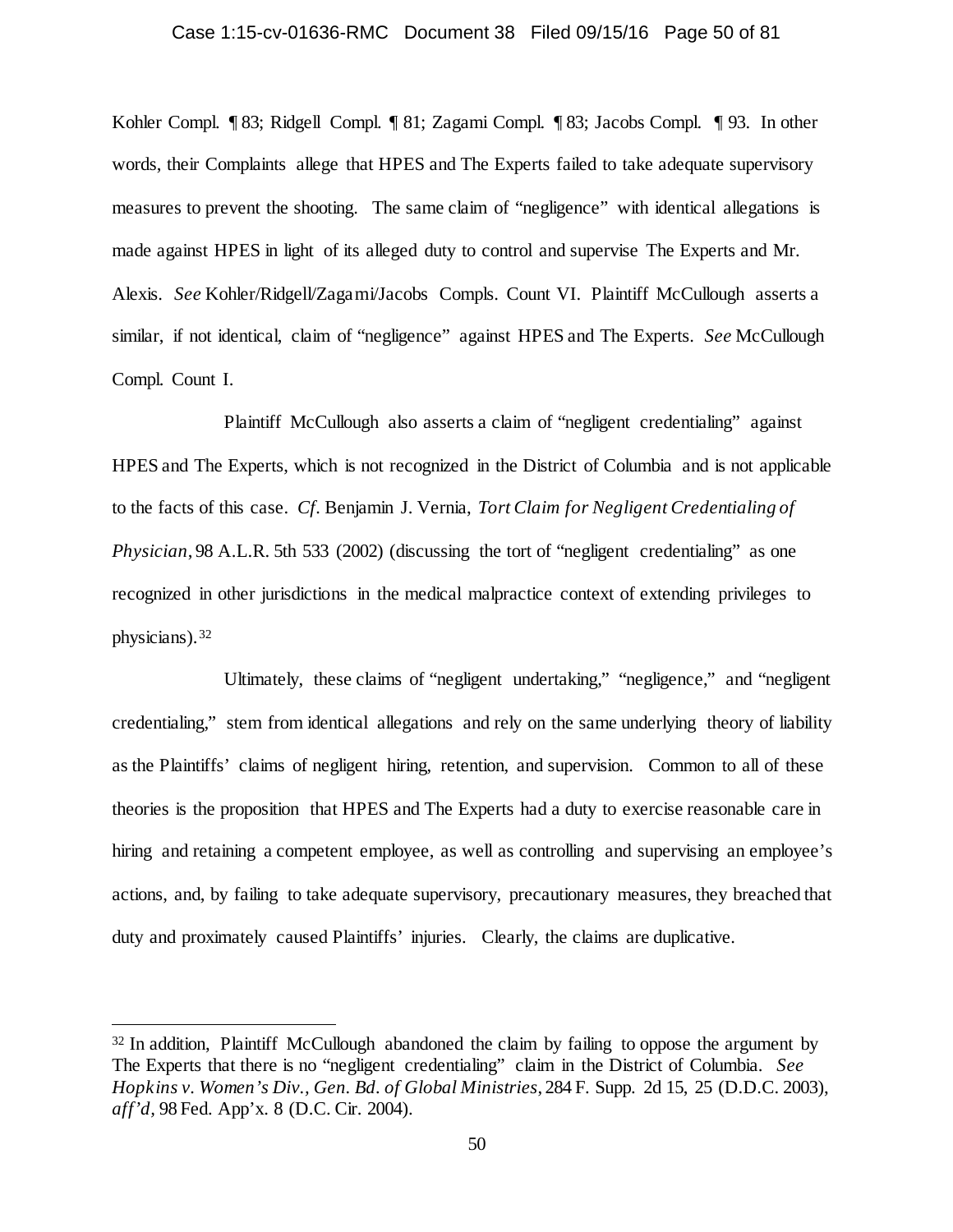## Case 1:15-cv-01636-RMC Document 38 Filed 09/15/16 Page 51 of 81

Notably, Plaintiffs did not address these claims in their opposition briefs or at oral argument. In fact, although HPES and The Experts moved to dismiss all claims rooted in common law negligence, Plaintiffs only discussed the companies' alleged duty of care in hiring, retaining, and supervising Mr. Alexis, as well as the duty to warn others about the alleged risk of harm posed by Mr. Alexis. Perhaps realizing that their claims were duplicative, Plaintiffs chose to abandon many of them by failing to argue them as distinct theories of liability. *See Hopkins*, 284 F. Supp. 2d at 25 ("It is well understood in this Circuit that when a plaintiff files an opposition to a dispositive motion and addresses only certain arguments raised by the defendant, a court may treat those arguments that the plaintiff failed to address as conceded.") (citations omitted). The claims will be dismissed as duplicative or, in the alternative, as conceded.

## *Failure to Warn as Common Law Negligence*

Despite using different labels, Plaintiffs allege that HPES and The Experts had a duty of care to warn invitees to the Navy Yard and the Navy/DoD about the risk of harm posed by Mr. Alexis. Plaintiffs contend that HPES and The Experts breached that duty to warn and proximately caused their injuries. This theory of liability corresponds to an ordinary negligence claim, which is why most Plaintiffs included it under their "negligence" counts. *See* Delorenzo Compl. Counts I and II; Frasier Compl. Counts I and II; Proctor Compl. Counts V and VI; Kohler/Ridgell/Zagami/Jacobs Compls. Counts III and VI; and McCullough Compl. Count I. Moreover, the duty to warn may arise: (1) at common law and/or (2) pursuant to a contractual or statutory obligation (more on this category later).

As discussed above, Plaintiffs' position at this stage has been that their claims of negligent hiring, retention, and supervision are fundamentally different and do not require specific foreseeability evidence. In so arguing, they failed to discuss or identify the applicable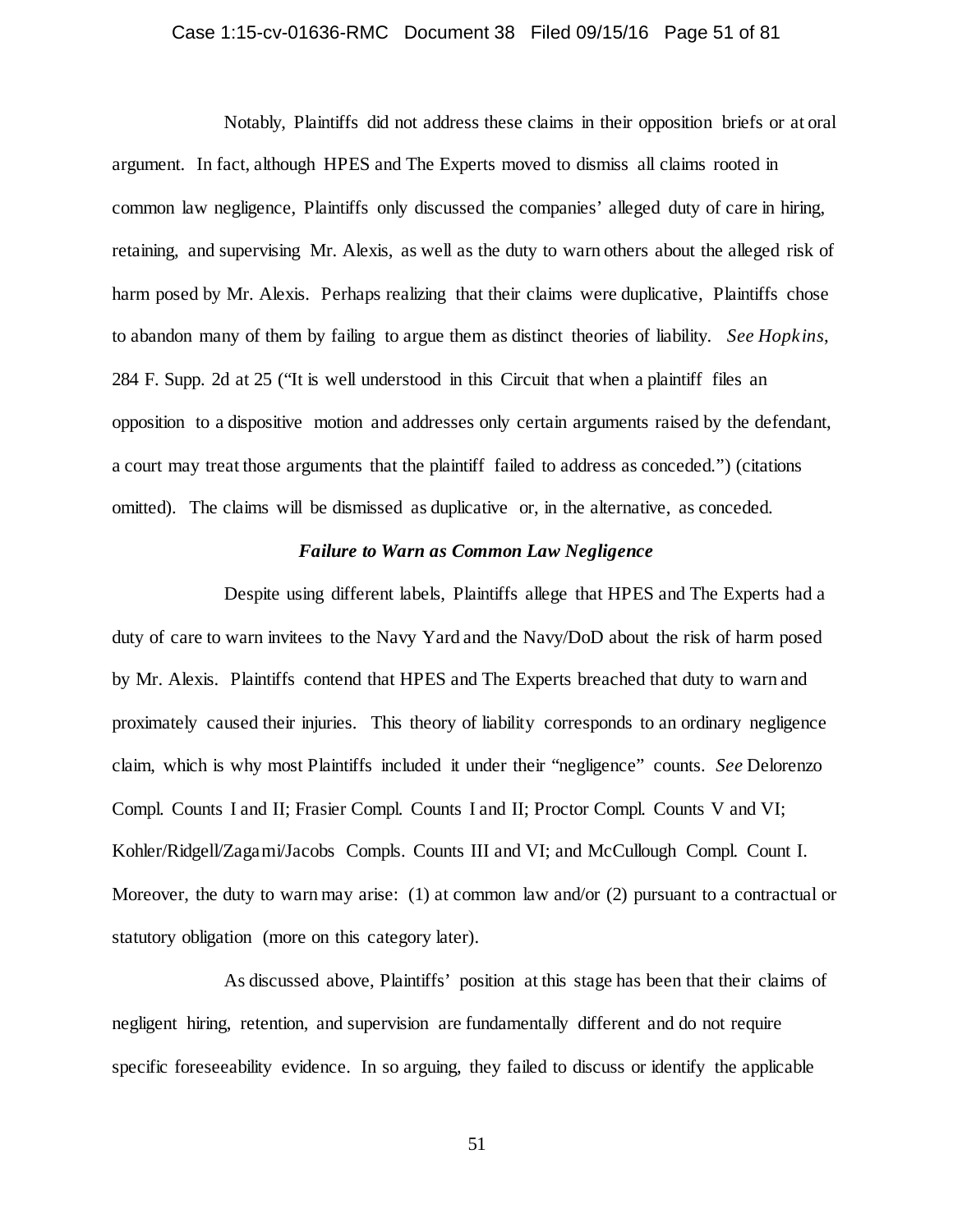#### Case 1:15-cv-01636-RMC Document 38 Filed 09/15/16 Page 52 of 81

standard for a negligence claim based on a failure-to-warn theory at common law. Instead of addressing the common law theory, Plaintiffs chose to focus exclusively on an alleged contractual and/or statutory obligation to warn the Navy/DoD. As a result, Plaintiffs have abandoned this common law theory. *See Hopkins*, 284 F. Supp. 2d at 25.

A negligence claim for failure to prevent a criminal act, which does not rely on a duty to control or supervise, requires specific evidence of foreseeability. *See Boykin*, 484 A.2d at 564-65; *Lacy* 424 A.2d at 323-24. There is no authority for the proposition that there is a duty to warn a third party with whom there is no special relationship, especially in the context of an invitee to someone else's property.<sup>[33](#page-51-0)</sup> Absent a duty of protection, which is the focus of the failure to warn claim, the events of August 4-7, 2013 cannot support any inference that this criminal act at the Navy Yard was foreseeable. *Sigmund I*, 475 F. Supp. 2d at 42 ("While a plaintiff is not required to show previous occurrences of the particular type of harm at issue, the D.C. Court of Appeals requires proof that the specific type of crime, not just crime in general, be particularly foreseeable at the relevant location.") (citations omitted); *see also Bd. of Trustees of Univ. of D.C. v. DiSalvo*, 974 A.2d 868 (D.C. 2009).

Accordingly, these Plaintiffs' negligence claims based on a common law theory of failure to warn will be dismissed as conceded or, in the alternative, for failure to state a claim.

<span id="page-51-0"></span><sup>&</sup>lt;sup>33</sup> The only exception of which the Court is aware is the duty to warn foreseeable victims of mental patients originated in *Tarasoff v. Regents of the University of California*, 551 P.2d 334 (Cal. 1976). Under this limited exception, "the special relationship between a patient and a psychotherapist creates a duty to third persons," so long as the intended victim is "identifiable." *White v. United States*, 780 F.2d 97, 108 (D.C. Cir. 1986) (citations omitted). Plaintiffs neither point to any other circumstance nor rely on any authority applicable to the circumstances at hand.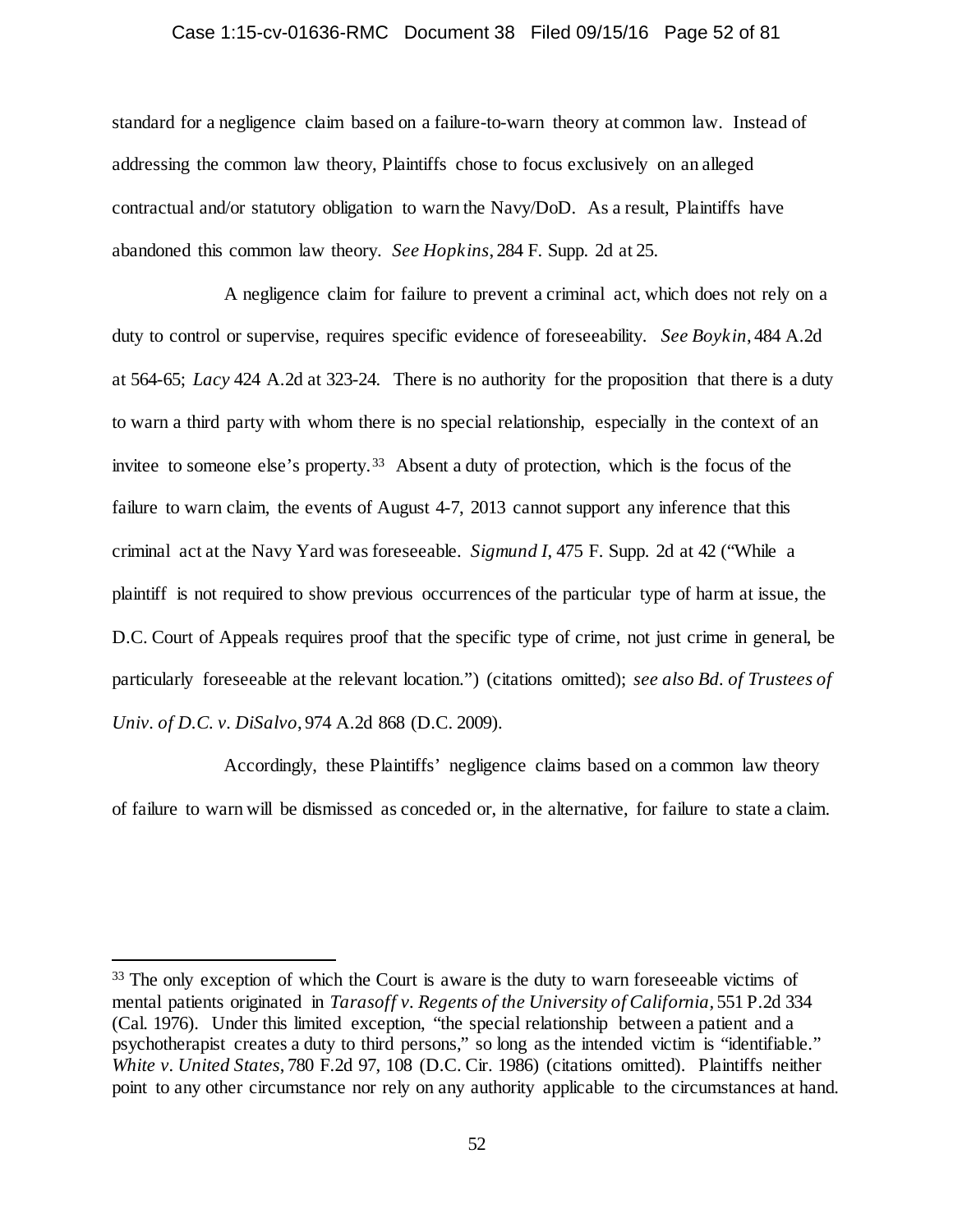## **2. Negligence** *Per Se* **and Statutory Duty Theories**

To recapitulate, the basic elements of a negligence claim are: the existence of a duty of care, the breach of that duty of care, and an actual injury proximately caused by the breach. The Court evaluated above Plaintiffs' claims in which the requisite duty and standard of care are supplied by the D.C. common law of negligence. Plaintiffs also assert claims in which the duty or standard of care, or both, are supplied by contract or statute. When a court uses a statute or regulation to modify a preexisting common law negligence action and to provide the requisite duty and standard of care for a negligence claim, it is a claim of negligence *per se*. *See Chadbourne v. Kappaz*, 779 A.2d 293, 295-96 (D.C. 2001); *Jarrett v. Woodward Bros.*, 751 A.2d 972, 977 (D.C. 2000). However, when there is no preexisting common law negligence cause of action and a plaintiff seeks tort liability based on a statutory duty owed to him, courts refer to it as a statutory duty action in tort. *See* Caroline Forell, *The Statutory Duty Action in Tort: A Statutory/common Law Hybrid*, 23 Ind. L. Rev. 781, 797-801 (1990) (discussing the difference between negligence *per se* and statutory duty cases and analyzing two statutory duty actions in the District of Columbia –– *Turner v. District of Columbia*, 532 A.2d 662 (D.C. 1987) and *Rong Yao Zhou v. Jennifer Mall Rest., Inc.*, 534 A.2d 1268 (D.C. 1987)); *see also Williams v. Invenergy, LLC*, No. 3:13-CV-01391-AC, 2014 WL 7186854, at \*7 (D. Or. Dec. 16, 2014)

Specifically, Plaintiffs allege that: (1) HPES and The Experts had a contractual duty to report to the Navy/DoD the events of August 4-7, 2013 and to warn them about the risk of harm posed by Mr. Alexis; and (2) HPES and The Experts were required under NISPOM to report any adverse information of Mr. Alexis up the chain-of-command to DoD Central Adjudication Facility and the Navy. Plaintiffs Kohler, Ridgell, Zagami, and Jacobs also allege that HPES and The Experts were required under the D.C. Industrial Safety Act (ISA), D.C.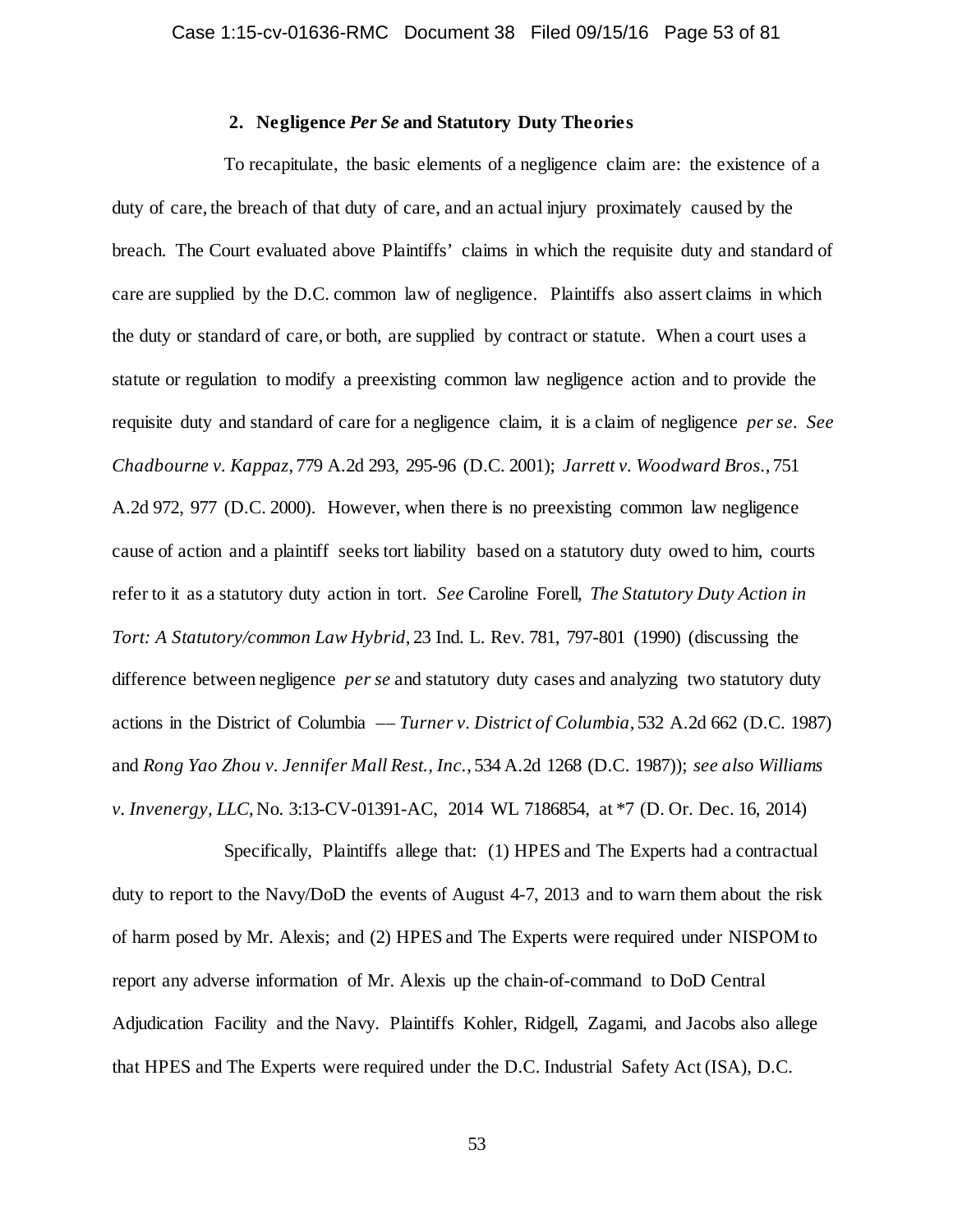## Case 1:15-cv-01636-RMC Document 38 Filed 09/15/16 Page 54 of 81

Code. §§ 32-801 to -812, and the Occupational Safety & Health Act (OSHA)<sup>[34](#page-53-0)</sup> to furnish a reasonably safe place of employment. Plaintiff Delorenzo also purports to allege an identical claim under OSHA; however, OSHA is nowhere to be found in either Count I (against HPES) or Count II (against The Experts) of her Complaint.

At the outset, the Court will dismiss Plaintiffs' negligence contract-based claims. Generally, no tort arises from a negligent breach of contract. *See KBI Transp. Servs. v. Med. Transp. Mgm't., Inc.*, 679 F. Supp. 2d 104, 108 (D.D.C. 2010). This maxim holds true here because Plaintiffs could not bring a breach of contract action as they were neither parties nor intended beneficiaries of any relevant contract (*e.g.*, the contract between HPES and The Experts or the Contract between Navy and HPES). Moreover, "[a] breach of contract may *only* give rise to a tort claim when there is an independent basis for the duty allegedly breached." *See id.* at 108-09 (emphasis added). In this instance, Plaintiffs' contract-based claims focus on the fact that HPES and The Experts were required to comply with NISPOM and report any adverse information concerning Mr. Alexis. The contract-based claims are duplicative of the negligence NISPOM-based claims. As such, the Court will dismiss Plaintiffs' negligence claims based on a contractual duty.

The Court will also dismiss the negligence OSHA-based claim of Plaintiffs Kohler, Ridgell, Zagami, and Jacobs because they failed to oppose the motions to dismiss this claim in their opposition briefs and at oral argument. *See Hopkins*, 284 F. Supp. 2d at 25. With respect to Plaintiff Delorenzo, the Court finds that she did not raise an OSHA-based claim in her Complaint and her opposition brief was not the proper procedural vehicle to amend her

<span id="page-53-0"></span><sup>&</sup>lt;sup>34</sup> Plaintiffs fail to specify whether their claims are based on the federal OSHA statute, 29 U.S.C. §§ 651-78, or the D.C. OSHA statute, D.C. Code. §§ 32-1101 to -1124 (2001). Both statutes are identical in all material respects. *See* D.C. Code § 32-1103(a)(1).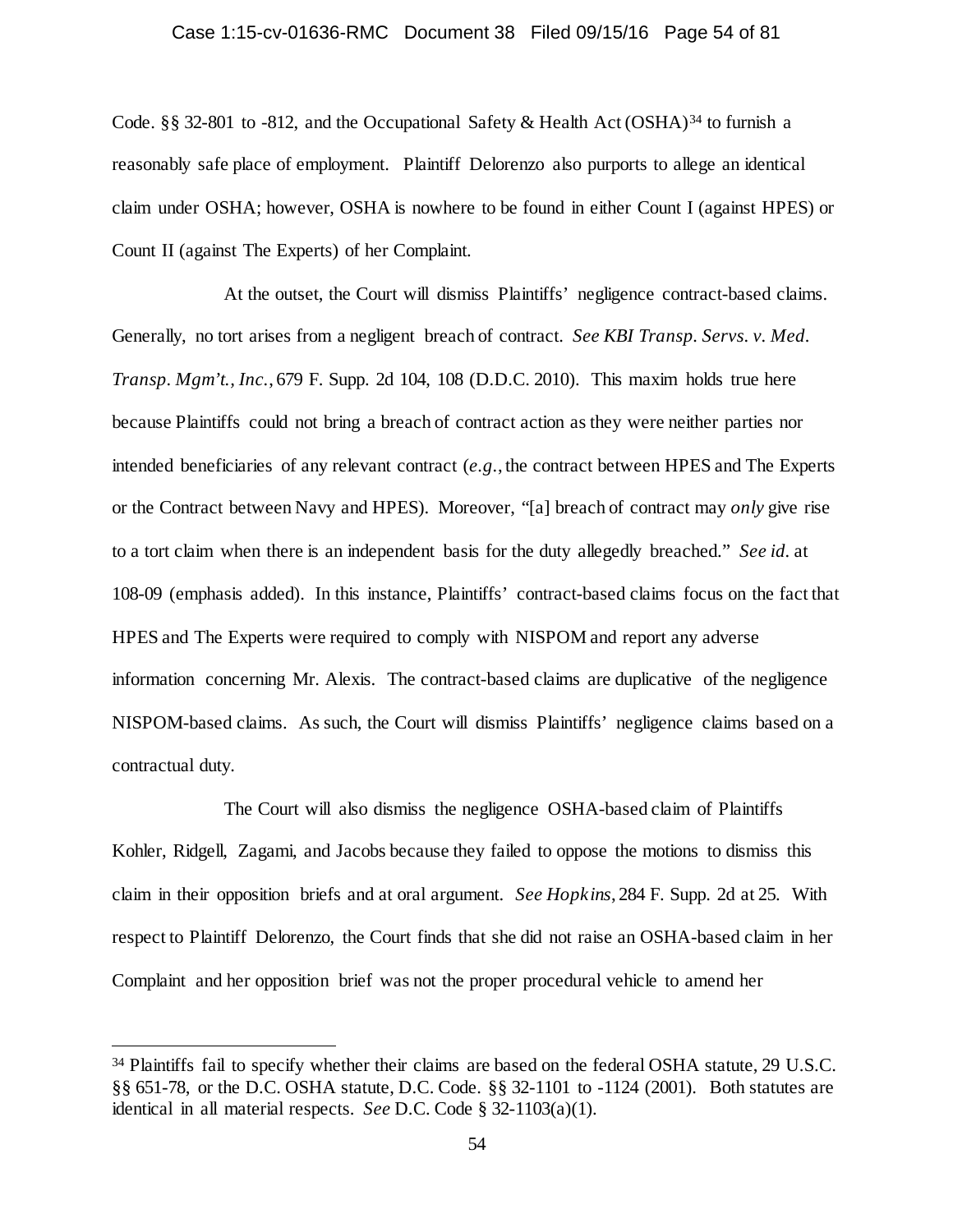#### Case 1:15-cv-01636-RMC Document 38 Filed 09/15/16 Page 55 of 81

complaint. In addition, the OSHA-based claims of these Plaintiffs lack merit because OSHA was designed to mitigate and prevent industrial accidents and occupational diseases, not violent criminal conduct. *See Ramsey Winch Inc. v. Henry*, 555 F.3d 1199, 1205-06 (10th Cir. 2009) (noting "the absence of *any* specific OSHA standard on workplace violence" and that "OSHA is aware of the controversy surrounding firearms in the workplace and has consciously decided *not*  to adopt a standard") (emphasis in original).

## **i. Negligence under NISPOM**

Plaintiffs' claims under NISPOM are styled as negligence *per se*. Plaintiffs rely on NISPOM to modify and expand the preexisting common law duty to warn and to hold HPES and The Experts negligent as a matter of law for failing to comply with the standards articulated in NISPOM. Under D.C. law, "violation of a statute or regulation may constitute negligence as a matter of law," that is, negligence *per se*. *Dine v. W. Exterminating Co.*, No. CIV.A. 86- 1857(OG), 1988 WL 25511, at \*4 (D.D.C. Mar. 9, 1988).[35](#page-54-0) Critically, "[n]ot every statutory or regulatory violation, however, permits a plaintiff to bypass the duty and breach of duty elements of a negligence claim." *Id.* In this context, "where a particular statutory or regulatory standard is enacted to protect persons in the plaintiff's position or to prevent the type of accident that occurred, and the plaintiff can establish his relationship to the statute, unexplained violation of that standard renders the defendant negligent as a matter of law." *Ceco Corp. v. Coleman,* 441 A.2d 940, 945 (D.C. 1982) (quoting *Richardson v. Gregory,* 281 F.2d 626, 629 (D.C. Cir. 1960)). "If, however, the defendant produces evidence tending to excuse or explain the

<span id="page-54-0"></span> <sup>35</sup> Although NISPOM is neither a statute nor a regulation, but rather an operating manual defining security requirements for cleared defense contractors, HPES and The Experts assume *arguendo* that Plaintiffs may rely on NISPOM to supply the duty and standard of care for their claims. The Court will do the same and assumes, without deciding, that NISPOM could be relied upon to assert a negligence *per se* claim.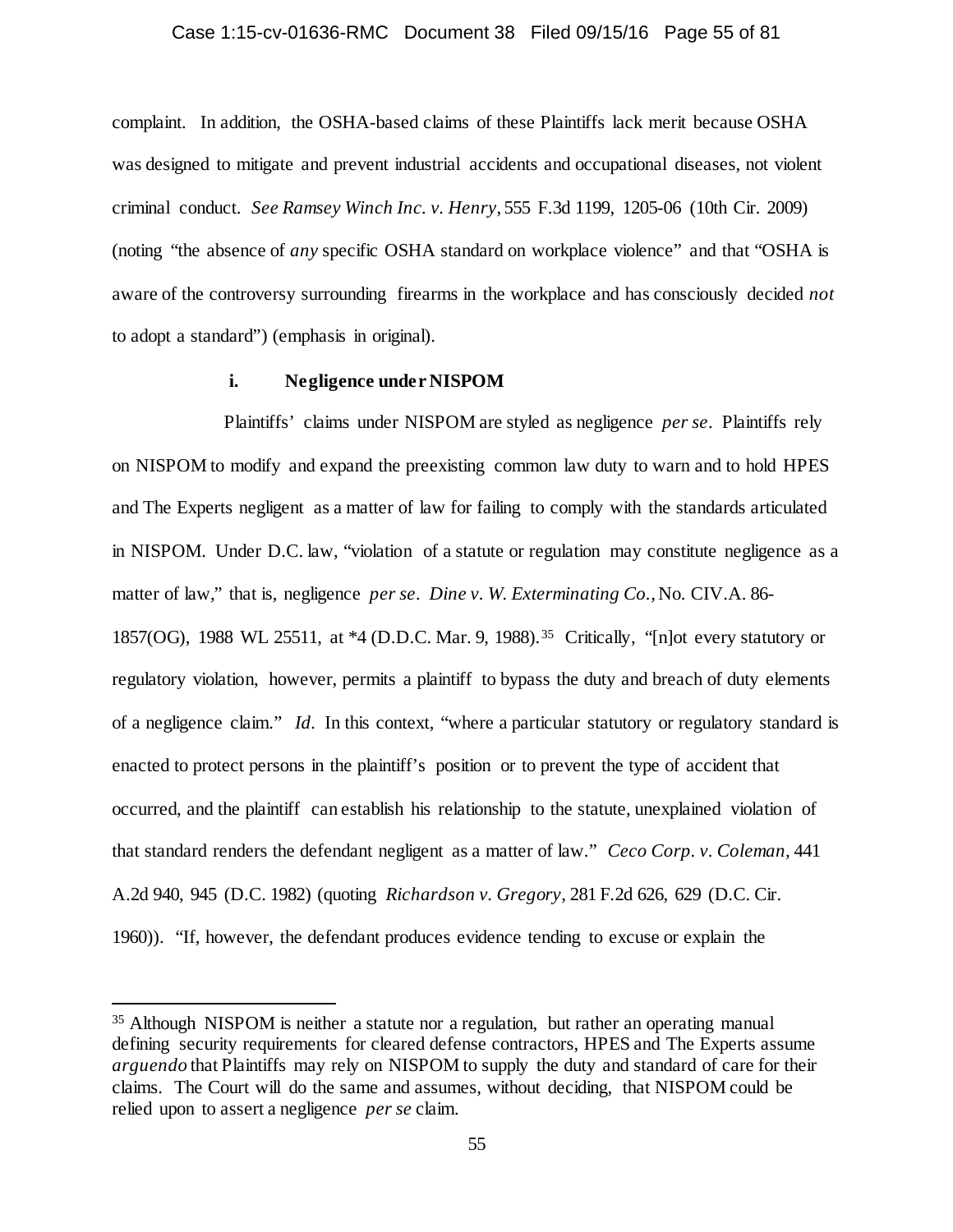## Case 1:15-cv-01636-RMC Document 38 Filed 09/15/16 Page 56 of 81

violation, the violation may be considered evidence of negligence rather than negligence *per se.*" *Chadbourne*, 779 A.2d at 295 (citations omitted).

In the case of an intervening criminal act, as here, D.C. law requires that "the third-party criminal conduct" be "'the very injury . . . which the statute intended to prevent.'" *Romero*, 749 F.2d at 83 (quoting *Janof v. Newsom*, 53 F.2d 149, 152 (D.C. Cir. 1931)). In the same way that D.C. courts, "in their development of common-law tort rules, have imposed especially stringent requirements to support" civil liability for third-party criminal conduct, "they would similarly require a clear indication of a statutory purpose producing such liability." *Id.* Thus, the statutory purpose must be narrowly defined to match the criminal conduct as closely and precisely as possible. *See id.* (rejecting negligence *per se* theory under the D.C. Firearms Control Regulation Act of 1975, D.C. Code Ann. §§ 6-2301 to -2380 (1981), because "neither the nature of the provision in question nor its legislative history clearly indicates a purpose of preventing crimes by gun-thieves") (citation omitted). Consequently, the relevant question is whether Plaintiffs can establish that NISPOM was intended specifically to prevent violent crimes (*i.e.*, mass murder) at a federal facility (*i.e.*, military base).

NISPOM requires defense contractors, such as HPES and The Experts, to convey pertinent derogatory information of cleared personnel to DoD's Central Adjudication Facility via "incident reports" through the Joint Personnel Adjudication System (JPAS). JPAS is the system of records for personnel security clearance adjudication and management. By receiving incident reports with derogatory or adverse information, DoD can determine whether the information tends to demonstrate the individual's inability to safeguard classified information and whether his/her security clearance, which is a prerequisite to work on the Contract, should be revoked. *See generally* HPES MTD, Ex. B to Raofield Decl. (NISPOM); *see also* Proctor Compl. ¶¶ 18-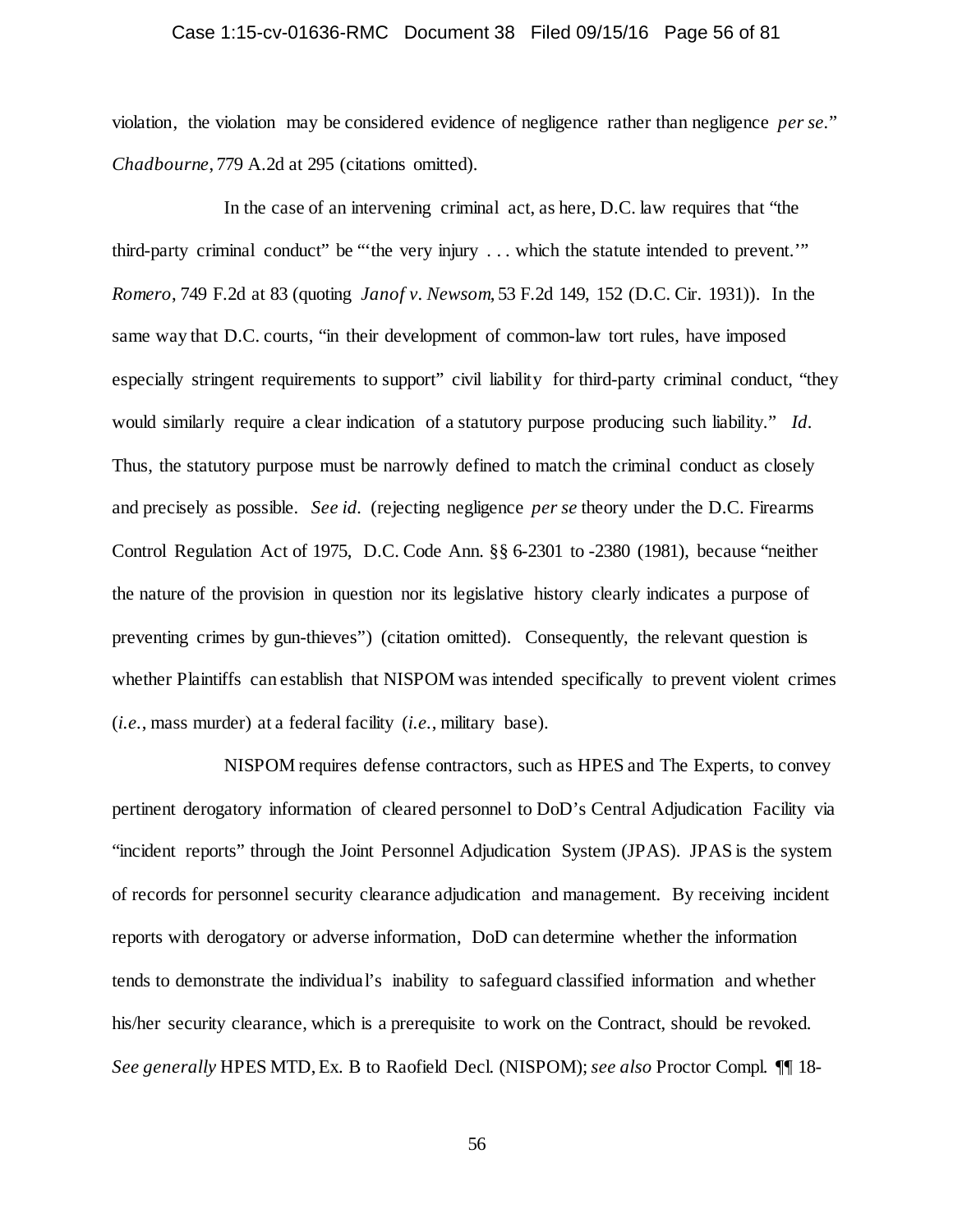## Case 1:15-cv-01636-RMC Document 38 Filed 09/15/16 Page 57 of 81

19. Plaintiffs contend that if HPES and The Experts had reported the events of August 4-7, 2013 through JPAS, DoD would have revoked Mr. Alexis's security clearance and he would not have been able to access the Navy Yard in September 2013. Even if this speculative chain of events were taken as true, it does not advance Plaintiffs' theory because NISPOM was not issued to prevent violent criminal conduct, let alone mass murder at the workplace.

NISPOM was issued as part of the National Industrial Security Program established in Executive Order 12,829 to prevent the unauthorized disclosure of classified information. *See* Exec. Order No. 12,289, 58 C.F.R. 3479, as amended 58 Fed. Reg. 3479 (January 6, 1993). The Executive Order clearly states: "The purpose of this [National Industrial Security Program] is to *safeguard classified information* that may be released or has been released to current, prospective, or former contractors, licensees, or grantees of United States agencies." *Id.* § 101 (emphasis added). Executive Order 12,289 identifies the purpose of NISPOM as to "prescribe specific requirements, restrictions, and other safeguards that are necessary *to preclude unauthorized disclosure and control authorized disclosure of classified information* to contractors, licensees, or grantees." *Id.* § 201 (emphasis added); *see also* NISPOM § 1-100 (defining purpose of NISPOM) & § 1-300 (defining reporting obligations for events "that affect proper safeguarding of classified information . . . to enable [DoD] to determine whether classified information is protected").

Since the purpose of NISPOM was not to protect individuals from violent crimes at the workplace, Plaintiffs' negligence claims under NISPOM will be dismissed. *See Lewis v. United States*, 83 F. Supp. 3d 198, 210 (D.D.C. 2015); *Hunter ex rel. A.H. v. District of Columbia*, 64 F. Supp. 3d 158, 190 (D.D.C. 2014).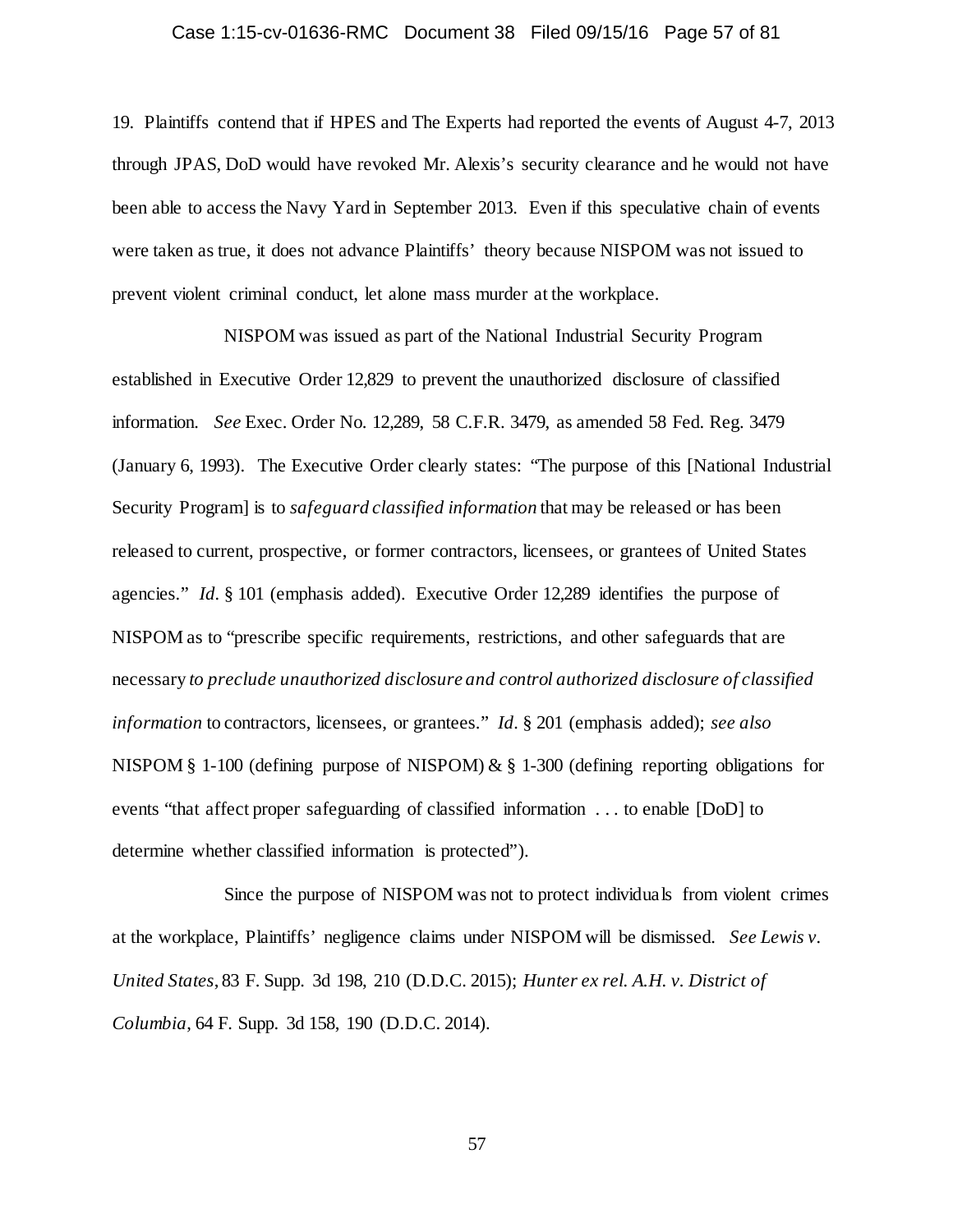## **ii. Negligence under ISA**

The D.C. Industrial Safety Act provides in relevant part that "[e]very employer shall furnish a place of employment which shall be reasonably safe for employees, shall furnish and use safety devices and safeguards, and shall adopt and use practices, means, methods, operations, and processes which are reasonably safe and adequate to render such employment and place of employment reasonably safe." D.C. Code § 32-808(a).<sup>36</sup> Plaintiffs Kohler, Zagami, Ridgell, and Jacobs argue that ISA establishes a statutory duty of care that is actionable in tort.<sup>[37](#page-57-1)</sup> There are two fatal problems with this theory of liability.

The first problem with Plaintiffs' allegations is that ISA was enacted to prevent workplace-related accidents and, thus, it does not establish a duty to prevent violent criminal conduct. When interpreting a statute, the first step is to "look at the language of the statute by itself to see if the language is plain and admits of no more than one meaning, while construing the words in their ordinary sense and with the meaning commonly attributed to them." *Dobyns v. United States*, 30 A.3d 155, 159 (D.C. 2011) (internal quotation marks and citation omitted). In addition, courts "may appropriately look beyond plain meaning:

<span id="page-57-0"></span> <sup>36</sup> The statute defines "employer" as any person or entity (not including the District of Columbia or the United States, or any instrumentality thereof) "having control or custody of any place of employment or of any employee." D.C. Code § 32-802(1). The statute defines "place of employment" as "any place where employment is carried on," including "any and all work of whatever nature being performed by an independent contractor for the United States government or any instrumentality thereof . . . ." *Id.* § 32-808(4).

<span id="page-57-1"></span><sup>37</sup> HPES and The Experts treated the negligence claim under ISA as one of negligence *per se*. At oral argument, counsel for Plaintiffs Kohler, Ridgell, Zagami, and Jacobs argued that characterizing their claims as negligence *per se* would "miss[] the thrust of [their] complaint and of [their] argument" and that their claims are styled as a statutory duty action. 8/16/2016 Hr'g Tr. at 80:5-14. Because, as explained in the text, ISA is inapplicable and does not impose a duty on HPES and The Experts to prevent the criminal acts of Mr. Alexis, the disagreement concerning the nature of the claims is immaterial.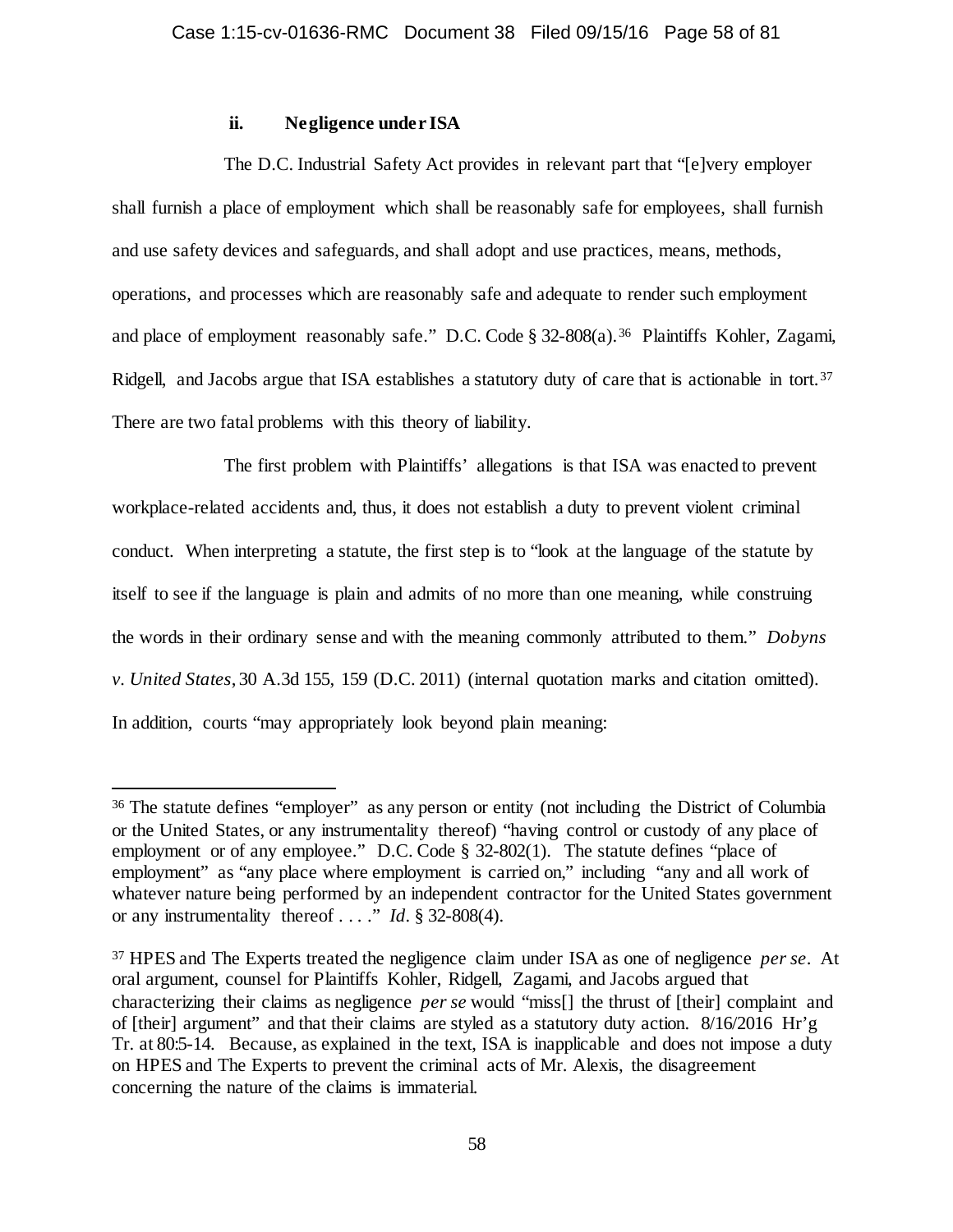where (1) a review of the legislative history or an in-depth consideration of alternative constructions of the statutory language reveals ambiguities that the court must resolve; (2) the literal meaning of the statute produces absurd results; (3) the plain meaning construction leads to an obvious injustice; or (4) refusal to adhere to plain meaning is necessary in order to effectuate the legislative purpose of the statute as a whole.

*Id.* (internal quotation marks omitted).

The purpose of ISA "is to foster, promote, and develop the safety of wage earners of the District of Columbia in relation to their working conditions." D.C. Code § 32-801. Plaintiffs Kohler, Zagami, Ridgell, and Jacobs construe this broad statement to include any sort of danger or risk, including mass murder. To support their argument, they rely on the statute's definition of "safe" and "safety" as "such freedom from danger to life or health of employees as circumstances reasonably permit." *See id.* § 32-802(3) (adding that the definition "shall not be given any restrictive interpretation so as to exclude any mitigation or prevention of a specific danger"). The statute's purpose, as well as the definition of "safety," are ambiguous, given the breadth of the language. The "mitigation or prevention of a specific danger" might refer to the risk of harm posed by an accident, an intentional tort, or a criminal act.

The ISA general language does not "clearly indicat[e]" a statutory purpose to prevent violent criminal conduct. *Romero*, 749 F.2d at 83. In the absence of such "clear indication" in the text, the Court looks past the statutory text. *Id.* (emphasis added). And indeed, the legislative history directly contradicts the interpretation of ISA argued by Plaintiffs Kohler, Zagami, Ridgell, and Jacobs. That history unambiguously shows that the true purpose of the statute is to mitigate and prevent work-related accidents. The D.C. Court of Appeals in *Martin v. George Hyman Construction Co.* stated in relevant part: "The congressional purpose [of ISA] in imposing this greater duty of care toward wage earners is evident from the legislative history of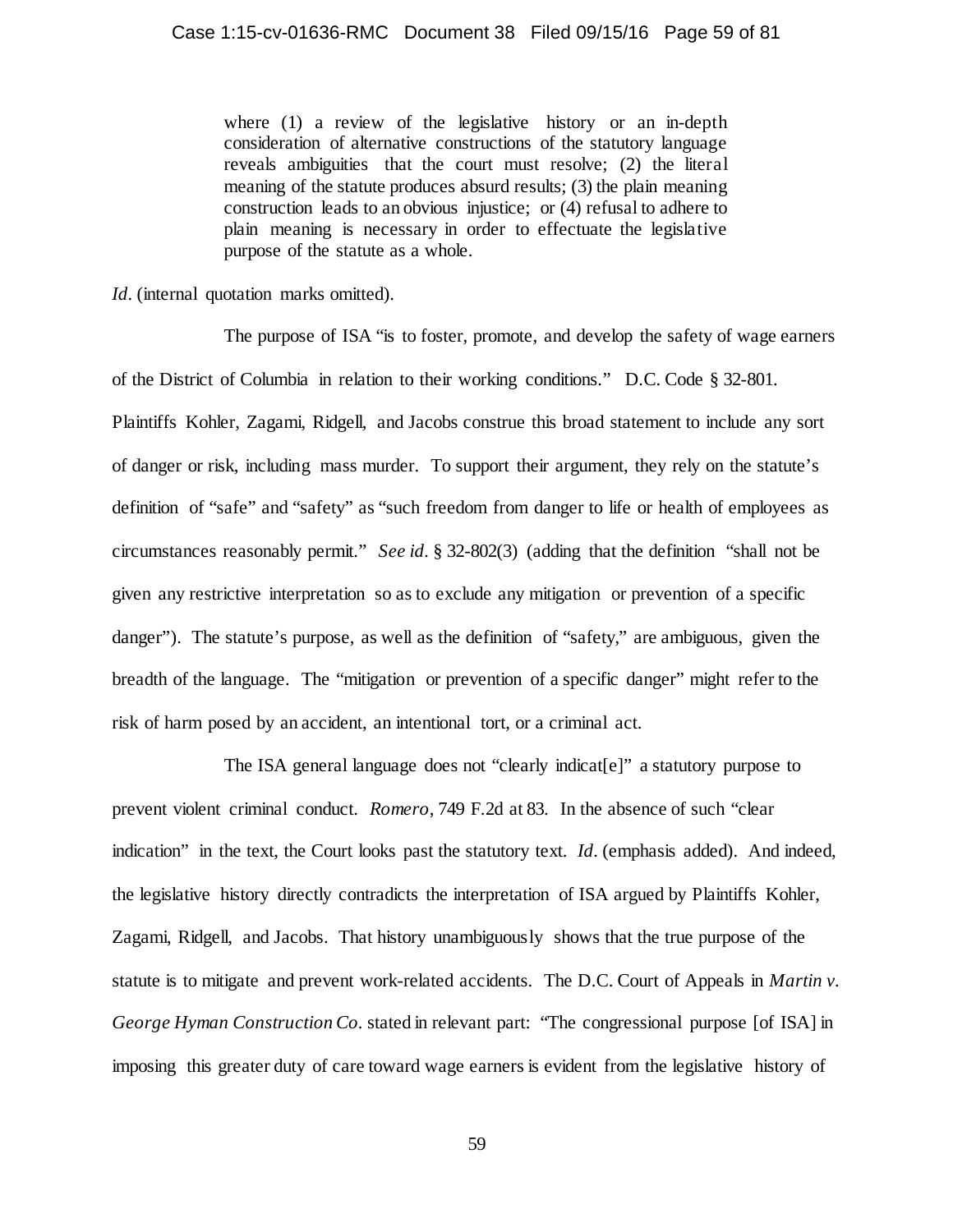#### Case 1:15-cv-01636-RMC Document 38 Filed 09/15/16 Page 60 of 81

the [statute]. Congress was concerned with the 'appalling numbers' of wage earners *injured in employment-related* '*accidents.*'" 395 A.2d 63, 70 (D.C. 1978) (quoting H.R. Rep. No. 918, 77th Cong., 1st Sess. 2 (1941); S. Rep. No. 675, 77th Cong., 1st Sess. 2 (1941)) (emphasis added). The court further stated:

> The congressional determination that "most of these *accidents* are due to lack of proper supervision and control" is an implic it recognition that wage earners will not always exercise due care for their own safety. Finding that these *accidents* "could be avoided if proper safety measures were taken" Congress imposed upon employers (as broadly defined) the sole *responsibility for avoiding those accidents*. In so doing, Congress established a new standard of care which . . . requires the exercise of due care *for the prevention not only of injuries to which wage earners do not contribute but all "accidents" which might be avoided by the employer's care. See generally* 87 Cong. Rec. 7658 (1941) (remarks of Rep. Randolph) (purpose of legislation is "*accident-prevention*") . . . . This court is not free to disregard the command of Congress nor to frustrate its unequivocal intent.

*Id.* at 70-71 (emphasis added).

Without a single reference to workplace violence or criminal conduct in ISA's legislative history, the congressional record is replete with references to accident prevention as its purpose. Those cases recognizing negligence claims under ISA, relied upon by Plaintiffs, involved work-related accidents, not intentional torts or criminal conduct. *See, e.g.*, *Traudt v. Potomac Elec. Power Co.*, 692 A.2d 1326, 1329-32 (D.C. 1997) (negligence claim for burns sustained by employee while removing asbestos); *Fry v. Diamond Constr., Inc.*, 659 A.2d 241, 247 (D.C. 1995) (negligence claim for injuries when employee fell off ladder); *Martin*, 395 A.2d at 65, 70-71 (negligence claim for injuries when employee fell on a staircase). There is no authority for the proposition that failure to anticipate and/or prevent a criminal act constitutes negligence under the statute.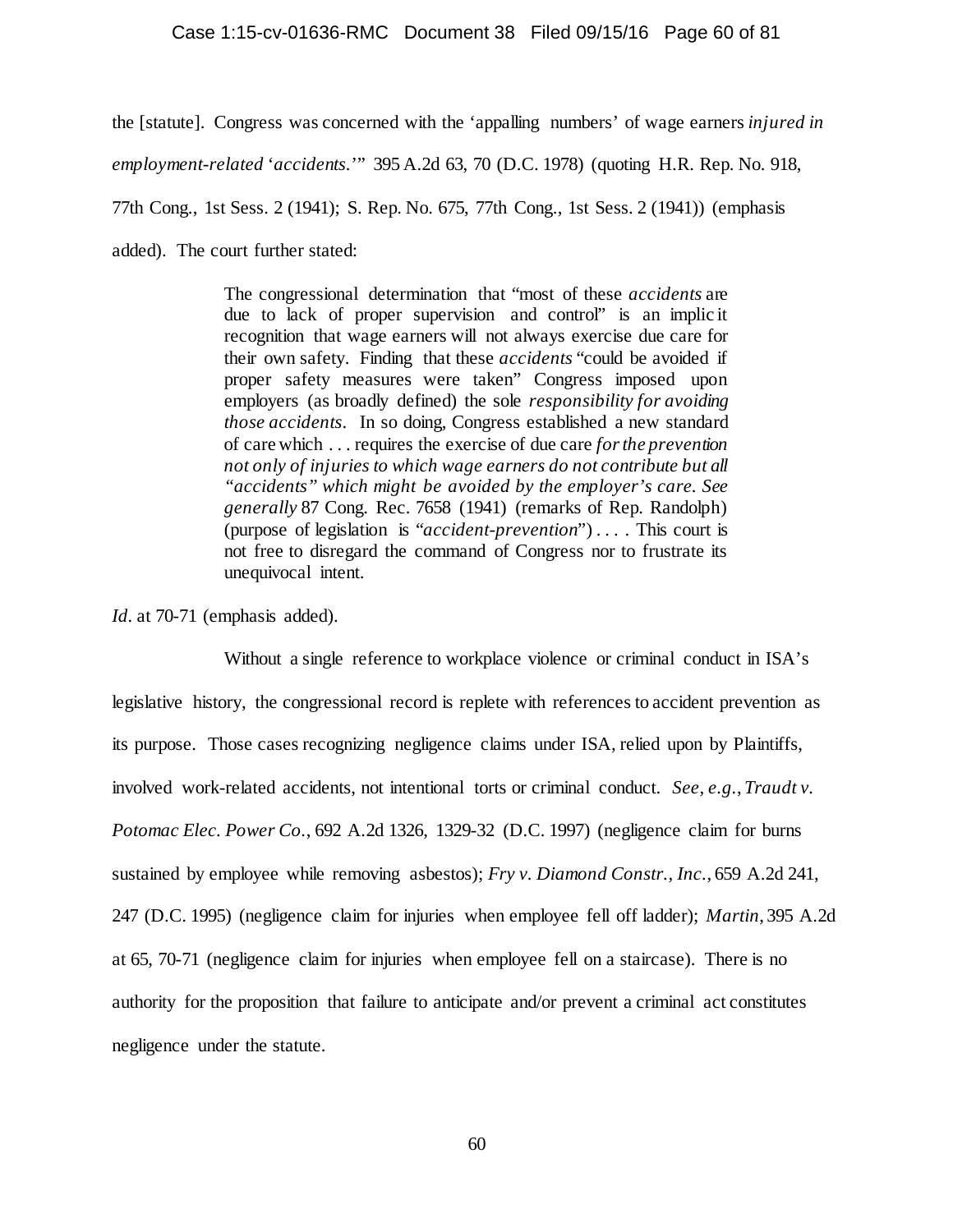## Case 1:15-cv-01636-RMC Document 38 Filed 09/15/16 Page 61 of 81

Finally, the legislative history and relevant case law highlight a second problem with these Plaintiffs' reliance on ISA. That statute was designed to impose liability on employers who control either the premises of the workplace or the employee who suffers the injury. *See Traudt*, 692 A.2d at 1329-32; *Fry*, 659 A.2d at 247; *Martin*, 395 A.2d at 65, 70-71. ISA was enacted on the "implicit recognition that wage earners will not always exercise due care for their own safety" and, thus, the burden to provide for their safety is imposed on the employer as circumstances reasonably permit. *Martin*, 395 A.2d at 70. In the instant case, none of the victims was an employee subject to the control and custody of either HPES or The Experts. Similarly, the Navy (not HPES or The Experts) had control or custody of Building 197 at the Washington Navy Yard. The fact that HPES and The Experts might have had control or custody over Mr. Alexis is irrelevant under ISA.

Because neither the text of ISA nor its legislative history indicates a purpose of preventing violent criminal conduct in the workplace, the Court will dismiss those claims based on ISA.

## **iii. Negligence under 18 U.S.C. § 930 (Firearms in Federal Facilities) and Federal Policies/Manuals/Regulations**

In her opposition and at oral argument, Plaintiff Delorenzo stated that her "Complaint adequately alleges a claim of negligence *per se* for violation of Title 18 United States Code § 930 (prohibiting possession of firearms on federal facilities)," and that it relies on this criminal statute to provide the requisite duty and standard of care. Delorenzo Opp'n to HPES MTD, Case No. 15-216 [Dkt. 127] at 3; *see also* 8/16/2016 Hr'g Tr. at 86:7-10.[38](#page-60-0) A

<span id="page-60-0"></span> <sup>38</sup> This criminal statute provides, in relevant part, for the punishment of: (1) "whoever knowingly possesses or causes to be present a firearm or other dangerous weapon in a Federal facility"; (2) "[w]hoever, with intent that a firearm or other dangerous weapon be used in the commission of a crime, knowingly possesses or causes to be present such firearm . . . in a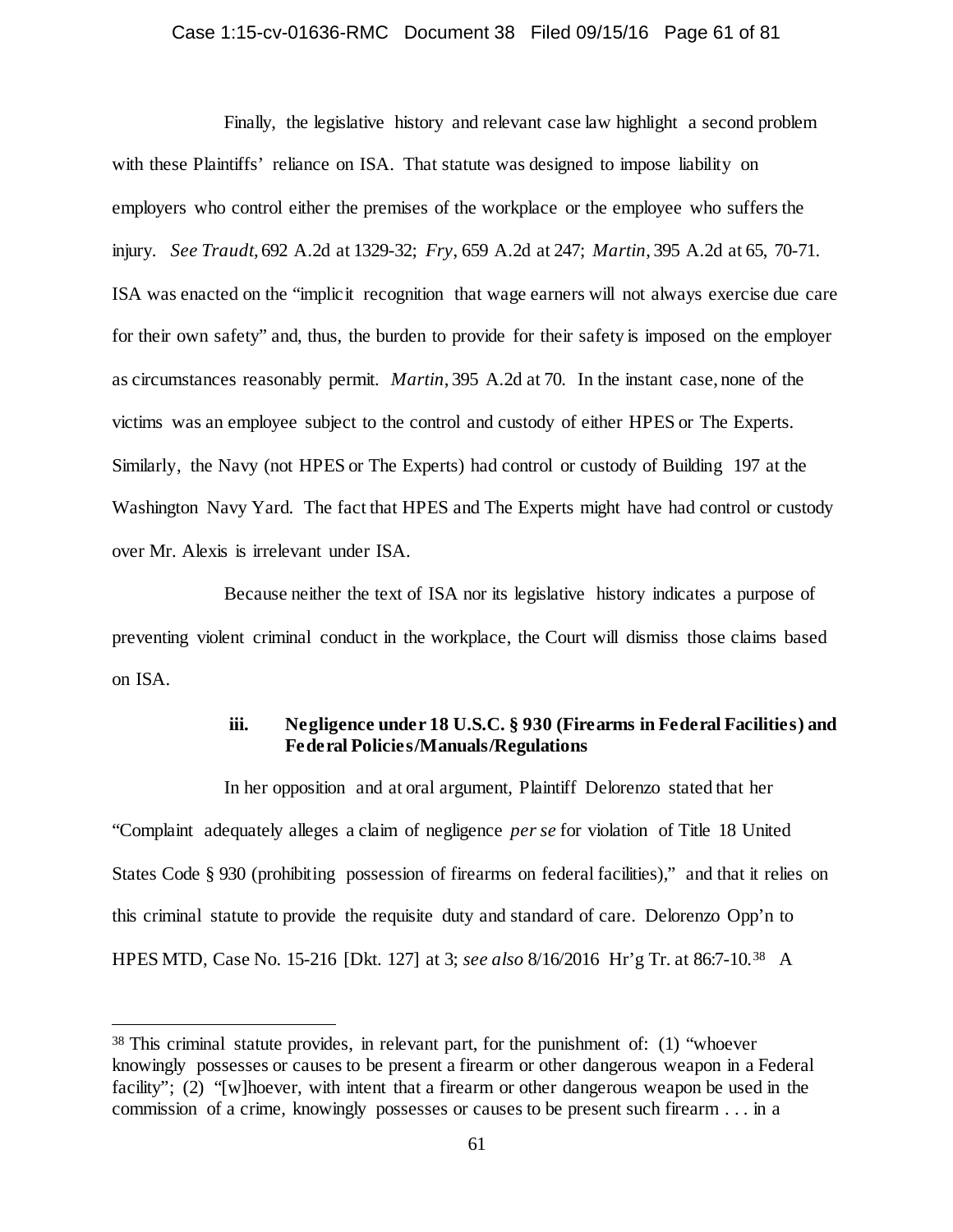# Case 1:15-cv-01636-RMC Document 38 Filed 09/15/16 Page 62 of 81

review of the counts against HPES and The Experts (Counts I and II respectively) in Plaintiff Delorenzo's Complaint shows no claim based on this criminal statute. Plaintiff Delorenzo makes various references to the statute as part of her Complaint's factual background and in Count III (against the United States) and Count IV (against John/Jane Does #1-5). [39](#page-61-0) Counts I and II, which expressly mention NISPOM and the common law of negligence in the District of Columbia, do not include any claim of negligence *per se*, much less one based on this criminal statute.

In Counts I and II, Plaintiff Delorenzo alleges that HPES and The Experts breached their "duties of care to [c]omply with the laws (Federal) and common law of the District of Columbia in a non-negligent manner." Delorenzo Compl. ¶¶ 236(A), 267(A). This allegation was too vague to provide notice to Defendants that Plaintiff Delorenzo intended to assert a negligence *per se* claim based on 18 U.S.C. § 930. *See* Fed. R. Civ. P. 8(a). "Judges are not expected to be mindreaders. Consequently, a litigant has an obligation to spell out its arguments [and claims] squarely and distinctly, or forever hold its peace." *United States v. Zannino,* 895 F.2d 1, 17 (1st Cir. 1990) (internal quotation marks and citation omitted). The Court finds that Plaintiff Delorenzo did not raise a negligence *per se* claim against HPES or The

 $\overline{a}$ 

Federal facility"; or (3) "[a] person who kills any person in the course of a violation of [the previous two subsections], or in the course of an attack on a Federal facility involving the use of a firearm . . . ." 18 U.S.C. § 930.

<span id="page-61-0"></span><sup>39</sup> On November 3, 2014, District Judge Steven D. Merryday in the U.S. District Court for the Middle District of Florida dismissed Count III (tort claims against United States) for lack of subject matter jurisdiction. *See* Order, Case No. 15-216 [Dkt. 85]. Count IV, which alleges a claim against unidentified federal employees under *Bivens v. Six Unknown Named Agents*, 403 U.S. 388 (1971) –– the federal cause of action to recover for damages sustained by a violation of the U.S. Constitution by federal officers acting under the color of federal authority –– remains.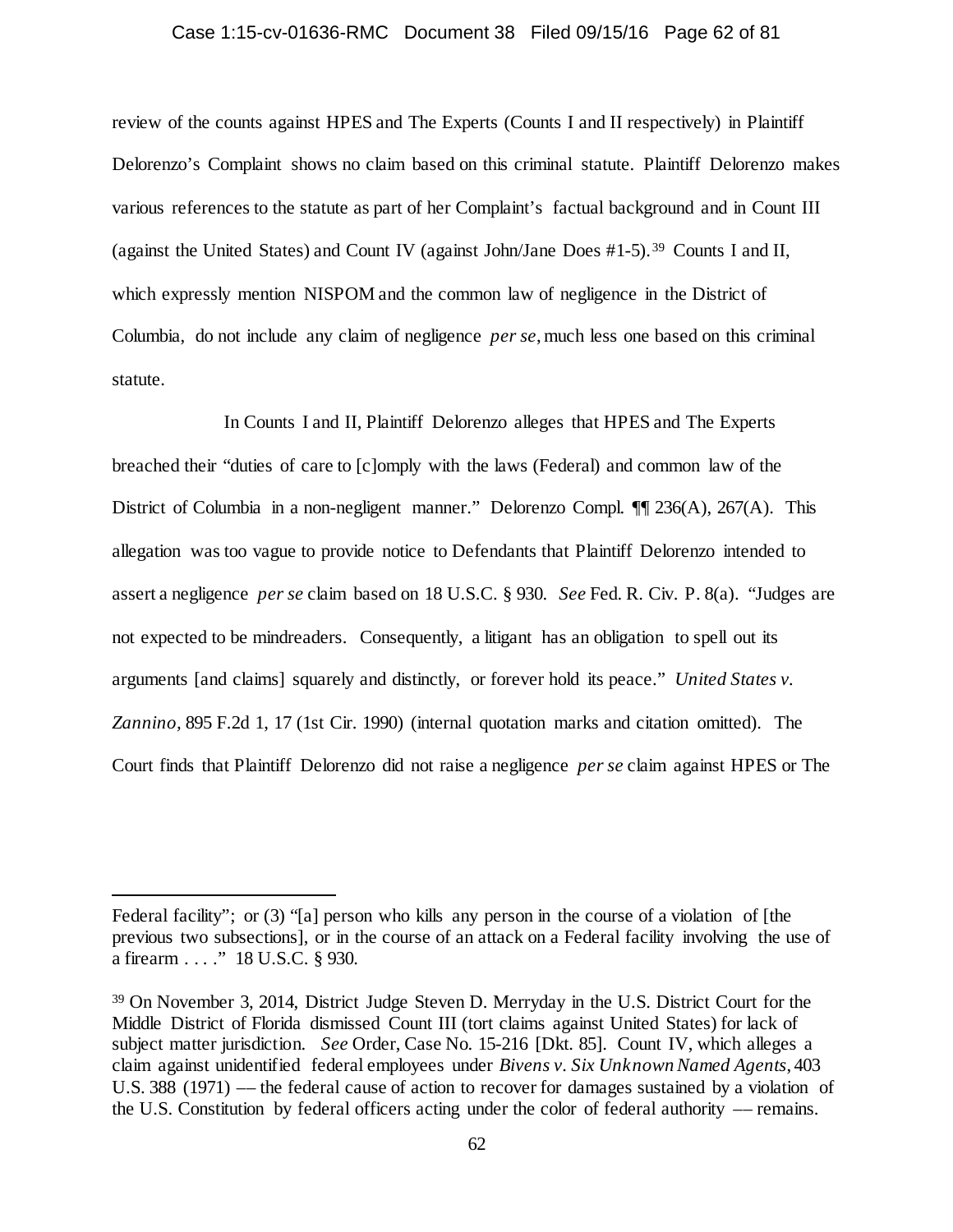## Case 1:15-cv-01636-RMC Document 38 Filed 09/15/16 Page 63 of 81

Experts and she cannot rely on her opposition brief and statements during oral argument to amend her Complaint.

Moreover, even if Plaintiff Delorenzo had alleged a negligence *per se* claim based on this criminal statute, it would fail as a matter of law. "Violation of a statute may give rise to a civil cause of action, and may constitute negligence *per se* if the statute is meant to promote safety, if the plaintiff is 'a member of the class to be protected by the statute,' and if the defendant is a person 'upon whom the statute imposes specific duties.'" *McCracken v. Walls-Kaufman*, 717 A.2d 346, 354 (D.C. 1998) (quoting *Marusa v. District of Columbia,* 484 F.2d 828, 834 (D.C. Cir. 1973)) (other citation omitted). Even if the criminal prohibition in 18 U.S.C. § 930 met all three requirements, Plaintiff Delorenzo has failed to allege any facts to show that HPES or The Experts knew about Mr. Alexis's possession of a shotgun or his intention to bring any firearm into the Navy Yard. At oral argument, counsel for Plaintiff Delorenzo stated that her negligence *per se* claim is supported by the fact that, based on the Navy Report and a retained expert on industrial security, "HP[ES] was obligated to physically deny [Mr.] Alexis access to the federal facilities until HP[ES] could fully understand and deal with [Mr.] Alexis's condition." 8/16/2016 Hr'g Tr. at 86:22-24. The argument miscasts the nature of a negligence *per se* claim.

Under this theory of liability, a statute provides both the duty and the standard of care. *See Chadbourne*, 779 A.2d at 295-96. As a result, Plaintiff Delorenzo may not rely on expert testimony to establish the appropriate standard of care as if it were a common law negligence claim. Moreover, Plaintiff Delorenzo's allegation purports to hold HPES and The Experts strictly liable for the shooting even if they did not "*knowingly* posess[] or cause[] to be present a firearm" at the Navy Yard. 18 U.S.C. § 930 (emphasis added). This analysis is inconsistent with a *per se* theory of liability. Plaintiff Delorenzo offers no facts to support her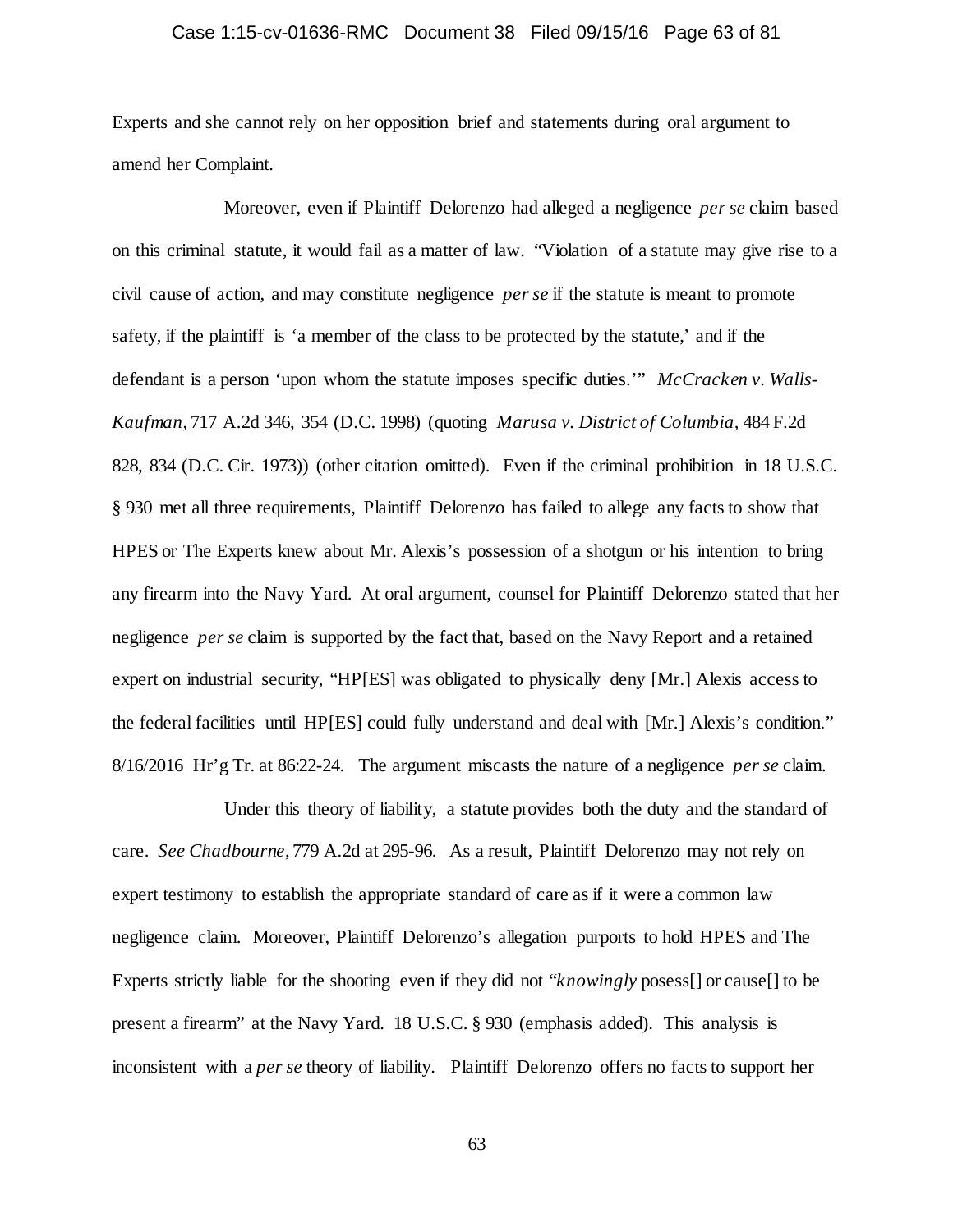# Case 1:15-cv-01636-RMC Document 38 Filed 09/15/16 Page 64 of 81

allegation that HPES or The Experts violated this criminal statute. Therefore, even if such a claim were alleged in Counts I and II of the Complaint, it would be dismissed as a matter of law.

A similar reasoning applies to Plaintiff Delorenzo's plethora of executive orders, policies, manuals, regulations, guidelines, and other documents, which were mentioned in her opposition brief and her Complaint's factual background, but were not relied upon or mentioned in Counts I and II. *See* Delorenzo Opp'n to HPES MTD at 2, 26.[40](#page-63-0) As stated above, the Court finds that Plaintiff Delorenzo's Complaint does not make out a negligence *per se* claim. Moreover, her Opposition cites executive documents and refers to exhibits she attached to her Opposition, but does not explain how any of them meets the three criteria for a negligence *per se* claim. *See McCracken*, 717 A.2d at 354. "It is not enough merely to mention a possible argument in the most skeletal way, leaving the court to do counsel's work, create the ossature for the argument, and put flesh on its bones." *Zannino,* 895 F.2d at 17.

To be clear, none of these documents supports a negligence *per se* claim. As with NISPOM, Executive Order 13,587 and its related regulations were promulgated to ensure the effectiveness of insider threat programs and to protect classified national security information. *See* Exec. Order No. 13,587, 3 C.F.R. 13587, 76 Fed. Reg. 63811 (October 7, 2001) (titled, "Structural Reforms to Improve the Security of Classified Networks and the Responsible Sharing and Safeguarding of Classified Information"). They were not designed to prevent workplace violence, let alone mass murder on a military base. With respect to the other documents regarding physical security and law enforcement within Navy or military installations, Plaintiff

<span id="page-63-0"></span> <sup>40</sup> Some of the documents cited in her Opposition are: "Executive Order 13587: 'National Insider Threat Policy'; SECNAVINST 5510.37: 'Department of the Navy Insider Threat Program' . . . [;] OPNAVINST 5530.14E (April 19, 2010)[;] DoD Directive 5210.56 (Feb 25, 1992, reissued April 1, 2011); SECNAVINST 5510.37 (Aug. 8, 2013); SECNAV M-5510.30 (June 2006)." Delorenzo Opp'n to HPES MTD at 2, 26 (alterations omitted).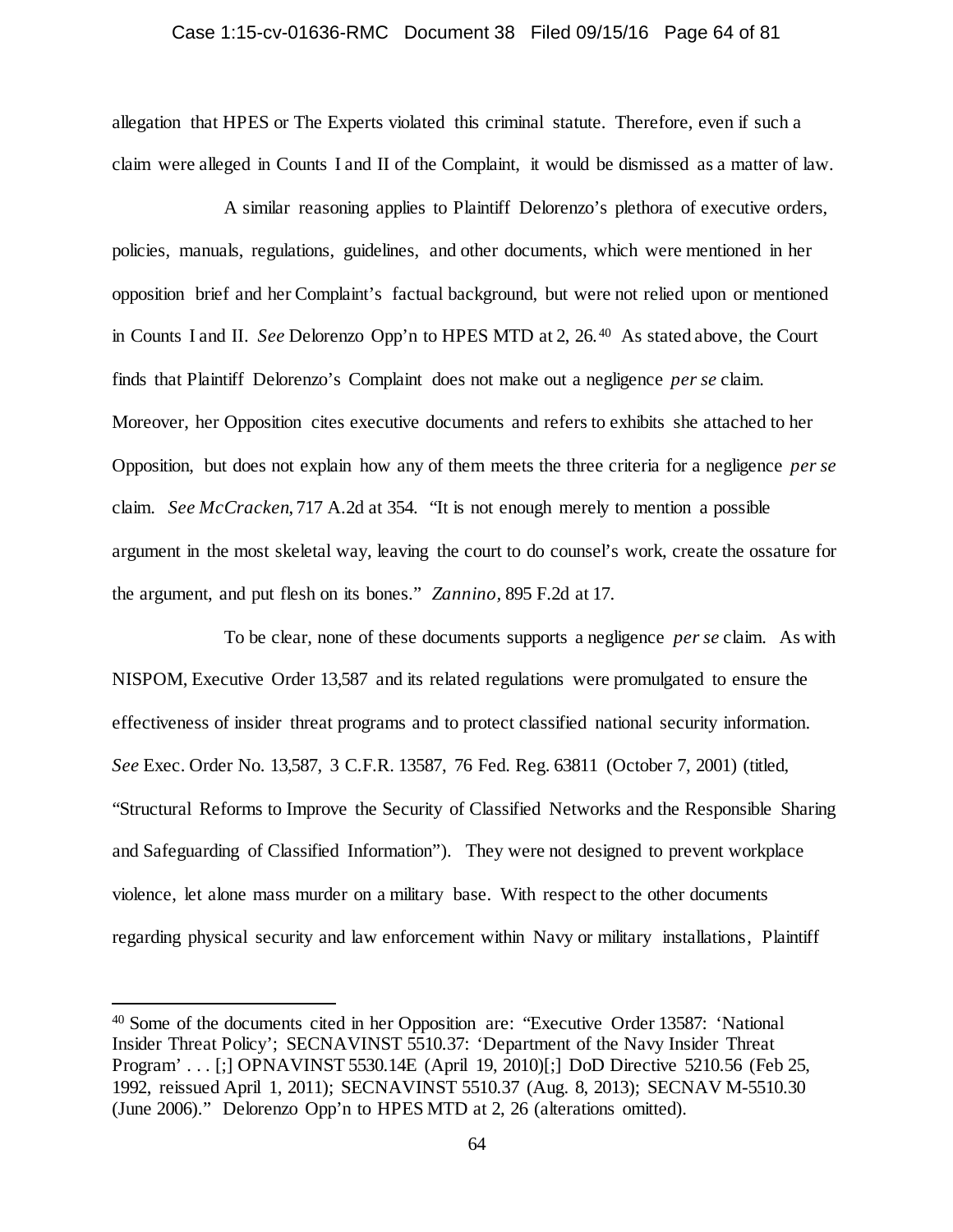## Case 1:15-cv-01636-RMC Document 38 Filed 09/15/16 Page 65 of 81

Delorenzo has failed to show that these documents imposed specific duties on any entities other than the Navy –– particularly not on HPES and The Experts, as to which there are no facts showing they had control over the physical premises of the Navy Yard, had law enforcement authority, and knew that one of its employees possessed a firearm to be used in the perpetration of a crime. Therefore, even if properly raised, Plaintiff Delorenzo failed to state a negligence *per se* claim upon which relief can be granted.

## **3. Theories of Vicarious Liability for Assault and Battery**

Plaintiffs McCullough and Proctor assert three claims of assault and battery against HPES and The Experts based on a theory of vicarious liability, specifically, the doctrine of *respondeat superior*. [41](#page-64-0) *See* McCullough Compl. Count II ("Assault & Battery"); Proctor Compl. Count VII ("Vicarious Liability – Wrongful Death") and Count VIII ("Vicarious Liability – Survival").

HPES and The Experts move to dismiss Count II of the McCullough Complaint and Count VIII of the Proctor Complaint because they are barred by D.C.'s one-year statute of limitations for assault and battery claims. *See* D.C. Code § 12-301(4). "The statute of limitations for a claim brought pursuant to the Survival Act is the statute of limitations applicable to the underlying claim, and the claim generally accrues on the date of the decedent's injury, and not on the date of the decedent's death." *Casey v. Ward*, 67 F. Supp. 3d 45, 53 (D.D.C. 2014), *reconsideration denied*, 67 F. Supp. 3d 54 (D.D.C. 2015) (internal quotation marks and citation omitted). Because the assault and battery claims underlying Plaintiff Proctor and McCullough's survival action accrued on September 16, 2013, and they filed their complaints on September 14,

<span id="page-64-0"></span> <sup>41</sup> "*Respondeat superior* is a doctrine of vicarious liability and allows the employer to be held liable for the acts of his employees committed within the scope of their employment." *Penn Cent. Transp. Co. v. Reddick,* 398 A.2d 27, 29 (D.C. 1979) (citations omitted).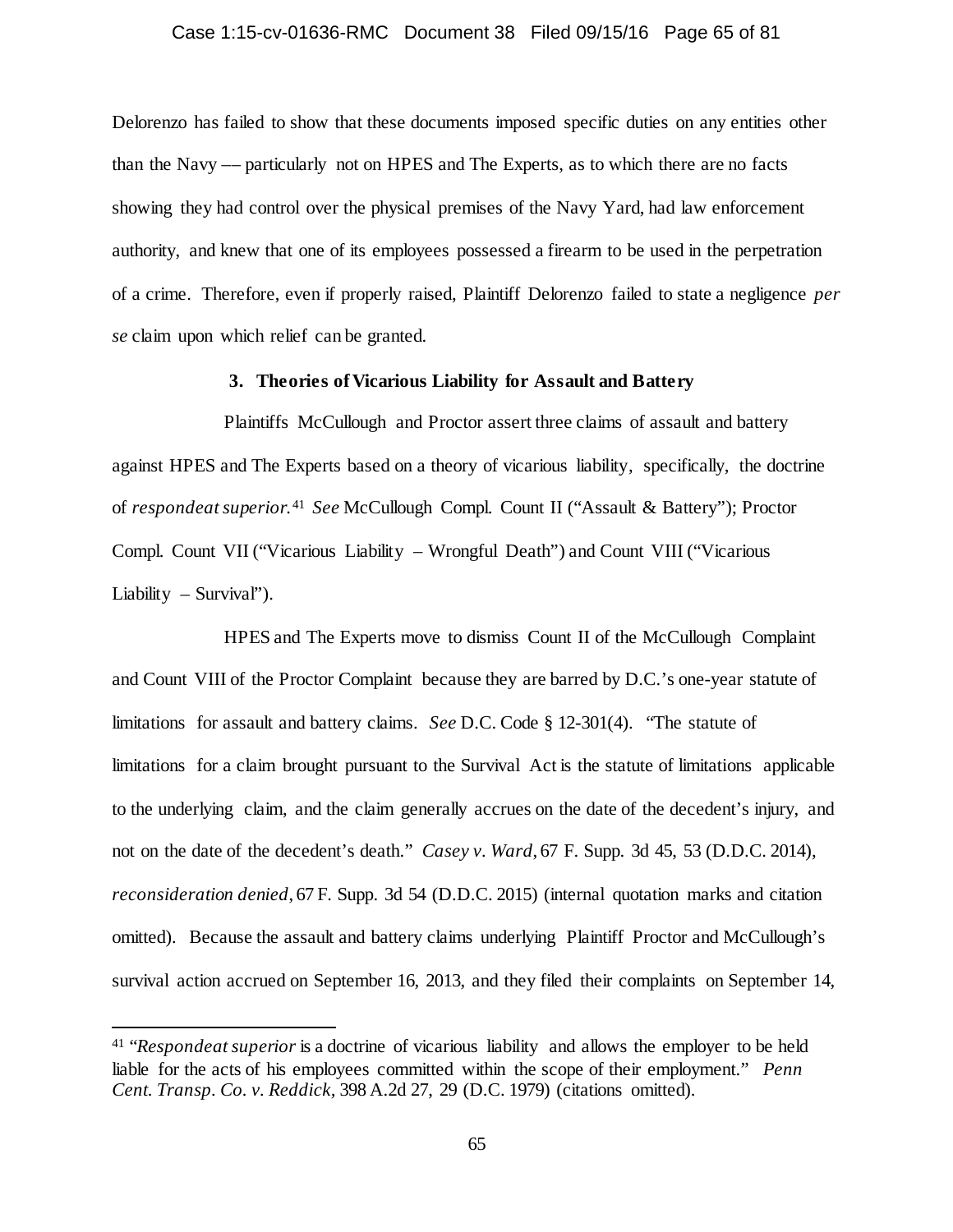# Case 1:15-cv-01636-RMC Document 38 Filed 09/15/16 Page 66 of 81

2015 (Proctor) and September 15, 2015 (McCullough) — "one year *after* the statute of limitations expired — their survival claims against [HPES and The Experts] based on assault and battery are therefore time-barred." *Casey*, 67 F. Supp. 3d at 53. In addition, Plaintiffs Proctor and McCullough failed to oppose this argument and, thus, conceded it. *See Hopkins*, 284 F. Supp. 2d at 25. Both claims will be dismissed as time barred or, in the alternative, as conceded.

Plaintiff Proctor's claim under D.C.'s wrongful death statute, which is governed by a two-year statute of limitations, remains outstanding. *See* D.C. Code § 16-2702. To state a claim against HPES and The Experts, Plaintiff Proctor must allege sufficient facts to support an inference that Mr. Alexis's conduct occurred within the scope of his employment as a computer technician. *Exxon Mobil Corp.*, 573 F. Supp. 2d at 24. Specifically, there must be sufficient "facts, which, if true, demonstrate that the alleged conduct of [an employee] was an outgrowth of their work assignments, or an integral part of their business activities, interests or objectives." *Keys v. WMATA*, 408 F. Supp. 2d 1, 4 (D.D.C. 2005). No such factual allegations can be found in Plaintiff Proctor's Complaint.

Conduct occurs within the scope of employment only if:

(a) it is of the kind he is employed to perform; (b) it occurs substantially within the authorized time and space limits; (c) it is actuated, at least in part, by a purpose to serve the master; and (d) if force is intentionally used by the servant against another, the use of force is not unexpectable by the master.

Restatement (Second) of Agency § 228 (1958); *see also Schecter*, 892 A.2d at 431. "If the employees' conduct is different in kind from that authorized, far beyond time or space limits, *or* too little actuated by a purpose to serve the master, then the conduct is not within the scope of employment." *Majano v. United States*, 469 F.3d 138, 141 (D.C. Cir. 2006) (citing Restatement (Second) of Agency § 228) (emphasis added). Moreover, "[t]he key inquiry is the employee's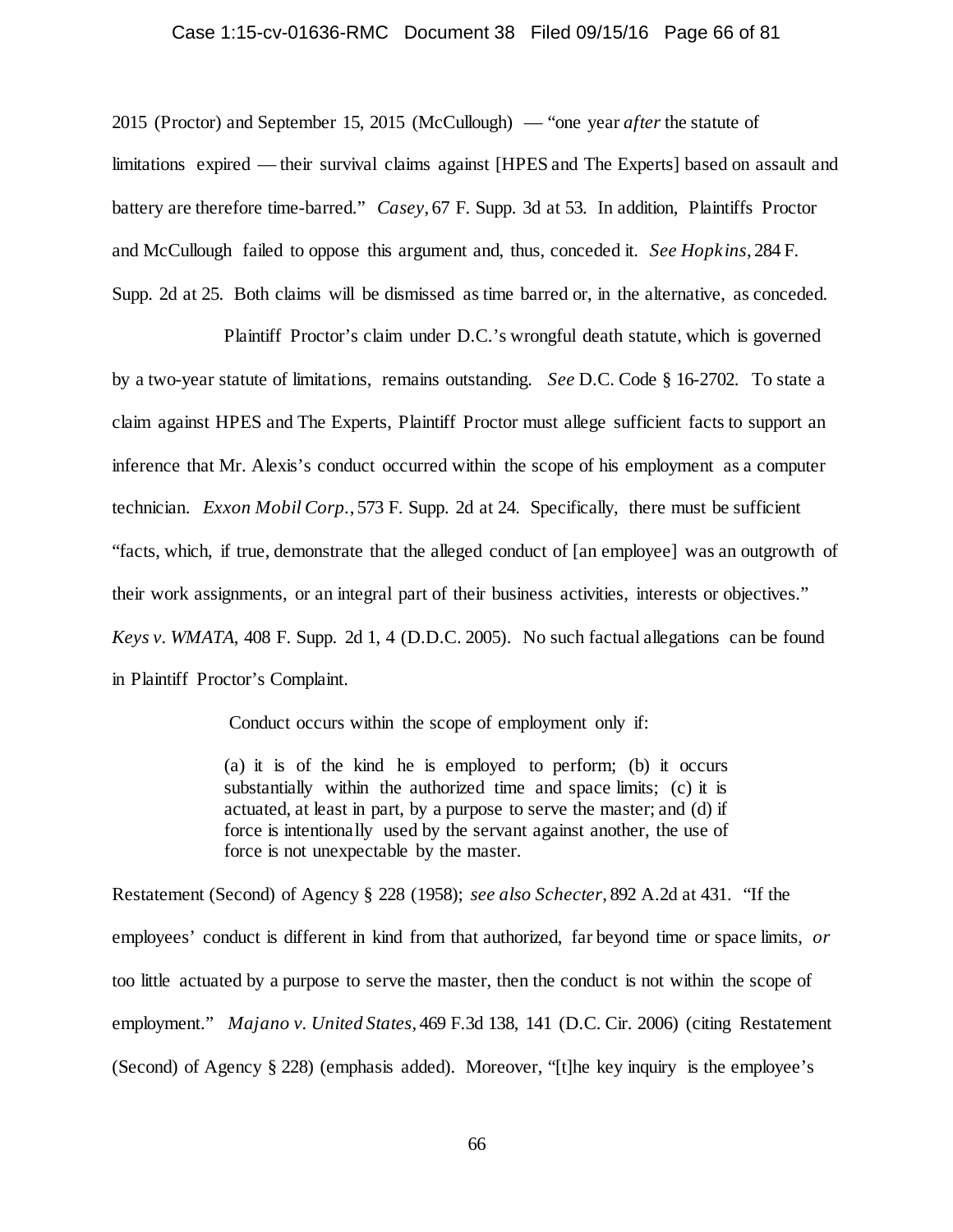# Case 1:15-cv-01636-RMC Document 38 Filed 09/15/16 Page 67 of 81

intent at the moment the tort occurred." *Id.* at 142. Finally, as then-Judge Scalia wrote in *Jordan v. Medley*: "A directed verdict against the employer would be particularly rare in the case of an intentional tort, which by its nature is willful and thus more readily suggests personal motivation." 711 F.2d 211, 215 (D.C. Cir. 1983).

Plaintiff Proctor argues that this is one of those rare cases in which there are sufficient facts to support a finding that Mr. Alexis was acting within the scope of his employment when he engaged in a murderous rampage at the Navy Yard. The Court disagrees. Plaintiff Proctor argues that HPES and The Experts were "vicariously liable for [Mr.] Alexis's acts through theories of agency in the aid of execution and apparent authority." Proctor Opp'n, Case No. 15-1494 [Dkt. 19] at 39-40 (citing Proctor Compl. ¶¶ 196-221). Plaintiff Proctor relies on Restatement (Second) of Agency § 219(2)(d), which states in relevant part:

> A master is not subject to liability for the torts of his servants acting outside the scope of their employment, unless . . . the servant purported to act or to speak on behalf of the principal and there was reliance upon apparent authority, or he was aided in accomplishing the tort by the existence of the agency relation.

He also relies on *Doe v. Sipper* where a part-time female employee of defendant New Leaf Brands, Inc., sued the company after a company executive used his position to invite her to his hotel room to book airline tickets for upcoming trade shows and then raped her. 821 F. Supp. 2d 384, 386 (D.D.C. 2011). The employee sought to hold the company liable for the executive's conduct on the basis of agency in aid of execution and apparent authority. The court rejected the theory of apparent authority, but found that there were sufficient facts to support the theory of agency in aid of execution. *See id.* at 390-93.

The Court finds that Mr. Alexis acted outside the scope of his employment when he opened fire indiscriminately in Building 197 on the Navy Yard, killing twelve individuals and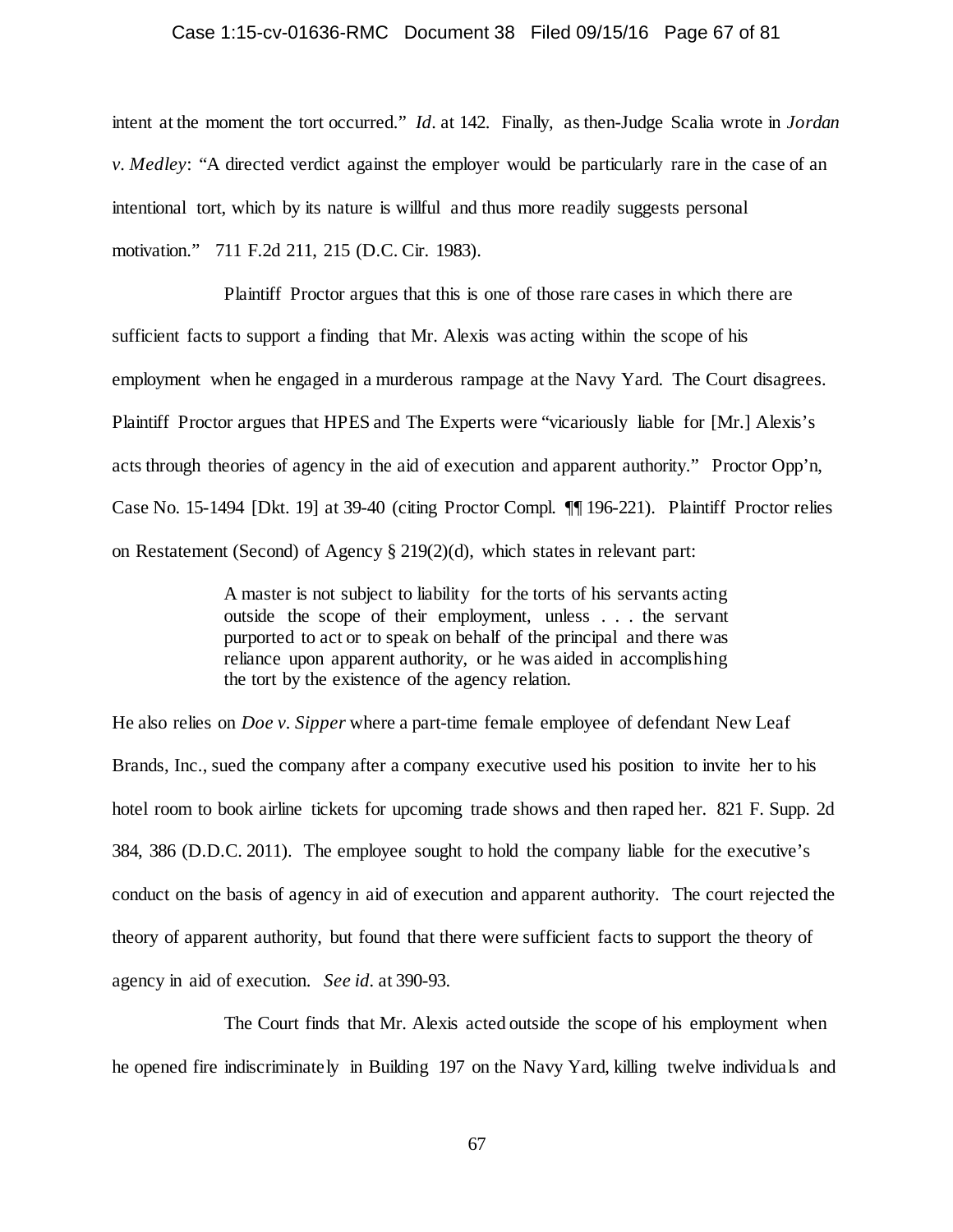## Case 1:15-cv-01636-RMC Document 38 Filed 09/15/16 Page 68 of 81

injuring four others. Plaintiff Proctor cannot show that committing mass murder at the Navy Yard was an outgrowth of Mr. Alexis's work assignment as a computer technician or that it was an integral part of his duties or business activities. *See Keys*, 408 F. Supp. 2d at 4; *cf. Murphy*, 458 A.2d at 62-63. Nor does Plaintiff Proctor allege that Mr. Alexis committed his crimes to further the interests of HPES and The Experts. *See Reddick,* 398 A.2d at 31 ("The employer will not be held liable for those willful acts, intended by the agent only to further his own interest, not done for the employer at all."); *see also* Frasier Compl. ¶ 47 (alleging that a note was found in Mr. Alexis's computer stating, "ultra low frequency attack is what I've been subject to for the last three months, and to be perfectly honest that is what has driven me to this").

Moreover, "[t]he moment the agent turns aside from the business of the principal and commits an independent trespass," such as here, "the principal is not liable" because "[t]he agent is not then acting within the scope of his authority in the business of the principal, but in the furtherance of his own ends." *Schechter*, 892 A.2d at 431 (quoting *Axman v. Washington Gaslight Co.,* 38 App. D.C. 150, 158 (1912)). Similarly, in *Boykin*, the D.C. Court of Appeals held that, even though the school employee's job "necessarily included some physical contact" with students, "a sexual assault may  $[not]$  be deemed a direct outgrowth of a school official's authorization to take a student by the hand or arm in guiding her past obstacles in the building." *Boykin*, 484 A.2d at 562. "If the instructor's actions in *Boykin* could not render his employer vicariously liable, it is hard to see how Plaintiff [Proctor] could prevail on that issue here." *Sipper*, 821 F. Supp. 2d at 389.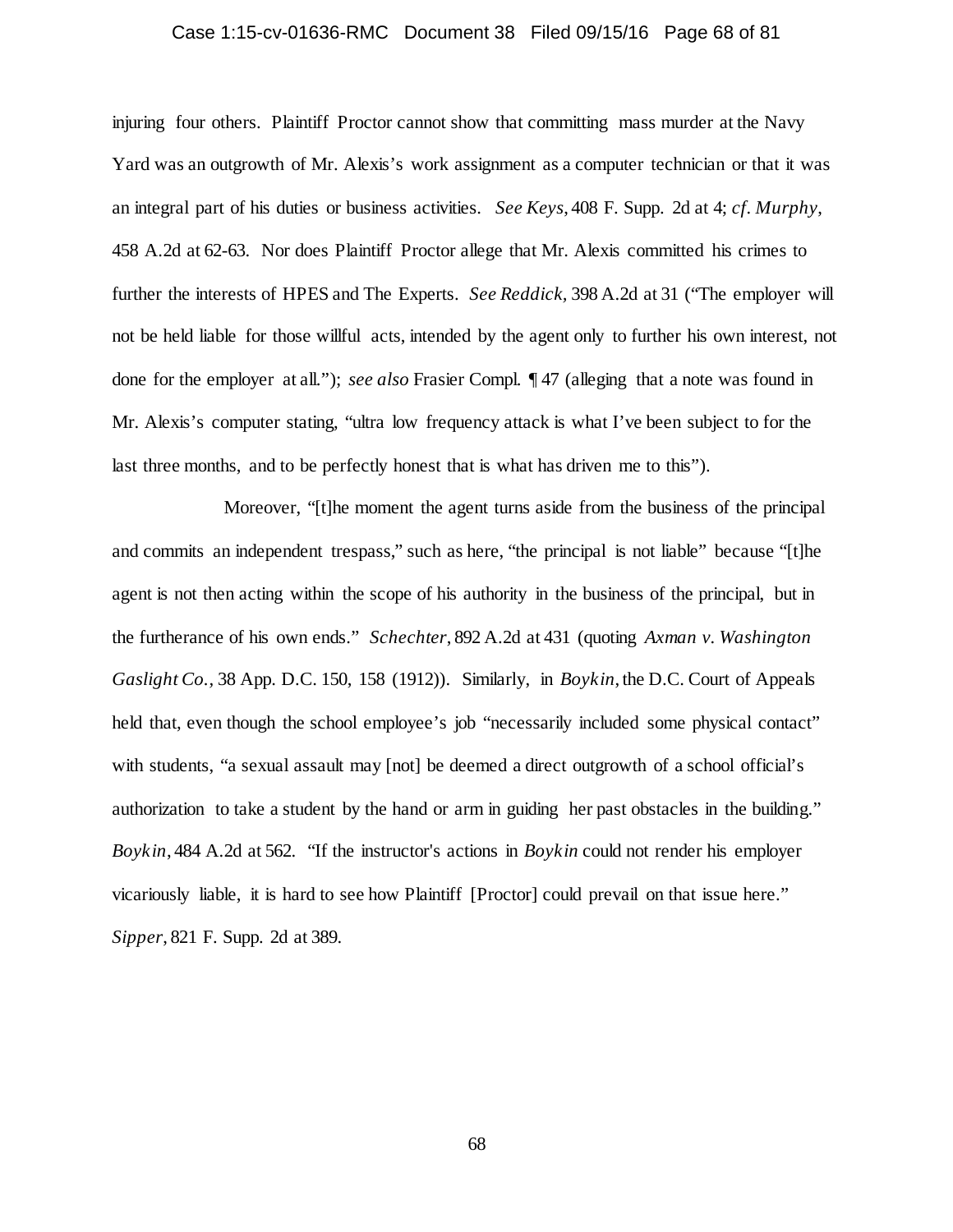# Case 1:15-cv-01636-RMC Document 38 Filed 09/15/16 Page 69 of 81

With respect to his theories of apparent authority and agency in aid of execution, Plaintiff Proctor's sole authority, *Sipper*, supports dismissal of his claim.[42](#page-68-0) As in *Sipper*, his theory of apparent authority "can be easily dispensed with" because there is no factual basis to intimate that Mr. Alexis could "have 'purported to act or to speak on behalf of'" HPES or The Experts while shooting people indiscriminately. *Id.* at 391. Indeed, his victims had no "opportunity to even make th[e] determination" of whether to rely upon his alleged apparent authority. *Id.* Any assertion to the contrary is totally belied by the allegations in the Complaint.

Plaintiff Proctor's theory of agency in aid of execution fares no better. Plaintiff Proctor argues that "but for the building pass provided and visit scheduled by The Experts and/or HPES, [Mr.] Alexis would not have been able to commit this act." Proctor Opp'n at 40-41 (quoting Proctor Compl. ¶¶ 204, 217). Assuming the factual allegations to be true, they are insufficient. In *Sipper*, the court noted,

> The D.C. Circuit has acknowledged the superficial expansiveness of the standard. *See Gary,* 59 F.3d at 1397 ("In a sense, a supervisor is always 'aided in accomplishing the tort by the existence of the agency' because his responsibilities provide proximity to, and regular contact with, the victim."). Yet, as *Gary* explains, "The commentary to the Restatement suggests that this [approach] embraces a narrower concept that holds the employer liable only if the tort was 'accomplished by an instrumentality, or through conduct associated with the agency status.'" *Id.* (citing *Barnes v. Costle,* 561 F.2d 983, 996 (D.C. Cir. 1977) (MacKinnon, J., concurring)).

*Sipper*, 821 F. Supp. 2d at 392. The *Sipper* court identified multiple allegations to support an inference that the alleged sexual assault was "accomplished by an instrumentality, or through conduct associated with the agency status" of the perpetrator, *i.e.*, the executive allegedly used

<span id="page-68-0"></span><sup>&</sup>lt;sup>42</sup> The Court assumes, without deciding, that Restatement (Second) of Agency  $\S 219(2)(d)$ applies to common-law claims in the District of Columbia. *See Sipper*, 821 F. Supp. 2d at 391 (citing *Gary v. Long*, 59 F.3d 1391 (D.C. Cir. 1995)).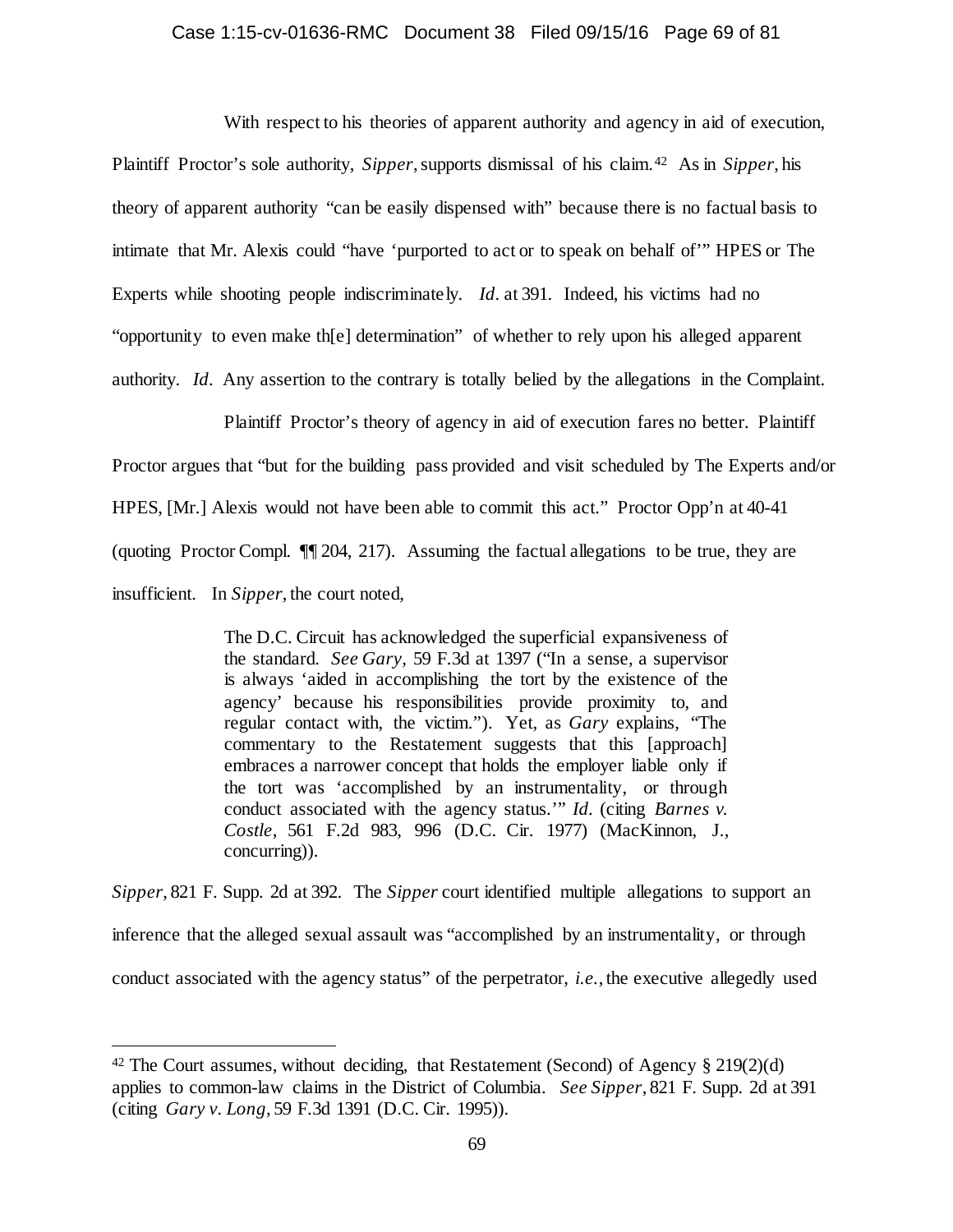## Case 1:15-cv-01636-RMC Document 38 Filed 09/15/16 Page 70 of 81

his authority to lure plaintiff to his hotel room with a work-related excuse (booking flight tickets for upcoming trade shows), even though he intended to have sex with her (forcibly or otherwise). Id. at 392-93 (citation omitted).

Plaintiff Proctor only alleges that HPES and The Experts provided Mr. Alexis with access to the Navy Yard. This fact is insufficient. "[P]rovid[ing] proximity to, and regular contact with, the victim" does not support an aid-by-agency-relation theory. *See Gary,* 59 F.3d at 1397. "It is a general principle of agency law that '[i]f a person has information which would lead a reasonable man to believe that the agent is violating the orders of the principal or that the principal would not wish the agent to act under the circumstances known to the agent, he cannot subject the principal to liability.'" *Id.* (quoting Restatement (Second) of Agency § 166, cmt. a). Plaintiff Proctor cannot avail himself of the theories in  $\S 219(d)(2)$  because he "could not have believed (and nor does []he claim) that [Mr. Alexis] was acting within the color of his authority." *Id.* at 1397-98; *cf.* Restatement (Second) of Agency § 219, cmt. e (including examples of a telegraph operator who sends false messages purporting to come from another, and of a store manager who uses his position to cheat customers).

HPES and The Experts did not provide Mr. Alexis with the instrumentality (the shotgun) that aided him in the commission of his horrific crime. *See Nichols v. Land Transp. Corp.*, 103 F. Supp. 2d 25, 28 (D. Me. 1999), *aff'd,* 223 F.3d 21 (1st Cir. 2000) (rejecting vicarious liability for employer who did not provide truck driver with knife used to stab plaintiff and where driver did not act as agent when he left his truck to confront plaintiff). Mr. Alexis's criminal conduct (mass murder) cannot be associated in any way with his status as a computer technician. *See id.*; *cf.* Restatement (Second) of Agency § 219, cmt. e.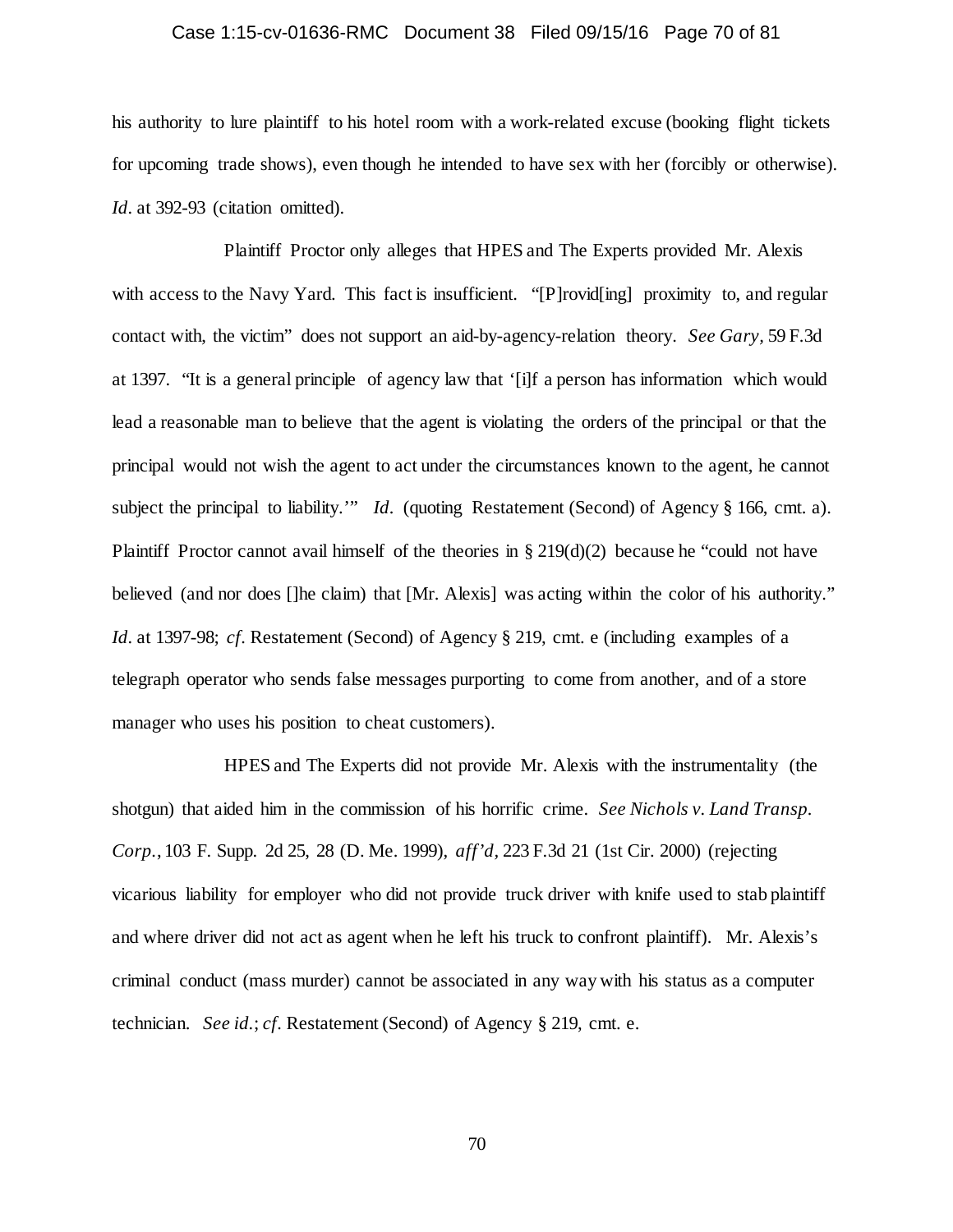## Case 1:15-cv-01636-RMC Document 38 Filed 09/15/16 Page 71 of 81

The fact that an employee's work "afforded him an opportunity to" commit the crime is "insufficient to make [an employer] vicariously liable," without regard to the theory of liability. *Boykin*, 484 A.2d at 563-64. Accordingly, the Court rejects Plaintiff Proctor's scopeof-employment, apparent-agency, and aided-by-agency-relation theories. Plaintiff Proctor's claim for assault and battery under D.C.'s wrongful death statute will be dismissed for failure to state a claim.

## **C. Motion to Dismiss by Security Firm HBC**

Plaintiffs Kohler, Zagami, and Jacobs allege that HBC was negligent in failing to provide reasonable security measures to prevent the Navy Yard shooting. They argue that HBC voluntarily assumed a duty to provide security services at Building 197 on the Navy Yard and to protect those on its premises. In support, Plaintiffs Kohler, Zagami, and Jacobs argue that HBC assumed such a duty by its security contract with the Navy. *See* HBC Suppl. Mot., Ex. 1 [Dkt. 23-1] (HBC Contract). They argue that HBC's voluntary undertaking not only created a contractual duty to the Navy, but also, a special relationship between it and the victims that gave rise to a common law duty to exercise reasonable care in performing its security services. HBC moves to dismiss this common law negligence claim under Rule 12(b)(6).

"[A] determination of whether a duty exists is the result of a variety of considerations and not solely the relationship between the parties"; it "is also shaped by considerations of fairness and results ultimately from policy decisions made by the courts and the legislatures." *Presley v. Commercial Moving & Rigging, Inc.*, 25 A.3d 873, 888 (D.C. 2011) (quoting *DiSalvo,* 974 A.2d at 871 & n.2) (internal quotation marks and citation omitted)). In "determining whether a party who performs services under a contract for one party assumes a duty to an unrelated third party," D.C. courts have considered, although not formally adopted, § 324A of the Restatement (Second) of Torts. *Id.* at 889 (citing *Haynesworth v. D.H. Stevens*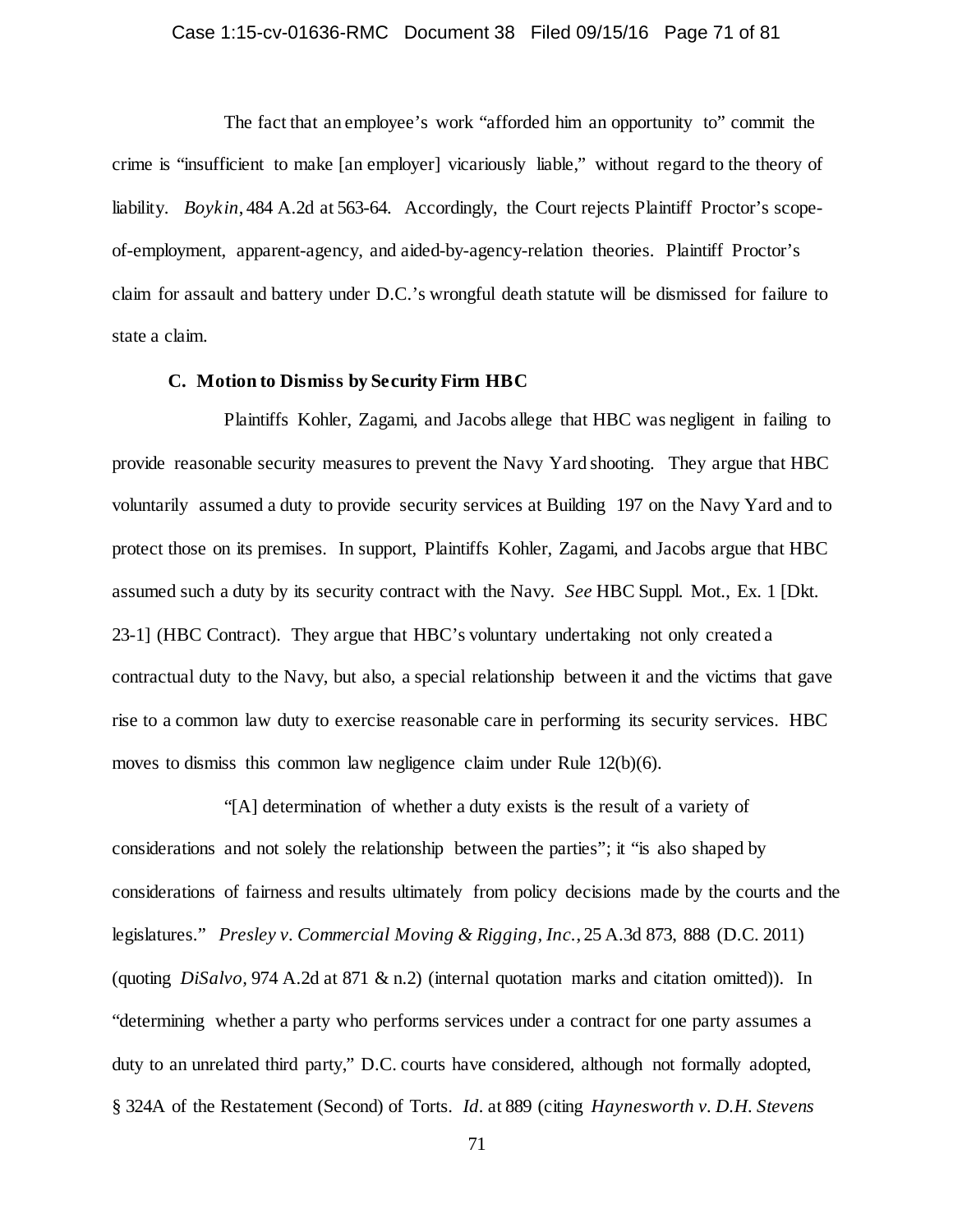*Co.*, 645 A.2d 1095, 1097 (D.C. 1994)); *see also Gilbert v. Miodovnik*, 990 A.2d 983, 994 n.15

(D.C. 2010) (noting that § 324A has not been formally adopted in the District of Columbia).

Section 324A provides that:

One who undertakes, gratuitously or for consideration, to render services to another which he should recognize as necessary for the protection of a third person or his things, is subject to liability to the third person for physical harm resulting from his failure to exercise reasonable care to protect his undertaking, if

- (a) his failure to exercise reasonable care increases the risk of such harm, or
- (b) he has undertaken to perform a duty owed by the other to the third person, or
- (c) the harm is suffered because of reliance of the other or the third person upon the undertaking.

Restatement (Second) of Torts § 324A. In light of the Restatement and "in the absence of contractual privity with an unrelated third party," such as here, courts applying D.C. law have looked "to the contract to determine the scope of the undertaking as it relates to the protection of the third party." *Presley*, 25 A.3d at 888 (citing *Haynesworth*, 645 A.2d at 1098; *Caldwell v. Bechtel, Inc.*, 631 F.2d 989, 1000-01 (D.C. Cir. 1980)).

Plaintiffs Kohler, Zagami, and Jacobs highlight several portions of the HBC-Navy

security contract to support their claim. Some of the most relevant portions of that contract

provided:

 The Contractor shall provide security operations to ensure security and safety for personnel, property, facilities, and assets (HBC 00069).

 The Contractor shall monitor interior patrol areas to ensure security breaches and criminal or suspicious activities are detected and reported in a timely manner (HBC 00072).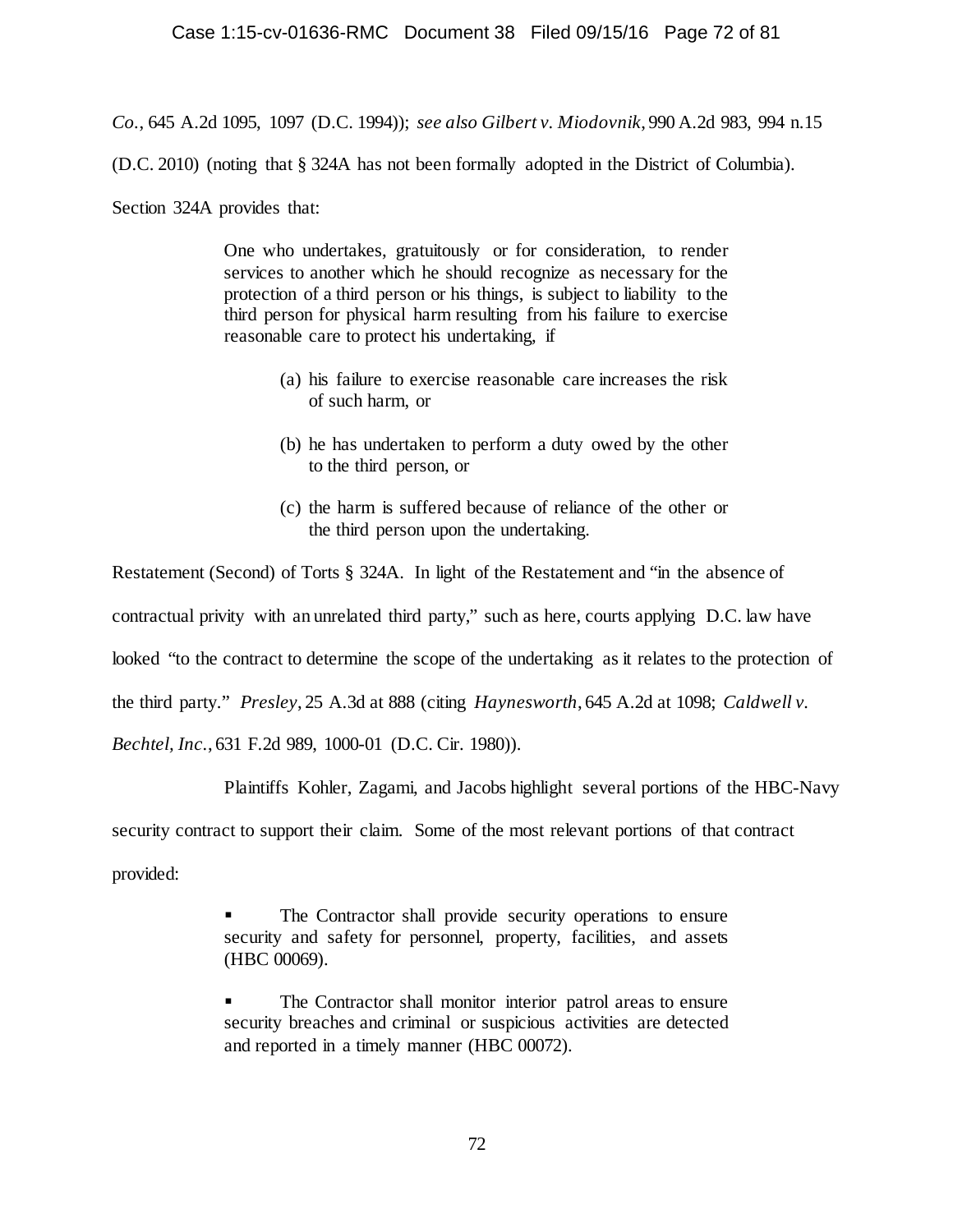[The Contractor has a general duty] [t]o protect [(Naval Sea Systems Command)] NAVSEA persons (military, civilians and visitors) and property (HBC 00222).

 [With respect to the NAVSEA Fixed Posts, the Contractor shall]:

- o Take all reasonable precautions to protect the health and safety of all persons in the building(s) under guard, minimize the danger from all hazards to life and property, comply with all health, safety and fire protection regulations (including reporting requirements), and remove from duty any security guard employee who may have a communicable disease (HBC 00224).
- o Deter the commission of assaults, batteries, robberies, rapes and other crimes of violence in the guard's area of responsibility by his/her presence (HBC 00223).
- Deadly force for NAVSEA Security Guards is justified . . . [w]hen deadly force reasonably appears to be necessary to protect law enforcement or security personnel who reasonably believe themselves or others to be in imminent danger of death or serious bodily harm . . . [or] to prevent commission of a serious offense involving violence and threatening death or serious bodily harm[, such as] murder, armed robbery and aggravated assault (HBC 00227-228).

*See* HBC Contract. Clearly, HBC's contract includes various references to the promotion of

safety and the protection of Navy Yard personnel against criminal acts.

The undertaking of a contractual duty is merely the point of departure. "We have put aside the notion that the duty to safeguard life and limb, when the consequences of negligence may be foreseen, grows out of contract and nothing else." *MacPherson v. Buick Motor Co.*, 111 N.E. 1050, 1053 (N.Y. 1916) (Cardozo, J.). "The contract provides the initiating source of the duty" and since Plaintiffs Kohler, Zagami, and Jacobs have not "brought this action . . . for breach of contract but rather . . . for an asserted breach of the duty of reasonable care," the Court must consider many facts beyond the contract, such as any of the defendant's "superior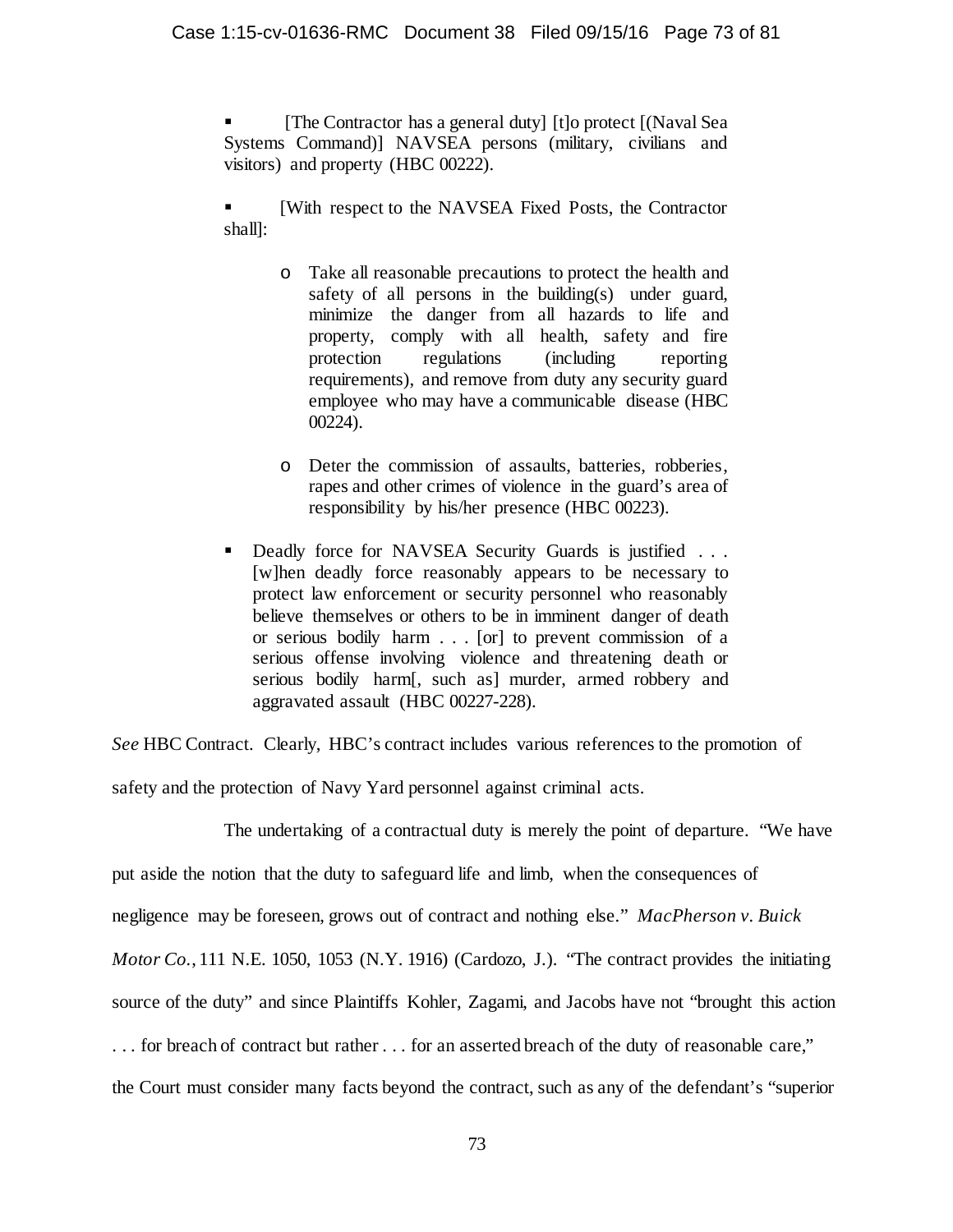#### Case 1:15-cv-01636-RMC Document 38 Filed 09/15/16 Page 74 of 81

skills and position," and the defendant's "resultant *ability to foresee the harm* that might reasonably be expected to befall." *Caldwell*, 631 F.2d at 997, 998 n.12, 1000-02 (emphasis added) (finding that in light of the contract, special skills, knowledge of the dangerous condition, and ability to foresee the risk of harm and protect against such harm, the defendant assumed a special relationship to protect the foreseeable plaintiff from such risk).

While the contract references a duty to deter and report criminal activity and the authority to use deadly force to prevent a crime, it cannot be said that there is a duty (under the contract or at common law) to protect against *unforeseeable* criminal acts by third parties.[43](#page-73-0) Foreseeability remains at the core of this negligence claim, even when liability is premised on a theory of voluntary undertaking. *See id.* at 993 ("The issue in this case, then, is whether the contractual authority vested in [defendant] with respect to job site safety regulations created a special relationship between [the parties to the suit] under which [defendant] owed a duty to [plaintiff] to take reasonable steps to protect him from the foreseeable risk to his health posed by the dust laden Metro tunnels."). Other jurisdictions are in agreement. *See Vu v. Singer Co.*, 538 F. Supp. at 33 (N.D. Cal. 1981), *aff'd*, 706 F.2d 1027 (9th Cir. 1983) ("Plaintiffs cannot prevail on this claim because the 'gratuitous undertaking' doctrine does not obviate the requirement that duty can only be predicated upon foreseeable harm to a foreseeable victim.") (citation omitted); *see also Figueroa v. Evangelical Covenant Church*, 879 F.2d 1427, 1436-39 (7th Cir. 1989)

<span id="page-73-0"></span> <sup>43</sup> HBC points out that the prevention of unforeseeable crimes is impossible. *See E. Capitol View Cmty. Dev. Corp. v. Robinson*, 941 A.2d 1036, 1040 (D.C. 2008) ("A party's obligation to perform under a contract may be excused if performance is rendered impossible."). Notably, in tort law, "a duty of due care . . . is based primarily upon social policy," not a contract; therefore, it is society that "specifies to whom the duty is owed" (*i.e.*, the foreseeable plaintiff), as well as the "expectations of conduct, such as the expectancy that [defendant's] actions will not cause foreseeable injury to another." *Caldwell*, 631 F.2d at 997-98 (citing W. Prosser, *Handbook of the Law of Torts*, § 92 (4th ed. 1971)).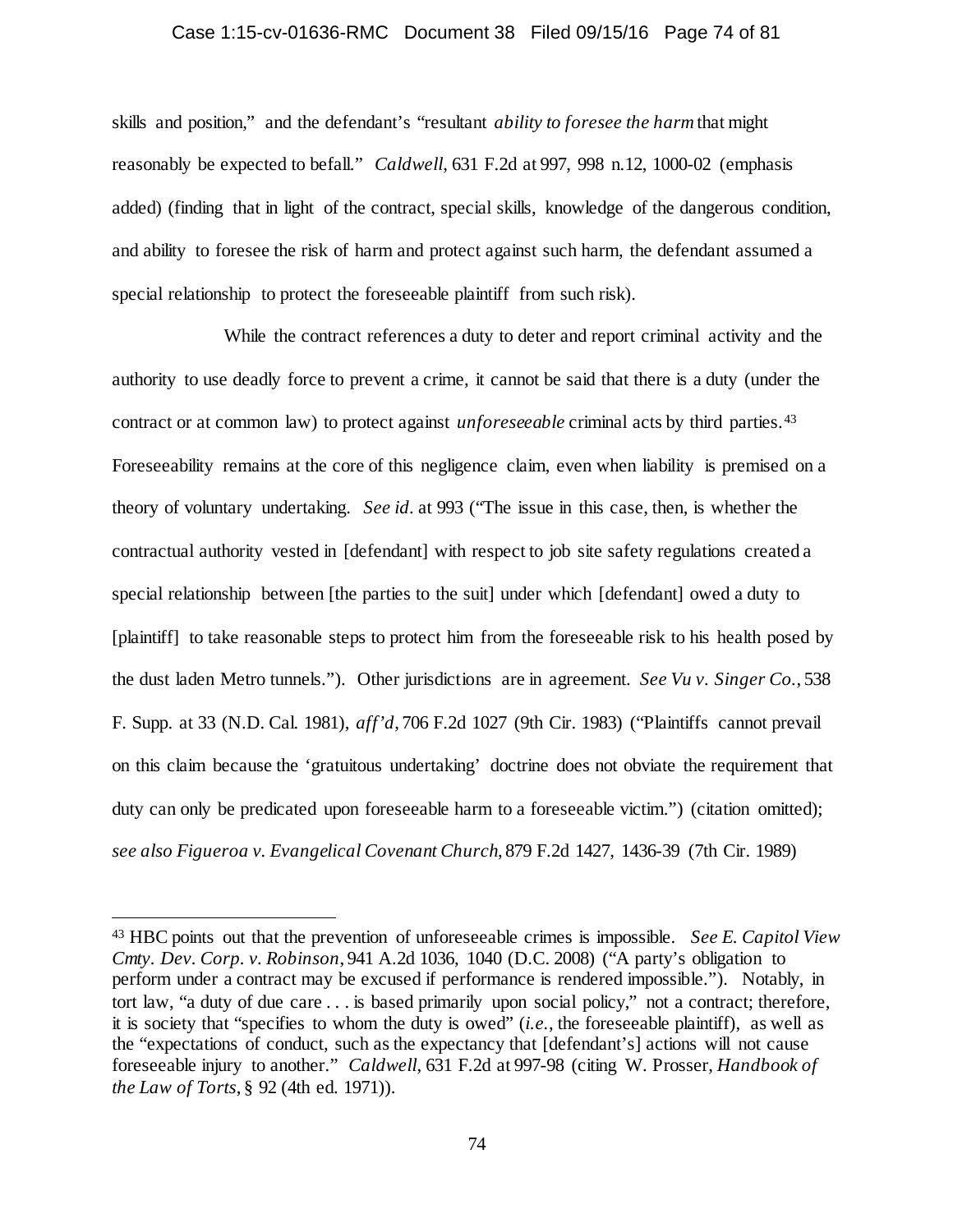# Case 1:15-cv-01636-RMC Document 38 Filed 09/15/16 Page 75 of 81

(stating that once college voluntarily provided security services to invitees on campus, liability could attach only for those injuries resulting from the kinds of crimes reasonably foreseeable to the college).

The tort concept of foreseeability is relevant to both elements of duty and proximate causation. *See* Opp'n to HBC MTD, Case No. 15-1636 [Dkt. 28] at 26 (citing *Rieser v. District of Columbia*, 563 F.2d 462, 479-80 (D.C. Cir. 2911), *vacated and reinstated in relevant part*, 580 F.2d 647 (D.C. Cir. 1978) (en banc) ("The question of proximate causation, like that of duty, is at base one of foreseeability. If a negligent, intentional or even criminal intervening act or end result was reasonably foreseeable to the original actor, his liability will not ordinarily be superseded by that intervening act.").<sup>44</sup> This concept of foreseeability is not abrogated or replaced in assumption of duty cases. As the D.C. Court of Appeals stated in *Haynesworth*:

> In a case of this nature, it is critical to determine whether a duty was owed by the alleged tortfeasor to the person claiming injury. Woven into this overall consideration is also the question of reasonable foreseeable risk to be perceived by the actor at the time of the incident. Stated another way, we must ask "whether the injury to that individual [to whom a duty was owed] was reasonably foreseeable to the defendant." *Powell v. District of Columbia,* 602 A.2d 1123, 1133 (D.C.1992) (citations omitted).

645 A.2d at 1098. Therefore, even assuming that HBC shared part of the Navy's duty to protect invitees on its premises from criminal acts[,45](#page-74-1) Plaintiffs Kohler, Zagami, and Jacobs must still allege sufficient facts to show that the criminal actions of Mr. Alexis were foreseeable to HBC.

<span id="page-74-0"></span> <sup>44</sup> Counsel for Kohler, Zagami, and Jacobs filed an identical Opposition to HBC's motion to dismiss and to HBC's supplemental brief in each of the three cases. For purposes of clarity, the Court will only use the docket numbers of the Kohler case for purposes of citations.

<span id="page-74-1"></span><sup>45</sup> HBC had no law enforcement authority and the Navy retained the ultimate authority to make decisions related to safety and security of the premises at the Navy Yard, particularly since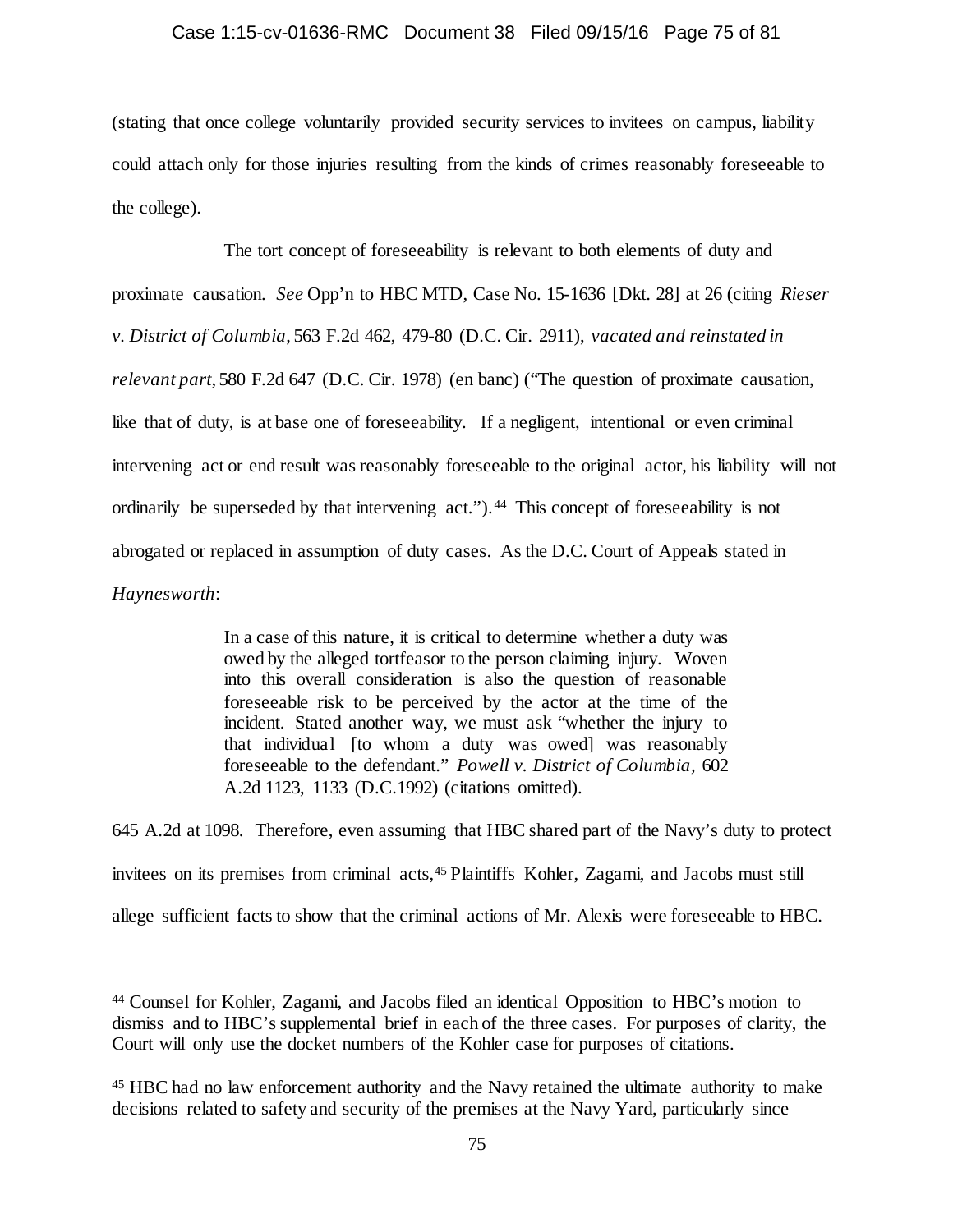### Case 1:15-cv-01636-RMC Document 38 Filed 09/15/16 Page 76 of 81

"Where an injury is caused by the intervening criminal act of a third party," the D.C. Court of Appeals "'has repeatedly held that liability depends upon a more heightened showing of foreseeability than would be required if the act were merely negligent.'" *Beretta*, 872 A.2d at 641 (quoting *Potts*, 697 A.2d at 1252). Plaintiffs Kohler, Zagami, and Jacobs argue that in an assumption of duty case, HBC's actions establish its duties and the heightened foreseeability analysis is moot. Specifically, they argue that "[b]ecause HBC contractually undertook to protect [the victims] from harm and its special relationship with [the victims] encompassed a duty of protection, no heightened showing of foreseeability is required to subject HBC to liability." Opp'n to HBC's Suppl. Br. [Dkt. 35] at 7. To support this proposition, these Plaintiffs rely on a series of cases outside the District of Columbia, *see id.* at 3 n.4 & 8, as well as those D.C. cases that opine that a showing of heightened foreseeability is lessened where the relationship between the parties strongly suggests a duty of protection.

Assuming heightened foreseeability does not apply because the HBC-Navy contract and the ensuing relationship between the parties may suggest a duty of protection, *see Workman*, 320 F.3d at 264, Plaintiffs Kohler, Zagami, and Jacobs fail to offer sufficient facts that Mr. Alexis's criminal conduct was foreseeable. The Complaints do not show that it is foreseeable to a security guard at his or her NAVSEA post in Building 197 that someone holding a security clearance, authorized and assigned to work at the Navy Yard, in possession of a "valid temporary access badge or [(common access card)] CAC to pass through the electronic badge reader," and heading to his workstation on the fourth floor of Building 197 would commit mass murder. Kohler Compl. ¶ 19; Zagami Compl. ¶ 19; Jacobs Compl. ¶ 29. There is no allegation

l

military police also patrolled the premises. *See* HBC Contract at HBC 00224; *see also* 8/16/2016 Hr'g Tr. at 34:1-11.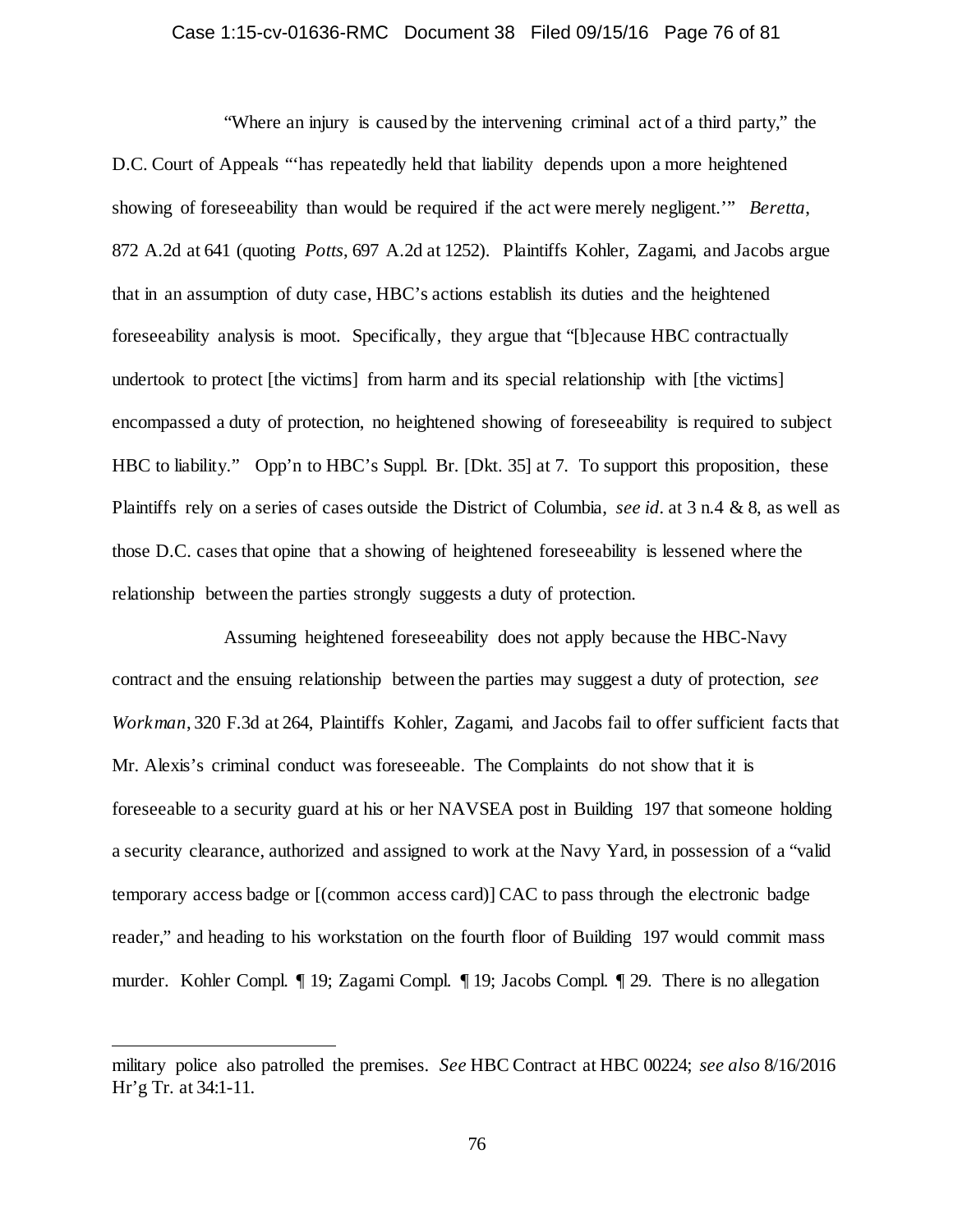### Case 1:15-cv-01636-RMC Document 38 Filed 09/15/16 Page 77 of 81

that HBC had knowledge of Mr. Alexis's past behavior, character, or alleged propensity towards violence. Mr. Alexis was not a trespasser or an intruder; rather, to HBC, Mr. Alexis was simply another contractor going to work at the Navy Yard with lawful access to Building 197. Whether it is analyzed in terms of duty, breach, or proximate causation, the risk of harm to the victims was simply not foreseeable. In such circumstances, HBC did not stand "in a superior position," did not "fully posess[] the power to protect" the foreseeable plaintiffs, and did not have the ability to foresee this harm. *Caldwell*, 631 F.2d at 1002.

This factual void is in stark contrast with cases like *Caldwell* and *Cunningham v. District of Columbia Sports and Entertainment Commission*, where not only was the defendant armed with a contractual obligation, ability and special skills, but also, was informed of the harm that might reasonably be expected to occur to a foreseeable plaintiff. In *Caldwell*, the defendant owed a duty to a worker to take reasonable steps to protect him from foreseeable risks to his health because defendant was, among other things, "informed of high concentration of silica dust and inadequate ventilation in the subway tunnels" and had the authority to stop the work. *Id.* Similarly, in *Cunningham*, a security company hired to provide crowd management and guest services at a concert, owed a duty to plaintiff to protect him against injuries sustained as a result of a crowd crush incident because there was, among other things, evidence "that the crowd was pretty packed and everyone was close together," as well as of "crowd surfing" and "mosh pits." *Cunningham v. D.C. Sports & Entm't Comm'n*, No. Civ. A. 03-839RWRJMF, 2005 WL 3276306, at \*1-2 (D.D.C. Nov. 30, 2005); *see also id.* at \*8 ("Under these circumstances, [the security company] assumed a duty to act reasonably so that attendees of the concert would be protected from *foreseeable risks*.") (emphasis added).

77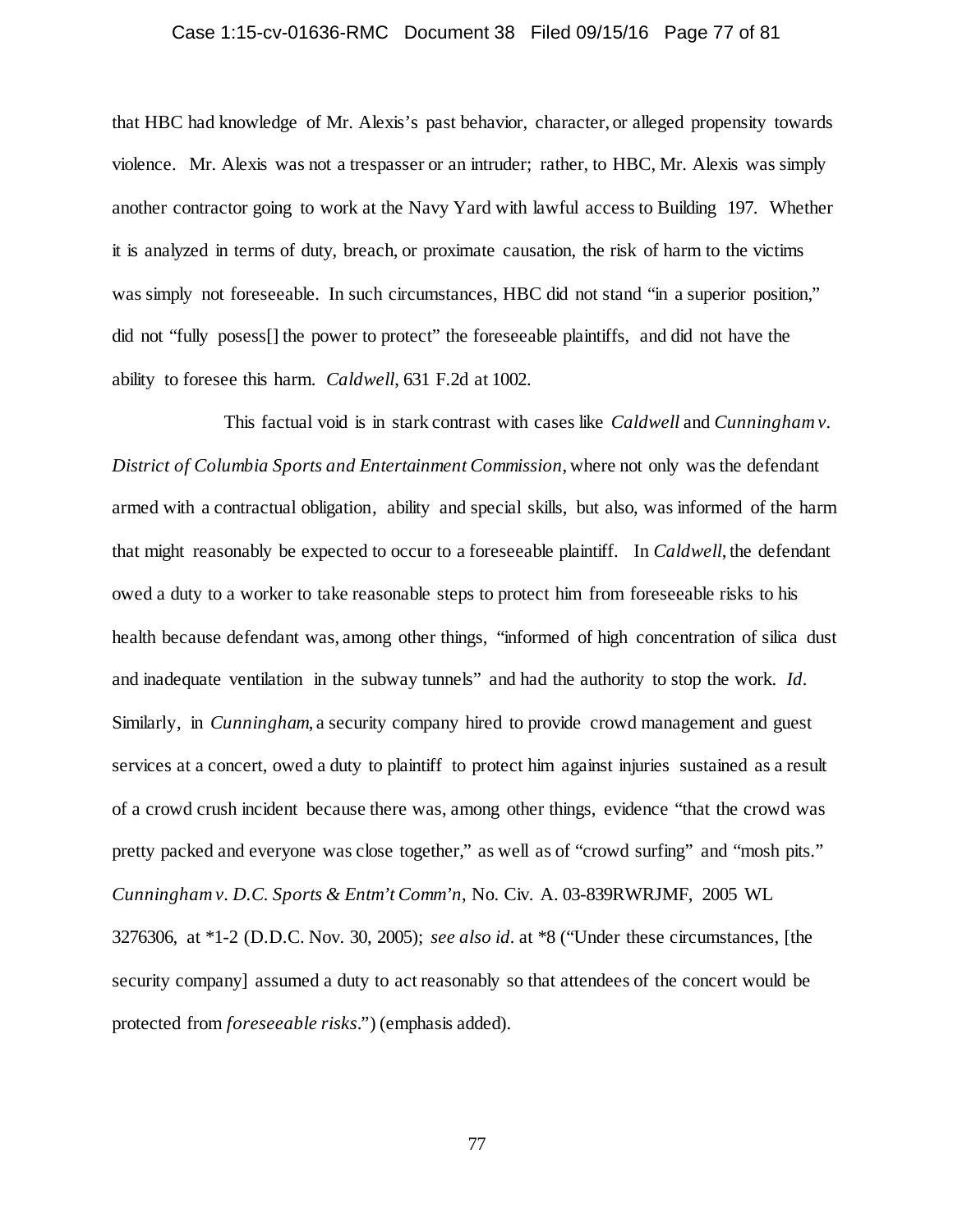### Case 1:15-cv-01636-RMC Document 38 Filed 09/15/16 Page 78 of 81

Moreover, in cases where "the heightened foreseeability is lessened" due to a special relationship between the parties, foreseeability does not require "previous occurrences of a particular harm, but can be met instead by a combination of factors which give defendants an increased awareness of the danger of a particular criminal act." *Doe*, 524 A.2d at 33; *see also DiSalvo*, 974 A.2d at 872; *Sigmund I*, 475 F. Supp. 2d at 42. To meet this burden, Plaintiffs Kohler, Zagami, and Jacobs allege that Navy Yard and nine other military installations are "subject to a heightened risk of violent attacks, and in particular gun violence" because they each had "suffered a violent attack . . . prior to the September 16, 2013 shooting," specifically including the Navy Yard "on two separate occasions in 1983 and 1984." Kohler Compl. ¶ 9; Zagami Compl. ¶ 9; Jacobs Compl. ¶ 8. "Even if the relationship here did entail a greater duty of protection," *DiSalvo*, 974 A.2d at 872, the alleged facts fall short of the showing made in those cases that recognized a duty of protection vis-à-vis the sliding scale analysis. *See, e.g.*, *Novak*, 452 F.3d at 904; *Dominion Bank*, 963 F.2d at 1555-61; *Doe*, 524 A.2d at 34; *Kline*, 439 F.2d at 480.

"It is not sufficient to establish a general possibility that the crime would occur"; instead, Plaintiffs Kohler, Zagami, and Jacobs must allege sufficient facts to make it plausible that HBC "had an increased awareness of the risk of [a shooting and murder at the Navy Yard]." *DiSalvo*, 974 A.2d at 872. The fact that other military installations had suffered violent attacks over the past seventeen years does not support an "increased awareness" of the risk of a similar attack at the Navy Yard. *Sigmund I*, 475 F. Supp. 2d at 42 (noting that "the D.C. Court of Appeals requires proof that the specific type of crime, not just crime in general, be particularly foreseeable at the relevant location") (citations omitted). Moreover, the fact that the Navy Yard experienced two attacks more than thirty years ago is simply too remote to support any

78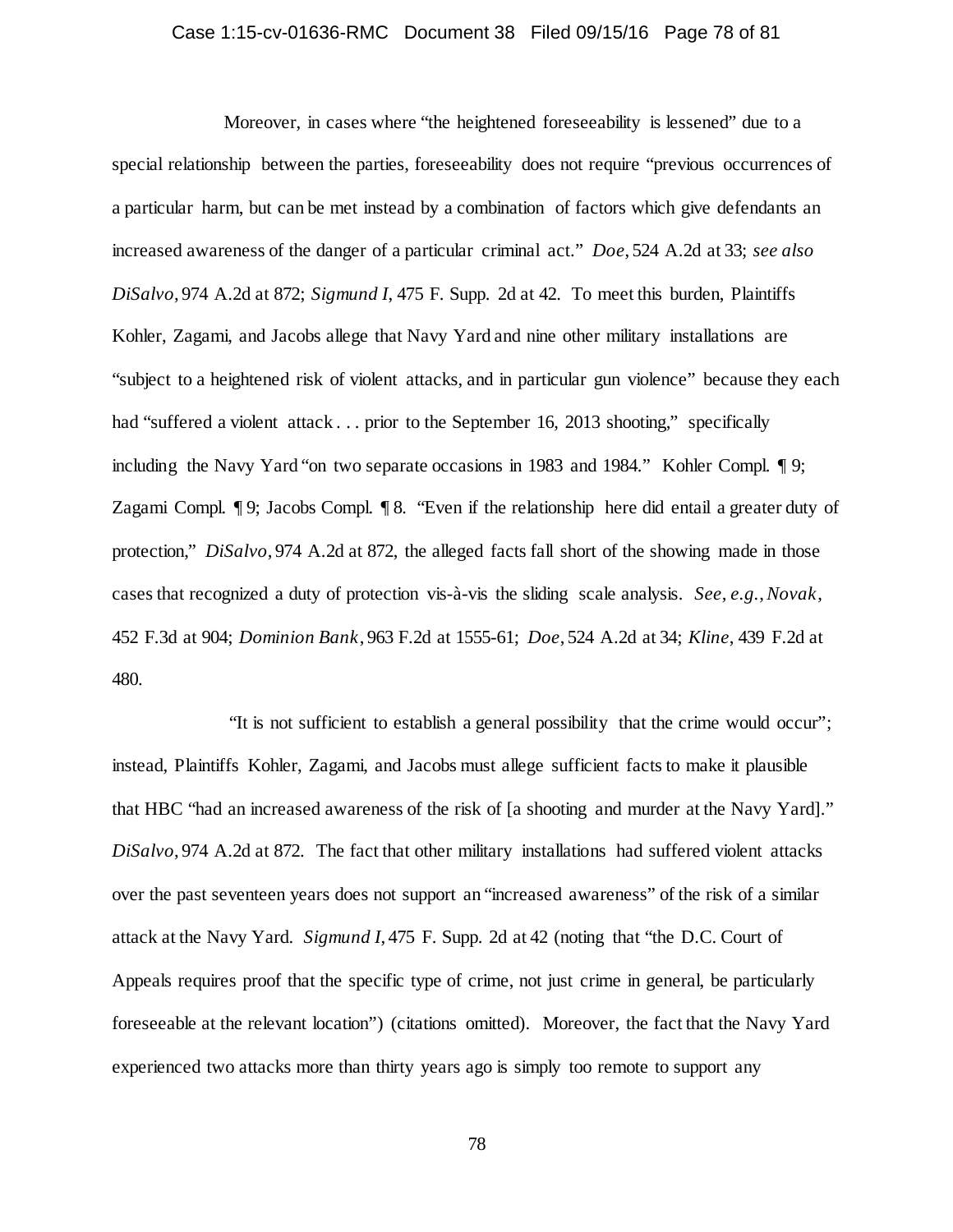#### Case 1:15-cv-01636-RMC Document 38 Filed 09/15/16 Page 79 of 81

negligence claim against HBC. A careful review of D.C. law on this issue shows that "the common thread" in all of these cases involving third-party criminal conduct is that the facts supporting an inference of foreseeability "showed, if not awareness of the precise risk, close similarity in nature or *temporal and spatial proximity* to the crime at issue." *DiSalvo*, 974 A.2d at 874 (emphasis added); *accord Sigmund II*, 617 F.3d at 516; *Figueroa*, 879 F.2d at 1436-39 (requiring similar evidence of foreseeability in a voluntary undertaking case under Illinois law). [46](#page-78-0) The background allegations lack that temporal and spatial proximity to the shooting of September 2013.

On a final note, Plaintiffs Kohler, Zagami, and Jacobs often reduce their claim to a contractual issue. They argue that HBC's decision to enter into a contract to provide security services at the Navy Yard gave rise to a duty to protect the victims from criminal actions. *See* Opp'n to HBC MTD at 11-12 (stating that HBC "should not now, after the fact of its assumption of the duty to provide contractual security services at the Navy Yard . . . be permitted to escape liability on the basis that it did not see the potential harm"). This argument is at odds with the relevant caselaw. Under D.C. law, foreseeability as a function of duty (and proximate causation) remains an essential element of a negligence claim and is "shaped by considerations of fairness and results ultimately from policy decisions," as well as societal expectations. *Presley*, 25 A.3d at 888 (internal quotation marks and citation omitted). Courts look at the particular circumstances of each case and consider the terms of a contract, the defendant's skills and

<span id="page-78-0"></span> <sup>46</sup> *But see Burns Int'l Sec. Servs. Inc. of Fla. v. Phila. Indem. Ins. Co.*, 899 So. 2d 361, 364-65 (Fla. Dist. Ct. App. 2005); *Vazquez v. Lago Grande Homeowners Ass'n*, 900 So. 2d 587, 592-94 (Fla. Dist. Ct. App. 2004)). In the Court's opinion, these cases cited by Plaintiffs Kohler, Zagami, and Jacobs "overly rel[y] upon contract theory to the point of losing focus of the nature of the claim made here, which asserts negligence, rather than breach of contract." *Caldwell*, 631 F.2d at 997; *see also MacPherson*, 111 N.E. at 1053.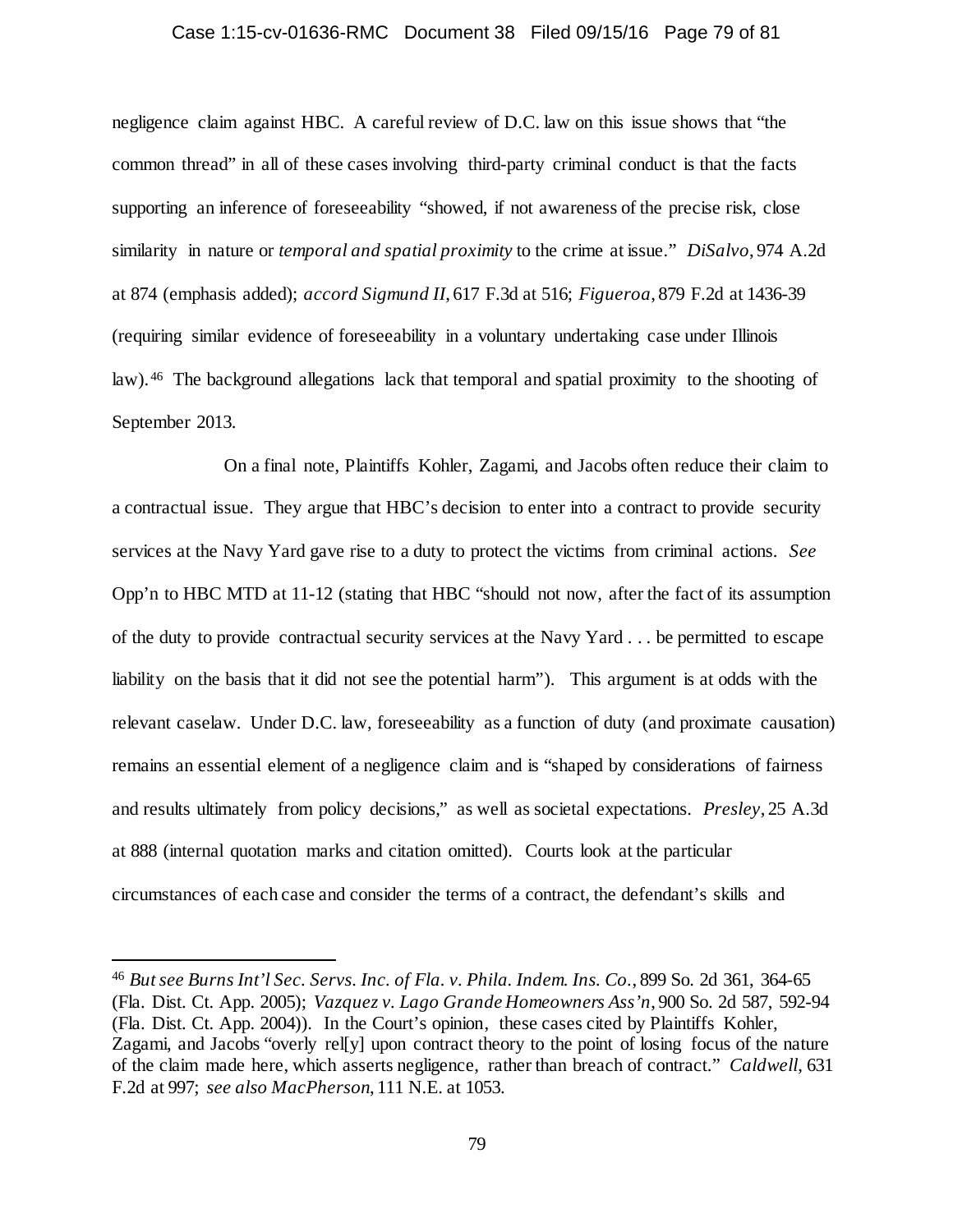# Case 1:15-cv-01636-RMC Document 38 Filed 09/15/16 Page 80 of 81

position, the defendant's knowledge of a dangerous condition, and the ability to foresee the risk

of harm. *See Caldwell*, 631 F.2d at 997, 998 n.12.

As part of this fairness and policy inquiry in determining the existence of a duty

in each particular case, courts generally consider multiple factors, such as

(1) foreseeability of harm to plaintiff; (2) degree of certainty that plaintiff suffered injury; (3) closeness of connection between defendant's conduct and injury suffered; (4) moral blame attached to defendant's conduct; (5) policy of preventing future harm; (6) extent of burden to defendant and the consequences to the community of imposing a duty to exercise care with resulting liability for breach; and (7) availability, cost, and prevalence of insurance for the risk involved.

*Vu*, 538 F. Supp. at 29 (citation omitted); *accord* W. Page Keeton et al., *Prosser and Keeton on the Law of Torts* § 53, at 358 n.24 (5th ed. 1984) (cited with approval in *Haynesworth*, 645 A.2d at 1098). Policy reasons and fairness prevent holding HBC liable for the unforeseeable criminal actions of Mr. Alexis. It would be highly burdensome and contrary to the provisions of the HBC Contract,[47](#page-79-0) to search the person and effects of everyone entering the Navy Yard premises, especially those authorized to enter Building 197. Under these circumstances, "[a] defendant may not be held liable for harm actually caused where the chain of events leading to the injury appears 'highly extraordinary in retrospect.'" *Morgan*, 468 A.2d at 1318 (quoting *Lacy*, 424 A.2d at 320-21).

<span id="page-79-0"></span> <sup>47</sup> Because Mr. Alexis was assigned to work at the Navy Yard and was authorized to enter the premises, HBC was not required under the contract to search his person or possessions for weapons; instead, Mr. Alexis was subject to random search only. *See* HBC Contract at HBC 00054, 00070, 00211, and 00229.